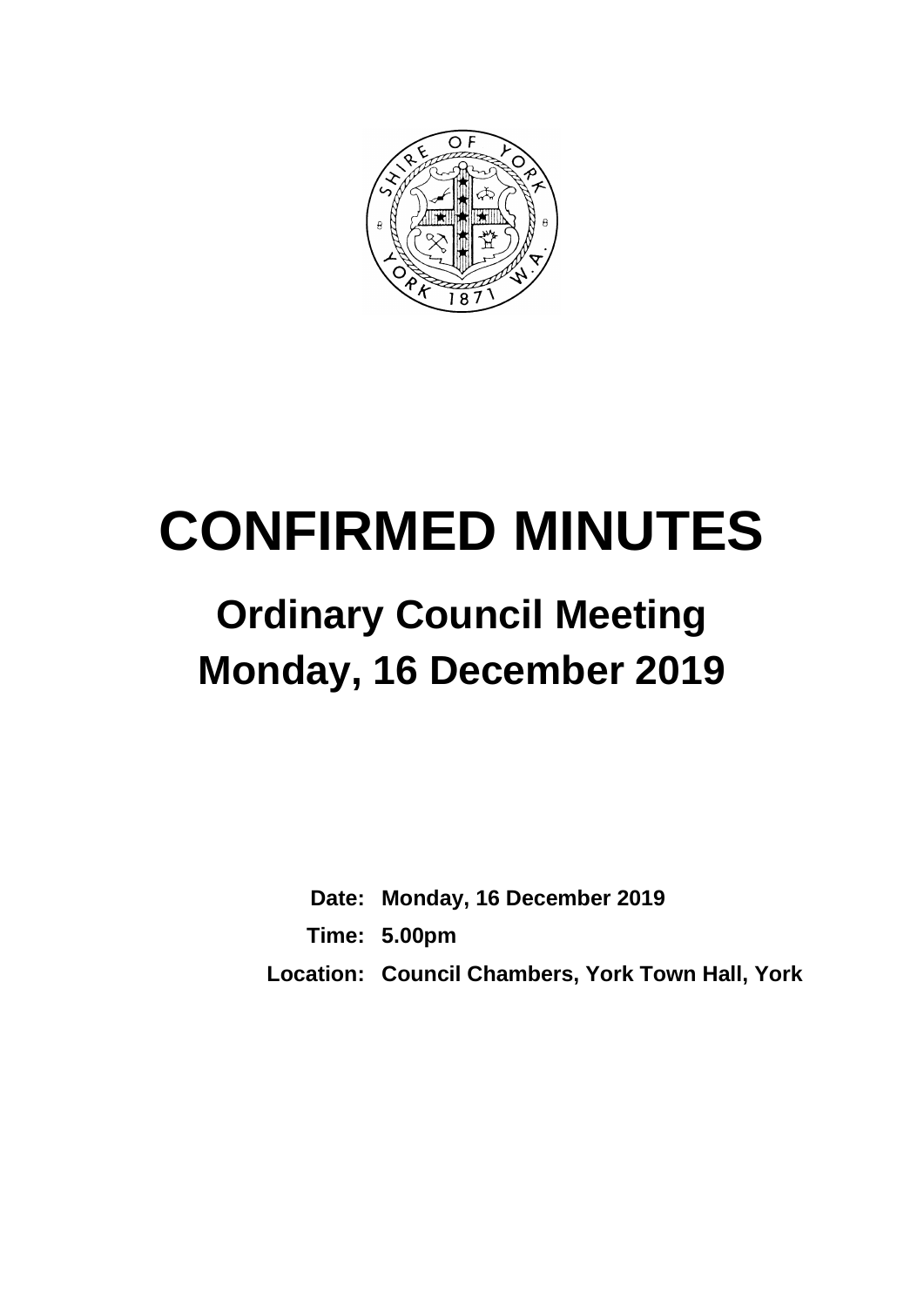# **Order Of Business**

| 1                |             |  |                                                                                                                                                    |  |
|------------------|-------------|--|----------------------------------------------------------------------------------------------------------------------------------------------------|--|
|                  | 1.1         |  |                                                                                                                                                    |  |
|                  | 1.2         |  |                                                                                                                                                    |  |
|                  | 1.3         |  |                                                                                                                                                    |  |
|                  | 1.4         |  |                                                                                                                                                    |  |
|                  | 1.5         |  |                                                                                                                                                    |  |
|                  | 1.6         |  |                                                                                                                                                    |  |
|                  | 1.7         |  |                                                                                                                                                    |  |
| $\mathbf{2}$     |             |  |                                                                                                                                                    |  |
|                  | 2.1         |  |                                                                                                                                                    |  |
|                  | 2.2         |  |                                                                                                                                                    |  |
|                  | 2.3         |  |                                                                                                                                                    |  |
|                  | 2.4         |  |                                                                                                                                                    |  |
|                  | 2.5         |  | Number of People in the Gallery at Commencement of Meeting 5                                                                                       |  |
| 3                |             |  |                                                                                                                                                    |  |
|                  | 3.1         |  |                                                                                                                                                    |  |
|                  | 3.2         |  |                                                                                                                                                    |  |
| $\boldsymbol{4}$ |             |  |                                                                                                                                                    |  |
|                  | 4.1         |  |                                                                                                                                                    |  |
|                  | 4.2         |  |                                                                                                                                                    |  |
| 5                |             |  |                                                                                                                                                    |  |
| 6                |             |  |                                                                                                                                                    |  |
|                  | 6.1         |  |                                                                                                                                                    |  |
|                  | 6.2         |  |                                                                                                                                                    |  |
|                  | 6.3         |  |                                                                                                                                                    |  |
|                  | 6.4         |  |                                                                                                                                                    |  |
| 7                |             |  |                                                                                                                                                    |  |
| 8                |             |  |                                                                                                                                                    |  |
| 9                |             |  |                                                                                                                                                    |  |
|                  |             |  | SY179-12/19 Minutes of the Audit and Risk Committee Meeting held on 2 December                                                                     |  |
|                  |             |  | SY180-12/19 Development Application: Supermarket (Shop), Shops, Medical Centre<br>and Community Purpose Development: Lots 3 (88) and 820 (94) Avon |  |
|                  | SY181-12/19 |  | Draft Local Planning Strategy and Local Planning Scheme No. 3 34                                                                                   |  |
|                  | SY182-12/19 |  |                                                                                                                                                    |  |
|                  | SY183-12/19 |  |                                                                                                                                                    |  |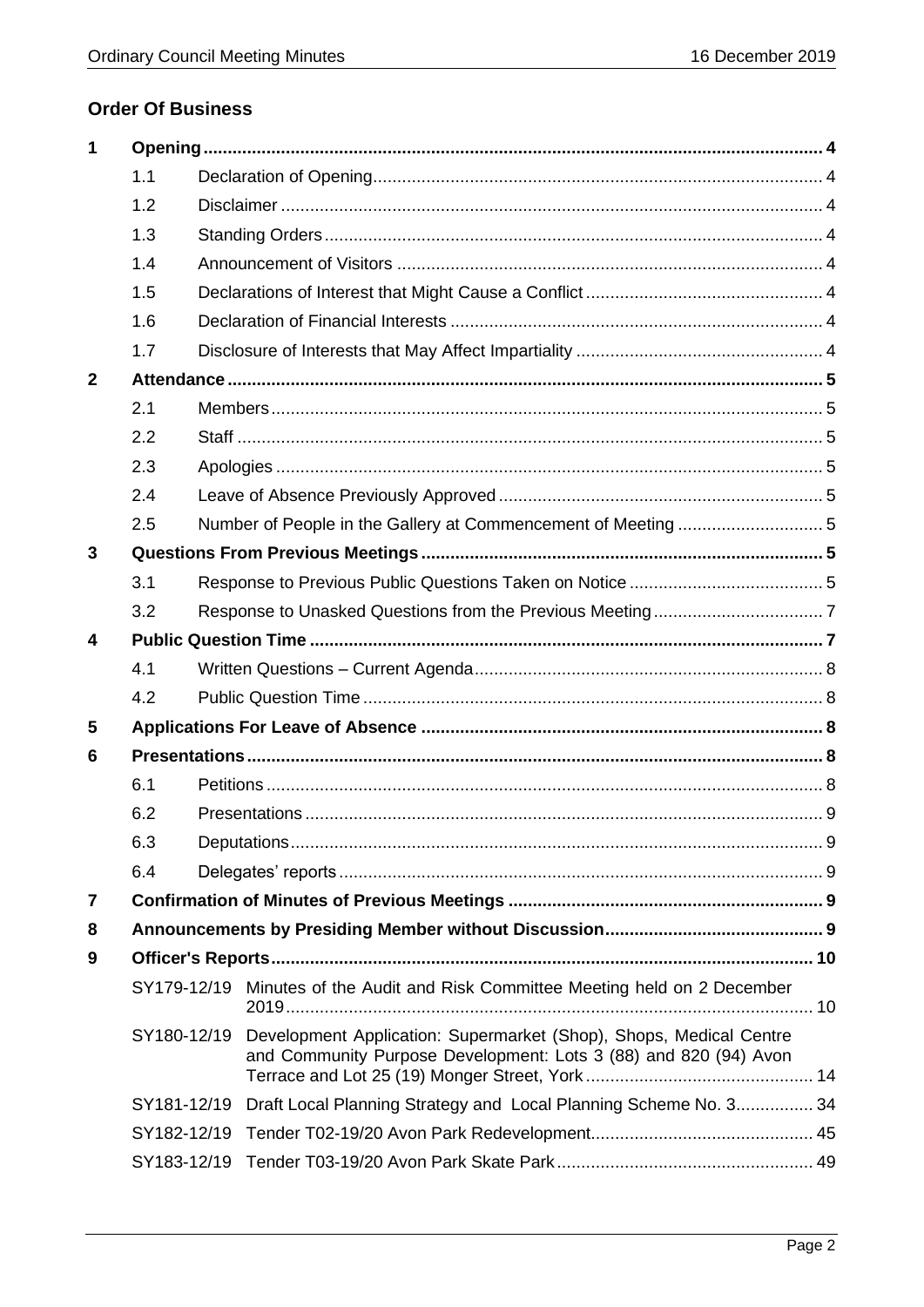|    | SY184-12/19 | Major Strategic Review 2020 - Community Engagement Plan and Levels            |  |
|----|-------------|-------------------------------------------------------------------------------|--|
|    | SY185-12/19 | Amendment to Policy C1.4 Sponsorship of Tourism Events 56                     |  |
|    | SY186-12/19 | Amendment to Policy G1.1 Code of Conduct: Councillors, Committee              |  |
|    | SY187-12/19 | New Policy - Attendance at Events for Elected Members & CEO's 62              |  |
|    | SY189-12/19 |                                                                               |  |
|    | SY190-12/19 |                                                                               |  |
|    | SY191-12/19 |                                                                               |  |
|    | SY192-12/19 |                                                                               |  |
|    | SY193-12/19 | Annual Report 2018/19 and Annual Electors' Meeting 84                         |  |
|    | SY194-12/19 | Agreement for Disbursement of SEAVROC funds held in Tied Funds                |  |
|    | SY195-12/19 |                                                                               |  |
|    | SY196-12/19 |                                                                               |  |
|    | SY197-12/19 |                                                                               |  |
|    |             |                                                                               |  |
| 10 |             |                                                                               |  |
| 11 |             |                                                                               |  |
| 12 |             | Business of an Urgent Nature Introduced by Decision of the Meeting 105        |  |
|    |             |                                                                               |  |
| 13 |             |                                                                               |  |
|    | 13.1        |                                                                               |  |
|    |             | SY199-12/19 - Confidential - Acting Chief Executive Officer Arrangements  109 |  |
|    | 13.2        |                                                                               |  |
| 14 |             |                                                                               |  |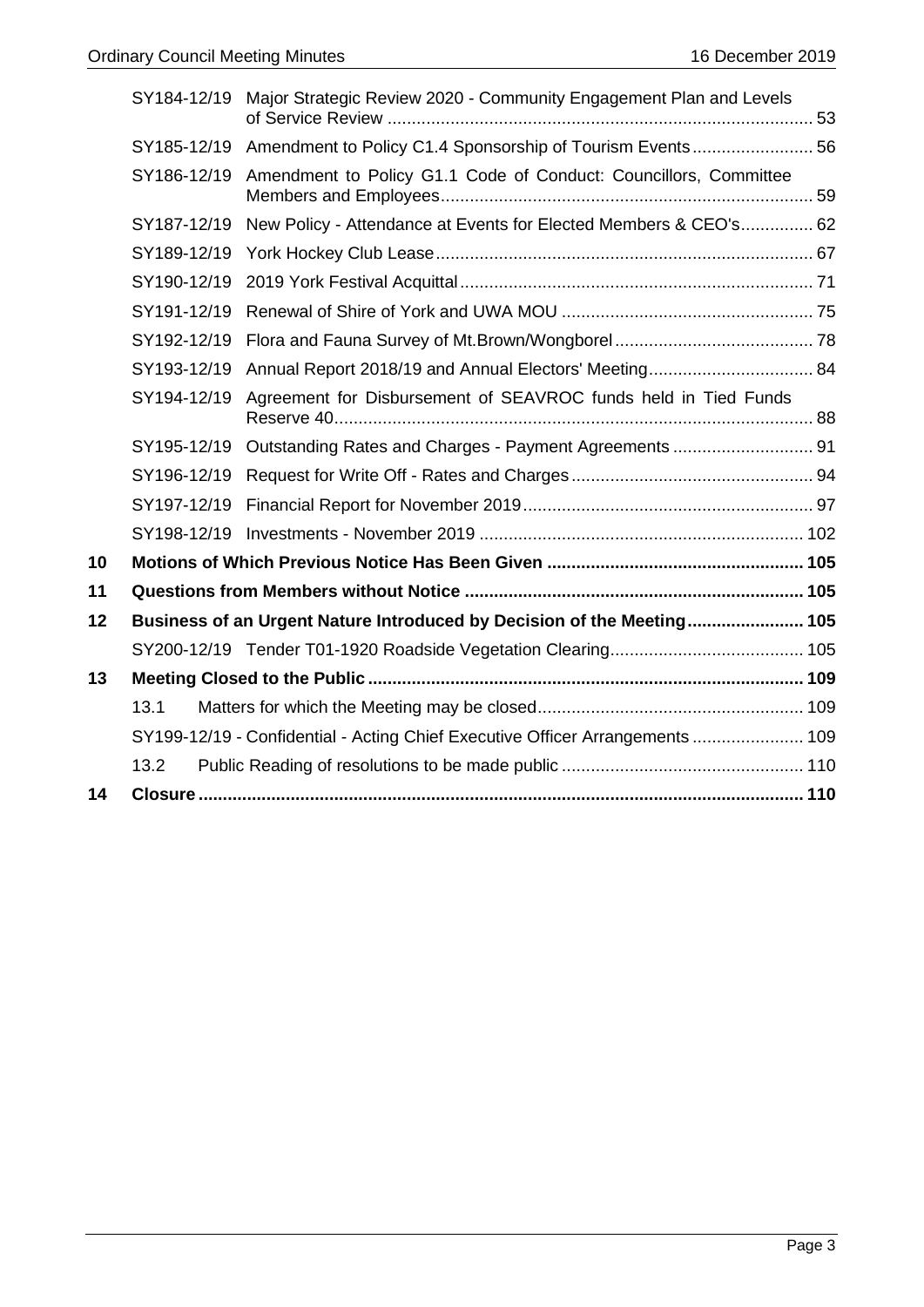#### **MINUTES OF SHIRE OF YORK ORDINARY COUNCIL MEETING HELD AT THE COUNCIL CHAMBERS, YORK TOWN HALL, YORK ON MONDAY, 16 DECEMBER 2019 AT 5.00PM**

The York Shire Council acknowledges the traditional owners of the land on which this meeting is held.

# <span id="page-3-0"></span>**1 OPENING**

<span id="page-3-1"></span>1.1 Declaration of Opening

*Cr Denese Smythe, Shire President, declared the meeting open at 5.00pm*.

<span id="page-3-2"></span>1.2 Disclaimer

The Shire President advised the following:

*"I wish to draw attention to the Disclaimer Notice contained within the agenda document and advise members of the public that any decisions made at the meeting today, can be revoked, pursuant to the Local Government Act 1995.*

*Therefore members of the public should not rely on any decisions until formal notification in writing by Council has been received. Any plans or documents in agendas and minutes may be subject to copyright. The express permission of the copyright owner must be obtained before copying any copyright material."*

<span id="page-3-3"></span>1.3 Standing Orders

*Nil*

<span id="page-3-4"></span>1.4 Announcement of Visitors

*Mr Gordon Marwick, Freeman of the Shire of York*

<span id="page-3-5"></span>1.5 Declarations of Interest that Might Cause a Conflict

*Nil*

<span id="page-3-6"></span>1.6 Declaration of Financial Interests

*Cr Denese Smythe – SY180-12/19 – Development Application: Supermarket (Shop), Shops, Medical Centre and Community Purpose Development Lots 3 (880 and 820 (94) Avon Terrace and Lot 25 (19) Monger Street, York*

*Cr Pam Heaton - SY180-12/19 – Development Application: Supermarket (Shop), Shops, Medical Centre and Community Purpose Development Lots 3 (880 and 820 (94) Avon Terrace and Lot 25 (19) Monger Street, York*

*Cr Kevin Trent - SY180-12/19 – Development Application: Supermarket (Shop), Shops, Medical Centre and Community Purpose Development Lots 3 (880 and 820 (94) Avon Terrace and Lot 25 (19) Monger Street, York*

*Cr Stephen Muhleisen – SY181-12/19 – Draft Local Planning Strategy and Local Planning Scheme No. 3*

- <span id="page-3-7"></span>1.7 Disclosure of Interests that May Affect Impartiality
	- *Nil*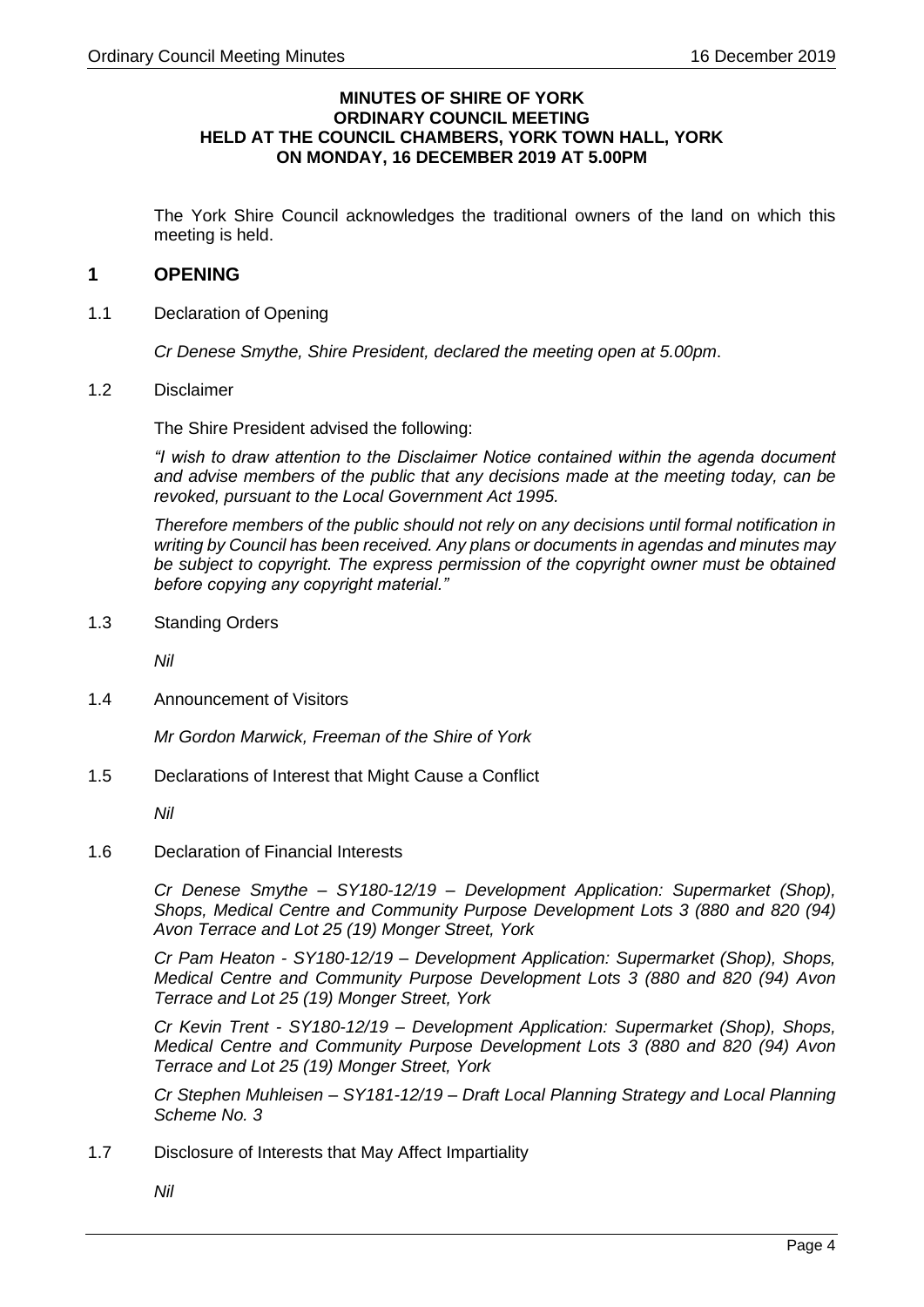# <span id="page-4-0"></span>**2 ATTENDANCE**

#### <span id="page-4-1"></span>2.1 Members

*Cr Denese Smythe, Shire President; Cr Denis Warnick, Deputy Shire President; Cr Ashley Garratt; Cr Pam Heaton; Cr Stephen Muhleisen; Cr Kevin Trent;*

<span id="page-4-2"></span>2.2 Staff

*Allen Cooper, Acting Chief Executive Officer; Suzie Haslehurst, Executive Manager, Corporate & Community Services; Darren Wallace, Executive Manager, Infrastructure & Development Services; Helen D'Arcy-Walker, Council & Executive Support Officer* 

<span id="page-4-3"></span>2.3 Apologies

*Cr David Wallace*

<span id="page-4-4"></span>2.4 Leave of Absence Previously Approved

*Nil*

<span id="page-4-5"></span>2.5 Number of People in the Gallery at Commencement of Meeting

*There were twelve people in the Gallery at the commencement of the meeting.*

# <span id="page-4-6"></span>**3 QUESTIONS FROM PREVIOUS MEETINGS**

<span id="page-4-7"></span>3.1 Response to Previous Public Questions Taken on Notice

#### **Mr John Tapper**

#### **Question:**

To the Shire of York C.E.O.

Re: Making the easement at 957, 959 & 961 Talbot Rd into a road instead of opening road number 3979 from Talbot Road.

For those that may not be aware it involves myself as well as Angus Jones as it passes through lot number 7522.

Are you aware that any land taken from me will be fully compensated as well as fenced to 20.12 metres?

I am totally against this option, I look forward to the Shire seeing the light and opening up road number 3979.

#### **Response provided by the Acting Chief Executive Officer:**

Yes, Council is aware that compensation may be required to obtain the land.

Fencing of a road reserve is the responsibility of the land owner.

#### **Mr Simon Saint**

#### **Question:**

Section 2.10 of the LGA states that the role of a councillor is to represent the interests of electors, ratepayers and residents of the district.

WALGA is not the body that represents the public interest; WALGA defines itself as, quote

"… as the peak industry body WALGA advocates on behalf of the 139 WA Local Governments and negotiates service agreements for the sector".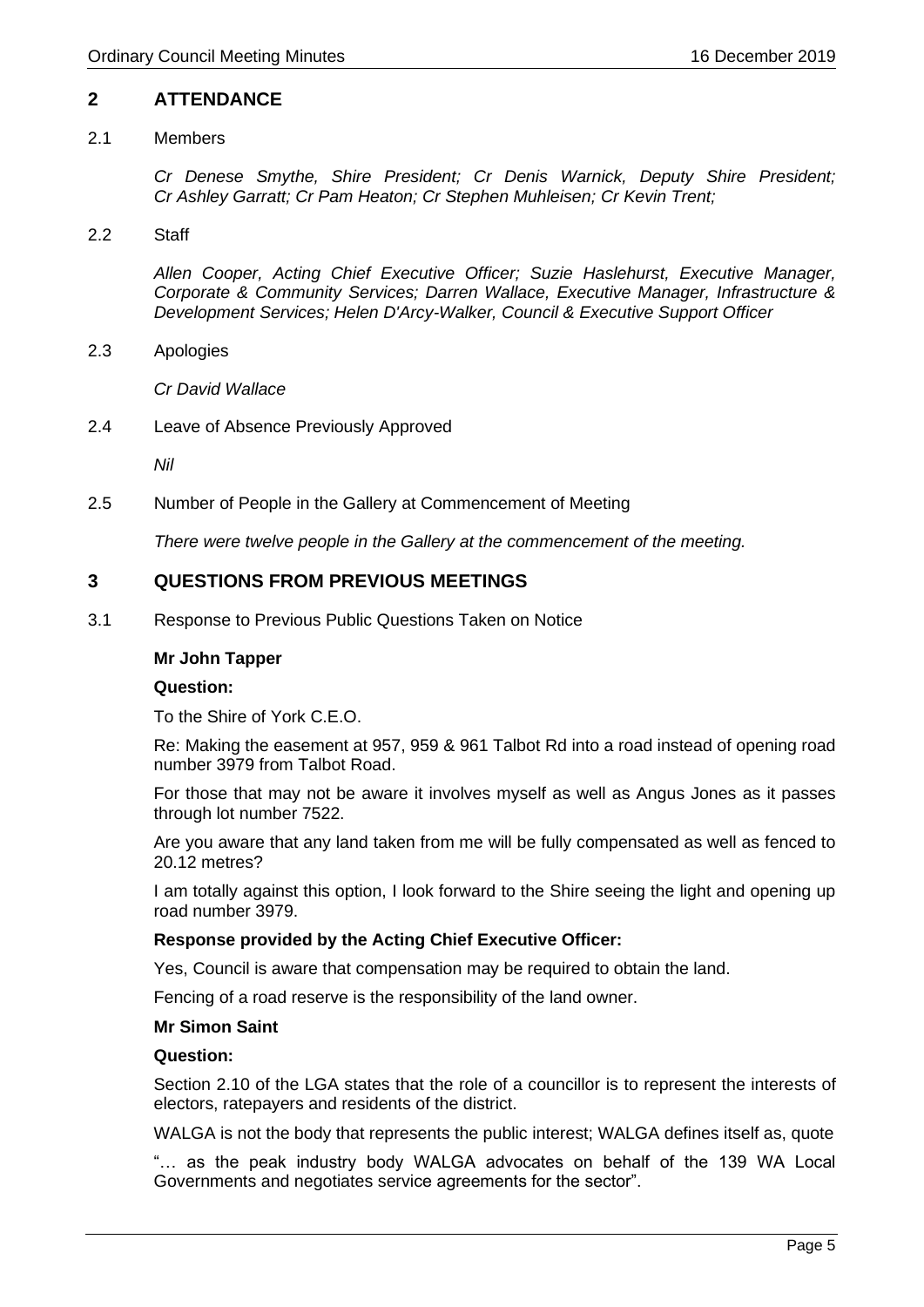The definition of a 'service agreement' is an agreement between two parties or businesses (i.e. the SOY and LGIS) where one agrees to provide a specified service to the other. However, WALGA negotiates with no other insurance provider, rather, it promotes only its subsidiary company, Local Government Insurance Scheme (LGIS).

Can councillors claim to be acting in the best interests of the electors, ratepayers and residents of the district if it accepts the recommendation(s) of what is essentially a publicly funder private monopoly that uses its market power to indirectly extract maximum profit from ratepayers?

#### **Response provided by the Acting Chief Executive Officer:**

The statement is correct that WALGA is a member organisation that advocates for Local Governments and negotiates service agreements for the sector.

However, the statement in isolation does not also include the context of WALGA's procurement compliance requirements that any services offered are to "clearly add value to the operations of Local Governments" and in turn savings for ratepayers.

Specifically, for the Shire of York - for the 2018/19 financial year - the Shire accessed \$430,279 of supplier contracts for a saving on market rates of \$75,000.

The Shire's WALGA Membership fee was \$9,085.

In addition, in regard to the LGIS insurance service, the Shire will receive a surplus distribution of \$23,528 - funds which under a commercial arrangement would have been retained by the insurer as profit.

As to LGIS, WALGA initiated the provision of the member insurance mutual in response to Local Governments being unable to secure adequate cover from insurers given the individual risks.

Most recently WALGA has completed a process involving three independent reviews of LGIS governance, performance and operations to help ensure the scheme is offered most efficiently.

The competitiveness of the scheme has been further demonstrated in that 15 Local Governments in recent years have tendered their insurance services and remained or returned to LGIS.

The only WA Local Government that does not use LGIS is the City of Nedlands which is a not a member of WALGA and as such does not access any member services. A recent item to the City of Nedlands regarding the insurance service detailed that staff had identified that Nedlands would save \$138,000 if it returned to LGIS however the Council decided to remain with the alternative provider and consequently continue the additional cost to ratepayers.

All WALGA members use LGIS with three Councils who left the scheme returning after one year due to a combination of exorbitant cost increases in the second year with their alternative provider; poor claims and customer experiences; and in some case having insufficient cover to meet their obligation under various legislation.

Therefore, Council does believe it is working in the best interests of the electors, ratepayers and residents of the district in purchasing and utilising the services of WALGA and LGIS.

#### **Question:**

I would like to point out that the following question has been put to the administration department, but to date no response has been provided.

**Question:** Where is the logic in the SOY 'events committee' (which consists of SOY staff) holding a meeting just one working day before an event to discuss whether or not there is any need to write to adjoining land owners, clearly this leaves insufficient time for adjoining landowners to be notified, certainly it leaves insufficient time for adjoining landowners to make any comments?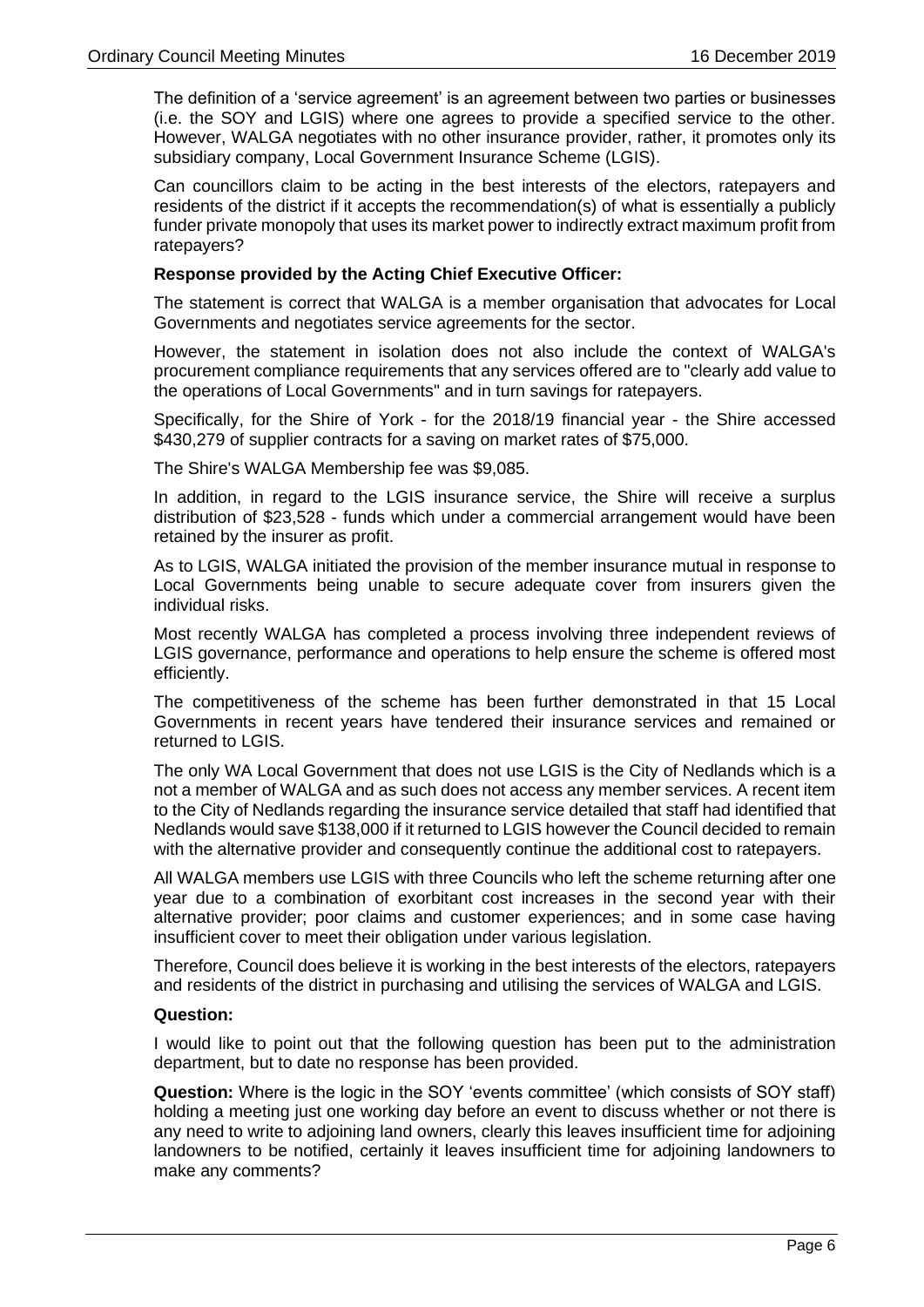#### **Response provided by the Acting Chief Executive Officer**

I understand that a number of questions regarding an event held in Peace Park on Sunday the 13<sup>th</sup> of October have been responded to.

In regard to the timing of the meeting of the internal events committee. The Public Events Guide March 2019 states:

#### *CONSULTATION WITH THE COMMUNITY*

*Approximately four weeks prior to your event, you may need to contact surrounding businesses and residents to let them know the event is taking place and outline any potential affects, particularly if your event is deemed as a large event or requires a 'Approved Non-Complying Event' (Regulation 18) permit. You must provide a copy of the letter drop undertaken with your event application, including the addresses of the residents notified and if any return responses have been received. Depending on the location, timing, size and scale of the event, the Events team may also advise that you need to notify:*

- *WA Police*
- *Fire & Emergency Services (FESA)*
- *St John's Ambulance Service & York Hospital*

I agree and will endeavour to ensure that the internal events committee meet in adequate time (pending receipt of the events application) to determine if the applicant needs to undertake any consultation with the community.

<span id="page-6-0"></span>3.2 Response to Unasked Questions from the Previous Meeting

*Nil*

#### <span id="page-6-1"></span>**4 PUBLIC QUESTION TIME**

Public Question Time is conducted in accordance with the Act and Regulations. In addition to this the Shire's Council Meetings Local Law 2016 states –

#### **6.7 Other procedures for question time for the public**

- (1) A member of the public who wishes to ask a question during question time must identify themselves and register with a Council Officer immediately prior to the meeting.
- (2) A question may be taken on notice by the Council for later response.
- (3) When a question is taken on notice the CEO is to ensure that—
	- (a) a response is given to the member of the public in writing; and
	- (b) a summary of the response is included in the agenda of the next meeting of the Council.
- (4) Where a question relating to a matter in which a relevant person has an interest is directed to the relevant person, the relevant person is to—
	- (a) declare that he or she has an interest in the matter; and
	- (b) allow another person to respond to the question.
- (5) Each member of the public with a question is entitled to ask up to 2 questions before other members of the public will be invited to ask their questions.
- (6) Where a member of the public provides written questions then the Presiding Member may elect for the questions to be responded to as normal business correspondence.
- (7) The Presiding Member may decide that a public question shall not be responded to where—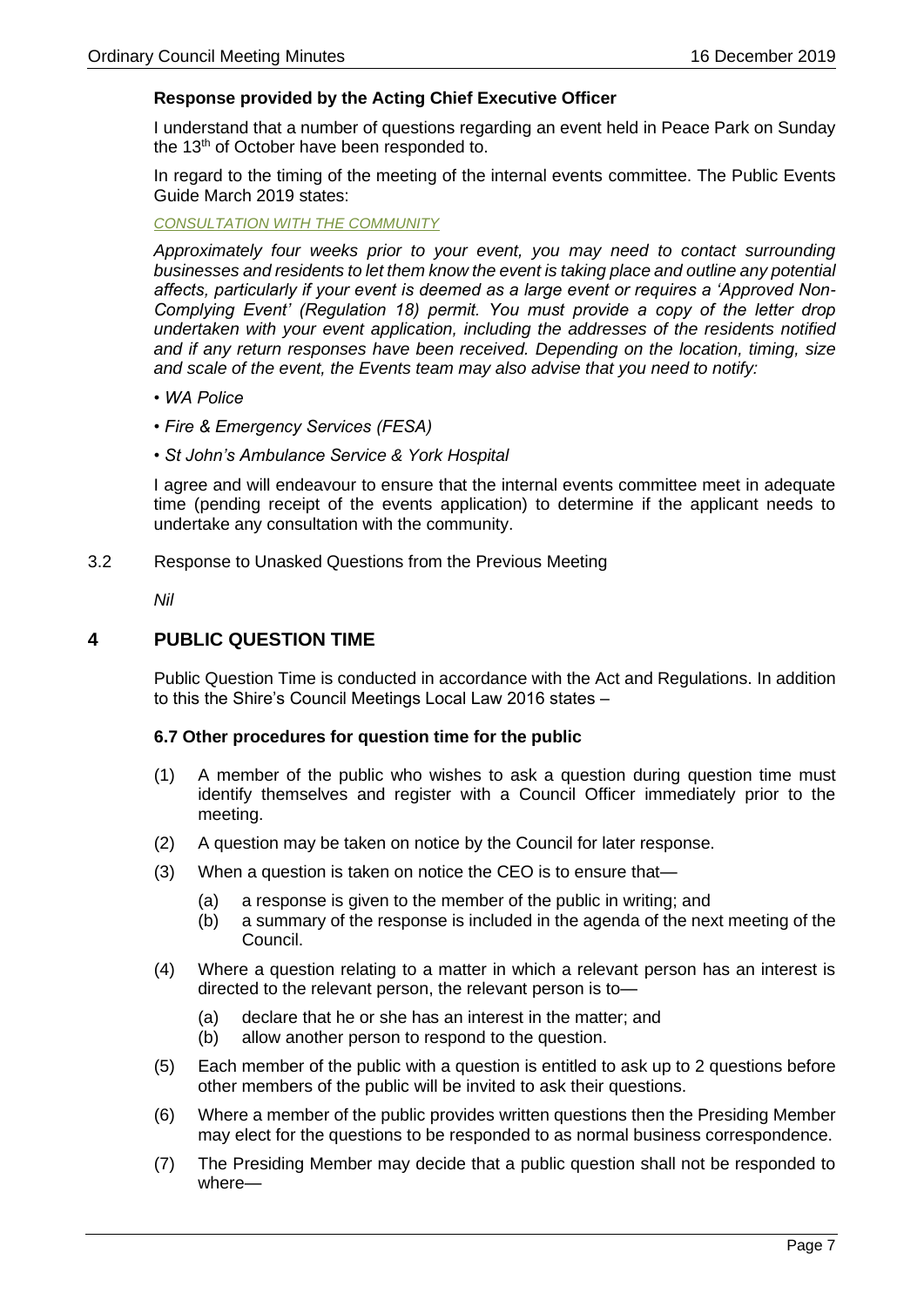- (a) the same or similar question was asked at a previous meeting, a response was provided and the member of the public is directed to the minutes of the meeting at which the response was provided;
- (b) the member of the public uses public question time to make a statement, provided that the Presiding Member has taken all reasonable steps to assist the member of the public to phrase the statement as a question; or
- (c) the member of the public asks a question that is offensive or defamatory in nature, provided that the Presiding Member has taken all reasonable steps to assist the member of the public to phrase the question in a manner that is not offensive or defamatory.
- (8) A member of the public shall have 2 minutes to submit a question.
- (9) The Council, by resolution, may agree to extend public question time.
- (10) Where any questions remain unasked at the end of public question time they may be submitted to the CEO who will reply in writing and include the questions and answers in the agenda for the next ordinary Council meeting.
- (11) Where an answer to a question is given at a meeting, a summary of the question and the answer is to be included in the minutes.

Public Question Time Commenced at 5.02pm.

<span id="page-7-0"></span>4.1 Written Questions – Current Agenda

#### **Sally Anne Hasluck**

#### **Question:**

In a situation in which the Shire Planner's report on the SY180-12/19 Development Application noted that there will be an extra 300 cars a day using the proposed exit into Monger Street with headlights presenting a problem for the residents of the street (eg 22 Monger Street) can the Council now confirm that the problem has been solved by condition 11(a)(ii) of the recommendation which calls for plans providing that vehicular access to Monger Street is not permitted?

#### **Response provided by the Acting Chief Executive Officer:**

Council does believe that the issue has been resolved by not having any vehicular access to Monger Street (condition 11(a)(ii)).

<span id="page-7-1"></span>4.2 Public Question Time

*Nil*

As there were no further questions – Public Question Time concluded at 5.04pm.

# <span id="page-7-2"></span>**5 APPLICATIONS FOR LEAVE OF ABSENCE**

*Nil*

# <span id="page-7-3"></span>**6 PRESENTATIONS**

<span id="page-7-4"></span>6.1 Petitions

*Nil*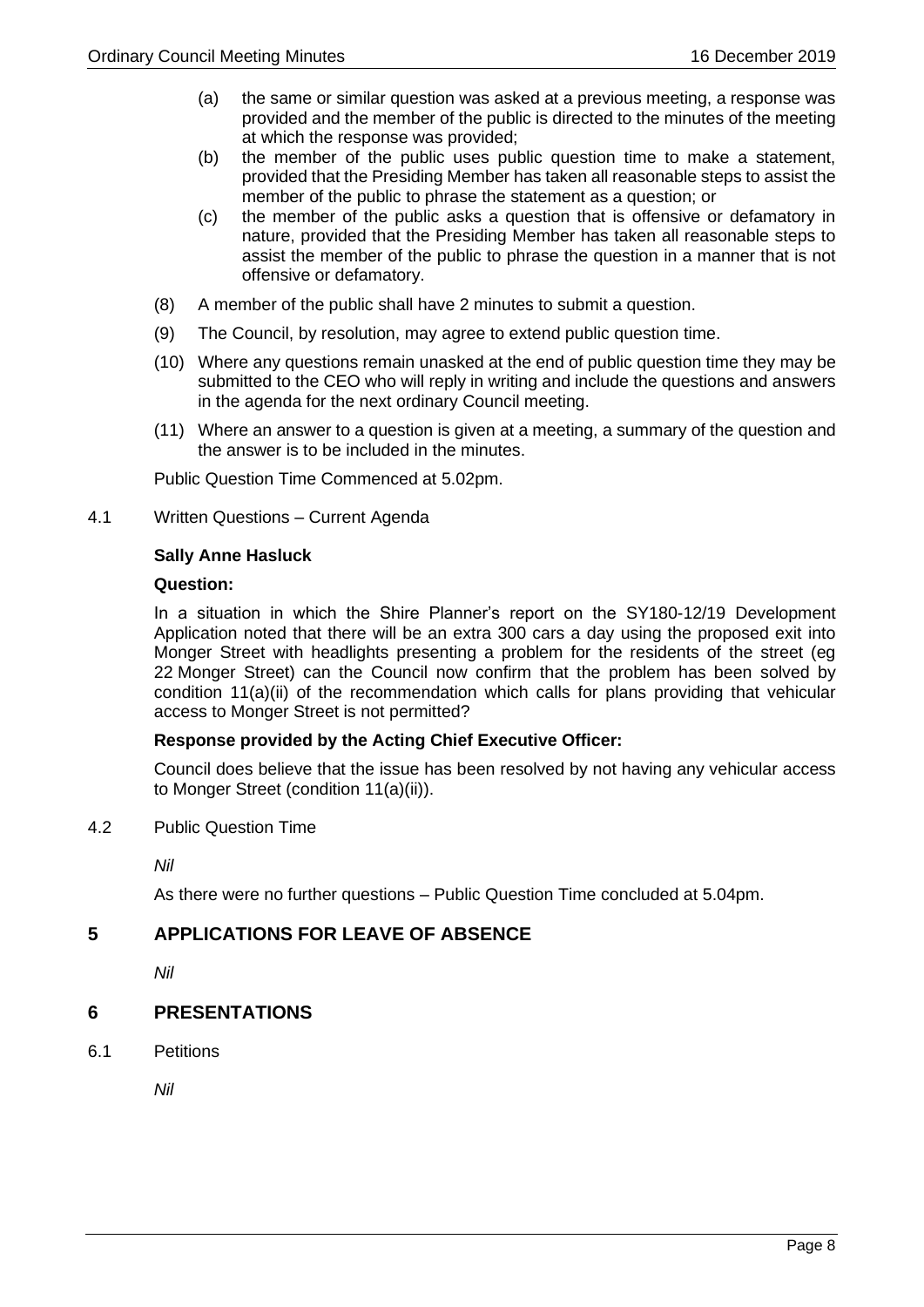#### <span id="page-8-0"></span>6.2 Presentations

#### *Best Decorated Business –*

*The Shire President announced and presented the awards for the winner and runner up of the Best Decorated Business:*

*Runner Up – York Newsagency Winner – York Community Resource Centre*

*Mr Gordon Marwick, Chairperson of the CRC thanked the Shire for the Best Decorated Business competition. Also thanked all the staff of the CRC who have done a great job in decorating the CRC for this years competition.*

<span id="page-8-1"></span>6.3 Deputations

*Nil*

<span id="page-8-2"></span>6.4 Delegates' reports

*Nil*

# <span id="page-8-3"></span>**7 CONFIRMATION OF MINUTES OF PREVIOUS MEETINGS**

#### **RESOLUTION 011219**

**Moved: Cr Kevin Trent Seconded: Cr Pam Heaton**

**That the minutes of the Special Council Meeting held on 8 November 2019 be confirmed as a correct record of proceedings.**

*CARRIED: 6/0*

#### **RESOLUTION 021219**

**Moved: Cr Denis Warnick Seconded: Cr Kevin Trent**

**That the minutes of the Ordinary Council Meeting held on 25 November 2019 be confirmed as a correct record of proceedings.**

*CARRIED: 6/0*

# <span id="page-8-4"></span>**8 ANNOUNCEMENTS BY PRESIDING MEMBER WITHOUT DISCUSSION**

*Nil*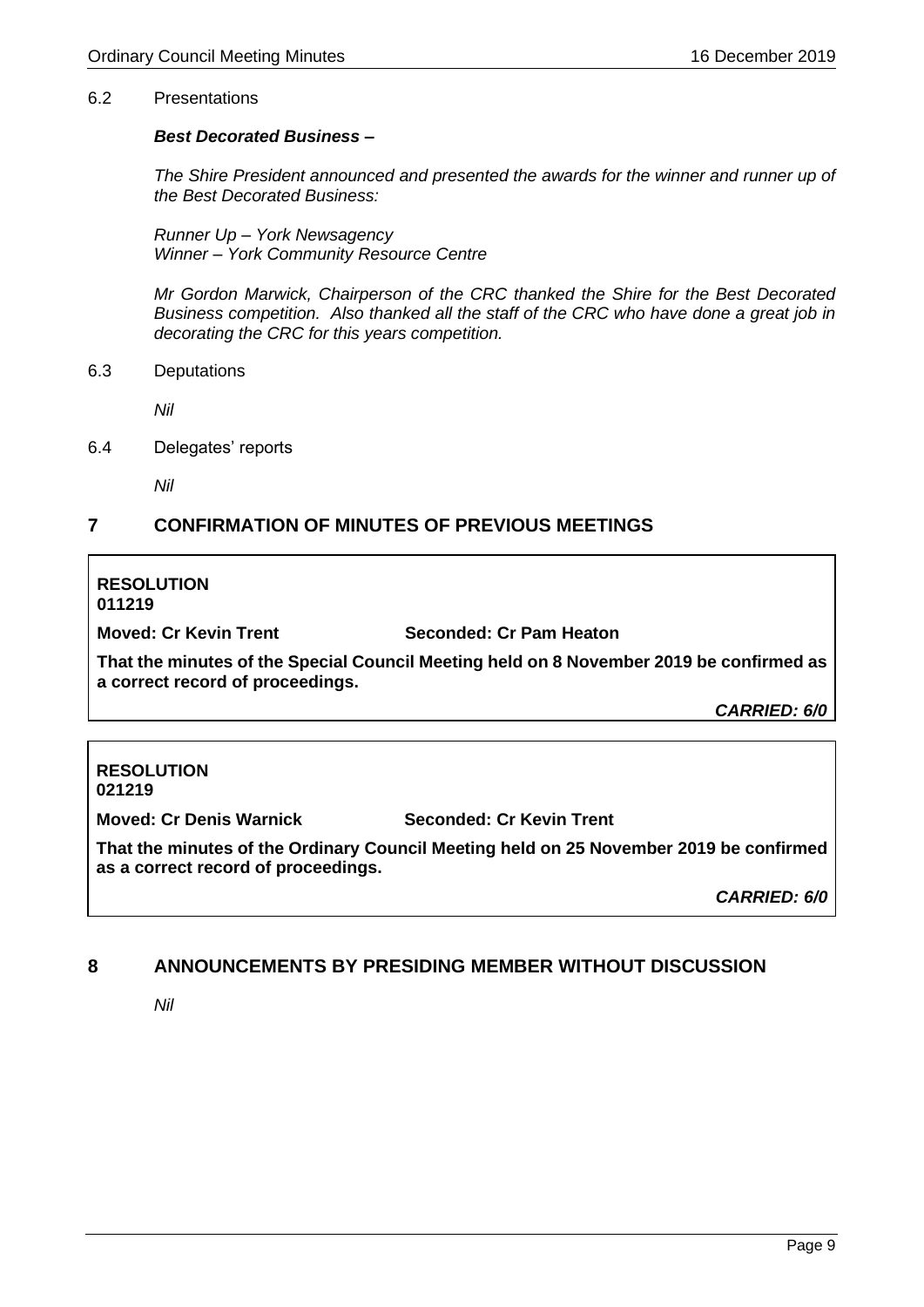#### <span id="page-9-0"></span>**9 OFFICER'S REPORTS**

<span id="page-9-1"></span>**SY179-12/19 MINUTES OF THE AUDIT AND RISK COMMITTEE MEETING HELD ON 2 DECEMBER 2019**

| <b>File Number:</b>                  | FI.FRP.6                                                                         |
|--------------------------------------|----------------------------------------------------------------------------------|
| Author:                              | Tabitha Bateman, Finance Manager                                                 |
| <b>Authoriser:</b>                   | Suzie Haslehurst, Executive Manager, Corporate & Community<br><b>Services</b>    |
| <b>Previously before</b><br>Council: | Not applicable                                                                   |
| <b>Appendices:</b>                   | Minutes of the Audit and Risk Committee<br>1.<br>Meeting held<br>2 December 2019 |

#### **NATURE OF COUNCIL'S ROLE IN THE MATTER**

**Legislative** 

#### **PURPOSE OF REPORT**

To receive the minutes and adopt the recommendations of the Audit and Risk Committee Meeting held Monday, 2 December 2019.

#### **BACKGROUND**

The minutes of the Audit and Risk Committee meetings are provided for Council and community information.

#### **COMMENTS AND DETAILS**

At the meeting held 2 December 2019, the Audit and Risk Committee was presented with information regarding the following;

- 1. Finance and Costing Review for the period ending 30 September 2019
- 2. Annual Financial Report for the period ending 30 June 2019

#### *Finance and Costing Review for the period ending 30 September 2019*

In accordance with the Shire's procedure for Finance and Costing Reviews, responsible officers reviewed their assigned accounts following the close of the first quarter ending 30 September 2019. Officers reviewed actuals against the adopted budget and presented a summary of proposed budget amendments resulting in an expected year end deficit of \$3,041.

The summary of amendments also seeks to allocate the additional surplus of \$140,893 determined following the annual financial audit for the year ending 30 June 2019. The report further provided an update on the progress of the capital works programme and grants and contributions received to date.

#### *Annual Financial Report for the period ending 30 June 2019*

This report presented documents relating to the finalisation and audit of the Shire's financial statements for the year ended 30 June 2019. The Audit Committee recommended that Council;

- *1. Accepts the Annual Financial Report for the year ended 30 June 2019 and;*
- *2. Requests the CEO to finalise the annual report and present it to the December Council meeting along with a proposed date for the annual electors meeting.*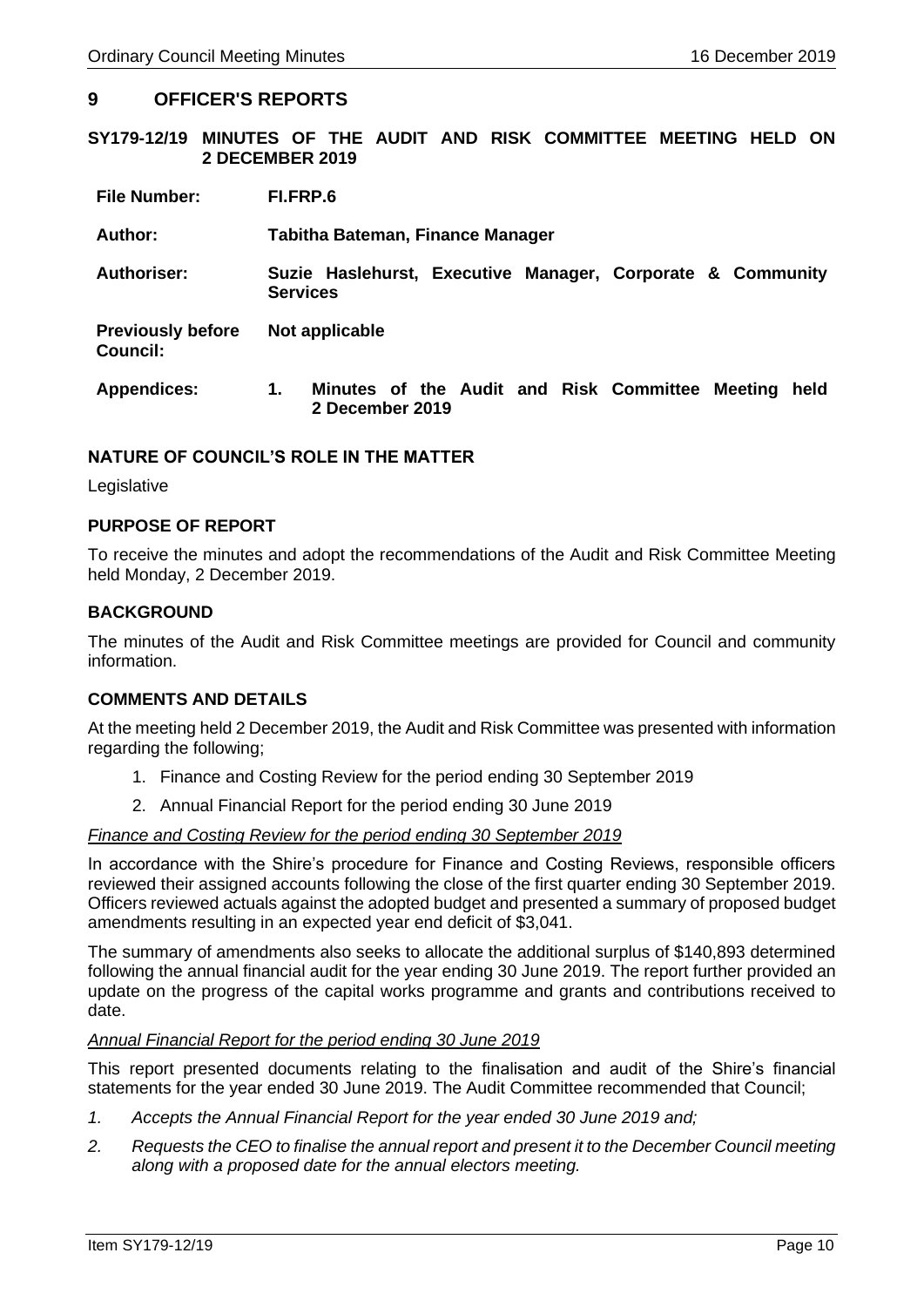In March 2019, an entrance meeting for the 2018/19 annual financial audit was held between the Audit and Risk Committee, Shire officers and the Office of the Auditor General (OAG). The meeting outlined the scope of the audit which commenced in April 2019.

Due to 2018/19 being the first year of having the OAG in-house, the OAG commenced the audit with a comprehensive and in-depth review of the Shire's policies, procedures and internal controls to gain an understanding of the Shire's processes and control environment. For this reason, the audit work took longer than in previous years.

A formal exit meeting was held during the Audit and Risk Committee meeting on 2 December 2019. Two staff from the Office of the Auditor General attended the Audit and Risk Committee meeting providing an opportunity for committee members to ask questions about the annual financial report. They further provided an overview of the results of the audit, highlighting key issues for the committee's information and congratulating the Shire on the results of the audit.

Following the end of the audit, formalised by the exit meeting, the Auditor General will provide her Independent Opinion for inclusion in the Annual Report to be presented at the Annual General Meeting of Electors. This meeting is planned to be held Wednesday 5 February 2020, if approved by Council, and is the subject of another report presented for Council's consideration at the Ordinary Council Meeting for December 2019.

#### **IMPLICATIONS TO CONSIDER**

#### **Consultative**

Office of the Auditor General

Moore Stephens

#### **Strategic**

*Theme 5: Strong and Effective Leadership* 

- 5.3 A financially sustainable Shire
- 5.4 Open and accountable systems

#### **Policy Related**

CP1.5 *Compliance*

G4.6 *Risk Assessment and Management*

#### **Financial**

#### **Legal and Statutory**

*Local Government Act 1995, Part 7*

*Local Government (Audit) Regulations 1996*

#### **Risk Related**

It is a legislative requirement for local governments to establish an audit committee. The Audit Committee plays a key role in overseeing the local government's responsibilities in relation to financial reporting, risk management and legislative compliance. This report mitigates the risk of noncompliance with the regulations.

#### **Workforce**

Not applicable

#### **VOTING REQUIREMENTS**

**Absolute Majority: Yes**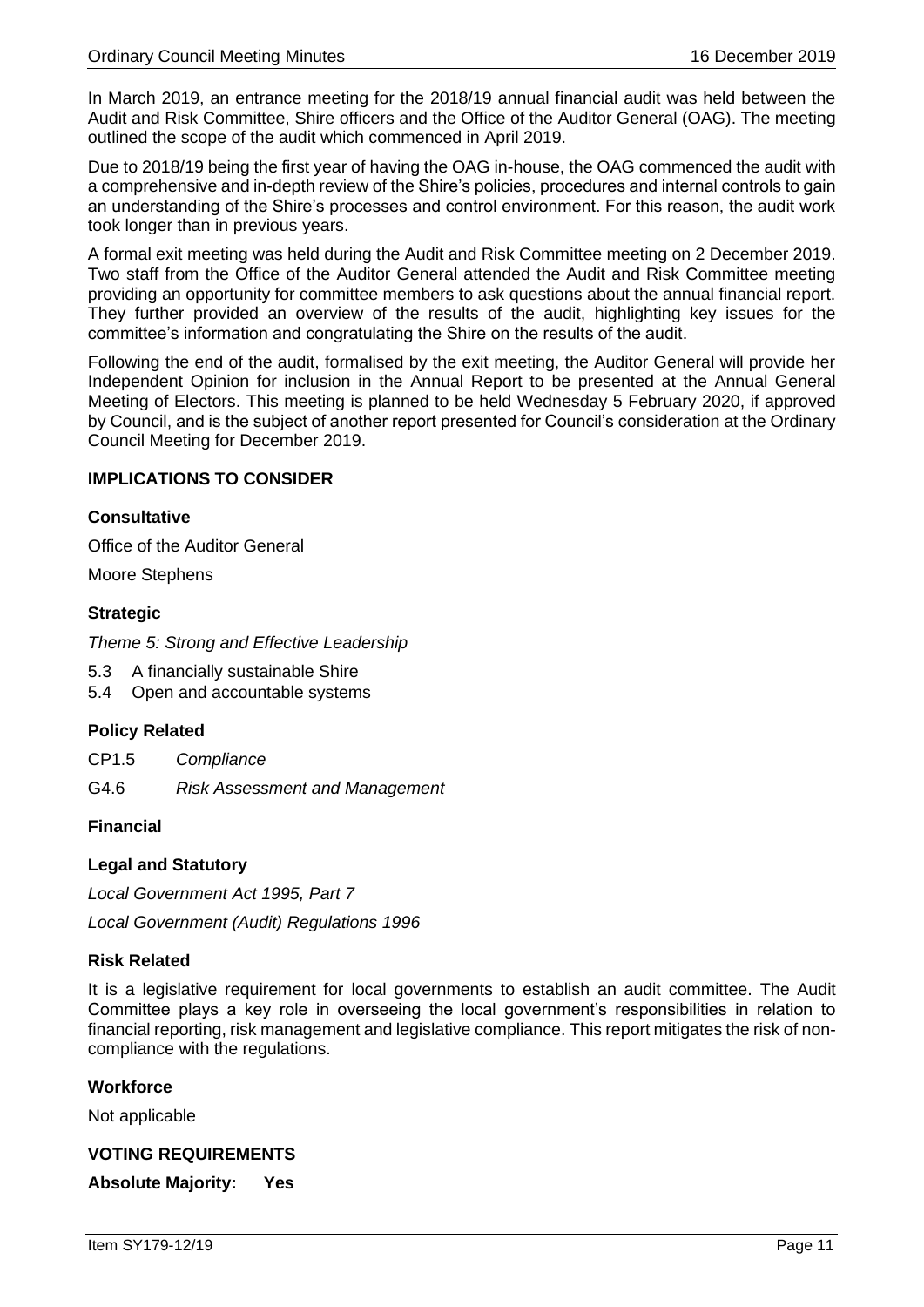#### **RESOLUTION 031219**

**Moved: Cr Kevin Trent Seconded: Cr Denis Warnick**

**That Council receives the minutes of the Audit and Risk Committee meeting held 2 December 2019 and adopts the following recommendations of the Committee:**

**That Council:**

- **1. Accepts the Finance and Costing Review Summary for the period ending 30 September 2019.**
- **2. Notes the progress to date in relation to the 2019/20 Capital Works Program.**
- **3. Notes the year to date position in relation to Grants and Contributions forecasted.**
- **4. Adopts the proposed budget amendments and requests the CEO to implement the changes.**
- **5. Accepts the Annual Financial Report for the year ended 30 June 2019 and;**
- **6. Requests the CEO to finalise the annual report and present it to the December Council meeting along with a proposed date for the annual electors' meeting.**

*CARRIED BY ABSOLUTE MAJORITY: 6/0*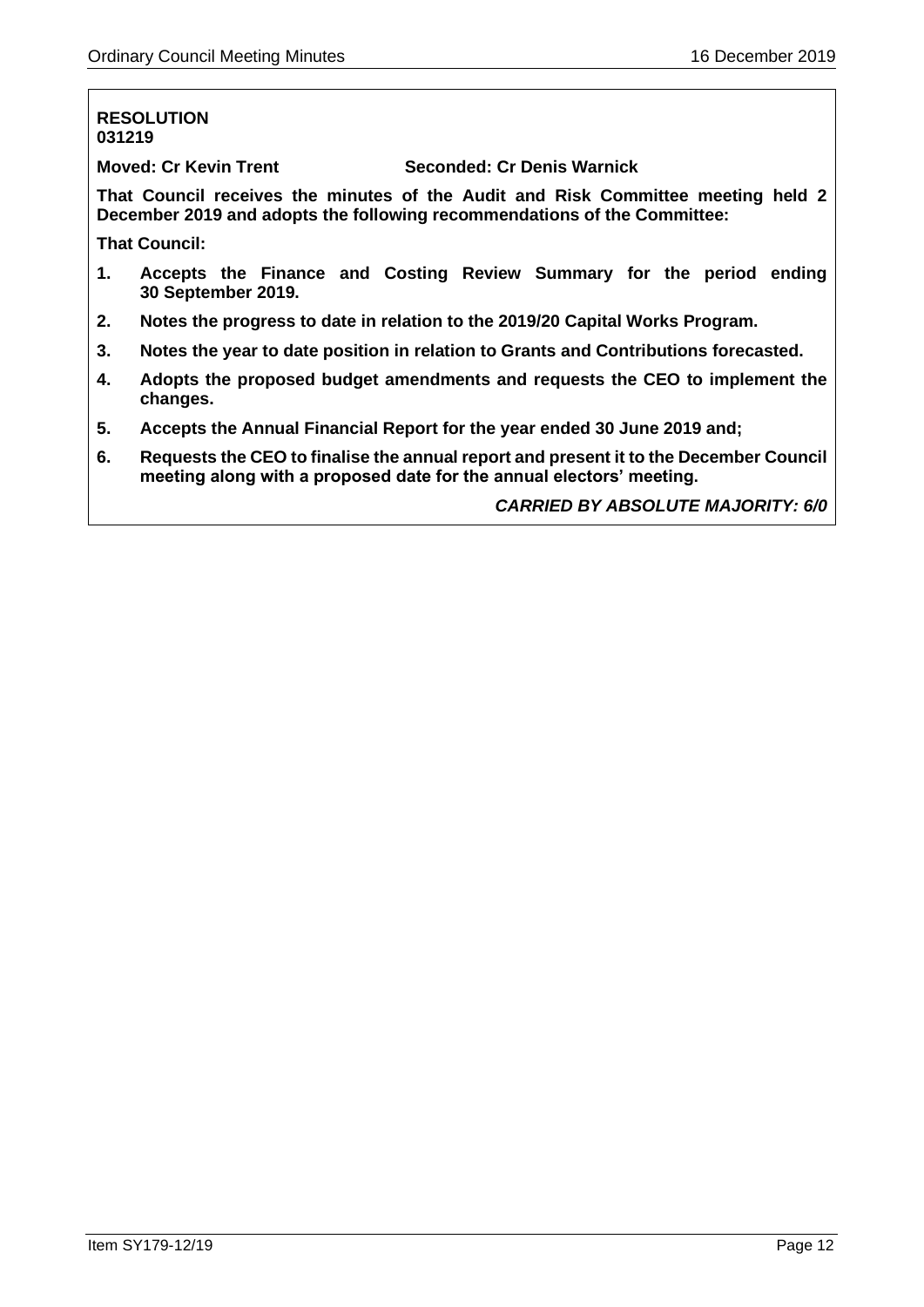**Declarations of Interest:**

**Cr Denese Smythe – Financial – Shareholder of York Co-Op (IGA)**

**Cr Pam Heaton – Financial – I am a shareholder in the York Co-Op**

#### **Cr Kevin Trent – Financial – I am a shareholder in the York Co-Operative and the Co-Operative have made a submission on the proposed development**

*The Acting Chief Executive Officer read the following letter received from the Department of Local Government, Sport and Cultural Industries dated 16 December 2019:*

*Dear Mr Cooper – I refer to your correspondence dated 13 December 2019 and advise that, in accordance with authority delegated by the Minister for Local Government, I have approved your application, under section 5.69(3)(a) of the Local Government Act 1995 (the Act).*

*This approval allows disclosing members Cr Smythe, Cr Trent and Cr Heaton to fully participate in the discussion and decision making relating to the below mentioned item at the Shire's Ordinary Council Meeting on 16 December 2019:*

#### *SY180-1/19 – Development Application: Supermarket (Shop), Shops, Medical Centre and Community Purpose Development: Lots 3 (88) and 820 (94) Avon Terrace and Lot 25 (19) Monger Street, York (Copy attached)*

*Subject to the following conditions:*

- *1. The approval is only valid for the 16 December 2019 Ordinary Council Meeting when agenda item SY180-12/19 is considered;*
- *2. The abovementioned Councillors must declare the nature and extent of their interests at the abovementioned meeting when the matter is considered, together with the approval provided;*
- *3. The CEO is to provide a copy of the Department's letter of approval to the abovementioned Councillors;*
- *4. The CEO is to ensure that the declarations, including the approval given and any conditions imposed, are recorded in the minutes of the abovementioned meeting, when the item is considered;*
- *5. The CEO is to provide a copy of the confirmed minutes of the abovementioned meeting to the Department, to allow the Department to verify compliance with the conditions of this approval, and*
- *6. The approval granted is based solely on the interests disclosed by the abovementioned Councillors, made in accordance with the application. Should other interests be identified, these interests will not be included in this approval and the financial interest provisions of the Act will apply.*

*Michael Connolly, Deputy Director General - Regulation*

Councillors can now consider the item.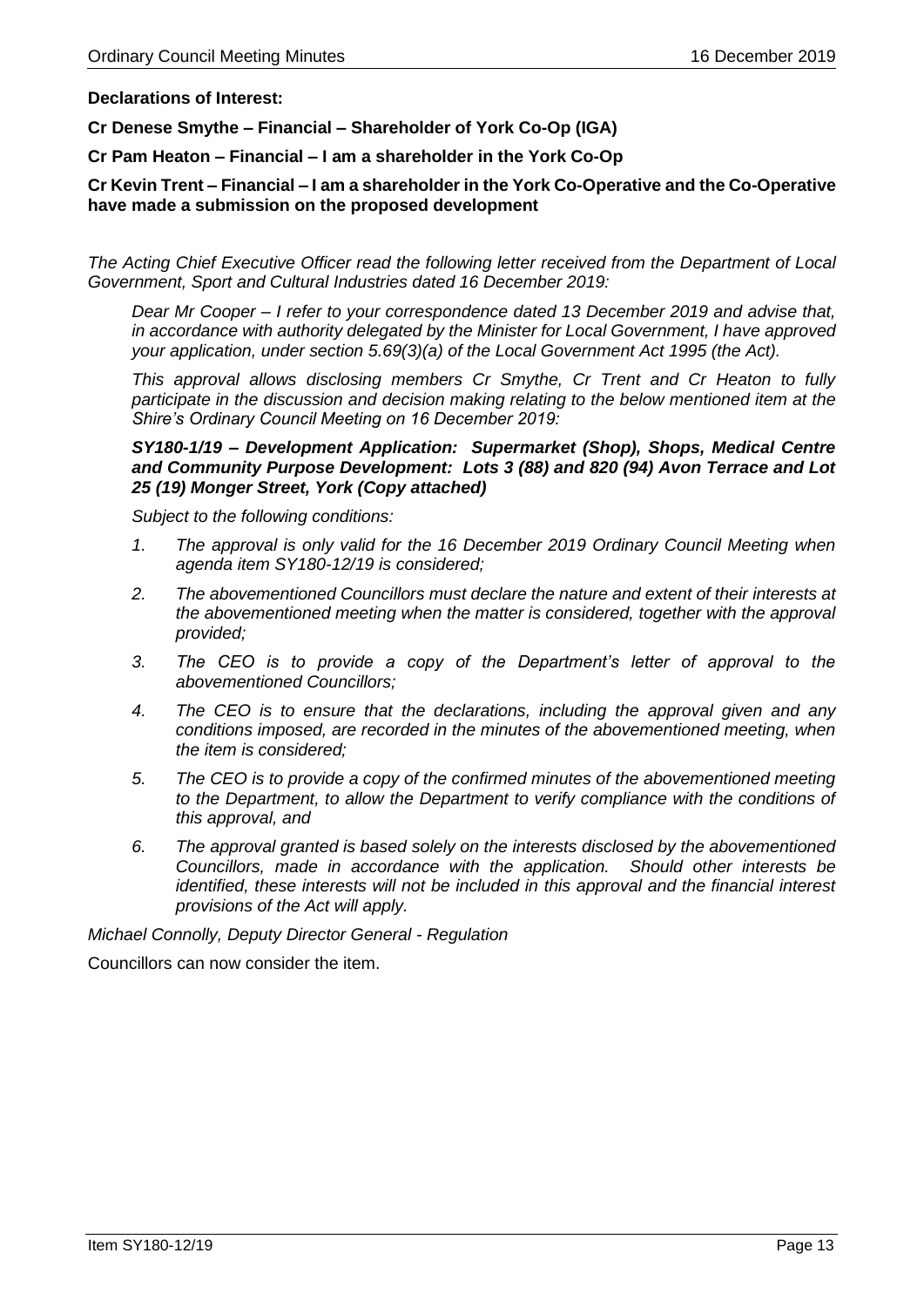<span id="page-13-0"></span>**SY180-12/19 DEVELOPMENT APPLICATION: SUPERMARKET (SHOP), SHOPS, MEDICAL CENTRE AND COMMUNITY PURPOSE DEVELOPMENT: LOTS 3 (88) AND 820 (94) AVON TERRACE AND LOT 25 (19) MONGER STREET, YORK**

| <b>File Number:</b> |  | AV1.60439, AV1.60573 & MO2.60574 |
|---------------------|--|----------------------------------|
|---------------------|--|----------------------------------|

**Author: Carly Rundle, Senior Planner**

**Authoriser: William Nunn, Co-Ordinator Development Services**

**Previously before Council: N/A** 

**Appendices: 1. Site Plan** 

- **2. Advertised Development Application**
- **3. Amended Development Plans**
- **4. Transport Impact Statement**
- **5. Flood Risk Mitigation Plan**
- **6. Officer Assessment: Local Planning Policy Heritage Conservation and Development**
- **7. Heritage Advisor Comments**
- **8. Schedule of Submissions**
- **9. Copy of Submissions Received**

#### **NATURE OF COUNCIL'S ROLE IN THE MATTER**

Quasi-judicial.

#### **PURPOSE OF REPORT**

For Council to make a determination on a development application for a supermarket (shop), shops and medical centre development at Lots 3 (88) and 820 (94) Avon Terrace and Lot 25 (19) Monger Street, York.

#### **BACKGROUND**

Lots 3 (88) and 820 (94) Avon Terrace and Lot 25 (19) Monger Street, York have a combined area of 5,220m<sup>2</sup> and has frontage to Avon Terrace, South Street and Monger Street.

The property is currently vacant of development and contains an existing open drainage channel servicing a wider catchment area. It was previously the location of the 'Royal Hotel' which was damaged by an earthquake and subsequently demolished in 1968.

A development application has been submitted which originally proposed to develop a supermarket, shops, medical centre, community purpose building and associated car parking, which was publicly advertised allowing for submissions to be made. The advertised version of the application is provided in Appendix 2.

On receipt of the application, additional information was requested including a traffic impact statement and drainage plan. The applicant acknowledged information was required prior to consideration by Council, although requested advertising commence without these. This approach was requested on the basis that if there was a need to modify the development plans in response to submissions, that changing the Finished Flood Level (FFL) or other aspects influences the traffic impact statement and drainage plans which was considered acceptable given these documents were more technical in nature.

As a result of the advertising period, 12 submissions were received; seven from authorities and five from the public. Of the five public submissions, four raised objections and one of these submissions contained a schedule at the rear, which included an additional 74 signatures objecting to the proposal. Copies of submissions are provided at Appendix 9.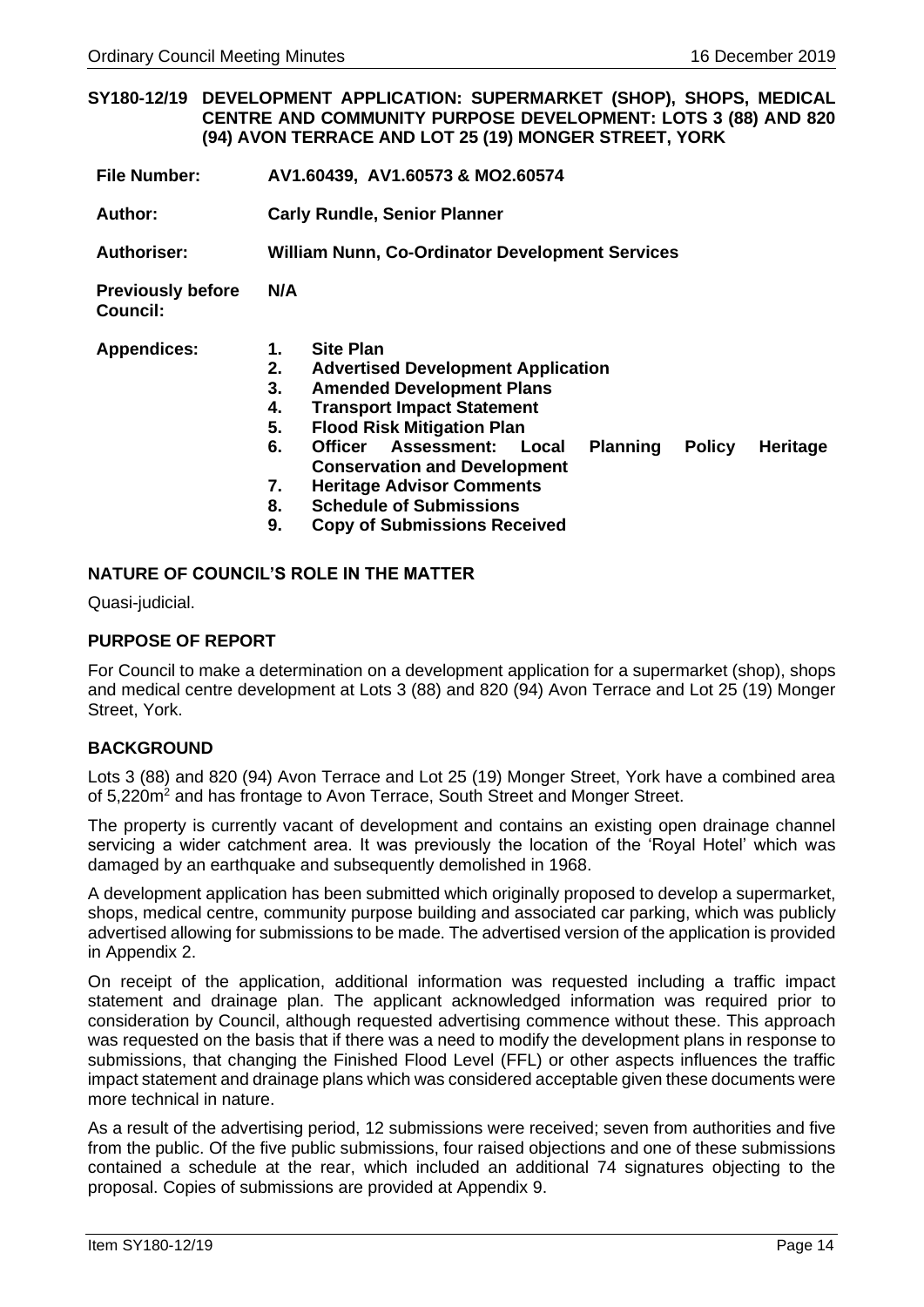The applicant subsequently submitted amended plans (Appendix 3) in response to submissions, preliminary discussions with officers and to incorporate outcomes of the stormwater plan and traffic impact statement.

The amended plans have:

- increased the finished floor level from 173.7 to 173.9m AHD;
- removed the community purpose building from the development, replacing this area with car parking and bin store and slightly increased the supermarket/specialty store floor area;
- proposed a reduction in height of parapet walls facing adjoining properties, awning underside and width and a slight reduction in the overall height of parapet facades;
- increased the detailing on parapet façades;
- identified front entries from South St/Avon Tce intersection and Avon Tce;
- included a recessed area on Avon Terrace to accommodate stormwater infrastructure; and
- provided further detail on footpath, car parking and finishes in the verges, and stormwater plans.

The modifications are generally in response to submissions or minor alterations which do not require further re-advertising to be undertaken.

Council is requested to consider the application (based on amended plans), submissions received, and determine to approve with conditions or not to approve.

# **COMMENTS AND DETAILS**

The application is required to be assessed in accordance with the Shire of York's Local Planning Scheme No. 2 (Scheme) and *Planning and Development (Local Planning Schemes) Regulations 2015* – Schedule 2 Deemed Provisions (Regulations).

Lots 3 (88), 820 (94) Avon Tce and Lot 25 (19) Monger Street is partly zoned 'Town Centre' and 'Residential' with a density of "40" annotated on the Scheme maps.



The property is located within the York Central Heritage Area and within the Avon River Flood Fringe.

#### *Land Use*

The application (as amended) proposes to develop a supermarket, speciality stores, and medical centre (including pharmacy).

A supermarket, specialty stores and pharmacy is considered consistent with the land use of a 'shop' which is defined as: *"means premises other than bulky goods showroom, a liquor store – large or liquor store – small used to sell goods by retail, to hire goods, or to provide services of a personal nature, including hairdressing or beauty therapy services.*" A shop is a 'P' land use in the 'Town Centre' zone, and 'X' use in the Residential zone.

A medical centre is defined as *"means premises other than a hospital used by 3 or more health practitioners at the same time for the investigation or treatment of human injuries or ailments and for*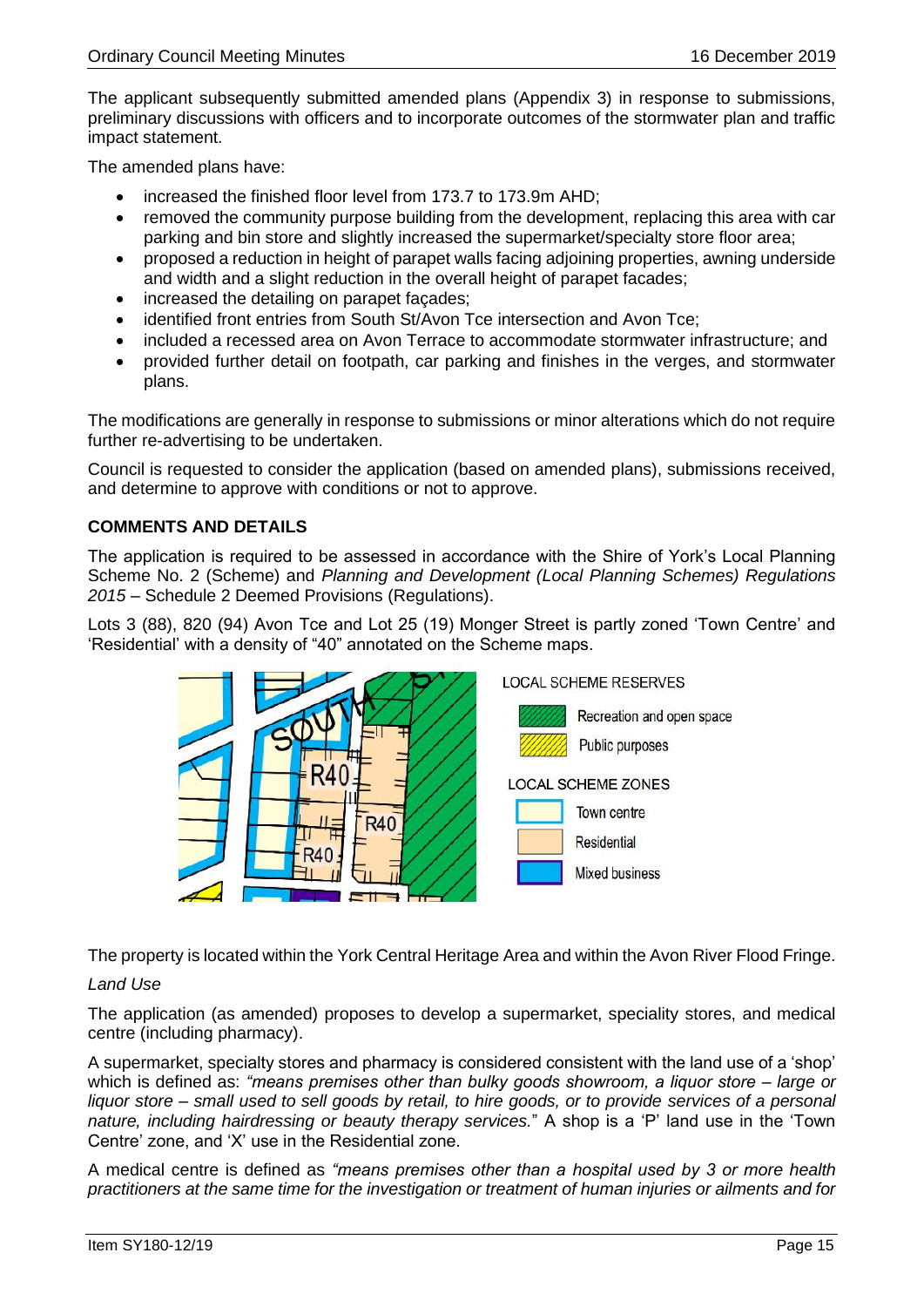*general outpatient care."* A medical centre is a 'P' use in the 'Town Centre' zone and an 'SA' use in the Residential zone.

'P' means that the use is permitted by the Scheme, 'SA' means that the use is not permitted unless the local government has exercised its discretion and has granted planning consent after giving special notice in accordance with clause 7.2 and 'X' means that the use is not permitted by the Scheme.

The supermarket and medical centre buildings are located fully within the Town Centre zone (permitted), with car parking for these uses extending onto Lot 25 Monger St and within the Residential zone. Whilst a 'Shop' is an 'X' use, car parking ancillary to the medical centre is an 'SA' use. It is therefore considered that there is discretion to consider the ancillary car parking to the overall development on the portion of land zoned Residential.

In determining whether to exercise discretion for the land uses, consideration to the objectives of the zone should be given. The objectives for the Residential zone are:

- *(a) to encourage single houses as the predominant form of development*
- *(b) to require infill development in Heritage Precincts to be in accordance with Design Guidelines adopted by the local government*
- *(c) to achieve a high standard of development and residential amenity.*

The incidental car parking to the development is associated with the medical centre/shop land uses and is located within an area surrounded to the north and west designated for commercial/town centre uses. The location of the car parking to the rear of the site is in accordance with the Council's design guidelines (local planning policy heritage precincts and places) requiring car parking to be behind buildings away from Avon Terrace. With the erection of solid boundary fencing, it is considered that the provision of car parking to the rear of the site to Monger Street keeps the bulkier buildings to the Avon Terrace frontage which is an appropriate response to reduce amenity impacts of adjoining residences. The development is generally considered compatible with the objectives of the zone.

Whilst the uses proposed in the Town Centre zone are already permitted and considered appropriate, consideration is required to be given to the form of development and consistency with objectives of the Town Centre zone.

#### *4.9.1 Objectives*

- *(a) To retain the town centre of York as the principle place for retail, commercial, civic, and touristorientated uses in the District.*
- *(b) To preserve the unique qualities of the town centre as a heritage place, including the conservation of existing heritage buildings, and to avoid development which will detract from those qualities.*
- *(c) To ensure development complies with Design Guidelines adopted by the local government for the town centre.*
- *(d) To encourage a high standard of development of commercial facilities to service the residents, the farming sector, tourists and travellers.*
- *(e) To encourage a high standard of landscaping in and around the town centre; the local government will undertake planting of shade trees in road reserves and public carparks where appropriate.*

Subject to conditions being implemented relating to the built form as discussed below and in Appendix 6, the development is generally consistent with the objectives of the town centre.

| <b>Scheme Provision</b>     | <b>Officer Comment</b>                                                                             |
|-----------------------------|----------------------------------------------------------------------------------------------------|
| 4.8 Residential Zone        | N/A – R-Codes apply to residential development and car parking area<br>does not contain buildings. |
| 4.8.2 Site Requirements     |                                                                                                    |
| In accordance with R-Codes. |                                                                                                    |
| 4.9 Town Centre Zone        | A nil street setback is proposed to Avon Terrace and the southern lot                              |
| 4.9.2 Site Requirements     | boundary. A nil street setback is consistent with the design guidelines                            |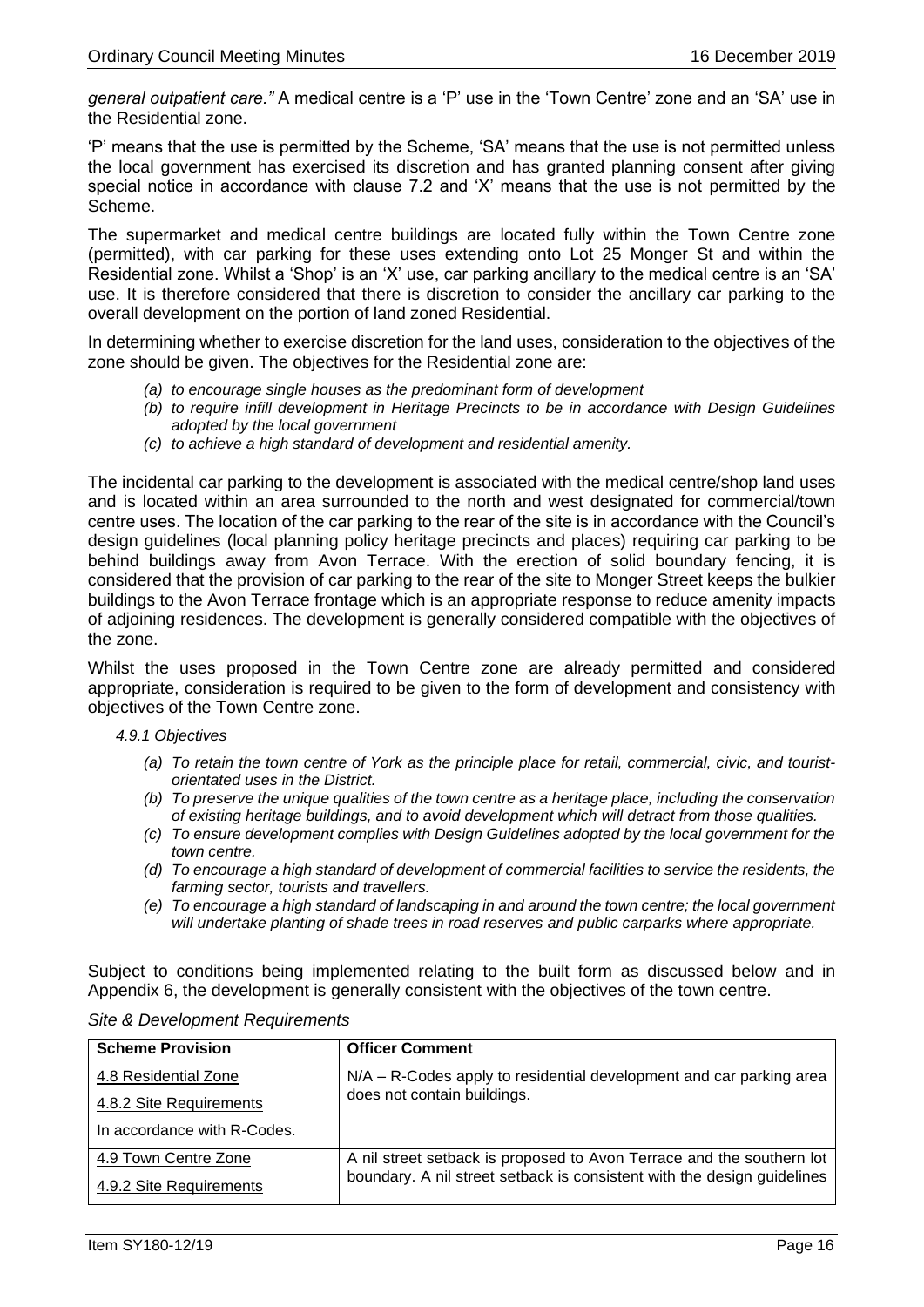| The following minimum building<br>setback shall apply:                                                                                                                                                                                                                                                                          | for the heritage area (local planning policy: heritage conservation and<br>development).                                                                                                                                                                                                                                                                                                                                                                                                                                                                                                                                                                                                                                                                                                               |
|---------------------------------------------------------------------------------------------------------------------------------------------------------------------------------------------------------------------------------------------------------------------------------------------------------------------------------|--------------------------------------------------------------------------------------------------------------------------------------------------------------------------------------------------------------------------------------------------------------------------------------------------------------------------------------------------------------------------------------------------------------------------------------------------------------------------------------------------------------------------------------------------------------------------------------------------------------------------------------------------------------------------------------------------------------------------------------------------------------------------------------------------------|
| Front, Rear & Side: At the local<br>government's discretion.                                                                                                                                                                                                                                                                    | On the southern lot boundary a nil setback is proposed to Lot 7<br>containing a service station, where the building is setback<br>approximately 1.5m from the subject property, with the canopy over<br>refuelling areas setback 3m from Avon Terrace and the building being<br>setback approximately 10m.                                                                                                                                                                                                                                                                                                                                                                                                                                                                                             |
|                                                                                                                                                                                                                                                                                                                                 | The development proposes a parapet wall on the southern boundary<br>of approximately 7.1m in height for the first 5m from Avon Terrace, to<br>approximately 6.3m behind this from natural ground level. Whilst the<br>parapet wall is forward of the building on Lot 7, a nil front setback is<br>required under the policy and a nil side setback and visual impact of a<br>parapet wall is common in the commercial areas, the height is<br>considered excessive to the adjoining property and immediate context.<br>A condition of approval will be included requiring the parapet wall<br>adjoining Lot 7 to be reduced to 6m behind the building line which is<br>more compatible with development to the south.                                                                                  |
|                                                                                                                                                                                                                                                                                                                                 | The nil front and side setback will impact the visibility of existing<br>advertising signage on Lot 7 to vehicles approaching from the north.<br>Although even with an increased setback, unless substantial (which is<br>constrained by the requirement for no building over the stormwater<br>infrastructure) the development will still obscure signage. The onus will<br>be on the landowner of Lot 7 to relocate signage on their property to<br>maintain visibility to the north, or erect new signage.                                                                                                                                                                                                                                                                                          |
|                                                                                                                                                                                                                                                                                                                                 | A minimum setback of 3.6m is proposed from the supermarket building<br>to the adjoining Lot 27 South Street, York. A setback of 3.6m is<br>consistent with the prescribed setback of the R-Codes that would apply<br>to a wall of this length and height, and any overshadowing does not<br>exceed that permitted if it were a residential development. On this basis<br>the setback is considered appropriate to the adjoining residential use<br>on Lot 27 South Street, York.                                                                                                                                                                                                                                                                                                                       |
| 4.9.3 Development Requirements                                                                                                                                                                                                                                                                                                  | Development is consistent with the height of a 2-storey building.                                                                                                                                                                                                                                                                                                                                                                                                                                                                                                                                                                                                                                                                                                                                      |
| (a) Development shall not exceed<br>2 storeys in height except<br>where<br>local<br>government<br>considers<br>particular<br>that<br>circumstances, may warrant                                                                                                                                                                 | A detailed assessment against the provisions of the local planning<br>policy: heritage conservation and development is provided in Appendix<br>6. Subject to conditions being implemented addressing the scale of<br>southern parapet officers consider that the development is consistent<br>with the heritage character of the area.                                                                                                                                                                                                                                                                                                                                                                                                                                                                 |
| an exception being made and<br>provided<br>the<br>local                                                                                                                                                                                                                                                                         | External materials are concrete tilt panel (masonry) which complies.                                                                                                                                                                                                                                                                                                                                                                                                                                                                                                                                                                                                                                                                                                                                   |
| governments objectives are<br>not compromised.<br>(b) In considering an application<br>for planning consent for a<br>proposed development in the<br>Town<br>Centre<br>the<br>local<br>government shall have regard                                                                                                              | The use of the building for a supermarket is considered compatible with<br>the zone and objectives (discussed above) although consideration<br>does need to be given to amenity impacts on adjoining dwellings.<br>Whilst the scale and size of the building is considered acceptable to<br>adjoining dwellings, there may be potential amenity impacts associated<br>with:                                                                                                                                                                                                                                                                                                                                                                                                                            |
| to Design Guidelines adopted<br>by the local government, and:<br>The colour and texture of<br>(i)<br>external<br>building<br>materials;<br>local<br>(the<br>government may require<br>the building façade and<br>side walls to a depth of 3m<br>be constructed<br>to<br>in<br>masonry);<br>Building size, height, bulk,<br>(ii) | The service access for the supermarket being located in proximity<br>$\bullet$<br>to the dwelling on Lot 27 which has potential to impact the amenity<br>of the adjoining residence from noise depending on frequency and<br>times of deliveries. Reversing Beepers and similar are controlled<br>under the Environmental Protection (Noise) Regulations 1997,<br>although other vehicular noise emissions are not. It is<br>recommended a management plan for service access vehicles<br>using the access adjoining Lot 27 be conditioned on approval to<br>require confirmation of operating hours to minimise amenity<br>impacts on the adjoining property, and a mechanism to address<br>complaints if they occur.<br>Car parking at the rear in proximity to dwellings may result in<br>$\bullet$ |
| roof pitch;<br>(iii) Setback and location of<br>the building on its lot;                                                                                                                                                                                                                                                        | headlight glare as a result of the development. The FFL of the car<br>parking area and service access will be raised from natural ground                                                                                                                                                                                                                                                                                                                                                                                                                                                                                                                                                                                                                                                               |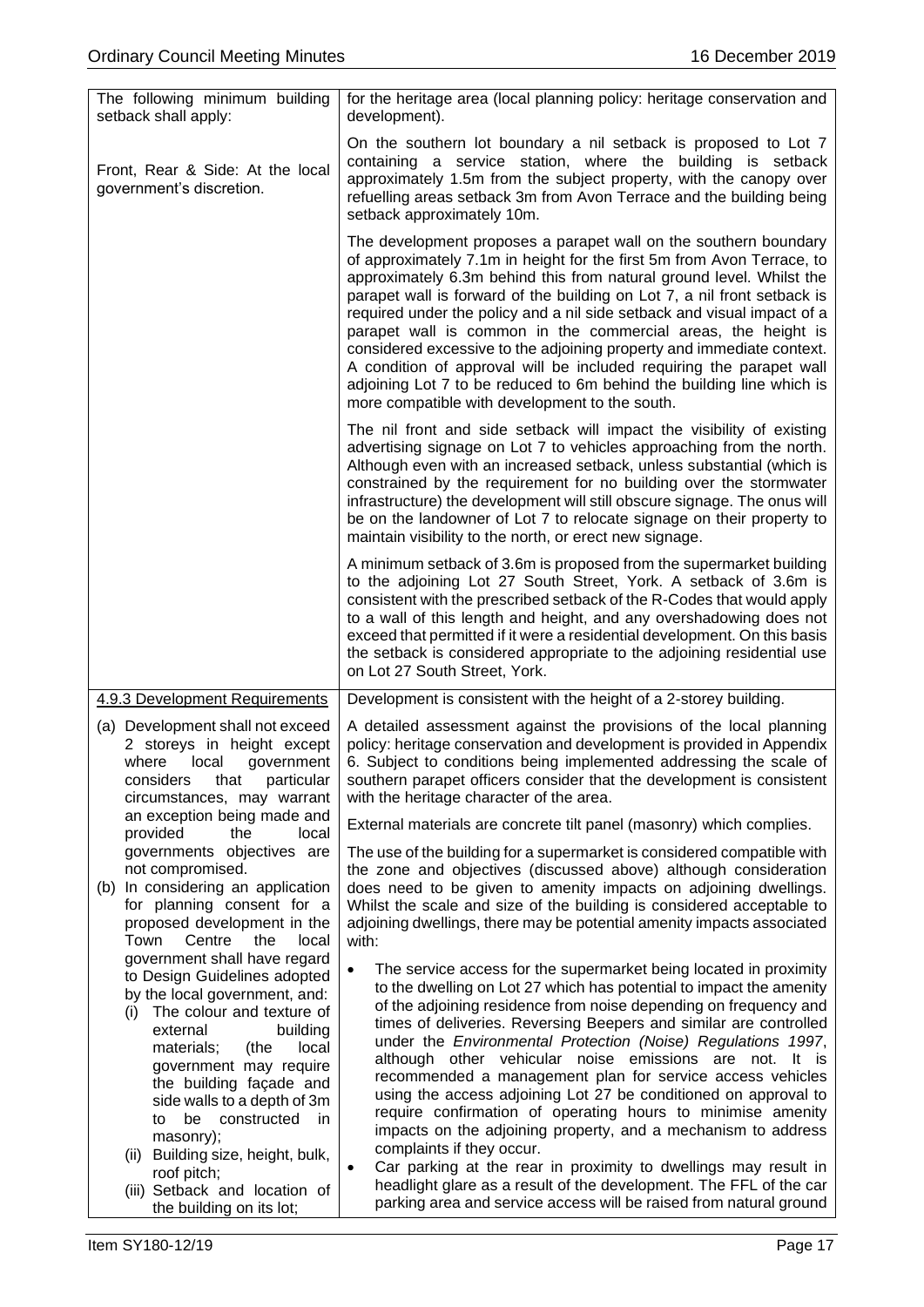|     | (iv) Architectural style<br>and<br>design details of<br>the<br>building;<br>(v) Function of the building;<br>relationship<br>(vi) The<br>to<br>surrounding development<br>having particular regard to | level within the site which may result in privacy issues for the<br>adjoining properties if an appropriate height fence is not erected. A<br>screen fence to the satisfaction of the Shire shall be required as a<br>condition of approval to be provided between car parking and<br>service access areas and adjoining Lot 27, 28 and Lot 8 to alleviate<br>this issue. A fence higher than 2m is permitted under the local law<br>for commercial lots. |
|-----|-------------------------------------------------------------------------------------------------------------------------------------------------------------------------------------------------------|----------------------------------------------------------------------------------------------------------------------------------------------------------------------------------------------------------------------------------------------------------------------------------------------------------------------------------------------------------------------------------------------------------------------------------------------------------|
|     | any impact upon<br>the<br>heritage significance of                                                                                                                                                    | Details of lighting will be conditional on approval to ensure this is<br>$\bullet$<br>located to minimise impacts on adjoining dwellings.                                                                                                                                                                                                                                                                                                                |
|     | the York townscape, its<br>streetscapes, and<br>any<br>Heritage<br>Place<br>or                                                                                                                        | A condition will be included requiring the bin store to be maintained<br>$\bullet$<br>in a manner so that it does not produce emissions which will affect<br>the adjoining property.                                                                                                                                                                                                                                                                     |
|     | Heritage Precinct; and<br>(vii) Other<br>characteristics                                                                                                                                              | Nine trees are proposed to be removed and six are proposed to be<br>retained. At least one tree to be removed and one to be retained are                                                                                                                                                                                                                                                                                                                 |
|     | considered by the local<br>government<br>be<br>to<br>relevant.                                                                                                                                        | significant trees. Eleven new trees are proposed to be planted, two<br>fronting Avon Terrace, and the others within the car parking area and<br>Monger Street frontage. 483m <sup>2</sup> of the site is proposed to be landscaped                                                                                                                                                                                                                       |
| (c) | Landscaping<br>shall                                                                                                                                                                                  | with ground cover or shrubs. The design has appropriately allowed for                                                                                                                                                                                                                                                                                                                                                                                    |
|     | complement the appearance<br>of the proposed development<br>and town centre.                                                                                                                          | retention of some significant trees, and location of landscaping<br>proposed is appropriate, although details on what will be implemented<br>is not provided. A Landscape Plan will be conditional on approval and                                                                                                                                                                                                                                       |
|     | (d) Layout of the car parking shall                                                                                                                                                                   | will require the planning of 'advanced trees', in accordance with the                                                                                                                                                                                                                                                                                                                                                                                    |
|     | traffic<br>for<br>have<br>regard<br>circulation<br>existing<br>in                                                                                                                                     | provisions of draft Local Planning Scheme No. 3, which allows the local<br>government to require this at a maximum rate of one advanced tree for                                                                                                                                                                                                                                                                                                         |
|     | carparking areas and shall be                                                                                                                                                                         | every 500m <sup>2</sup> of the site's area.                                                                                                                                                                                                                                                                                                                                                                                                              |
|     | integrated with any existing                                                                                                                                                                          |                                                                                                                                                                                                                                                                                                                                                                                                                                                          |
|     | and adjoining carpark.                                                                                                                                                                                |                                                                                                                                                                                                                                                                                                                                                                                                                                                          |

# *Car Parking*

Clause 4.5 of the Scheme requires car parking to be provided as per Schedule 4 and be constructed and maintained. Car parking required is as follows:

|                                                                                                                                                                                              | Schedule 4                                                                                                                                                                                              | Schedule 7                                                                                                                                                                       |
|----------------------------------------------------------------------------------------------------------------------------------------------------------------------------------------------|---------------------------------------------------------------------------------------------------------------------------------------------------------------------------------------------------------|----------------------------------------------------------------------------------------------------------------------------------------------------------------------------------|
| Land Use /Area                                                                                                                                                                               | <b>Town Planning Scheme No. 2</b>                                                                                                                                                                       | <b>Draft Local Planning Scheme</b><br><b>No. 3</b>                                                                                                                               |
| $Shop(s)$ :<br>Supermarket (1,045m <sup>2</sup> )<br>٠<br>Speciality Stores (100m <sup>2</sup> )<br>$\bullet$<br>Pharmacy (100m <sup>2</sup> )<br>$\bullet$<br>$= 1,245m2$ Net Lettable Area | Shopping - Six spaces for every<br>100m <sup>2</sup> Net Lettable Area<br>$= 74.7$ car parking bays                                                                                                     | Shop - 1 bay per 25m <sup>2</sup> Net Lettable<br>Area<br>$=$ 49.8 car parking bays                                                                                              |
| <b>Medical Centre</b><br>GP Clinic (4 Rooms)<br>$\bullet$<br>Physio (2 Rooms)<br>$\bullet$<br>Dentist (2 Chairs)<br>$= 8$ Rooms                                                              | Health Centre, Clinic, Consulting<br>Rooms $-$ Four (4) spaces for every<br>consulting room up to two (2) such<br>rooms and two (2) for every additional<br>consulting room.<br>$= 20$ car parking bays | Consulting Rooms $-$ Four (4)<br>spaces for every consulting room<br>up to two (2) such rooms and two<br>(2) for every additional consulting<br>room.<br>$= 20$ car parking bays |
| <b>Total Car Parking Bays</b><br><b>Required</b>                                                                                                                                             | 94.7                                                                                                                                                                                                    | 69.8                                                                                                                                                                             |
| <b>Proposed Onsite</b>                                                                                                                                                                       | 86 (shortfall of 9)                                                                                                                                                                                     | 86 (16 over required)                                                                                                                                                            |

The parking provided is short of the current Scheme requirements, although complies with car parking requirements of draft Local Planning Scheme No. 3 (draft Scheme) which is acceptable as the draft Scheme has been advertised (no submissions received which relate to car parking provisions) and is considered a seriously entertained document to be given regard in any development application.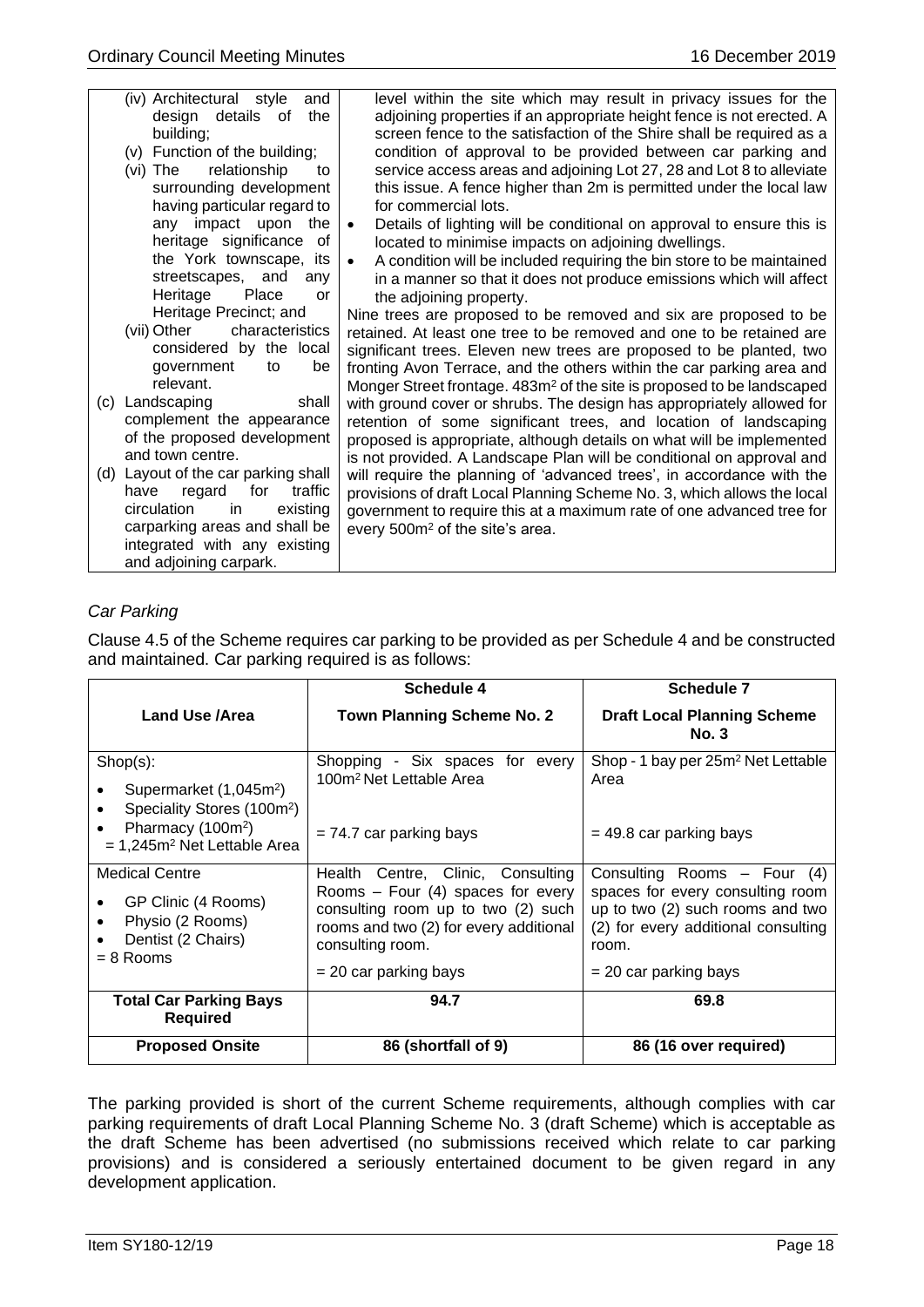Three bays on Avon Terrace will be removed as a result of the new entry/exit to Avon Tce to accommodate sightline requirements. Although at least one or two of these car bays are marked in the way of the existing crossover to Lot 3 and there is additional parking on site to accommodate for their removal. One bay is shown on the development plans as 'existing parallel parking' although is currently identified as a no stopping area to accommodate existing sightlines for entry/exit to the adjoining service station. The development plan will be annotated in accordance with condition 2 to reflect this area remaining as is.

The car parking layout functions with two-way entry/exit and complies with required dimensions of the Scheme 90-degree parking. All parking is proposed to be uncovered and sufficient landscaping is provided around parking areas, with new trees to be planted located centrally on the site so as not to be positioned on adjoining lot boundaries. The car parking design is appropriate and complies with the provisions of the Scheme and draft Local Planning Scheme No. 3.

#### *Avon River Flood Fringe*

The property is wholly located within the Avon River Flood Fringe area. Clause 5.3 of the Scheme applies, which requires:

- A development application to be submitted, where the local government shall consult with the appropriate state government water agency and state government environment and conservation agency.
- A section 70A notice, or similar instrument to be placed on the title of the land to notify that the land is subject to inundation during a flood event.
- Cl 5.3 (f) Any habitable building to be located within the flood fringe boundary, shall have a minimum floor level of 500mm above the adjacent 100-year ARI flood level, as determined from time to time by the relevant state government department.
- Cl 5.3 (g) At the local governments discretion, where proposed non-habitable development is in the flood fringe, but within a designated heritage streetscape area, a minimum floor level of 300mm above the centre of the road fronting the property may be approved.
- Any developments proposed in the flood fringe should consider potential opportunities for environmental improvements and rehabilitation.

The development originally proposed a finished floor level of 173.7m AHD, which has since been amended to 173.9m AHD. Car Parking varies from 173.5m AHD at the Avon Terrace frontage and 172.5m AHD. The application was referred to the Department of Water and Environmental Regulation (DWER) and Department of Biodiversity, Conservation and Attractions (DBCA) for comment.

DBCA advised that the application is unlikely to cause any impact to known significant biodiversity values. DWER submission(s) is provided in Appendix 9 and advised:

- *It provides advice and recommends guidelines for development on floodplains with the object of minimising flood risk and damage, and uses the following guiding principles to ensure proposed development in flood prone areas is acceptable with regard to major river flooding:*
	- o *Proposed development has adequate flood protection from a 1 in 100 (1%) Annual Exceedance Probability (AEP) flood;*
	- o *Proposed development does not detrimentally impact on the existing 1% AEP flooding regime of the general area.*
- *The Avon River Flood Study identifies the subject lot may be affected by major flooding at the following expected levels; 1 in 10 (10%) AEP flood level – 172.7 m AHD, 1 in 25 (5%) AEP flood level – 173.4 m AHD and 1 in 100 (1%) AEP flood level – 174.48 m AHD.*
- *Based on our floodplain management strategy for the area, proposed development (i.e. filling, building, etc.) that is located outside of the floodway is considered acceptable with respect to major flooding, with a requirement of at least 500 mm freeboard (i.e. minimum habitable floor level of 174.98m AHD).*
- *That the development does not meeting the minimum habitable floor level and that the plans should be amended to ensure adequate flood protection of 1 in 100 (1%) AEP flood.*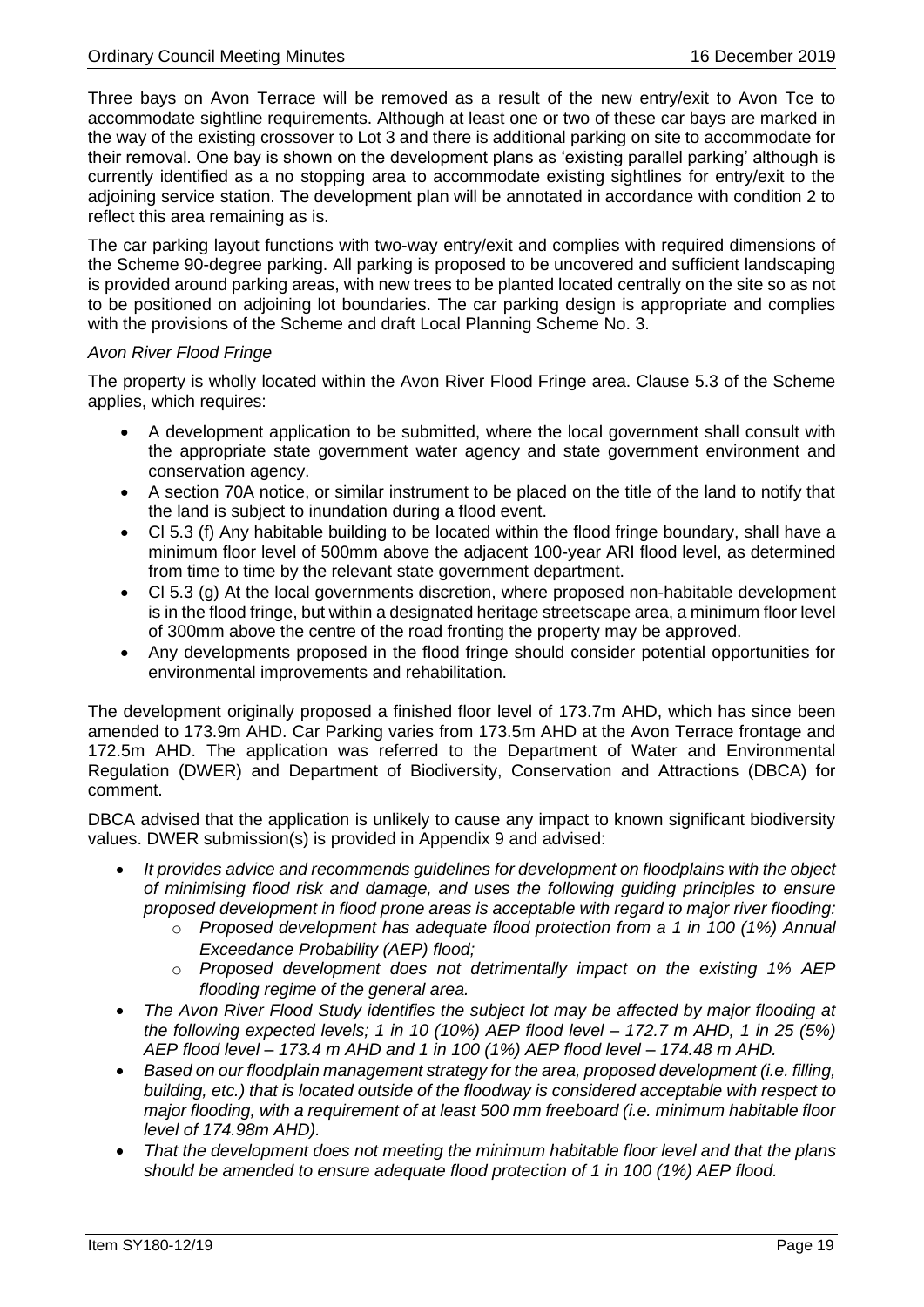- *That where the minimum habitable floor level impacts other issues when integrating with existing development, that a reduction in the 0.5 metre freeboard may be considered. We note that within its town planning scheme the shire has discretion to approve developments with finished floor levels of 300 mm above the road centreline within a defined heritage streetscape area. Should they consider the proposal acceptable we recommend consideration of alternative means of managing the resultant flood risk be explored.*
- *Options may include:*
	- o *flood protection to prevent water entering the buildings (ie, sandbagging, flood barriers, etc)*
	- o *flood resilient building design (ie, choice of building materials, location of electrical installations as high as practicable, raising stock on shelves, etc)*
	- o *flood insurance and*
	- o *other options that minimise the impact and/or damages of major flood events".*
- *Should the Shire approve the development at the lower FFL, including a condition requiring the proponent to prepare a flood emergency plan (or at least some documentation) for the development may be recommended. This would ensure that flood protection and contingency measures have been appropriately considered given the higher flood risk. The layout of the plan could be like any other management plan, for example: 1) Introduction on the proposed development, 2) Identify flood levels and risk for the site, including details of what could be impacted in a major flood event, 3) Details of flood resilient building design (ie, choice of building materials, location of electrical installations as high as practicable, raising stock on shelves, etc), 4) Details of other flood protection to prevent water entering the buildings (ie, sandbagging, flood barriers, etc), 5) Emergency evacuation procedures, 6) Flood insurance, if any.*

A FFL 173.9m AHD is expected to provide approximately 1 in 50 AEP flood protection. If the development were to comply with DWER's recommendation (500mm above the 100-year (1% AEP) flood level) the finished floor level above the footpath would vary from approximately 1.81m on South Street (lowest point) to 1.68m at the intersection to 1.48m at the southern end of the development on approval terrace. With no freeboard allowed, the FFL would still be raised substantially above the footpath which be out of character with the heritage area.

Cl 5.3(g) provides discretion to, *"where proposed non-habitable development is in the flood fringe, but within a designated heritage streetscape area, a minimum floor level of 300mm above the centre of the road fronting the property may be approved."*

These provisions were inserted into the Scheme as part of Scheme Amendment No.35 where the reference to non-habitable was intended to apply as per the building codes where a supermarket and medical centre would fall within this category. The intent of the amendment was to provide for development at lower levels than recommended by the floodplain management strategy, in areas where it may be detrimental to heritage values and streetscape if development was required to a level 500mm above the 100 year Avon River ARI. It indicated non-habitable buildings and land uses may be permitted for commercial benefit where risk could be mitigated to an acceptable level.

A FFL of 173.9m AHD is on average 0.6m above the footpath at the South Street/Avon Tce intersection and 0.3m above the footpath directly north of adjoining lot 7 (Shell service station) which can be accommodated on the site and still be compatible with the character of the street and heritage area. The applicant has provided information in response to DWER's submission, advising that the building type (tilt panel concrete) is relatively suited to withstand floodwaters and damage from flood and indicates costs from flood risk have been considered and determined acceptable for insurance, and cost to the business. The Shire is satisfied that with measures implemented as shown in the Flood Risk Mitigation Plan (Appendix 5), and a commitment being provided that lessees and tenants will be notified of the plan, that the risk to the safety of the community and public is acceptable.

It is recommended the Shire exercises discretion to accept the FFL, although include a condition requiring: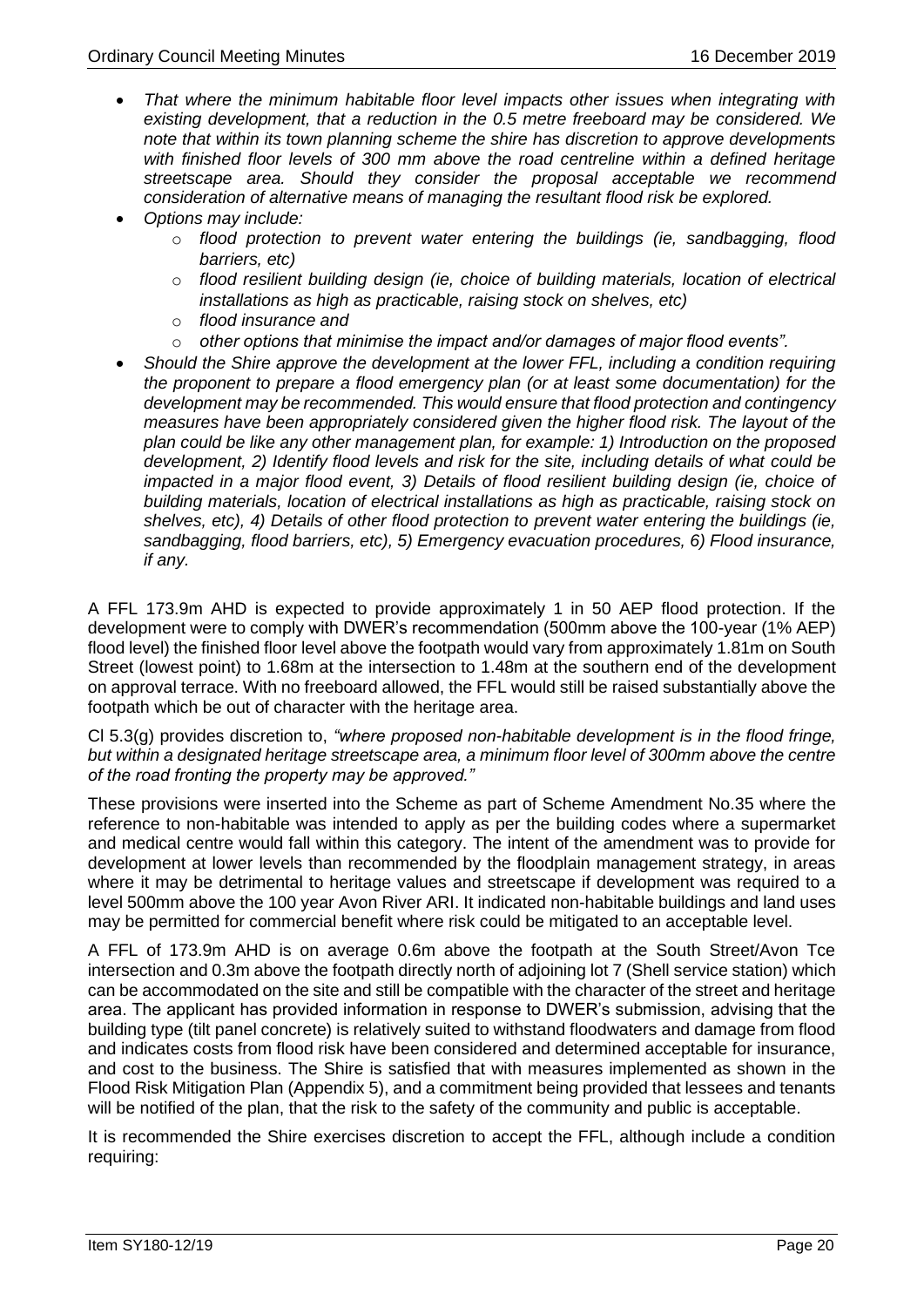- A section 70A notification to be placed on the title as per scheme to notify future purchasers of the location in a flood area, and that a flood risk mitigation plan has been approved which has ongoing requirements; and
- Compliance with the flood risk mitigation plan including requiring a commitment to notify lessees or tenants of the flood risk mitigation plan.

#### *Heritage Considerations*

Section 5.1 of the Scheme and Part 3 and  $67(c)$ , (g), (k) and (l) of the Schedule 2 – Deemed Provisions of the Regulations require in consideration of an application for development approval that regard to be given to:

• Cl 5.1 - The purpose and intent of heritage provisions which are: *a) to facilitate the conservation of places of heritage value;*

*b) to ensure as far as possible that development occurs with due regard to heritage values.* 

- The Local Planning Policy (Heritage Precincts and Places) adopted setting out objectives and guidelines for the conservation of the precinct.
- Whether it may require a heritage assessment to be carried out prior to approval of any development in a heritage precinct.
- The effect of the proposal on the cultural heritage significance of the area in which the development is located.
- The built heritage conservation of any place that is of cultural significance.
- State Planning Policy 3.5 Historic Heritage Conservation.
- Cl 5.1.5 of the Scheme and Regulation 12 provide the ability for local government to vary any provision site or development requirement if desirable to facilitate the conservation of the precinct or enhance or preserve heritage values in a heritage area. A variation under this provision may be unconditional or subject to any conditions the local government sees fit, including requirement for an owner benefiting from the variation to enter into a heritage agreement.

The provisions generally require that development (including siting, scale, style, form, materials and finishes) responds sympathetically and complements the heritage values of the area as whole and immediate context so that heritage values of a place or area is conserved or enhanced.

The property is located within the York Central Heritage Area and located adjoining the York Town Centre Heritage Area. The full summary of why the area(s) have significance is outlined in the policy, although relates to the high level of intact landmark buildings, and places of significance in the area, as well as the cumulative effect of the scale, massing, texture, materials, colour and detail of individual buildings including residential, informing of the distinctive periods and architectural styles from early town establishment in the 1860's through the 1930's and later decades.

Local Planning Policy: Heritage Conservation and Development provides objectives and design guidelines to ensure development occurs in a manner which is sympathetic to and enhances the heritage values of the area. Detailed assessment against the relevant provisions of the local planning is provided in Appendix 6 for Council consideration. Generally, the application is considered consistent with the above objectives and policy provisions, although conditions will be required to reduce the scale of the parapet wall on the southern lot boundary. Should Council choose to, additional conditions addressing the awning form and scale, as well as other matters can be conditioned on approval.

The application was referred to the Shire's heritage advisor, and the Heritage Council of Western Australia for comment. The Heritage Council advised that the site was in proximity to the York Town Centre Precinct, which has previously been identified as a place warranting assessment for possible inclusion on the State Register of Heritage Places, although made no comment on the development. A heritage impact statement was not required by officers given the site is vacant of development, and advice from the Shire's heritage advisor was to be sought on consistency of development with heritage area.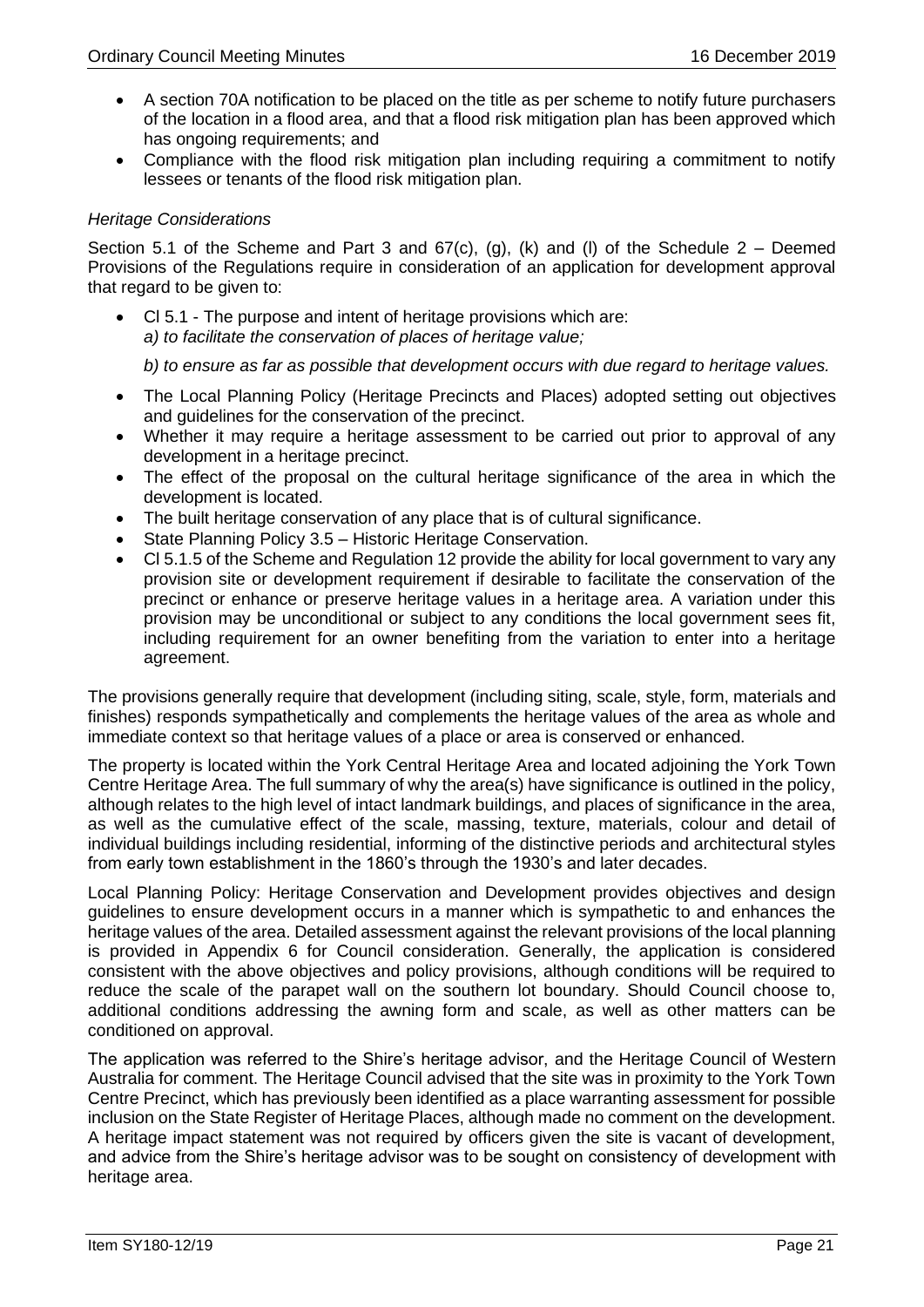The heritage advisor's comments are provided in Appendix 7, which support the development in principle, subject to further consideration being given to the awning type (alteration to verandah with posts), the parapet on the South Street frontage, treatment of windows (no indication of clear or glazing) and the impact of the speciality stores backing onto the Avon Terrace frontage with internal entries.

Subject to assessment against the Heritage Policy officers are in support of the heritage advisor's comments which can be addressed via conditions of approval, with the exception of the parapet on the South Street frontage, which has been slightly lowered from the original development plans, awning type and entries not being provided to specialty stores for reasons outlined above and in Appendix 6.

#### Planning and Development (Local Planning Schemes) Regulations 2015

Local government is to give due regard to Clause 67 in the consideration of any development application. The following are those relevant to the application and not discussed above.

*b) the requirements of orderly and proper planning including any proposed local planning scheme or amendment to this Scheme that has been advertised under the Planning and Development (Local Planning Schemes) Regulations 2015 or any other proposed planning instrument that the local government is seriously considering adopting or approving.* 

A Draft Local Planning Strategy and new Local Planning Scheme No. 3 have been advertised under the Regulations. Under these documents, the property and all surrounding properties are to be identified as and rezoned to 'Regional Centre' with a density of R60 and identified within a new 'Special Control Area - Environment' which includes provisions relating to the Avon River Flood Fringe. Under the draft Scheme the objectives of the area are similar to the current 'Town Centre' zone suitable for a range of commercial uses to service the local and regional community, and the land uses of a medical centre and shop identified in the zoning table as 'permitted' in this zone.

The development is consistent with provisions in the draft local planning scheme no. 3.

*n) the likely effect of the development on the natural environment or water resources and any means that are proposed to protect or to mitigate impacts on the natural environment or the water resource*

The property contains an open drain which services a wider upstream catchment important for conveying water from the west downstream towards the Avon River. The applicant has submitted a stormwater plan which proposes to enclose the open drain within a piped system, which will be directed to an open swale to be directed to a culvert under Monger Street, which subsequently conveys water through an open drain through Lot 75 and the Reserve, existing to Avon River. The plan also proposes stormwater management within the site, with overflow directed to the Monger Street.

The Shire's Executive Manager Infrastructure and Development Services has provided that the drainage concept is considered acceptable, and that detailed drainage design, including calculations will be required (and to be approved) prior to construction commencing. Easements will be required over the main drainage line through the property to allow access for Shire maintenance given its wider use for the western part of the town centre.

*s) the adequacy of: (i) the proposed means of access and egress to and from the site and (ii) arrangements for the loading, unloading, manoeuvring and parking of vehicles; & t) the amount of traffic likely to be generated by the development, particularly in relation to the capacity of the road system in the locality and the probable effect on traffic flow and safety;* 

The applicant has provided a Transport Impact Statement with the application demonstrating Avon Terrace and South Street are of a sufficient standard to accommodate traffic generated by the development.

Further information to confirm turning circles are will be required, and a condition of approval will limit service and waste vehicles entering and exiting the site to 14.5m length, which is the maximum size vehicle the TIS identified that can be accommodated safely within and to and from the site.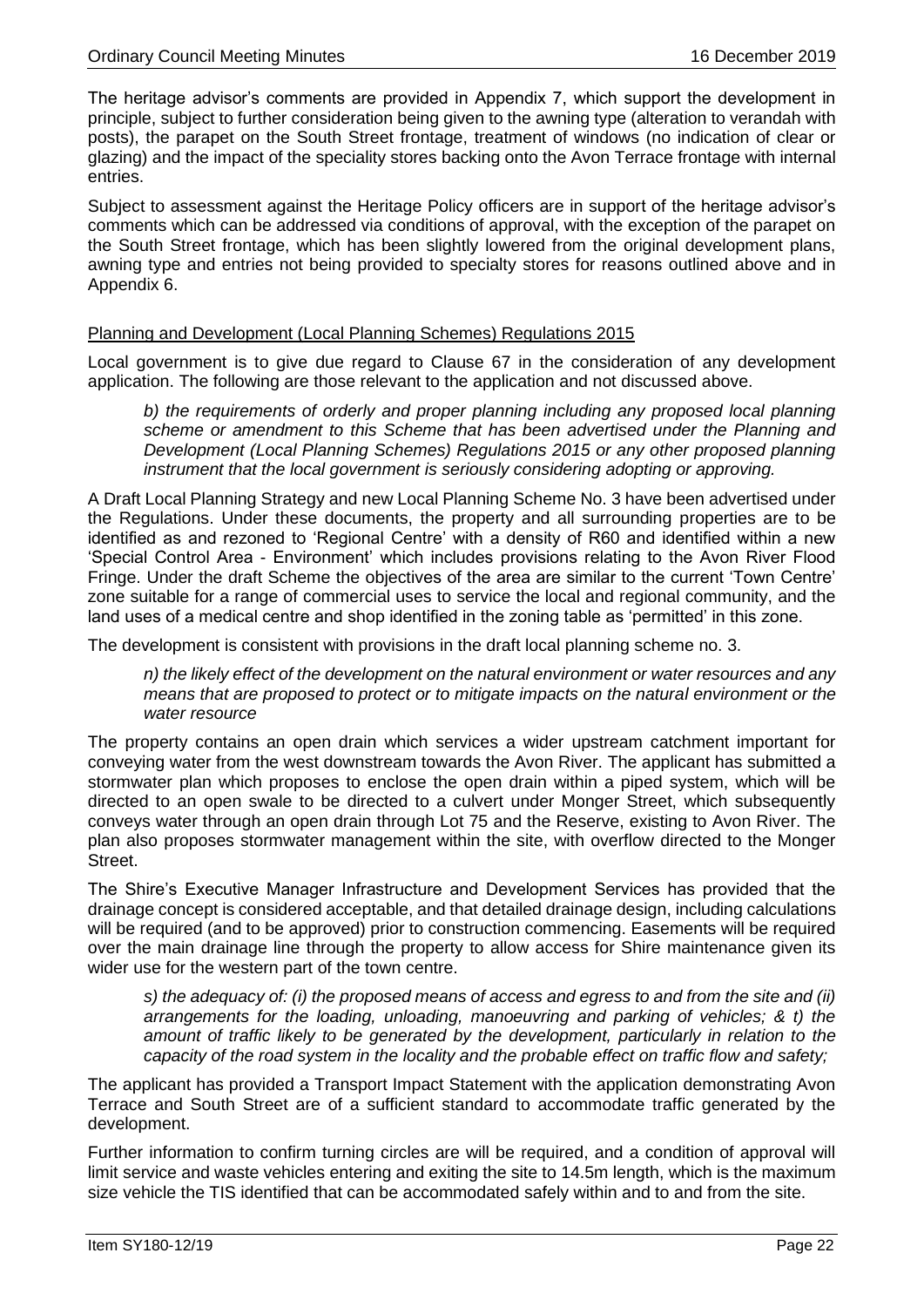Monger Street currently allows two-way traffic, although its width is approximately 4.6m – 5m according to the Shire's record which is of a standard suited to one-way traffic. Until such time as Council resolves to consider upgrading Monger Street (which requires further investigation for feasibility given the width of Monger Street is only 10m) or modify to one way only, additional traffic being directed onto the street, although anticipated to be of low volume, is not considered acceptable to the Shire. Entry and Exit can be accommodated via Avon Tce and South Street only.

*u) the availability and adequacy for the development of the following; (i) public transport services; (ii) public utility services; (iii) storage, management and collection of waste; (iv) access for pedestrians and cyclists (including end of trip storage, toilet and shower facilities); (v) access by older people and people with disability;*

The site has access to appropriate servicing, and provides appropriate ingress and egress from the building, which will be assessed in further detail at building permit stage. Paving works on Avon Terrace will result in improved pedestrian and disability access as parts of this pavement are uneven, narrow and have been identified in the Disability Access and Inclusion Audit as an area requiring improvement.

Local Planning Policy: Developer Contributions for Road and Footpath Upgrading provides provisions for requiring contributions or upgrading to be required if the development generates a need. In this respect, given that there are existing footpaths on the Avon Tce and South St frontage which will form the main pedestrian access to the site, it is considered the development does not generate a need under the policy to require a contribution or upgrading as a condition of approval. The Transport Impact Statement does not identify a need for any road upgrades.

*y) any submissions received on the application & za) the comments or submissions received from any authority consulted under clause 66;*

A copy of submissions received is provide in Appendix 9, and officers response is provided in Appendix 8.

The 7 submissions received from authorities are either discussed in detail above or provided as general information for consideration which does not require further discussion. Of the five public submissions received, one advised no issues, and four raised objections to the development for various matters including:

- FFL and Flooding:
- Traffic and lack of carparking;
- Bulk, scale, form and design of the development being incompatible with heritage areas and adjoining buildings identified as having significance to that area.
- Concern regarding amenity impacts from the Community Purpose building;
- Monger Street access and impact on adjoining residences from glare and noise.
- Impact of development on adjoining residences from matters such as noise, overshadowing etc.
- Economic impacts on businesses.

Whilst the submissions relate to development plans that have since been amended following advertising, which remove the community purpose building and increase car parking, submissions are still relevant. A response to each submission is provided in Appendix 8, although broadly officers' response is:

- Following assessment against provisions of the Scheme and Local Planning Policy Heritage Conservation and Development, considering aspects such as scale, height, form and design consider that subject to conditions which address the southern parapet wall, that the development is compatible with the heritage area;
- The surrounding road network and entry and exit is acceptable and supported by a Transport Impact Assessment and car parking has been provided as per draft Local Planning Scheme No. 3;
- The Community Purpose building is no longer proposed to be built. Conditions of approval have been included to address potential amenity impacts on adjoining residences from noise, and bin stores and privacy;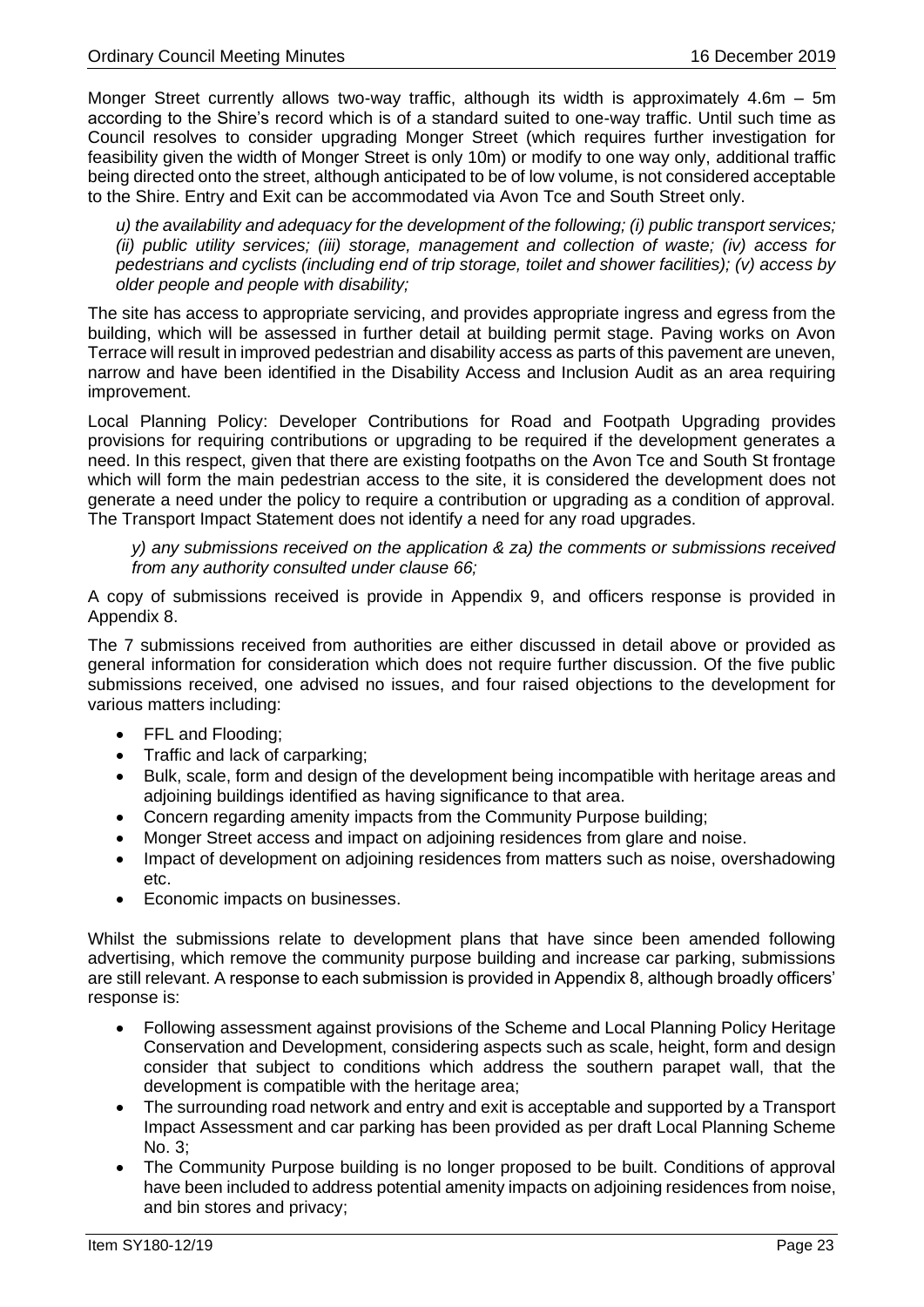- A condition of approval has been recommended for inclusion that no access be permitted to Monger Street.
- The Regulations list the potential loss of a community service or benefit resulting from the development, although exclude considering loss that may result from economic competition between new and existing businesses.

#### **OPTIONS**

Officers consider that subject to appropriate conditions being implemented, the proposal is consistent with the Shire of York Town Planning Scheme No.2 and *Planning and Development (Local Planning Schemes) Regulations 2015* and have recommended that Council approves the application subject to conditions.

Should Council disagree with the officer's recommendation, the following options are available:

1. Refuse the application and list reasons; or

2. Approve the application, with modified conditions. This may relate to the design of the building such as reducing the height of parapet walls or modification of the cantilevered awning to a verandah with slope and posts as recommended by the heritage advisor.

#### **IMPLICATIONS TO CONSIDER**

#### **Consultative**

The application was advertised for public comment in accordance with requirements of the Regulations.

#### **Strategic**

Subject to conditions being implemented, the proposal and officer's recommendation is considered to be consistent with the Shire of York's 2018-2028 Strategic Community Plan and the following desired outcomes:

#### *Theme 2: A Leader in Cultural Heritage and Environment*

*2.3 New development is carried out at a scale and in style which retains, is compatible with and does not overshadow, the historic feel and heritage character of the town of York and other settlements.*

#### **Policy Related**

There are no policy related implications associated with consideration of the subject proposal other than those discussed above.

#### **Financial**

There are no immediate financial implications for the Shire associated with the officer's recommendation.

The easement will place an obligation on the Shire to access and maintain the drainage infrastructure which will have minor financial implications.

#### **Legal and Statutory**

The proposal has been assessed by officers and subject to conditions being implemented is considered to be in accordance with the statutory requirements of the Shire of York Town Planning Scheme No. 2 and the *Planning and Development (Local Planning Schemes) Regulations 2015.*

#### **Risk Related**

A risk assessment of the proposal has been undertaken, and there were no medium to high risks identified with the proposal that warrant further discussion.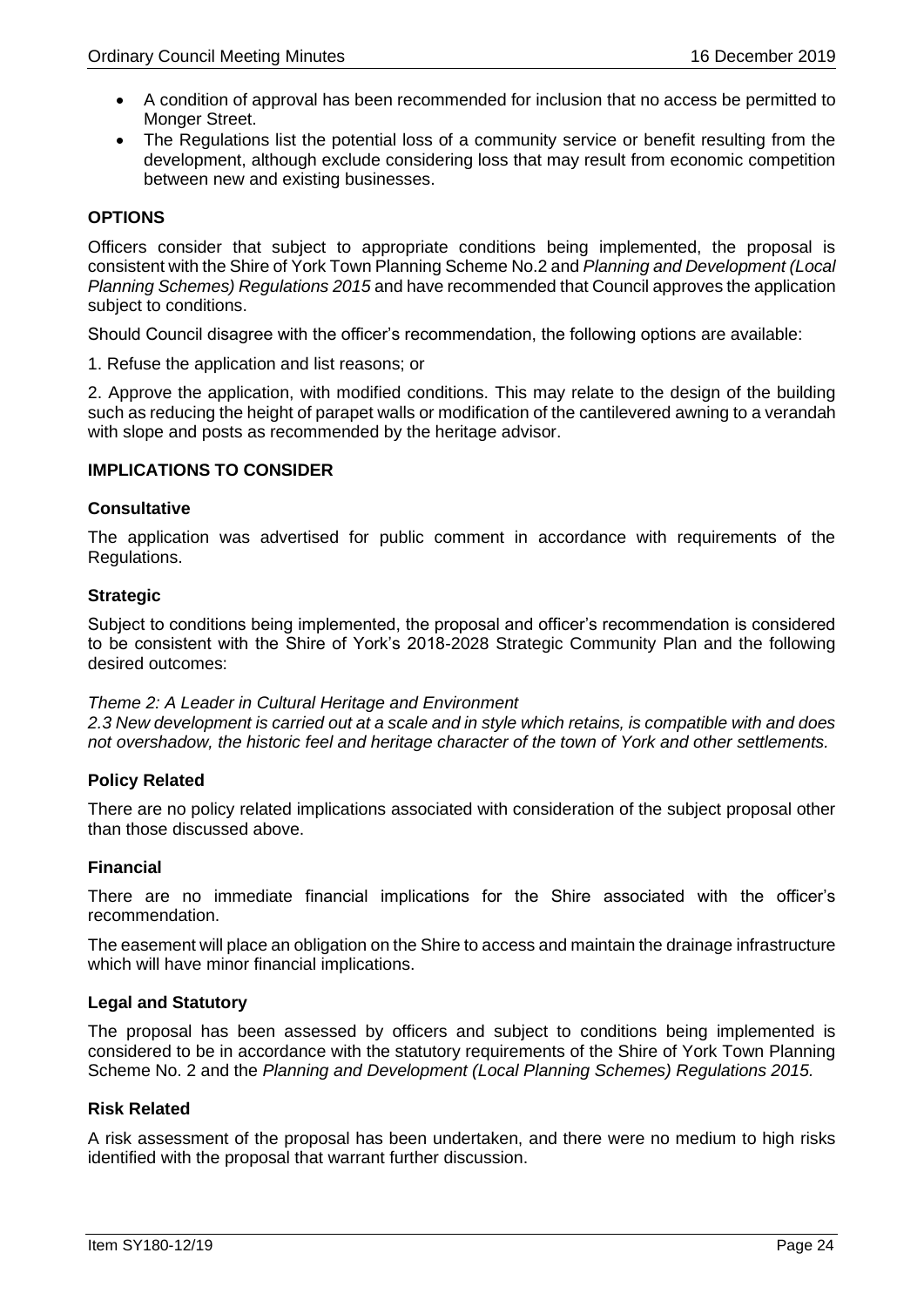# **Workforce**

There are no workforce implications associated with the officer's recommendation.

# **VOTING REQUIREMENTS**

**Absolute Majority: No**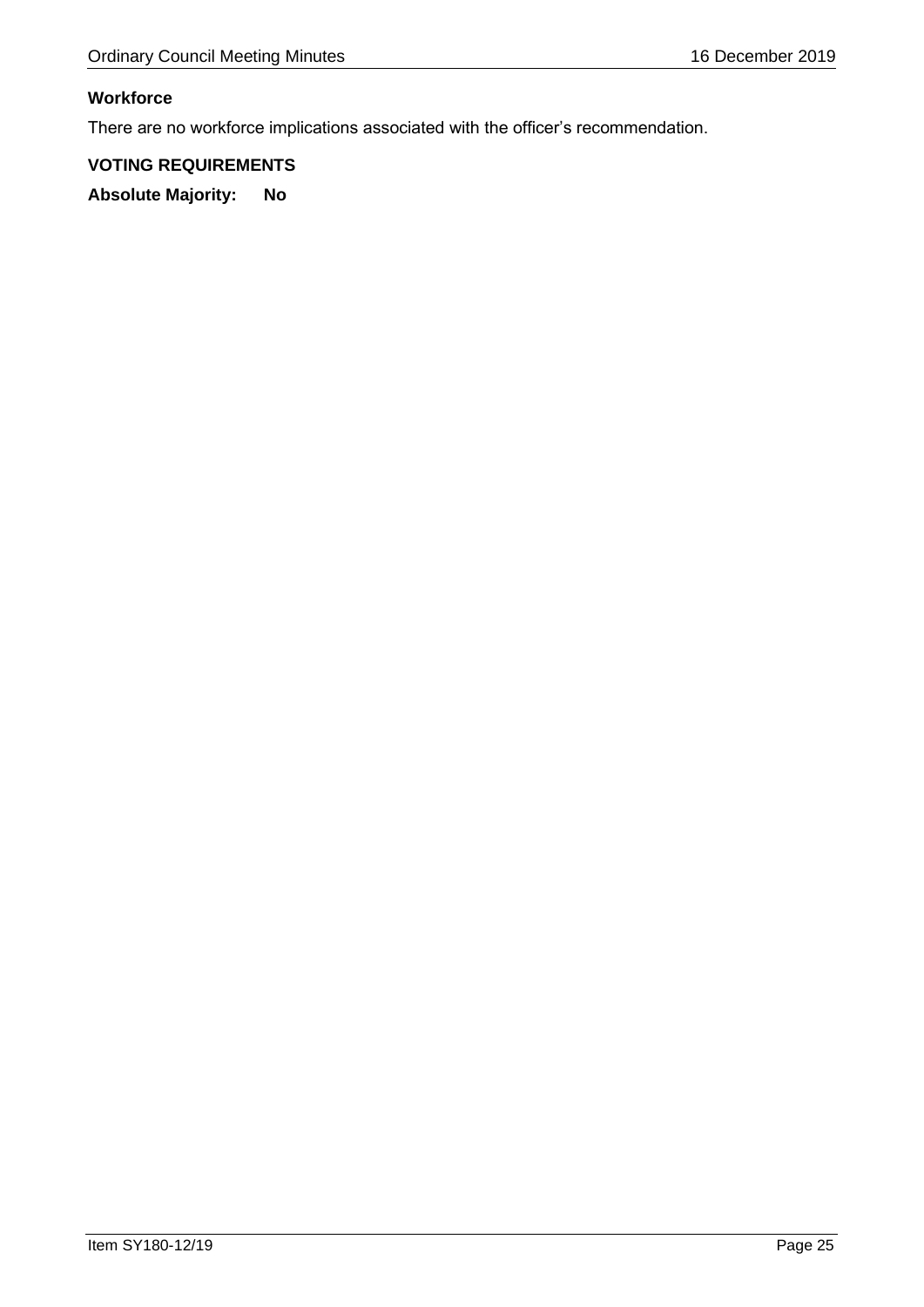# **RECOMMENDATION**

That Council approves the development application for a Supermarket (Shop), Shops and Medical Centre at Lots 3 (88) and 820 (94) Avon Terrace and Lot 25 (19) Monger Street, York, based on the amended developments plans in Appendix C, subject to the following conditions:

#### General Conditions

- 1. The development hereby approved shall be substantially commenced within two years of the date of this decision notice.
- 2. The development hereby approved shall be undertaken in accordance with the signed and stamped, Approved Development Plans including any notes placed in red by the Shire and except as may be modified by the following conditions.
- 3. The Finished Flood Level for the interior of buildings is approved at 173.9m AHD.
- 4. Windows are not to be tinted or treated with reflective film, and a minimum of 80% of all window space facing a public street shall be kept transparent and not rendered opaque by advertising signage.
- 5. A Signage Concept Plan shall be submitted to the local government for approval prior to the erection of any signage (Advice Note 7).
- 6. The bin store area shall be enclosed and screened from immediate surrounds by a wall not less than 1.8m high. The bin store shall be maintained in a manner which does not have an adverse effect on adjoining properties from odour.
- 7. Service and Waste vehicles entering the site shall be limited to vehicles which are 14.5m in length of less.
- 8. A current public liability/products insurance policy shall be taken out and maintained for the lifetime of the awning from an insurance company (at the applicant's expense) for the amount of \$20,000,000 indemnifying the Shire of York for any claim relating to the verandah on Avon Terrace and South Street.
- 9. The development shall comply with the Flood Risk Mitigation Plan (as attached), with the following measure to be included:
	- (a) All lessees, tenants or similar shall be given a copy of the Flood Risk Mitigation Plan (as attached).

Any alterations or modifications to the Flood Risk Mitigation Plan shall require the prior approval of the Shire.

#### Prior to Commencement of any Works Conditions:

- 10. Prior to commencement of any works to implement the development, Lots 3 (88) and 820 (94) Avon Terrace, and Lot 25 (19) Monger Street, York are to be amalgamated, unless otherwise agreed in writing with the Shire.
- 11. The development hereby approved, or any works required to implement the development, shall not commence until the following plans or details have been submitted to the Shire and have been approved in writing:
	- (a) Plans that satisfactorily address the following required design changes and as may be indicated in red on the Approved Development Plan(s):
		- (i) The parapet wall adjoining Lot 7 Avon Tce shall be reduced to no higher than 6m from natural ground level as measured from the Avon Terrace (173.65m AHD) with the exception that minor design features shall be permitted at an increased height to provide interaction with the façade parapet facing Avon Tce to the satisfaction of the Shire
		- (ii) Vehicular access to Monger Street is not permitted.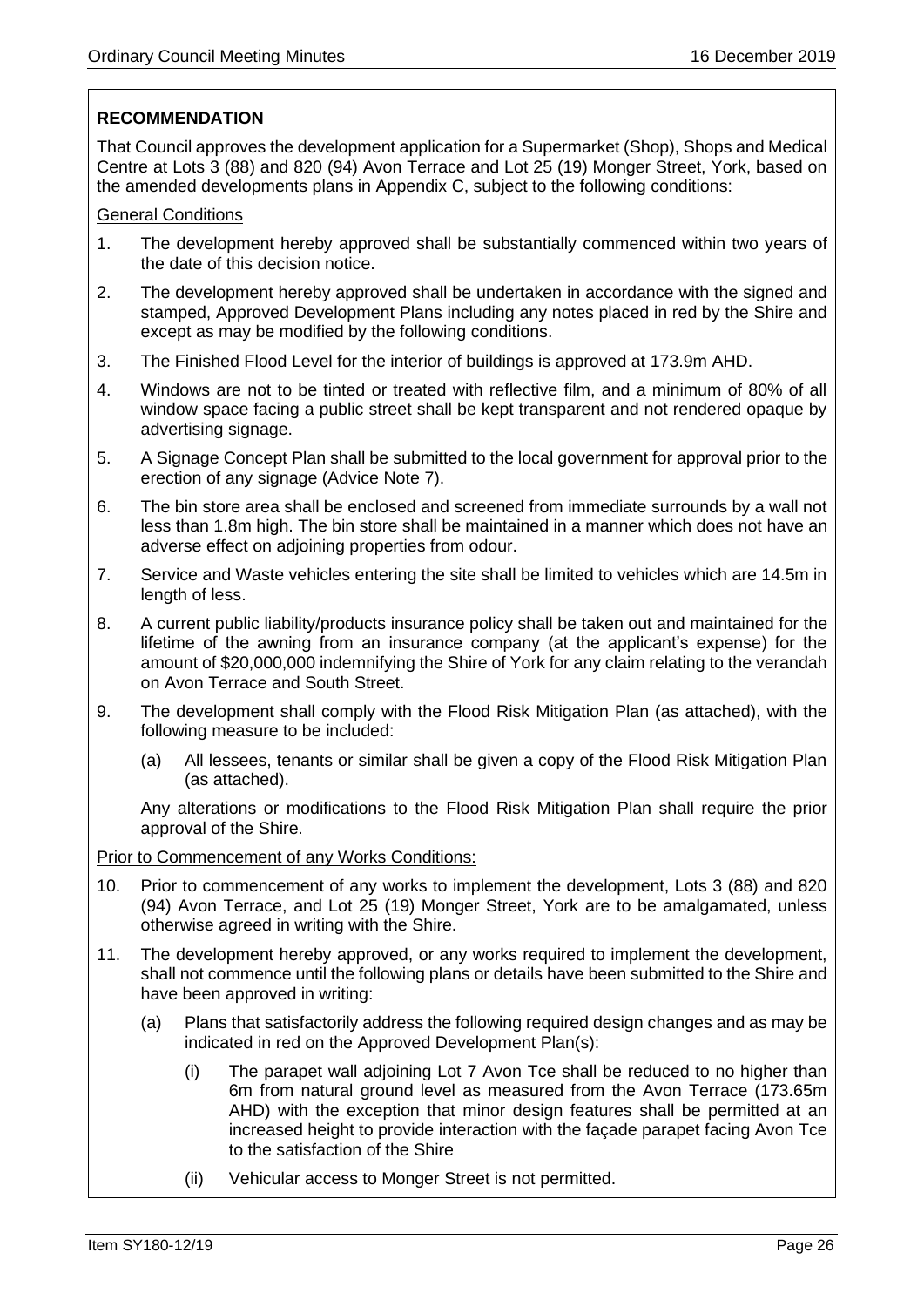- (b) Turning circles for vehicles utilising the development as proposed in the Transport Impact Assessment is to be provided to the satisfaction of the Shire and development plans altered to reflect safe turning areas.
- (c) A detailed schedule of materials, finishes (including gutter type) and colours to comply with local planning policy heritage conservation and development and to the satisfaction of the Shire (Advice Note 7).
- (d) A Landscape Plan to the satisfaction of the local government, which shall include the planting of a minimum of 11 advanced trees (Advice Note 11).
- (e) Details of lighting to the exterior of buildings, which is required to comply with Local Planning Policy: Heritage Conservation and Development and be located to minimise amenity impacts on adjoining residences.
- (f) A Drainage Plan to the satisfaction of the local government.
- (g) A Construction Management Plan which is to address the following:
	- (i) Construction timeframes;
	- (ii) Contact details for personnel in the event of complaints;
	- (iii) Stormwater and sediment control;
	- (iv) Traffic access and parking management;
	- (v) Vibration, air, dust and noise management;
	- (vi) Public safety and amenity measures;
	- (vii) Earthworks, excavation and associated matters;
	- (viii) Protection of existing roads, kerbs, footpaths, trees and services;
	- (ix) Storage of waste and construction materials.

The plan must be implemented upon commencement of any site works/development for the entire duration to the satisfaction of the Shire.

- (h) A management plan for service and waste vehicles using the service access adjoining Lot 27 South Street, York to manage potential amenity impacts to the adjoining residence at Lot 27 South Street, York which shall:
	- (i) Specify operating hours to minimise noise impacts on the adjoining Lot 27 South Street, York; and
	- (ii) include a complaints response procedure.
- (i) Details of a permanent screen fence and any retaining to be erected on or up to the boundary of adjoining lots 27 and 28 South Street, York and area south of proposed car parking adjoining Lot 8 Monger Street, York to the satisfaction of the Shire (advice note 8).
- (j) Engineering and design plans and specifications for works in road reserves.

#### Prior to Occupation/Use of the Development Conditions

- 12. The development hereby approved shall not be occupied or used until all plans, details or works required by Condition(s) 2, 6, 9, 10 and 11 have been implemented and/or the following conditions have been complied with:
	- (a) Notification in the form of a section 70A notification, pursuant to the Transfer of Lands Act 1893 (as amended), or similar legal instrument, is to be placed on the Certificates of Title of the lot advising that:

*"This property and buildings which have been approved with a finished floor level of 173.9m AHD may be subject to inundation during a flood event. A Flood Risk Mitigation Plan has been approved by the Shire and is required to be complied with at all times".*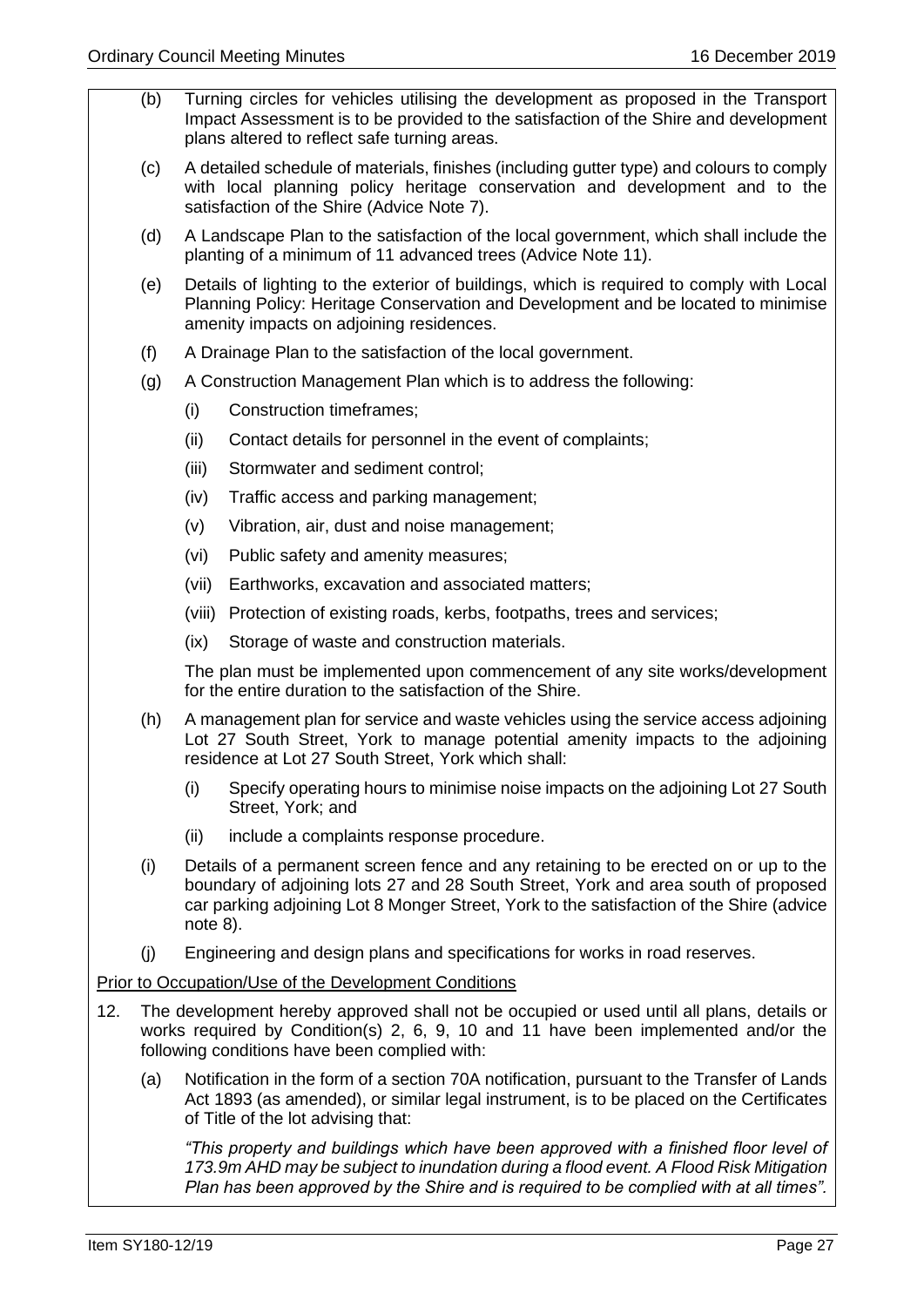All costs related to the notification shall be at the cost of the applicant/landowner (Advice Note 9)

- (b) An easement to the benefit of the local government is to be placed over the main drainage line through the property, at the expense of the applicant. The width of the easement is dependent upon approval of final details in the drainage plan and shall be as agreed with the Shire.
- (c) Car parking bays (inclusive of disabled bay) as shown on the approved development plan are to be provided on site. The parking area(s), driveway(s) and point(s) of ingress and egress shall be constructed, drained and marked and associated signage erected.

On-going Conditions

13. The works undertaken to satisfy conditions of this approval with the exception of footpath and parking embayment's, shall be subsequently maintained for the life of the development.

**ADVICE NOTES:**

- **Note 1: If the development the subject of this approval is not substantially commenced within a period of 2 years, or such other period as specified in the approval after the date of the determination, the approval will lapse and be of no further effect.**
- **Note 2: Where an approval has so lapsed, no development is to be carried out without the further approval of the local government having first been sought and obtained.**
- **Note 3: If an applicant is aggrieved by this determination there is a right of appeal under the Planning & Development Act 2005. An appeal must be lodged within 28 days of the determination.**
- **Note 4: Adequate staff and public sanitary conveniences shall be provided in accordance with the Building Code of Australia.**
- **Note 5: This approval is not a building permit. In accordance with the provisions of the Building Act 2011, an application for a building permit must be submitted to, and approval granted by the local government prior to any change of classification or prior to the commencement of any structural works within the development hereby permitted**
- **Note 6: A crossover application is required to be submitted and approved prior to works commencing.**
- **Note 7: Colours, materials, finishes, gutters, advertisements etc shall comply with the provisions of Local Planning Policy – Heritage Conservation and Development. Advertisements shall also comply with Local Planning Policy – Advertising Signage.**
- **Note 8: Whilst a condition of approval is included to address screen fencing, dividing fencing between properties is also a civil matter between abutting landowners in accordance with the Dividing Fences Act 1961.**
- **Note 9: A copy of the Section 70A application form can be found on the following link: [https://www0.landgate.wa.gov.au/docvault.nsf/web](https://www0.landgate.wa.gov.au/docvault.nsf/web-new/FREEHOLD_LRORMS/$FILE/FOR_DLI_N1.pdf)[new/FREEHOLD\\_LRORMS/\\$FILE/FOR\\_DLI\\_N1.pdf](https://www0.landgate.wa.gov.au/docvault.nsf/web-new/FREEHOLD_LRORMS/$FILE/FOR_DLI_N1.pdf)**

**To satisfy condition 12(a) you are required to complete the Section 70A application form and lodge the original copy with the Shire for signing. Once signed by the Shire, the Section 70a will be returned to yourself to be lodged with Landgate. A copy of the lodgement receipt will need to be provided to the Shire to satisfy this condition. If a notification already exists on the title, please notify the Shire accordingly.** 

**Note 11: The Landscape Plan should include a plan indicating where proposed landscaping will occur and include details of species of plants, planting distances, numbers, planting sizes and anticipated height of each plant at maturity.**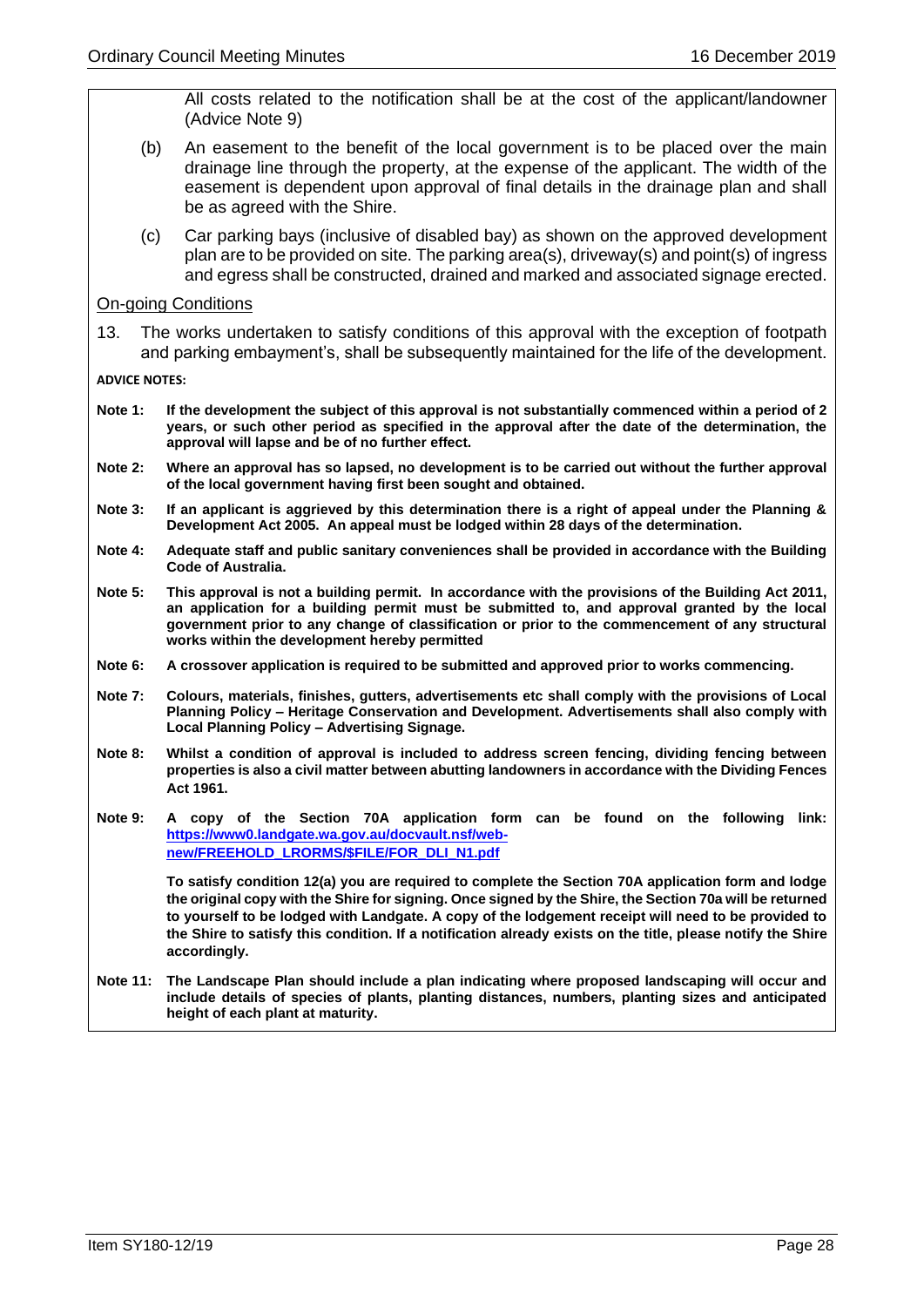# **MOTION**

| <b>RESOLUTION</b><br>041219 |                                                                               |                  |
|-----------------------------|-------------------------------------------------------------------------------|------------------|
| <b>Moved: Cr Pam Heaton</b> | <b>Seconded: Cr Denese Smythe</b>                                             |                  |
|                             | That Council defer this item until a heritage impact statement is undertaken. |                  |
|                             |                                                                               | <b>LOST: 2/4</b> |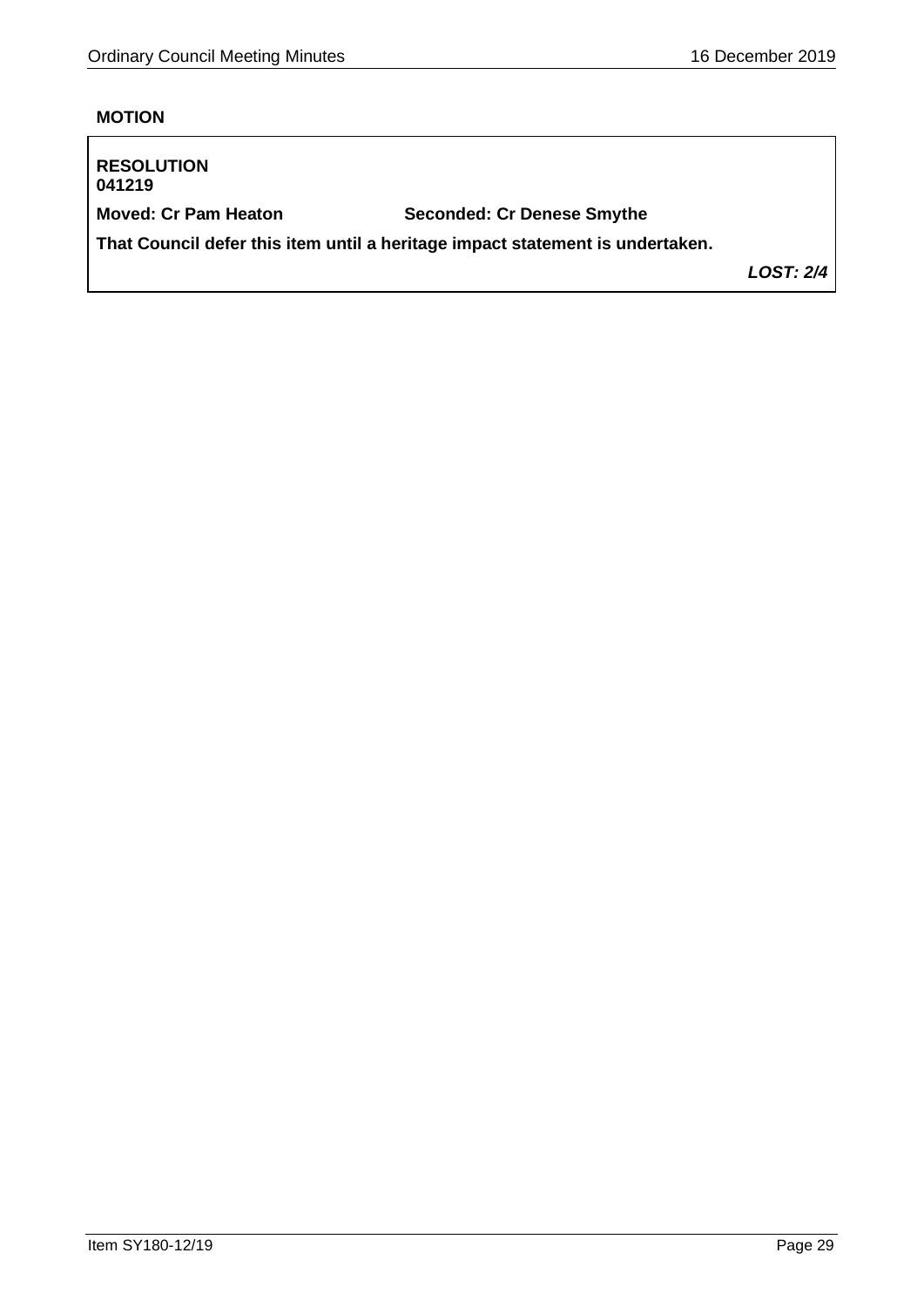# **RESOLUTION 051219**

**Moved: Cr Ashley Garratt Seconded: Cr Kevin Trent**

**That Council approves the development application for a Supermarket (Shop), Shops and Medical Centre at Lots 3 (88) and 820 (94) Avon Terrace and Lot 25 (19) Monger Street, York, based on the amended developments plans in Appendix C, subject to the following conditions:**

#### **General Conditions**

- **1. The development hereby approved shall be substantially commenced within two years of the date of this decision notice.**
- **2. The development hereby approved shall be undertaken in accordance with the signed and stamped, Approved Development Plans including any notes placed in red by the Shire and except as may be modified by the following conditions.**
- **3. The Finished Flood Level for the interior of buildings is approved at 173.9m AHD.**
- **4. Windows are not to be tinted or treated with reflective film, and a minimum of 80% of all window space facing a public street shall be kept transparent and not rendered opaque by advertising signage.**
- **5. A Signage Concept Plan shall be submitted to the local government for approval prior to the erection of any signage (Advice Note 7).**
- **6. The bin store area shall be enclosed and screened from immediate surrounds by a wall not less than 1.8m high. The bin store shall be maintained in a manner which does not have an adverse effect on adjoining properties from odour.**
- **7. Service and Waste vehicles entering the site shall be limited to vehicles which are 14.5m in length of less.**
- **8. A current public liability/products insurance policy shall be taken out and maintained for the lifetime of the awning from an insurance company (at the applicant's expense) for the amount of \$20,000,000 indemnifying the Shire of York for any claim relating to the verandah on Avon Terrace and South Street.**

**Prior to Commencement of any Works Conditions:**

- **9. Prior to commencement of the development, the applicant is to submit a Flood Risk Mitigation Plan for approval by the Shire. The Flood Risk Mitigation Plan shall include:**
	- **(a) Assessment of flood levels and risk for the site, including details of what could be impacted in a major flood event;**
	- **(b) Details of flood resilient building design (i.e, choice of building materials, location of electrical installations as high as practicable, raising stock on shelves, etc);**
	- **(c) Details of other flood protection to prevent water entering the buildings (i.e sandbagging, flood barriers, etc);**
	- **(d) Emergency evacuation procedures; and**
	- **(e) Details of flood insurance.**

**The applicant/owner shall comply with the Flood Risk Mitigation Plan as approved by the Shire and shall be provided to all prospective purchasers, lessees, tenants or other occupants of the proposed development. Any alterations of modifications to the Flood Risk Mitigation Plan shall require the prior approval of the Shire.**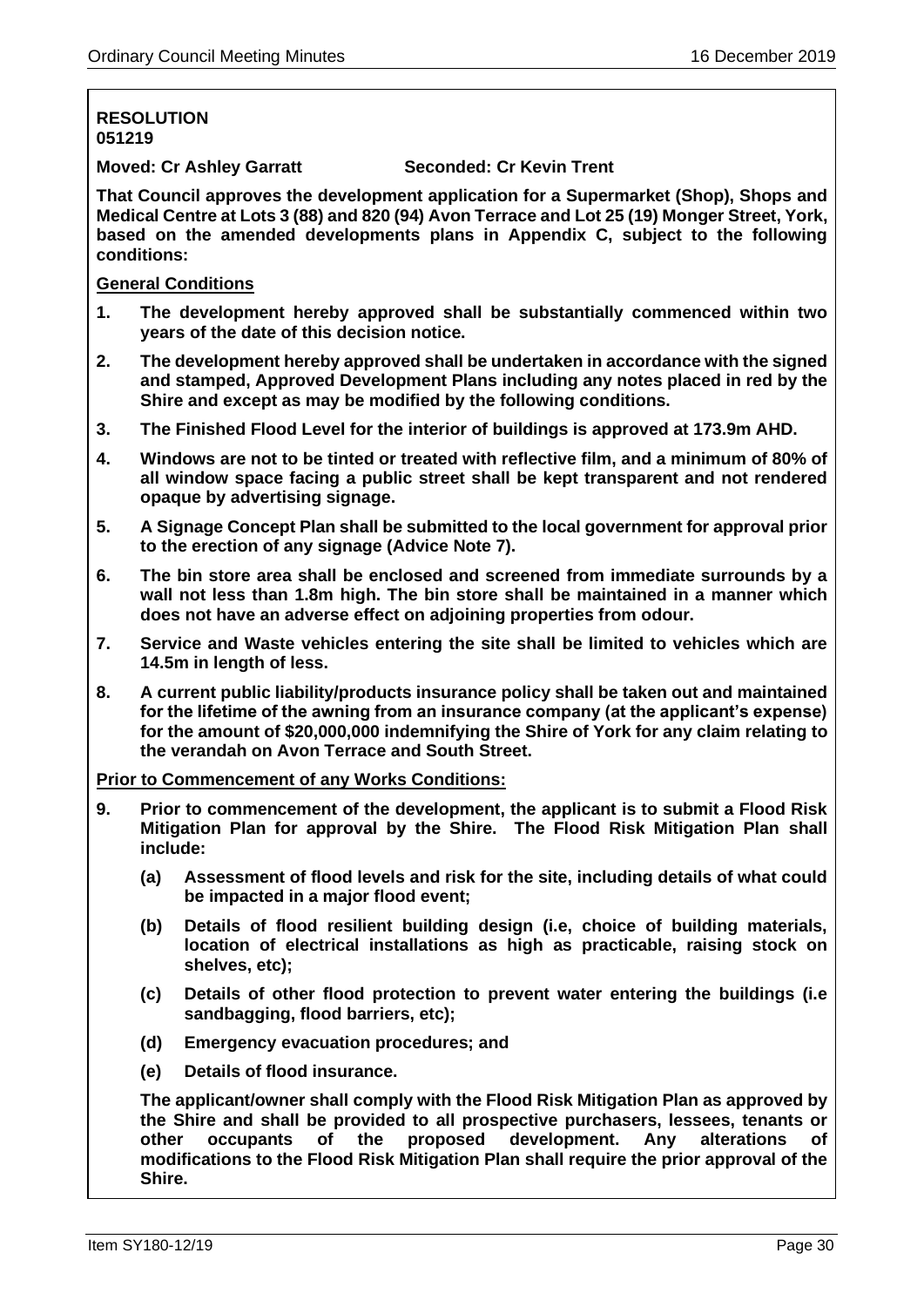- **10. Prior to commencement of any works to implement the development, Lots 3 (88) and 820 (94) Avon Terrace, and Lot 25 (19) Monger Street, York are to be amalgamated, unless otherwise agreed in writing with the Shire.**
- **11. The development hereby approved, or any works required to implement the development, shall not commence until the following plans or details have been submitted to the Shire and have been approved in writing:**
	- **(a) Plans that satisfactorily address the following required design changes and as may be indicated in red on the Approved Development Plan(s):**
		- **(i) The parapet wall adjoining Lot 7 Avon Tce shall be reduced to no higher than 6m from natural ground level as measured from the Avon Terrace (173.65m AHD) with the exception that minor design features shall be permitted at an increased height to provide interaction with the façade parapet facing Avon Tce to the satisfaction of the Shire.**
		- **(ii) Vehicular access to Monger Street is not permitted.**
		- **(iii) The cantilevered awning is to be modified to a sloped verandah with support posts along verandah edge aligned with bay configurations in accordance with local planning policy heritage conservation and development and to the satisfaction of the Shire.**
		- **(iv) The parapet façade adjoining Lot 27 South Street, York, is to be reduced in height so that it does not exceed the overall height of the dwelling on Lot 27 South Street, York to the satisfaction of the Shire.**
		- **(v) Individual speciality stores and the pharmacy facing Avon Terrace, are to be provided with an entrance facing Avon Terrace, in a manner which complies with Local Planning Policy Heritage Conservation and Development to the satisfaction of the Shire.**
	- **(b) Turning circles for vehicles utilising the development as proposed in the Transport Impact Assessment is to be provided to the satisfaction of the Shire and development plans altered to reflect safe turning areas.**
	- **(c) A detailed schedule of materials, finishes (including gutter type) and colours to comply with local planning policy heritage conservation and development and to the satisfaction of the Shire (Advice Note 7).**
	- **(d) A Landscape Plan to the satisfaction of the local government, which shall include the planting of a minimum of 11 advanced trees (Advice Note 10).**
	- **(e) Details of lighting to the exterior of buildings, which is required to comply with Local Planning Policy: Heritage Conservation and Development and be located to minimise amenity impacts on adjoining residences.**
	- **(f) A Drainage Plan to the satisfaction of the local government.**
	- **(g) A Construction Management Plan which is to address the following:**
		- **(i) Construction timeframes;**
		- **(ii) Contact details for personnel in the event of complaints;**
		- **(iii) Stormwater and sediment control;**
		- **(iv) Traffic access and parking management;**
		- **(v) Vibration, air, dust and noise management;**
		- **(vi) Public safety and amenity measures;**
		- **(vii) Earthworks, excavation and associated matters;**
		- **(viii) Protection of existing roads, kerbs, footpaths, trees and services;**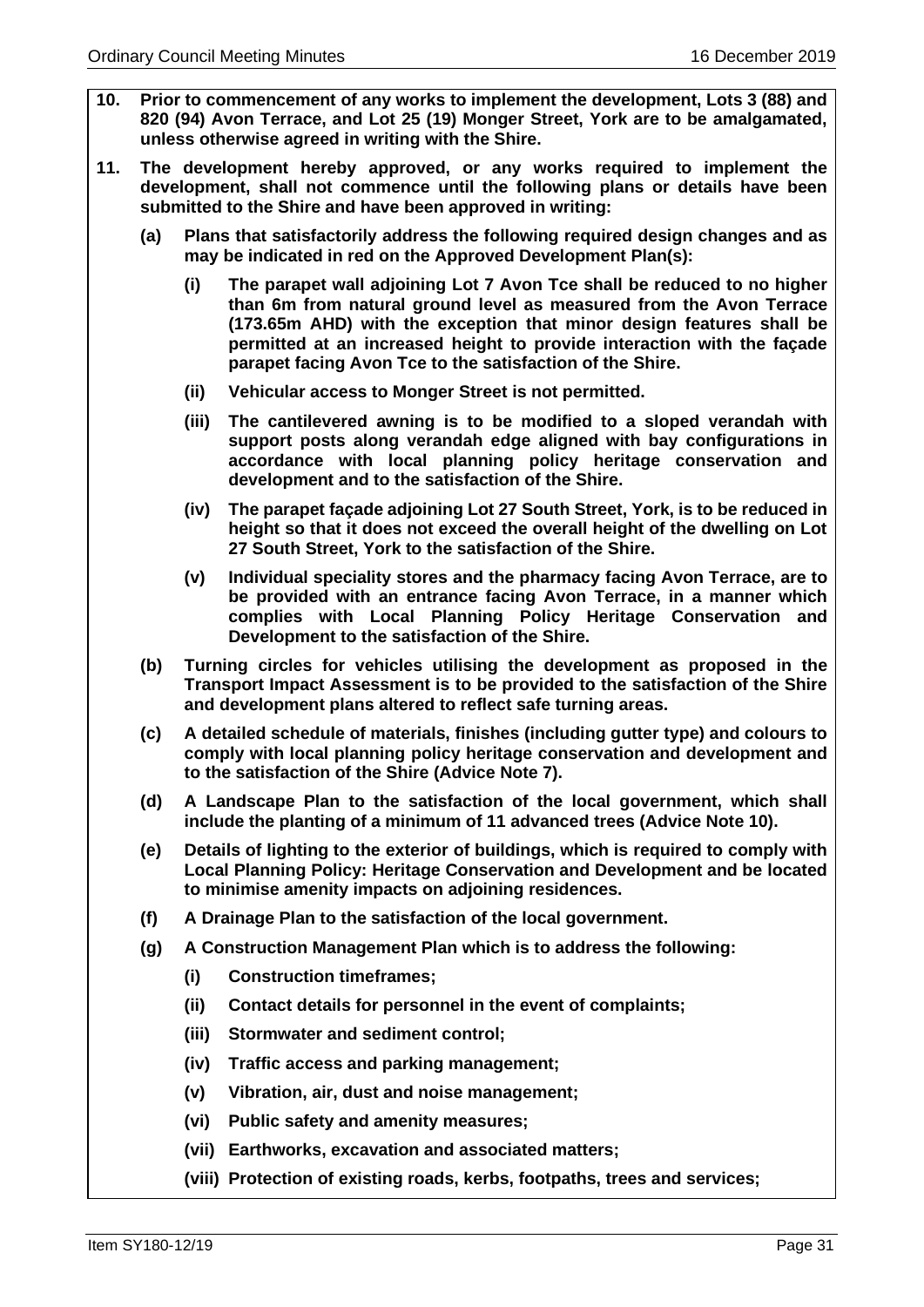**(ix) Storage of waste and construction materials.** 

**The plan must be implemented upon commencement of any site works/development for the entire duration to the satisfaction of the Shire.** 

- **(h) A management plan for service and waste vehicles using the service access adjoining Lot 27 South Street, York to manage potential amenity impacts to the adjoining residence at Lot 27 South Street, York which shall:**
	- **(i) Specify operating hours to minimise noise impacts on the adjoining Lot 27 South Street, York; and**
	- **(ii) include a complaints response procedure.**
- **(i) Details of a permanent screen fence and any retaining to be erected on or up to the boundary of adjoining lots 27 and 28 South Street, York and area south of proposed car parking adjoining Lot 8 Monger Street, York to the satisfaction of the Shire (advice note 8).**
- **(j) Engineering and design plans and specifications for works in road reserves.**

#### **Prior to Occupation/Use of the Development Conditions**

- **12. The development hereby approved shall not be occupied or used until all plans, details or works required by Condition(s) 2, 6, 9, 10 and 11 have been implemented and/or the following conditions have been complied with:**
	- **(a) Notification in the form of a section 70A notification, pursuant to the Transfer of Lands Act 1893 (as amended), or similar legal instrument, is to be placed on the Certificates of Title of the lot advising that:**

*"This property and buildings which have been approved with a finished floor level of 173.9m AHD may be subject to inundation during a flood event. A Flood Risk Mitigation Plan has been approved by the Shire and is required to be complied with at all times".* 

**All costs related to the notification shall be at the cost of the applicant/landowner (Advice Note 9)**

- **(b) An easement to the benefit of the local government is to be placed over the main drainage line through the property, at the expense of the applicant. The width of the easement is dependent upon approval of final details in the drainage plan and shall be as agreed with the Shire.**
- **(c) Car parking bays (inclusive of disabled bay) as shown on the approved development plan are to be provided on site. The parking area(s), driveway(s) and point(s) of ingress and egress shall be constructed, drained and marked and associated signage erected.**

#### **On-going Conditions**

**13. The works undertaken to satisfy conditions of this approval with the exception of footpath and parking embayment's, shall be subsequently maintained for the life of the development.**

#### **ADVICE NOTES:**

- **Note 1: If the development the subject of this approval is not substantially commenced within a period of 2 years, or such other period as specified in the approval after the date of the determination, the approval will lapse and be of no further effect.**
- **Note 2: Where an approval has so lapsed, no development is to be carried out without the further approval of the local government having first been sought and obtained.**
- **Note 3: If an applicant is aggrieved by this determination there is a right of appeal under the Planning & Development Act 2005. An appeal must be lodged within 28 days of the determination.**
- **Note 4: Adequate staff and public sanitary conveniences shall be provided in accordance with the Building Code of Australia.**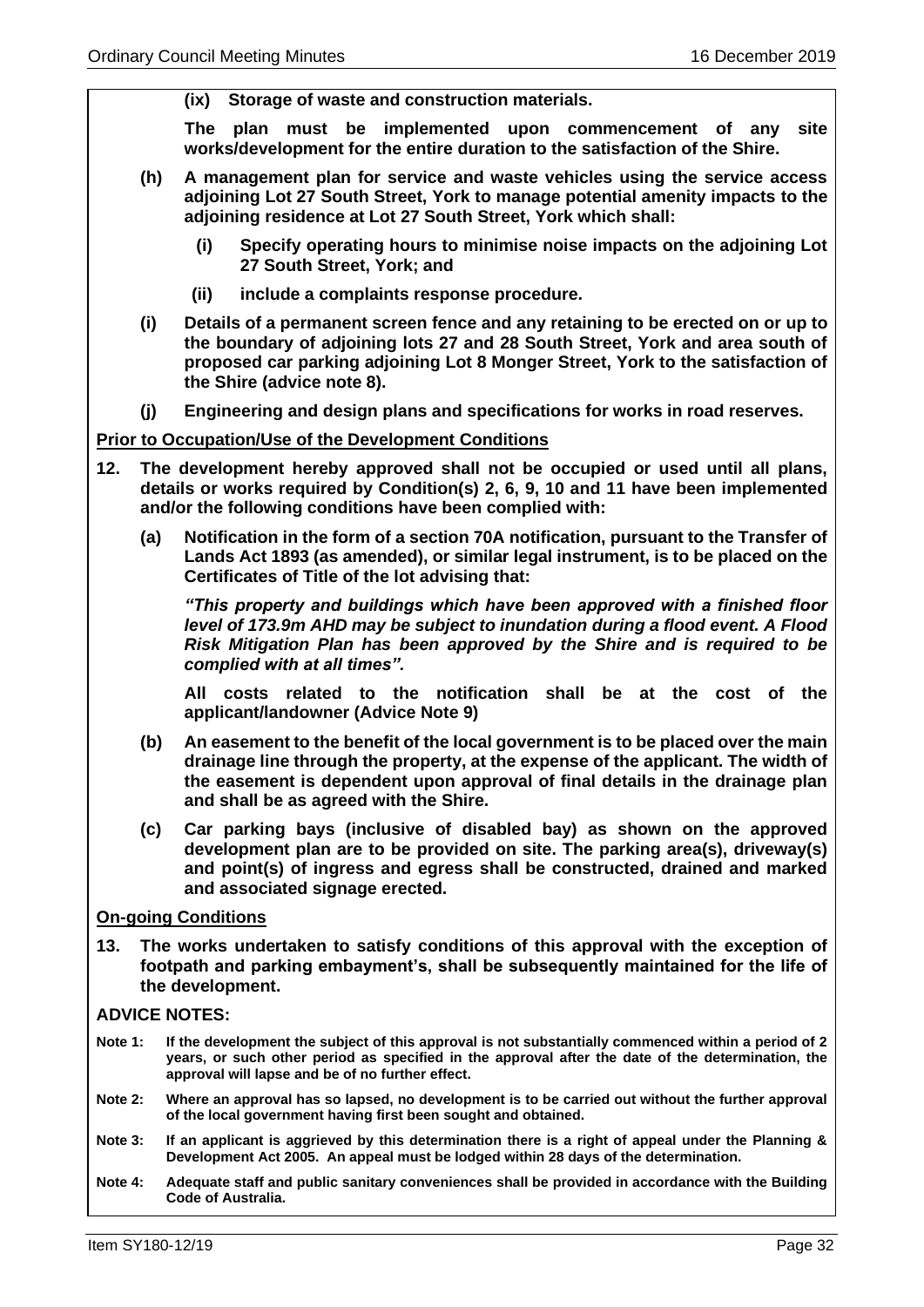- **Note 5: This approval is not a building permit. In accordance with the provisions of the Building Act 2011, an application for a building permit must be submitted to, and approval granted by the local government prior to any change of classification or prior to the commencement of any structural works within the development hereby permitted**
- **Note 6: A crossover application is required to be submitted and approved prior to works commencing.**
- **Note 7: Colours, materials, finishes, gutters, advertisements etc shall comply with the provisions of Local Planning Policy – Heritage Conservation and Development. Advertisements shall also comply with Local Planning Policy – Advertising Signage.**
- **Note 8: Whilst a condition of approval is included to address screen fencing, dividing fencing between properties is also a civil matter between abutting landowners in accordance with the Dividing Fences Act 1961.**
- **Note 9: A copy of the Section 70A application form can be found on the following link: [https://www0.landgate.wa.gov.au/docvault.nsf/web](https://www0.landgate.wa.gov.au/docvault.nsf/web-new/FREEHOLD_LRORMS/$FILE/FOR_DLI_N1.pdf)[new/FREEHOLD\\_LRORMS/\\$FILE/FOR\\_DLI\\_N1.pdf](https://www0.landgate.wa.gov.au/docvault.nsf/web-new/FREEHOLD_LRORMS/$FILE/FOR_DLI_N1.pdf)**

**To satisfy condition 12(a) you are required to complete the Section 70A application form and lodge the original copy with the Shire for signing. Once signed by the Shire, the Section 70a will be returned to yourself to be lodged with Landgate. A copy of the lodgement receipt will need to be provided to the Shire to satisfy this condition. If a notification already exists on the title, please notify the Shire accordingly.** 

**Note 10: The Landscape Plan should include a plan indicating where proposed landscaping will occur and include details of species of plants, planting distances, numbers, planting sizes and anticipated height of each plant at maturity.**

*CARRIED: 6/0*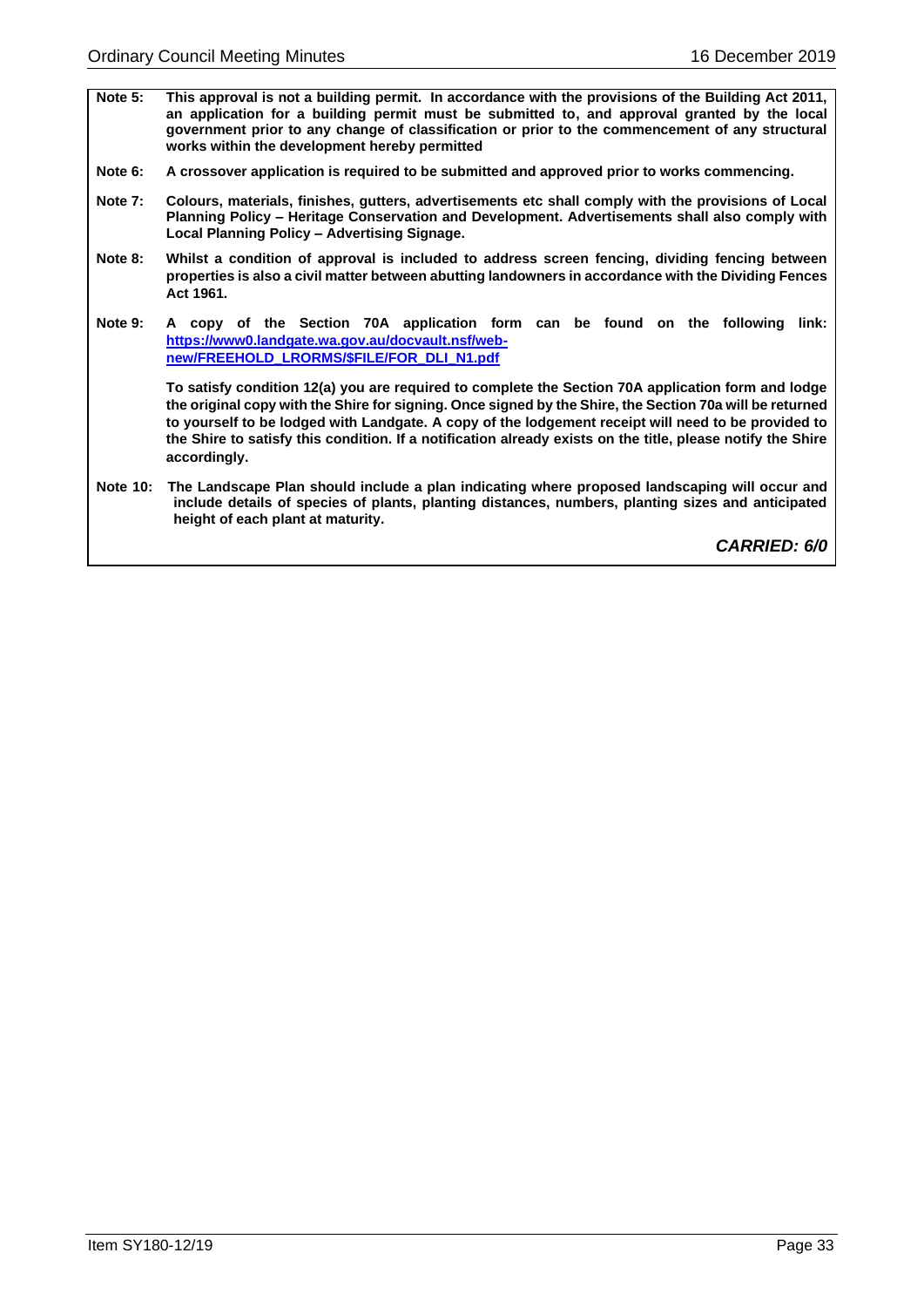#### **Declaration of Interest – Cr Stephen Muhleisen – Financial – Part owner/wife and myself. Lot 202 Joaquina Street, York – Inclusion into Art Precinct**

At 5.27 pm, Cr Stephen Muhleisen left the meeting.

<span id="page-33-0"></span>

| SY181-12/19   DRAFT LOCAL PLANNING STRATEGY AND |
|-------------------------------------------------|
| <b>LOCAL PLANNING SCHEME NO. 3</b>              |

| <b>File Number:</b>                         | <b>PS.TPS.1.3</b>                                                                                                                                                                                                   |  |
|---------------------------------------------|---------------------------------------------------------------------------------------------------------------------------------------------------------------------------------------------------------------------|--|
| Author:                                     | <b>Carly Rundle, Senior Planner</b>                                                                                                                                                                                 |  |
| <b>Authoriser:</b>                          | <b>William Nunn, Co-Ordinator Development Services</b>                                                                                                                                                              |  |
| <b>Previously before</b><br><b>Council:</b> | SY002-02/17, SY121-10/17 & SY063-06/18                                                                                                                                                                              |  |
| <b>Appendices:</b>                          | draft Local Planning Strategy<br>1.<br>draft Local Planning Scheme No. 3<br>2.<br><b>Schedule of Submissions</b><br>3.<br><b>Copy of Submissions</b><br>4.<br><b>Administrative &amp; Minor Modifications</b><br>5. |  |

#### **NATURE OF COUNCIL'S ROLE IN THE MATTER**

Legislative & Executive.

#### **PURPOSE OF REPORT**

To consider submissions received during the consultation period for the draft Local Planning Strategy and Local Planning Scheme No.3 and responses to each submission.

For Council to determine to either:

- (a) support the draft Local Planning Strategy and Local Planning Scheme No.3 without modification;
- (b) support the draft Local Planning Strategy and Local Planning Scheme No.3 with modifications to address issues raised in the submissions (or with further advertising if modifications are 'significant'); or
- (c) not to support the draft Local Planning Scheme No.3 and provide a summary of reasons why the local government does not support the draft scheme.

#### **BACKGROUND**

The current Shire of York Town Planning Scheme No. 2 (Scheme) was gazetted 17 May 1996, with 30 amendments being made to this document to the current date.

The *Planning and Development Act 2005* and the *Planning and Development (Local Planning Schemes) Regulations 2015* (referred herein as the Regulations), requires a Scheme to be reviewed within six months of the five-year anniversary of the date it was approved.

A Local Planning Scheme (in conjunction with the deemed provisions of the Regulations) is the principal statutory tool for achieving local governments aims and objectives with respect to development within its boundaries.

To support the preparation of a Scheme, the Regulations require a Local Planning Strategy (Strategy) to be adopted. The current Strategy was endorsed by the Western Australian Planning Commission (WAPC) 7 August 2007 and amended once on 18 May 2011. The purpose of a strategy is to: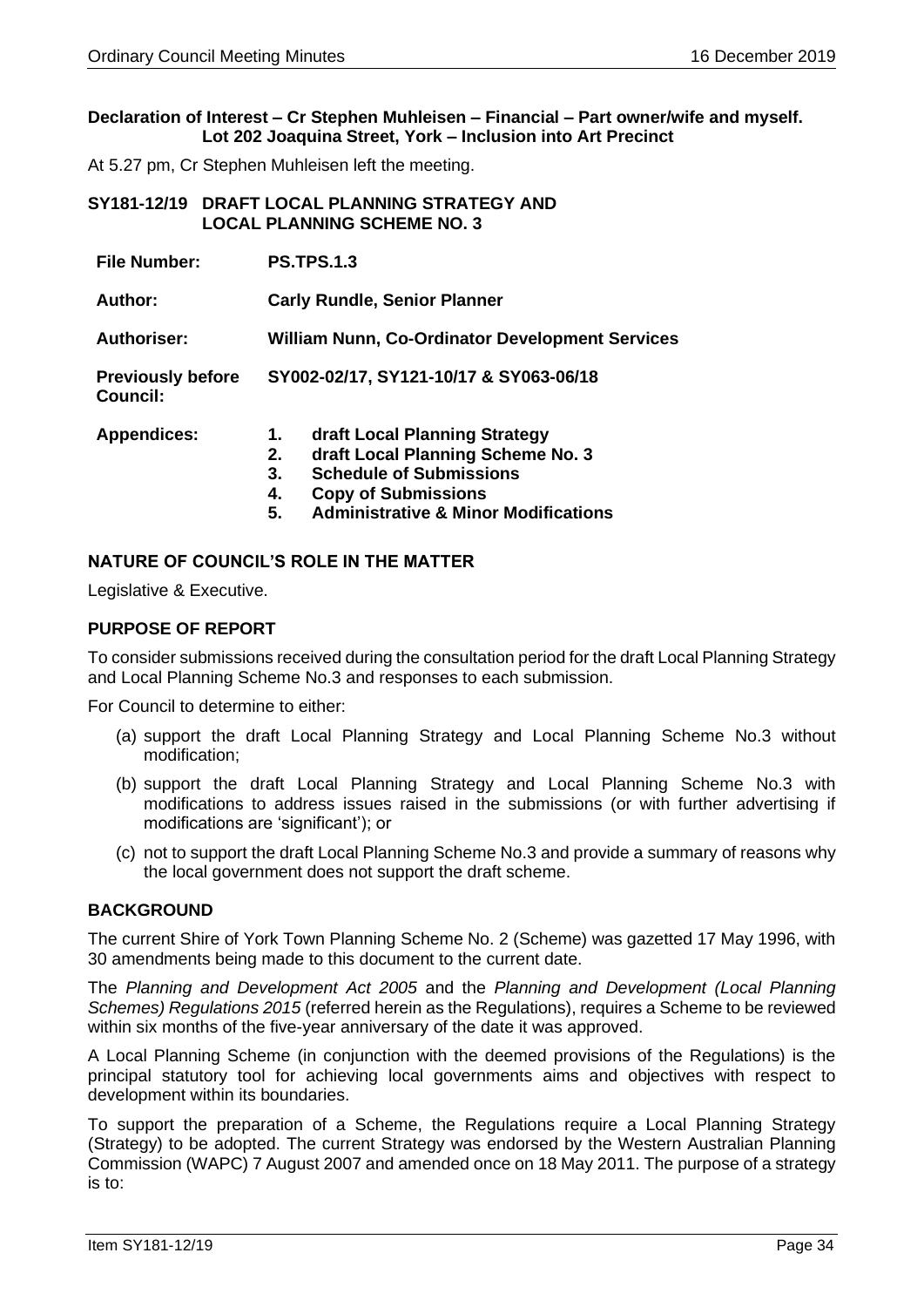- *Set the long-term planning directions for the local government.*
- *Apply state or regional planning policy that is relevant to the strategy.*
- *Provide the rationale for zoning of or classification of land under the Local Planning Scheme.*

The Shire of York Town Planning Scheme No. 2 and Local Planning Strategy required significant updating to address changes in planning frameworks at the State level, and to ensure that the document is based on up-to date information to inform land use planning and that it reflects the aspirations and visions of the community in the Strategic Community Plan.

Council resolved at its Ordinary Meeting held on 27 February 2017 to request the CEO to prepare a new Local Planning Scheme No.3 and to seek quotations (for both scheme and associated strategy).

To date the following has been undertaken:

- As a result of the quotation process, GHD was engaged to prepare the draft strategy and scheme.
- Council at its Ordinary Meeting held on 30 October 2017 approved the Engagement and Consultation Plan.
- Consultation was undertaken in accordance with the approved plan to inform preparation of draft documents.
- Council adopted the draft Local Planning Strategy and Local Planning Scheme No. 3 for public consultation at Ordinary Council Meeting 25 June 2018.
- Prior to advertising the draft Scheme no. 3 was referred to the Environmental Protection Authority (EPA) pursuant to Section 81 of the *Planning and Development Act 2005*. The EPA issued its decision not to assess the Scheme under Part IV of the *Environmental Protection Act 1986* on the 21 November 2018.
- The drafts were forwarded to the WAPC for assessment and certification to advertise. Certification to advertise was given, subject to modifications being undertaken by the local government.
- Public consultation was undertaken between the period 8 May 2019 to 7 August 2019. Consultation with public authorities (including Heritage Council), was undertaken slightly later during the period from 26 July to 24 October. Submissions received before or after the advertising periods have been included. A total of 24 submissions was received.

It is a requirement of the Regulations that the Shire considers and provides a response to each submission received within 120 days after the end of the submission period for the draft Scheme, or a longer period which is otherwise agreed by the WAPC.

The draft Local Planning Strategy and Local Planning Scheme No. 3 is therefore presented to Council to consider submissions received during the consultation period, responses to each submission and to either:

- (d) support the draft Strategy and Scheme without modification;
- (e) support the draft Strategy and Scheme with proposed modifications to address issues raised in the submissions (with further advertising if modifications are 'significant'); or
- (f) not to support the draft Scheme and provide a summary of reasons why the local government does not support the draft scheme.

#### **COMMENTS AND DETAILS**

The draft Local Planning Strategy and Local Planning Scheme No. 3 were adopted by Council at its ordinary meeting held on the 25 June 2018. A detailed background on the formulation of the draft strategy and scheme (including outcomes of initial consultation) is available in the Council minutes.

A summary of the drafts and key outcomes of the review is listed below.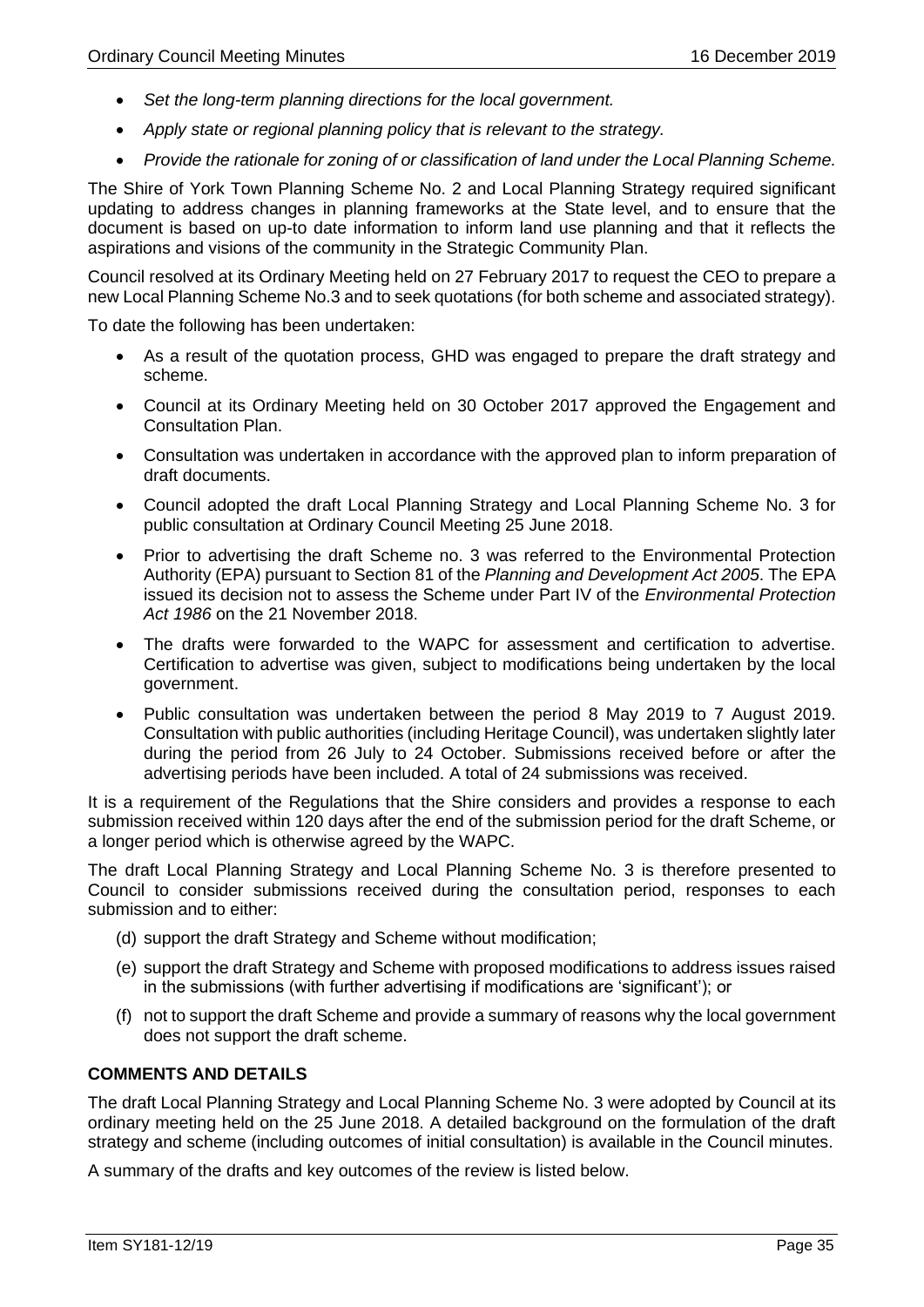# Draft Local Planning Strategy

The draft Local Planning Strategy contains planning objectives, strategies and actions to meet the future planning and land use needs for the Shire of York for a period of 15 years or more. The community's aspirations for future development within the Shire were informed by the Strategic Community Plan 2018-2028 and further engagement and consultation which is discussed further below. Strategies and proposed development provisions are also required to align with State Planning Policy/Strategy and other planning documents with due regard given to local variations where required.

The draft Local Planning Strategy is divided into two parts:

- Part 1 outlines the visions and objectives for the Strategy and key strategic responses to address issues across the Shire. Strategies are summarised into the following categories; rural lands, tourism expansion, York town centre, rural lifestyle, infrastructure, arts and culture, industry and service employment, cultural and historical heritage, natural environment and bushfire risk. Implementation, monitoring and review and strategic land use plans are also provided in Part 1.
- Part 2 provides the background information and analysis that informs the strategy.

The draft Local Planning Strategy is attached in **Appendix A**. The vision and objectives of the Strategy align with the Shire of York Strategic Community Plan 2018-2028.

Some of the key strategies and actions identified include:

- That there is sufficient land already zoned 'residential' to meet development needs of the Shire for the timeframe of the strategy. The strategy identifies that to reduce ad hoc development occurring, no further land should be rezoned to 'residential' which has been reflected in the strategy maps by reducing the area currently identified for future residential;
- Industrial land feasibility was undertaken and identified preferred industrial development areas, as well as identification of a transitional industrial development area for short term needs;
- Identification of the York Bypass preferred alignment as supported by Council;
- Identification of development standards to be incorporated into the scheme, policies and further strategic work to be undertaken;
- Identifies that preliminary visual landscape assessment has been undertaken and identifies key routes that need further planning to ensure values are retained and respected by development.
- Encouraging arts, culture and tourism development and associated actions.
- Identifies that increase in density in the town centre would be appropriate to encourage diverse housing choices.

#### Draft Local Planning Scheme No. 3 (draft Scheme)

The draft Local Planning Scheme No. 3 is attached in **Appendix B** and upon gazettal will replace the Shire of York Town Planning Scheme No. 2 as the principle statutory planning tool for controlling land use and development within the Shire. The draft Scheme has been prepared to be consistent with 'model provisions for local planning schemes' and reflects the adoption of the 'deemed provisions' of the *Planning and Development (Local Planning Schemes) Regulations 2015* and incorporates recommendations as specified in the Local Planning Strategy. The following key changes are incorporated:

- Format, zones and land uses updated for consistency with the 'model provisions' of the Regulations, which includes designating broad purposes to Reserve land;
- Text reflects adoption of the 'deemed provisions' of the Regulations which automatically have effect as part of a Local Planning Scheme and prevail in the event of inconsistency. Draft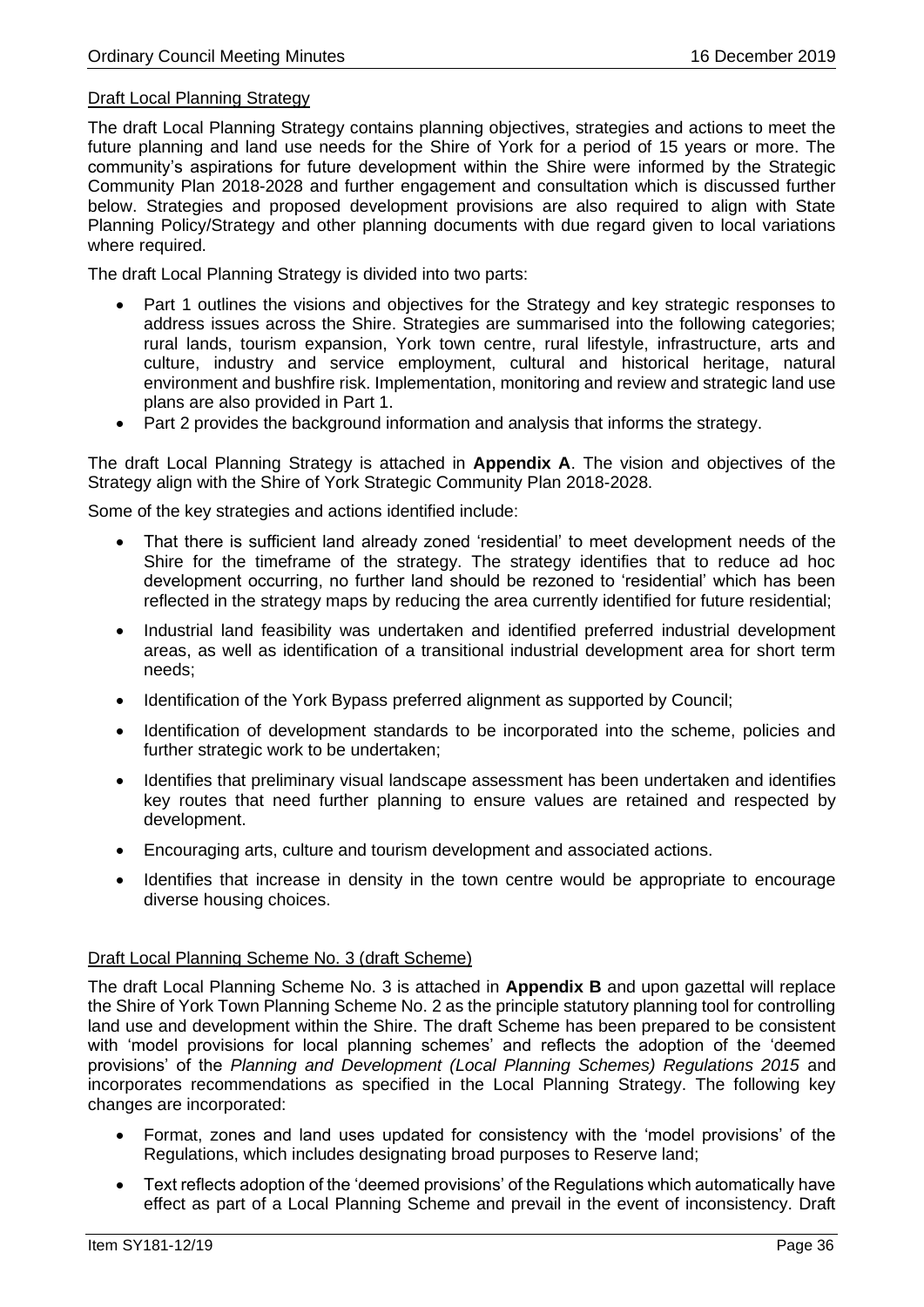LPS3 has been amended to delete provisions addressed in the regulations and remove inconsistencies.

- Zoning table to provide increased certainty and removal of red tape where possible to encourage arts and crafts and tourism uses;
- Amendments to car parking requirements including:
	- $\circ$  Standardised car parking rates within the Regional Centre zone for 'restaurant/café', 'shop', 'fast food outlet', 'office' and similar land uses to reduce red tape associated with 'change of use' which previously had different car parking rates per land use triggering requirement for development approval;
	- o Identifying that there are different car parking needs and issues between the regional centre zone and other zones, and providing standards which reflect a lower rate of car parking in the Regional Centre zone;
- Provides discretion to consider keeping of animals in the residential zone, where a lot is over  $4,000$ m<sup>2</sup> in area;
- Reduces red tape by reducing the need for duplicate approvals under local laws and scheme in some instances;
- Increases the residential density of the regional centre zone from 'R40' to 'R60'
- Identifies key regional facilities such as 'corrective institution' and 'waste disposal facility' as an 'X' use in all zones, requiring a prior scheme amendment for the land use to be considered on a property;
- Consolidates provisions for Rural Residential precincts, and identification of precincts on Scheme maps;
- Identification of the Avon River Flood Fringe as a Special Control Area on the Scheme maps; and
- Expansion of the Regional Centre zone within the 'town centre' precinct as identified by the Strategy.

## WAPC Certification Prior to Advertising

Following adoption of the drafts by Council and prior to advertising commencing, the Regulations required the documents to be submitted to the WAPC to:

- certify that the local planning strategy is in compliance with Regulation 11 (2). The WAPC may require the local government to modify the draft the strategy before certification is given.
- Examine the documents and advise the local government if modification is required before the draft scheme is advertised.

The WAPC required modification on both the draft strategy and scheme before advertising could commence relating to a variety of matters. Officers held a workshop with Council to advise of significant modifications and discuss those where there was opportunity for input. Major modifications included:

# Draft Local Planning Strategy - Springbett Reserve - Industrial Land Use

In the Local Planning Strategy, the modifications required deletion of reference to the use of Springbett Reserve for industrial development and actions inserted to outline that land near the York Bypass is the preferred location for industrial development.

The Shire expressed concern with this modification, relaying issues with industrial land supply which is placing pressure on uses being located on rural land and inappropriate locations, and its concerns that Springbett Reserve (being subject to the Landcorp Regional Development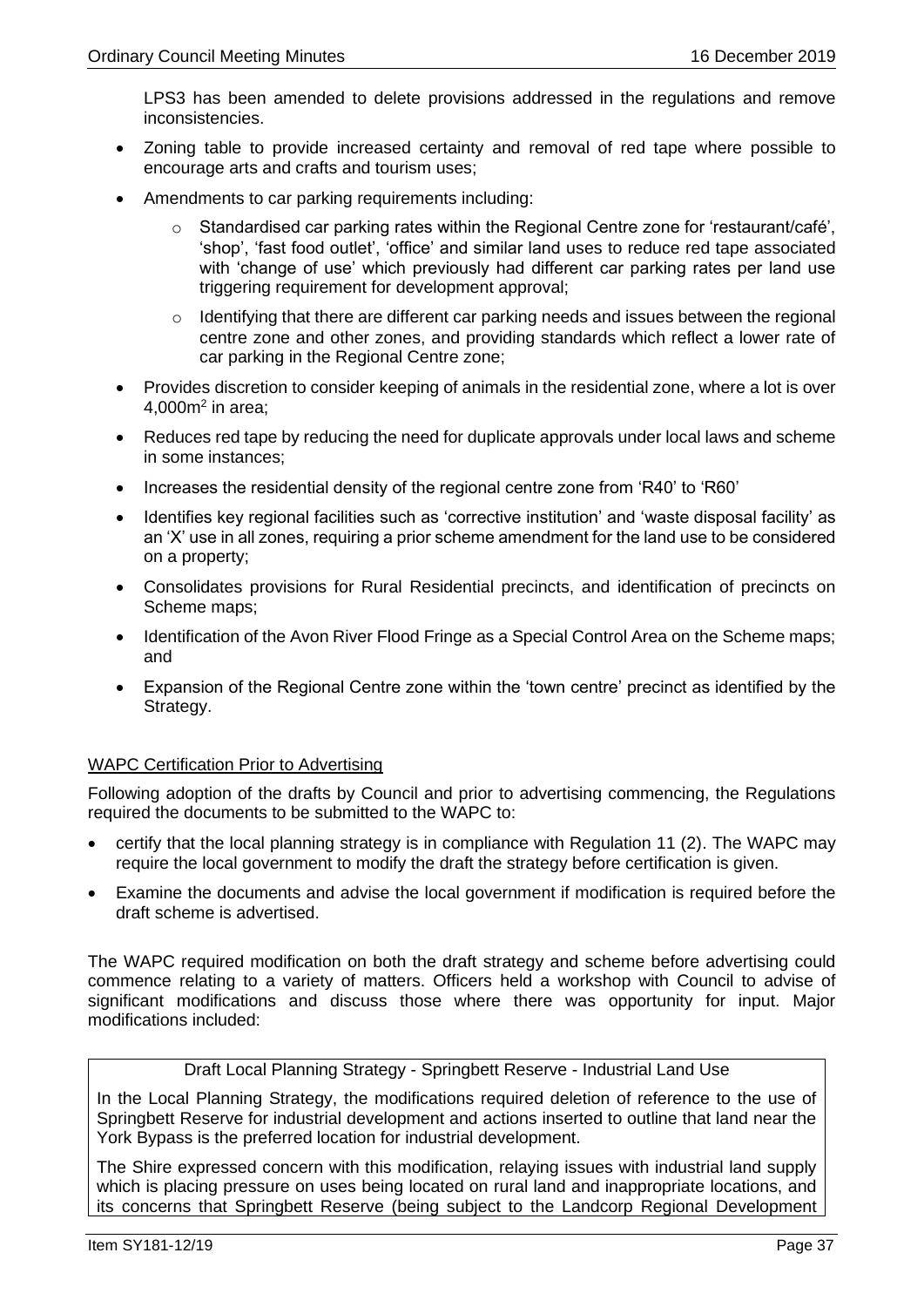Assistance Program) was intended to meet land supply demands in the short term. The remaining preferred site for industrial development (Gilmac Hay) is unlikely to be developed in the short term.

Further discussion resulted in modification being proposed which identified land immediately south of the existing 'Industrial' zone, being identified as 'possible small-scale industrial uses', and land in proximity to Spices Road, and Knotts Road identified as 'possible Rural-Enterprise' (light industry and rural living uses). The intent being that this could provide an option for light industrial land to be meet short term land supply needs. These land uses are only identified in the Strategy only and will require a future scheme amendment to be submitted which will address development of the site in more detail (capability of land, traffic, interface with adjoining land etc) and relies on landowners to progress. Targeted consultation was undertaken with affected landowners by sending letters to each landowner notifying the proposed 'small-scale industry and rural enterprise designation'.

## Local Planning Strategy - Rural Living

The draft strategy adopted by Council included provision to consider future proposals for new forms of rural residential development along the Avon River, in certain circumstances.

The inclusion of this provision was partly in response to a submission sent to Councillors prior to a briefing on the draft Strategy 7 May 2018 expressing a desire to develop rural living, although in a clustered style where shared use of rural land between residences could be offered, which Councillors indicated support for.

The WAPC modifications required removal of these provisions from the strategy to limit rural living development along the Avon River to existing rural residential zoned land.

Draft Local Planning Scheme No. 3 - Special Control Area 2 – Environment

The modifications required the insertion of a new Special Control Area 2 – Environment, which provides statutory development provisions to protect the important landscape features of Mt Bakewell and Mt Brown. The inclusion of planning provisions was identified within the Local Planning Strategy as an action, although the boundary of the SCA was to be informed by a visual landscaping analysis being completed by the DPLH which was not finalised at the time of the draft being adopted by Council.

## **Consultation**

Public consultation on the draft documents was undertaken in accordance with requirements of the Regulations and the Consultation and Engagement Plan, which included:

- A notice published in the Avon Valley Advocate 8 May 2019 and notice placed in York and Districts Community Classifieds (June 2019) inviting submissions to be made by 7 August 2019.
- A notice placed on the Shires website and at the Shire office, and copies of documents were available for viewing;
- Notice placed on social media and sent to those who had registered to be placed on a consultation list for the review, and to community groups on the Shire's contact list.
- A community information session to provide information or answer any questions on the draft local planning strategy and local planning scheme – held 8 June 2019
- Advertising by way of social media and media release
- Targeted consultation was undertaken by sending a letter to landowners located within the area newly identified for future small scale industrial or rural enterprise uses in the Strategy. A letter was also sent to landowners within the 'York Estate' bounded by Red Swamp Road, Lewis Road and the Avon River which were located within the area identified by Scheme Amendment No. 52. Scheme Amendment No. 52 was progressed in 2014 proposing to rezone the land from Rural Residential to Residential. 32 objections were received to the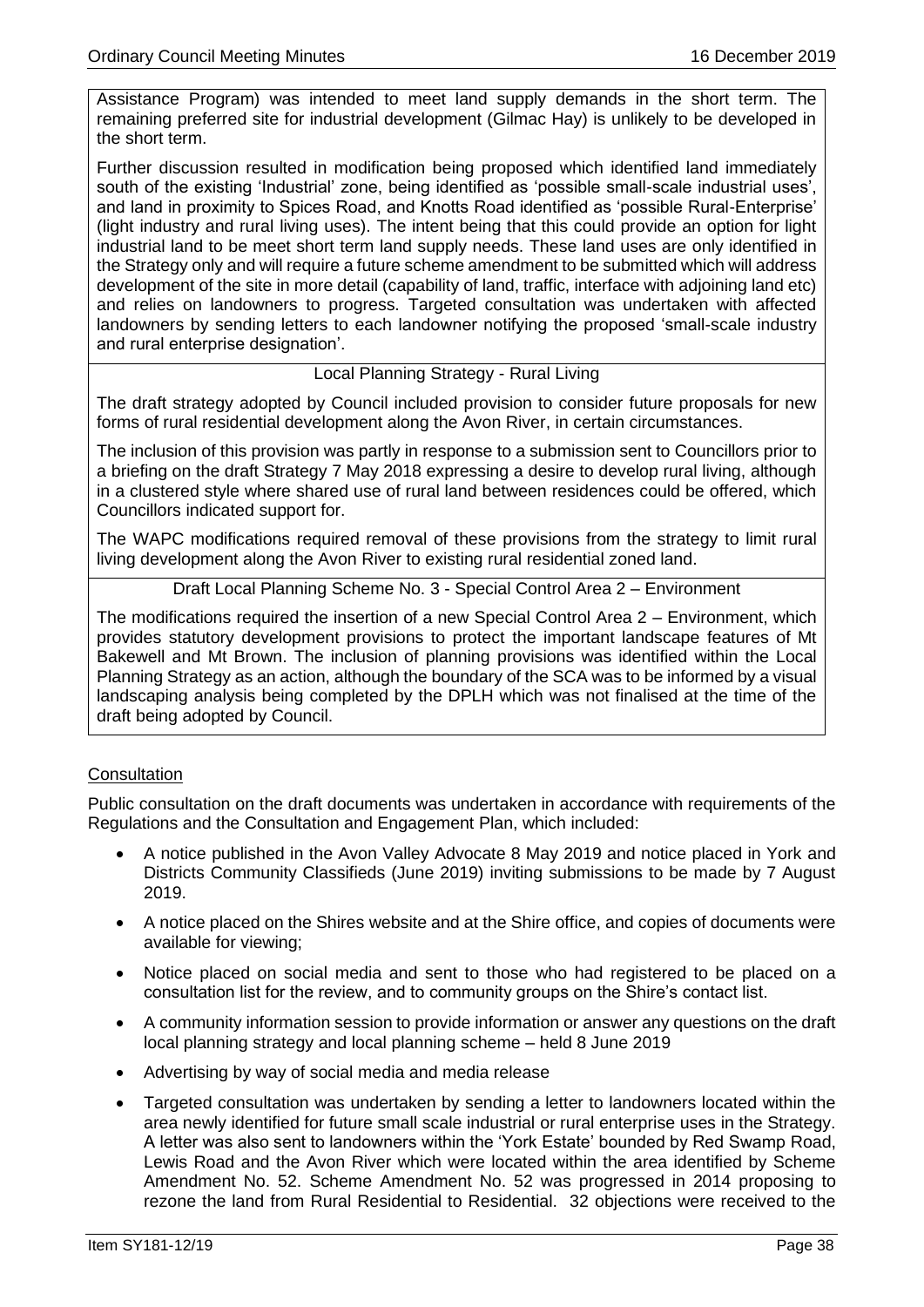rezoning proposal. The matter was presented to Council 25 September 2018 for determination as outlined in Council minutes SY115-09/18, and not supported because the proposal required further information in regard to bushfire and was not consistent with the draft Local Planning Strategy which identified that the land remain zoned Rural Residential. The scheme amendment was subsequently refused by the WAPC for similar reasons. Officers noted within the Council report, that because part of the reasons for refusal related to the draft local planning strategy, that targeted consultation would be undertaken to inform that the document was out for consultation and opportunity for submissions to be made.

- Notification (either by letter, email or electronic lodgement) was sent 26 July 2019 to each public authority that the local government considers is likely to be affected by the scheme and strategy, requesting submissions be made by 24 October 2019. This included:
	- o Department Biodiversity, Conservation & Attractions
	- o Public Transport Authority
	- o Dep of Regional Development.
	- o Western Power
	- o Heritage Advisor
	- o Telstra
	- o Water Corporation
	- o Department of Mines and Petroleum
	- o Tourism WA
	- o Department of Water, Environment and Regulation
	- o State Heritage Office
	- o Department of Health
	- o Main Roads WA
	- o Department of Fire & Emergency Services
	- o Department of Agriculture
	- o Department of Aboriginal Affairs
	- o Department of Education, Employment and workplace relations
	- o Wheatbelt Development Commission
	- o Shire of Beverley, Northam, Cunderdin, Mundaring, Quairading, Kalamunda, Armadale,

## **Submissions**

A total of 24 submissions was received; 7 from State Government authorities, 3 from adjoining local governments and 14 from private landowners. A copy of submissions received is provided in Attachment 4.

A detailed response and recommendation to each submission has been prepared by consultants GHD and is provided in Attachment 3.

Issues raised in the submissions related to:

- Technical and textural amendments:
- Status of freight route planning
- Lavendale Farm zoning for 'clustered lifestyle village'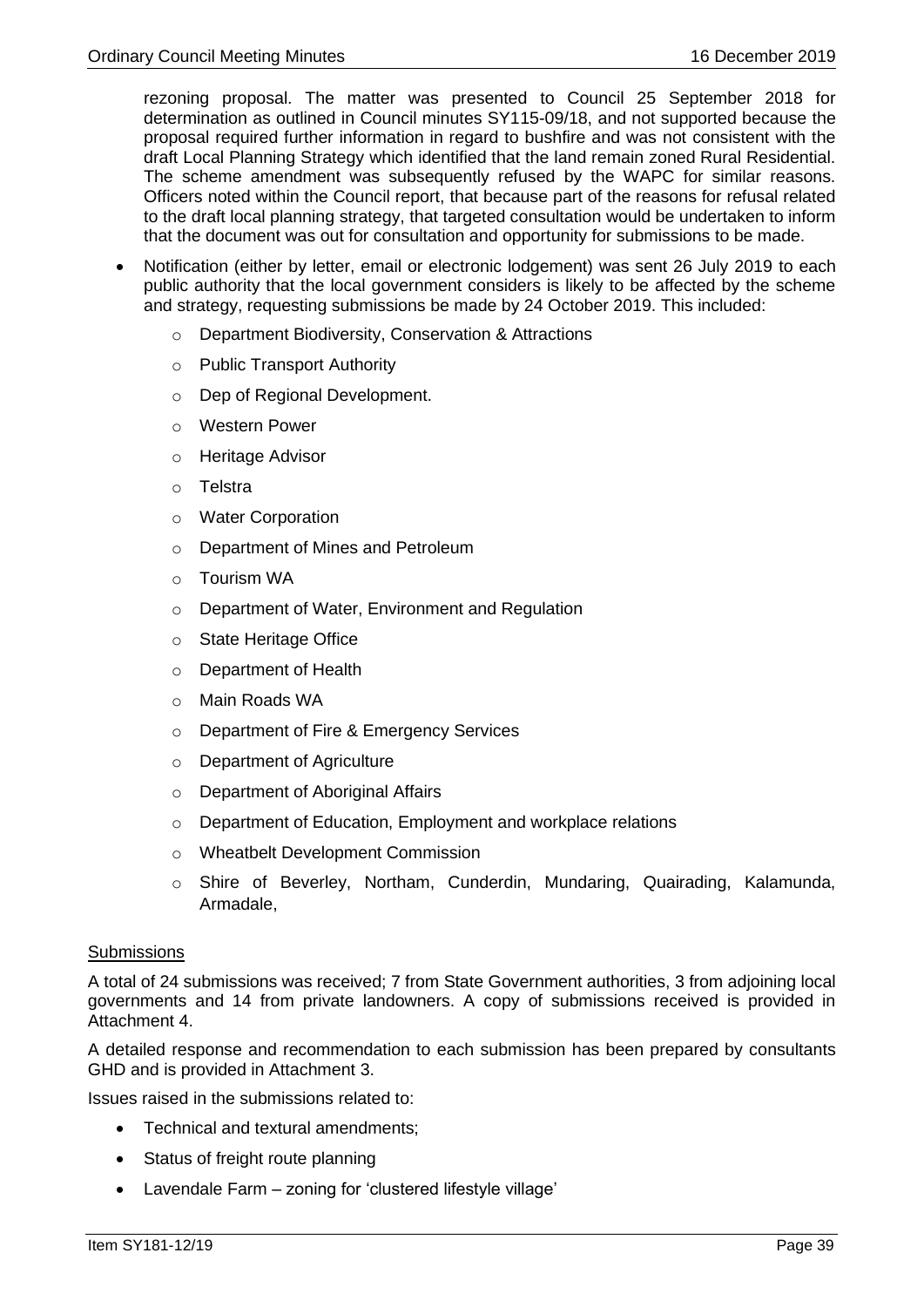- Zoning anomalies and mapping errors;
- Recognition of existing tourism development through scheme zonings;
- Change of zoning requests;
- Light industrial/rural enterprise zoning changes;
- Definition of 'cottage-industry';
- Inclusion of Masonic Hall in Arts and Culture Precinct.

Of the 24 submissions, for 13 of these no modifications were proposed to the documents, 6 resulted in site/area specific modifications and 4 resulted in textual modifications

Key modifications are listed below:

- No further intensification of land use is proposed within bushfire prone areas to warrant the preparation of a Bushfire Hazard Level Assessment as recommended by the Department of Fire and Emergency Services and risk has been adequately considered as part of the Shire's Bushfire Risk Mitigation Plan;
- Further consultation to occur with Main Roads to address the current status of Freight Routes in response to Shire of Mundaring submission;
- Land south of Spices Road has been recommended to be modified to 'Rural Enterprise' in the Local Planning Strategy to reflect concerns raised in submissions regarding impact on existing residences and proximity to watercourses. Additional text is recommended to be included identifying the need to address development requirements including minimum lot sizes, vehicle access, maintenance of rural residential streetscapes, fire management and maintenance of visual amenity and buffers.
- Requests for minor zoning changes have been supported, although those of a more complex nature, such as requests for Special Use zones and Rural Living have been recommended to be progressed through a separate scheme amendment process, which would allow for necessary consultation to be undertaken with authorities, public advertising and provision of site specific information for proposals.
- Include the Masonic Hall in the Art and Culture Precinct and modify the definition of "Industry – Cottage" to remove the requirement that it must be conducted in an outbuilding thereby facilitating the use of Industry Cottage under the main roof
- Officers consider that there is a legacy issue with the Additional Use 1 (A1) where in the current Shire of York Town Planning Scheme No. 2 the spatial identification of the A1 showed the Additional Use on the Scheme maps applying to Lot 10 Goldfields Road, Cold Harbour. The scheme text however indicates the A1 applies to Lot 10 (45) Burges Siding Road, Quellington. On review, it appears that this issue has been in existence since at least the gazettal of Scheme No. 2 in May 1996. Draft Local Planning Scheme No. 3 however, in response to modifications required prior to advertising updated the scheme text to be consistent with the scheme maps, which has removed reference of the A1 applying to Lot 10 (45) Burges Siding Road, Quellington.

Because of the length of time the A1 has arguably applied to both properties, officers recommend that scheme maps and text be modified to reflect that the A1 applies to both properties.

During the advertising period, officers also identified a number of modifications to the Local Planning Scheme & Strategy maps necessary to be undertaken to reflect the accurate use of land, and minor textual amendments to clarify provisions in the Scheme and Strategy text.

A schedule of minor and administrative modifications is included within Attachment 5. It is recommended that Council adopts the local planning scheme and local planning strategy, with these modifications.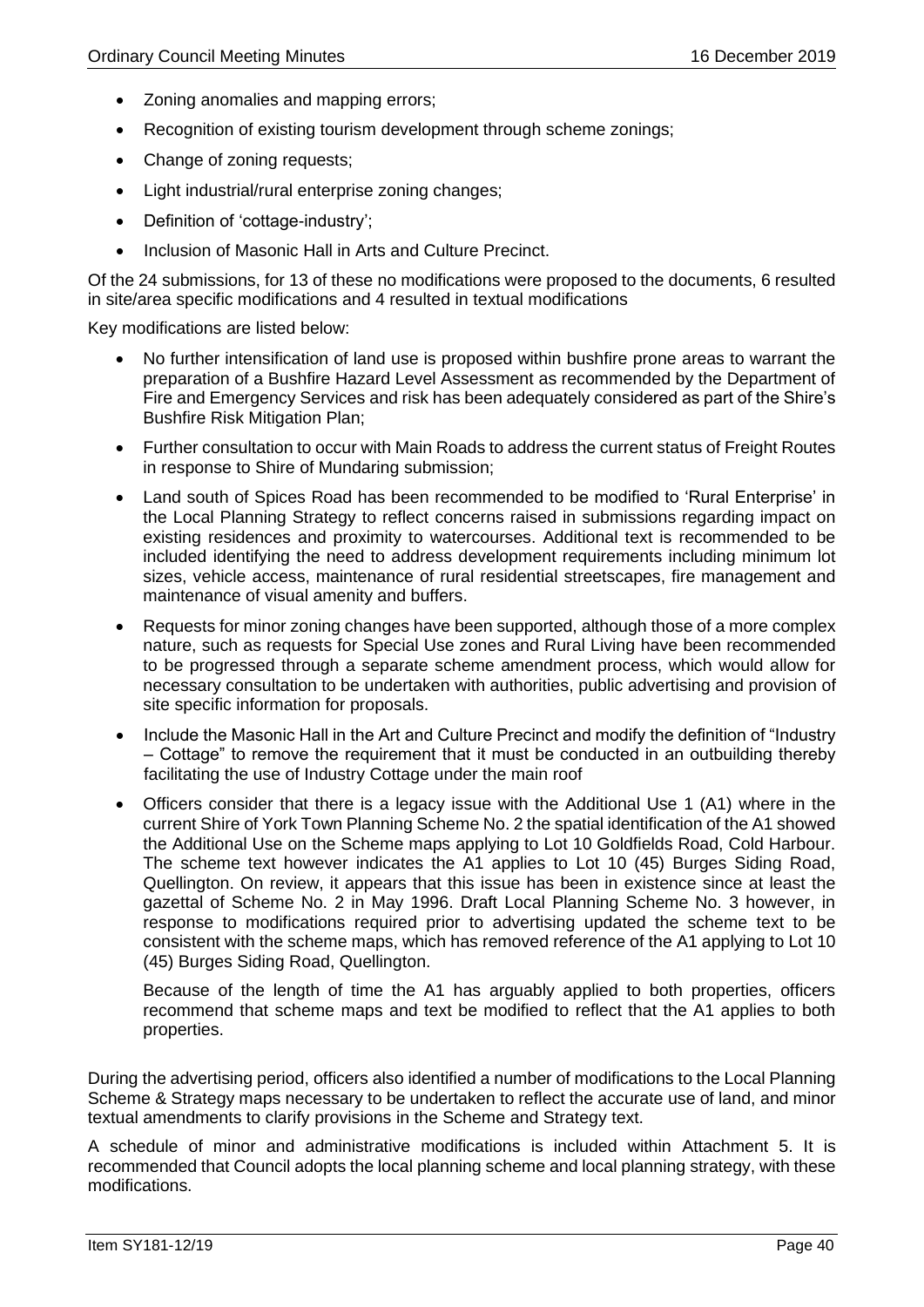# Referral to WAPC

Following a Council resolution for this matter, unless there is a resolution for further advertising for 'significant modifications', the Shire is required to forward information as set out in the Regulations to the WAPC for assessment. The Regulations require that information on the draft local planning scheme be provided to the WAPC within 21 days of Council resolution.

The WAPC is then, in accordance with section 15 is required within 60 days of receipt of the draft Local Planning Strategy to:

- *(a) Endorse the strategy without modification; or*
- *(b) Endorse the strategy with some or all of the modifications proposed by local government;*
- *(c) Require the local government to modify the strategy in the manner specified by the Commission before the strategy is resubmitted to Commission for endorsement; or*
- *(d) Refuse to endorse the strategy.*

If the Commission endorses the local planning strategy, this will revoke the previous local planning strategy.

On receipt of the local planning scheme, in accordance with section 29 the Commission must within 120 days of receiving the document, or within such longer period as the Minister or an authorised person allows –

- *(a) Consider the documents; and*
- *(b) Make any recommendations to the Minister in respect of the draft local planning scheme that the Commission considers appropriate; and*
- *(c) Submit the documents and the recommendations to the Minister in accordance with section 87(1) of the Act.*

The Minister, or an authorised person may then either in accordance with section 30 and 31, either then approve the Scheme, direct the local government to modify the Scheme, or direct the local government to modify the Scheme and advertise modifications. If the Minister approves the Scheme, this must then be published in the Gazette and the local government is required to publish a notice in a local planning scheme advising of the approval of the Scheme and notify each person who made a submission.

## **OPTIONS**

The local government is required to make a decision on the draft local planning strategy and local planning scheme as set out in the Regulations. The Regulations do not specify an option for the draft local planning strategy not to be supported, only allowing for its endorsement. It is a requirement of the Regulations that the Council consider submissions and make a resolution within 120 days after the end of the submission period or a day approved by the WAPC in accordance with section 25 of the Regulations.

Officers recommendation is to support the local planning strategy and local planning scheme, with modification in response to submissions, and endorse the response to each submission. The following options are available to Council:

- Provide different responses, or modifications in response to submissions, and in respect of the local planning scheme resolve to advertise the modifications, if they are considered 'significant'.
- Provide different responses to submissions and adopt the local planning strategy and local planning scheme without modification.
- Resolve not to support the draft scheme and provide a summary of reasons why.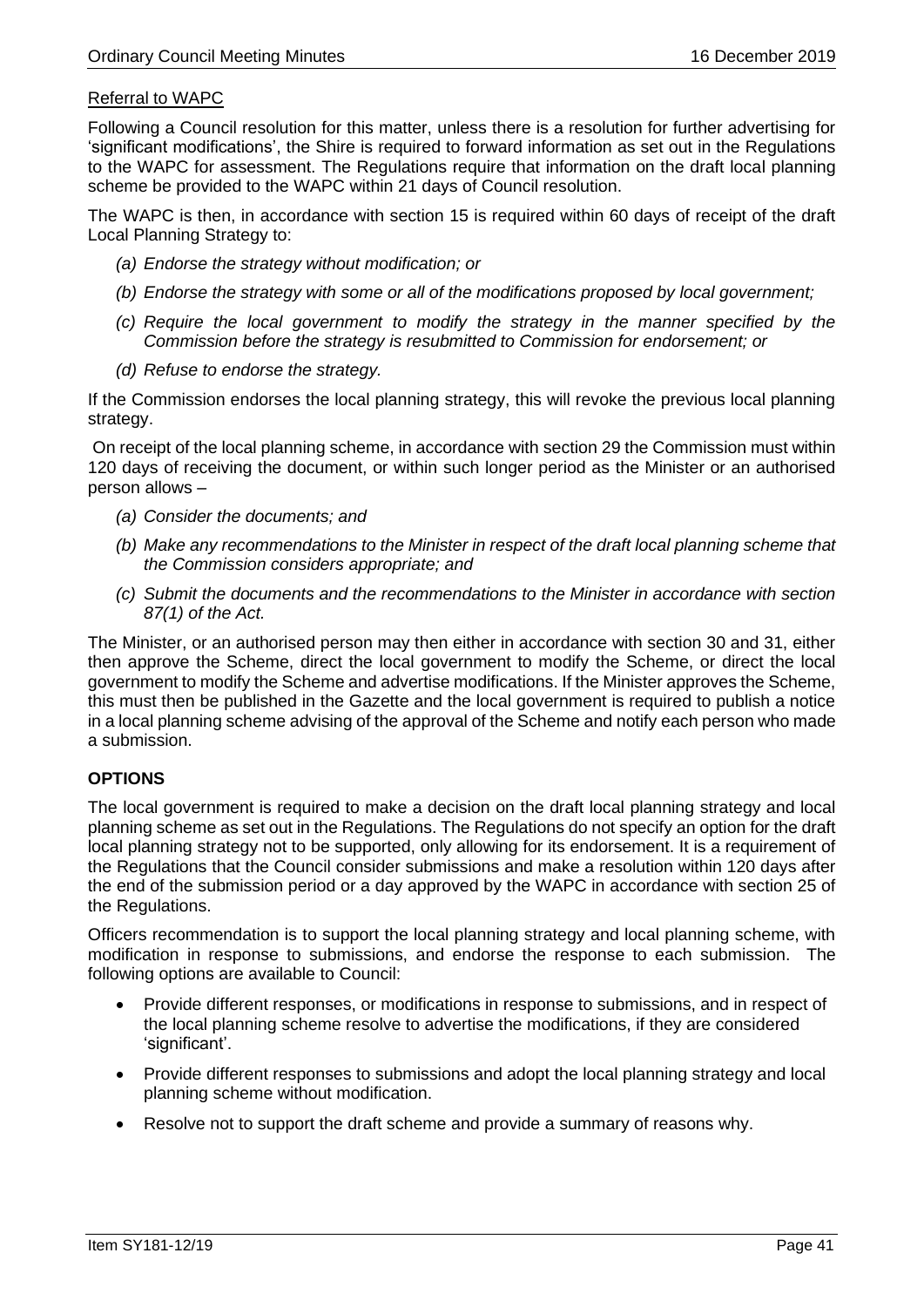## **IMPLICATIONS TO CONSIDER**

#### **Consultative**

The Engagement and Consultation Plan, approved by Council at Ordinary Council Meeting 30 October 2017 sets out the objectives, nature and methods for community and stakeholder engagement at a macro level to be undertaken at each stage of the project.

Consultation outcomes from the first phase of consultation which included targeted youth consultation through classroom activities at York District School, community survey, "drop in" community sessions and direct meetings with key businesses and community groups informed the development of scenario plans. As part of consultation for phase 1, there were a low number of attendees at drop-in sessions. As part of evaluating effectiveness of consultation, drop in sessions were then shifted to occur in conjunction with community events (markets) where passive feedback from the community could be obtained which resulted in increased participation. This enabled discussion of the scenarios with a greater number of community members. Scenario plans were also made available online and promoted through social media.

During advertising, a community information session was held to enable community members to ask questions and obtain information on particular elements of the scheme and strategy to assist them in the preparation of a submission.

Whilst, with the exception of the pop-up stand at the York markets, in-person consultation activities did not attract considerable numbers of attendees, the development of the draft strategy was informed by the views of participants, and the community was provided with multiple, multi-modal opportunities to engage

#### **Strategic**

The review of the Local Planning Strategy and Scheme is identified as an action to implement themes of the 2018-2028 Strategic Community Plan and a priority action of the 2018-2022 Corporate Business Plan to be finalised and gazetted by in Year 1 (2018-2019).

The draft Local Planning Strategy will guide strategic land use planning for the Shire of York and aligns with the 2018-2028 Strategic Community Plan.

#### **Policy Related**

The draft Local Planning Strategy identifies a number of actions which relate to policy. Actions identify that a review of existing policies to be updated for consistency with new documents will be required and recommends a number of new policies be prepared.

## **Financial**

The delivery of the Local Planning Strategy and Local Planning Scheme No. 3 has and will be undertaken by GHD as part of the lump sum fee for which Council has allocated a budget.

For Local Planning Scheme No. 3 to have effect, it must be published in the Government Gazette, which will incur a publishing fee per page. A budget allocation for gazettal fees has been included within the 2019/20 annual budget.

#### **Legal and Statutory**

*Planning and Development Act 2005 Planning and Development (Local Planning Schemes Regulations) 2015*

*Environmental Protection Act 1986*

#### **Risk Related**

The draft Scheme and Strategy when adopted, will become the primary strategic and statutory documents guiding land use and development within the Shire. Extensive community consultation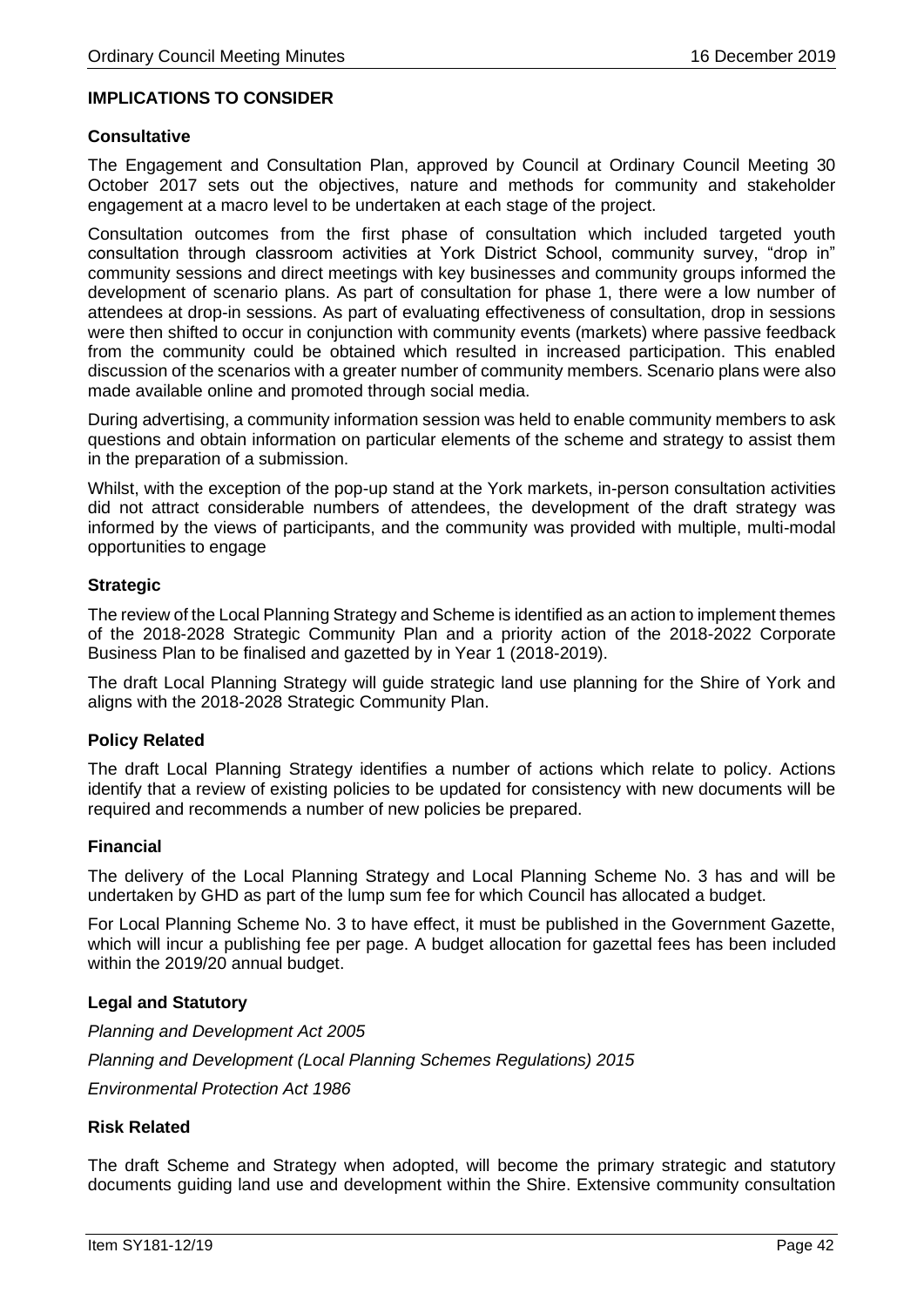has been undertaken to inform preparation of the documents, and objections and actions align with the Strategic Community Plan.

Following Council resolution, the Scheme and Strategy are referred for assessment to the Western Australian Planning Commission/Department of Planning/Minister for Planning. Modifications can be 'directed' to be undertaken to the documents which gives some risk that changes may occur that are not supported at Council level. Although it is a statutory requirement that a Council resolution occur in accordance with the options, and for either option, referral and further assessment is a requirement.

### **Workforce**

The recommendation will be implemented by Shire staff, with support of GHD through to a final determination by the WAPC and Minister of Planning.

### **VOTING REQUIREMENTS**

**Absolute Majority: No**

## **RECOMMENDATION**

That Council:

- 1. Pursuant to Regulation 14(2) of the *Planning and Development (Local Planning Schemes) Regulations 2015* supports the draft Local Planning Strategy with proposed modifications in response to submissions as set out in Attachment 3 and further minor and administrative modifications identified during consultation in Attachment 5.
- 2. Pursuant to Regulation 25(3) of the *Planning and Development (Local Planning Schemes) Regulations 2015* supports the draft local planning scheme with proposed modifications in response to submissions as set out in Attachment 3 and further minor and administrative modifications identified during consultation in Attachment 5.
- 3. Endorses the responses to submissions set out in Attachment 3.
- 4. Authorises the Chief Executive Officer to:
	- (a) pursuant to Regulation 14(3) and 28 of the *Planning and Development (Local Planning Schemes) Regulations 2015* forward all relevant information required to the Western Australian Planning Commission.
	- (b) execute documents and modifications as required by the *Planning and Development (Local Planning Schemes) Regulations 2015* and *Planning and Development Act 2005.*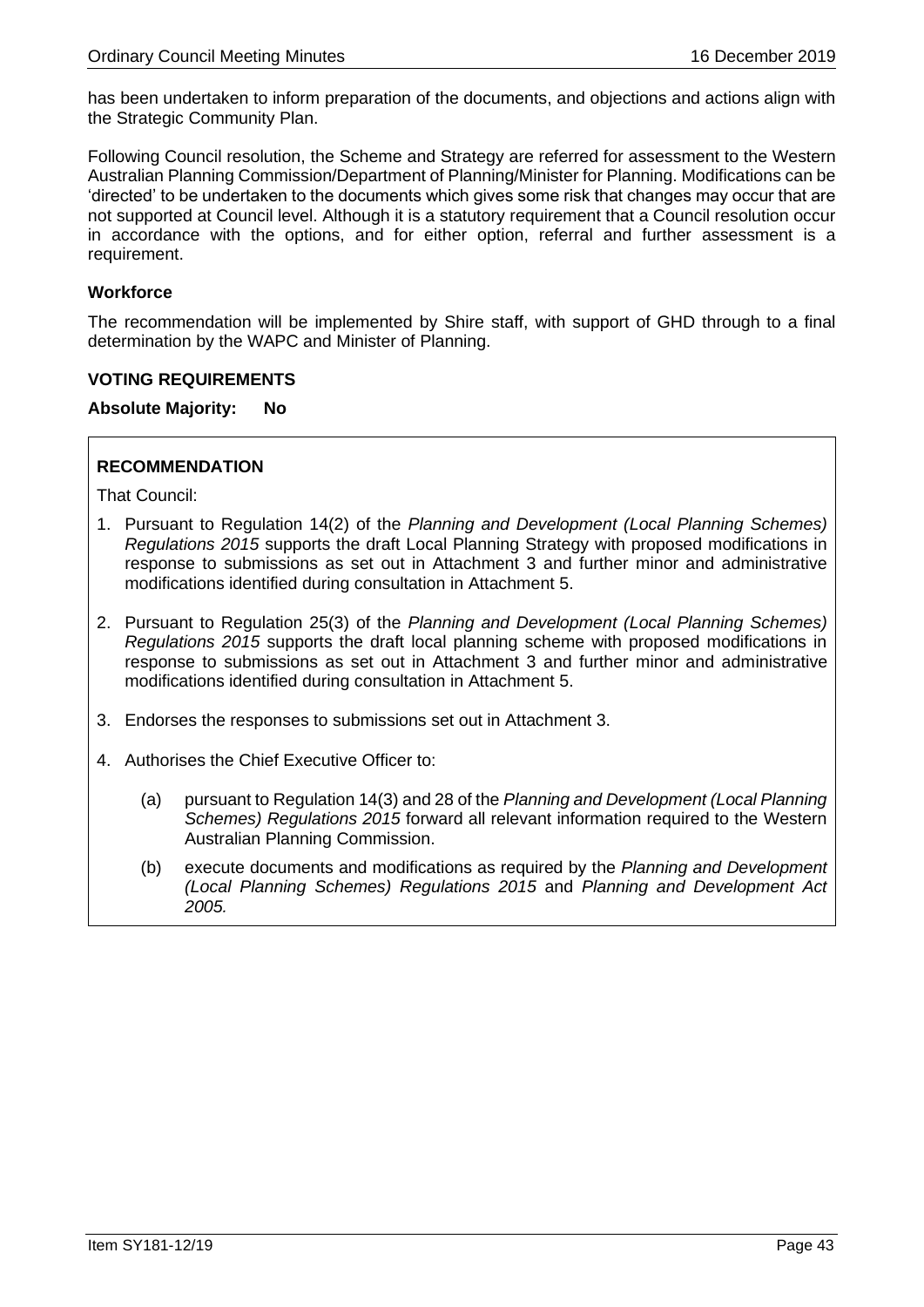### **RESOLUTION 061219**

**Moved: Cr Kevin Trent Seconded: Cr Pam Heaton**

**That Council:**

- **1. Pursuant to Regulation 14(2) of the Planning and Development (Local Planning Schemes) Regulations 2015 supports the draft Local Planning Strategy with proposed modifications in response to submissions as set out in Attachment 3 and further minor and administrative modifications identified during consultation in Attachment 5.**
- **2. Pursuant to Regulation 25(3) of the Planning and Development (Local Planning Schemes) Regulations 2015 supports the draft local planning scheme with proposed modifications in response to submissions as set out in Attachment 3 and further minor and administrative modifications identified during consultation in Attachment 5 and correction of other minor administrative errors in the strategy text.**
- **3. Endorses the responses to submissions set out in Attachment 3.**
- **4. Authorises the Chief Executive Officer to:**
	- **(a) pursuant to Regulation 14(3) and 28 of the Planning and Development (Local Planning Schemes) Regulations 2015 forward all relevant information required to the Western Australian Planning Commission.**
	- **(b) execute documents and modifications as required by the Planning and Development (Local Planning Schemes) Regulations 2015 and Planning and Development Act 2005**

*CARRIED: 5/0*

At 5.28 pm, Cr Stephen Muhleisen returned to the meeting.

*The Shire President advised Cr Muhleisen of the Council Resolution for this item.*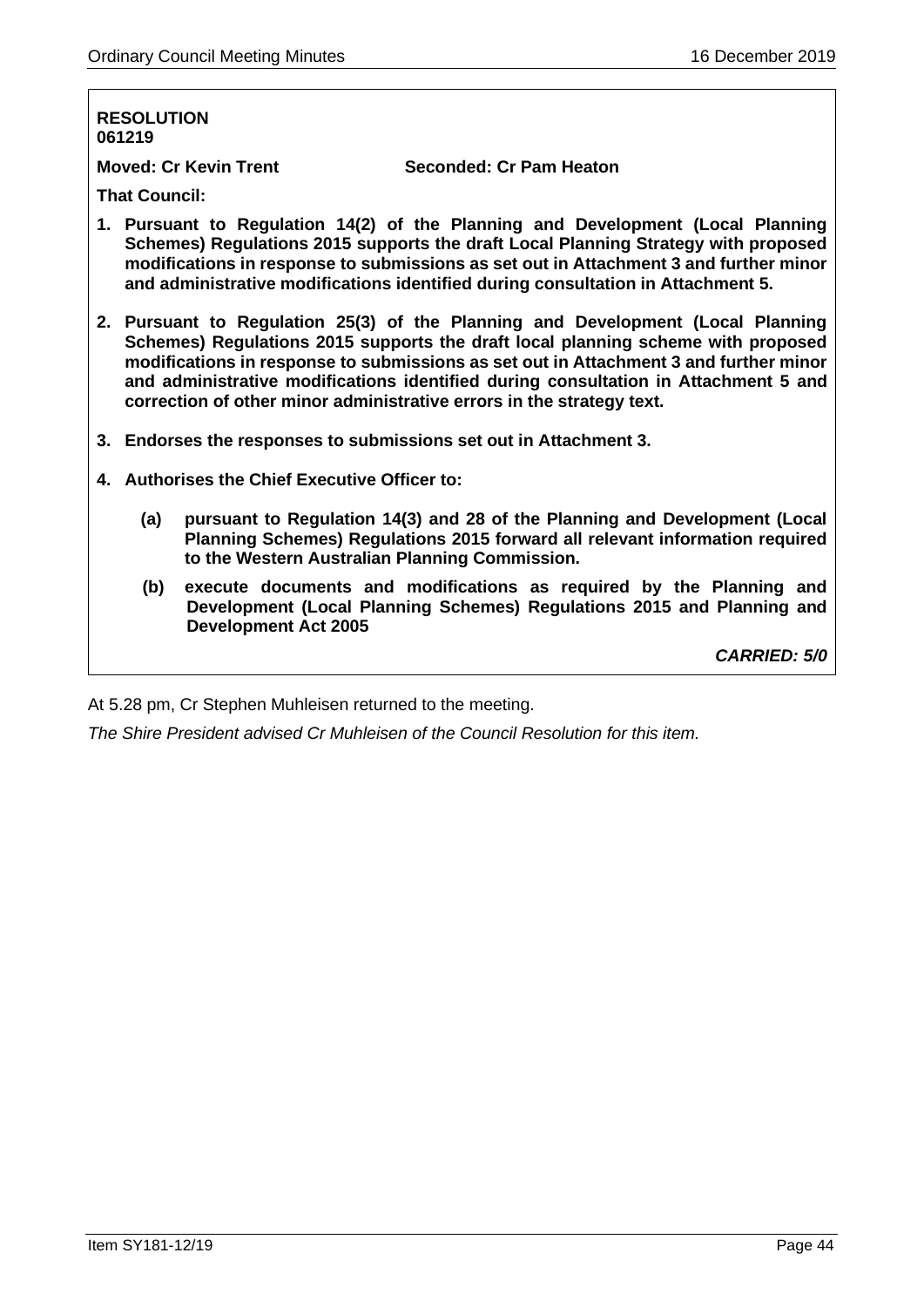## **SY182-12/19 TENDER T02-19/20 AVON PARK REDEVELOPMENT**

| <b>File Number:</b>      | <b>AS.TEN.70</b>                                                                   |  |
|--------------------------|------------------------------------------------------------------------------------|--|
| Author:                  | Darren Wallace, Executive Manager, Infrastructure & Development<br><b>Services</b> |  |
| Authoriser:              | Darren Wallace, Executive Manager, Infrastructure & Development<br><b>Services</b> |  |
| <b>Previously before</b> | SY033-04/17 24 April 2017                                                          |  |
| <b>Council:</b>          | SY108-09/17 18 September 2017                                                      |  |
|                          | SY139-09/19 23 September 2019                                                      |  |
| <b>Appendices:</b>       | Avon Park Upgrade Tender Assessment - Confidential<br>1.                           |  |

## **NATURE OF COUNCIL'S ROLE IN THE MATTER**

**Executive** 

### **PURPOSE OF REPORT**

Council is requested to consider the tenders received in response to Request for Tender RFT 02-19/20 for the Avon Park Redevelopment.

### **BACKGROUND**

The Avon Park Redevelopment is a project that was identified as a priority project in the Shires Strategic and Corporate plans. Part funding of the project has been obtained through a Lotterywest Grant (\$366,071) with the Shire funding the remainder.

Emerge Associates were engaged to undertake the Skate Park Design (in conjunction with the Avon Park Redevelopment design) and sub contracted Skate Sculpture to do the detailed design and community consult ton of the skate park.

The design was considered and adopted by Council at its Ordinary meeting 23 September 2019.

The tender for the construction of the Avon Park Skate Park, based on the adopted design, was advertised on Saturday 26 October 2019 and closed on Monday 18 November 2019.

### **COMMENTS AND DETAILS**

Four Tenders were received and are summarised below;

| <b>TENDERER</b>                                               | <b>Separable</b> | <b>Separable</b> | <b>TOTAL</b> |
|---------------------------------------------------------------|------------------|------------------|--------------|
|                                                               | <b>Portion A</b> | <b>Portion B</b> | (ex. GST)    |
| <b>Total Eden Tender Price</b>                                | \$731,374.40     | \$7,320.00       | \$738,694.40 |
| <b>Phase 3 Tender Price</b>                                   | \$605,364.13     | \$9,221.40       | \$614,585.53 |
| Environmental<br><b>Industries</b><br><b>Tender Price</b>     | \$715,635.98     | \$10,756.97      | \$726,392.95 |
| Earthcare                                                     | \$836,316.37     | \$11,454.30      | \$847,770.67 |
|                                                               |                  |                  |              |
| <b>Budget Excluding Project</b><br>Supervision, Shire's costs |                  |                  | \$520,952.68 |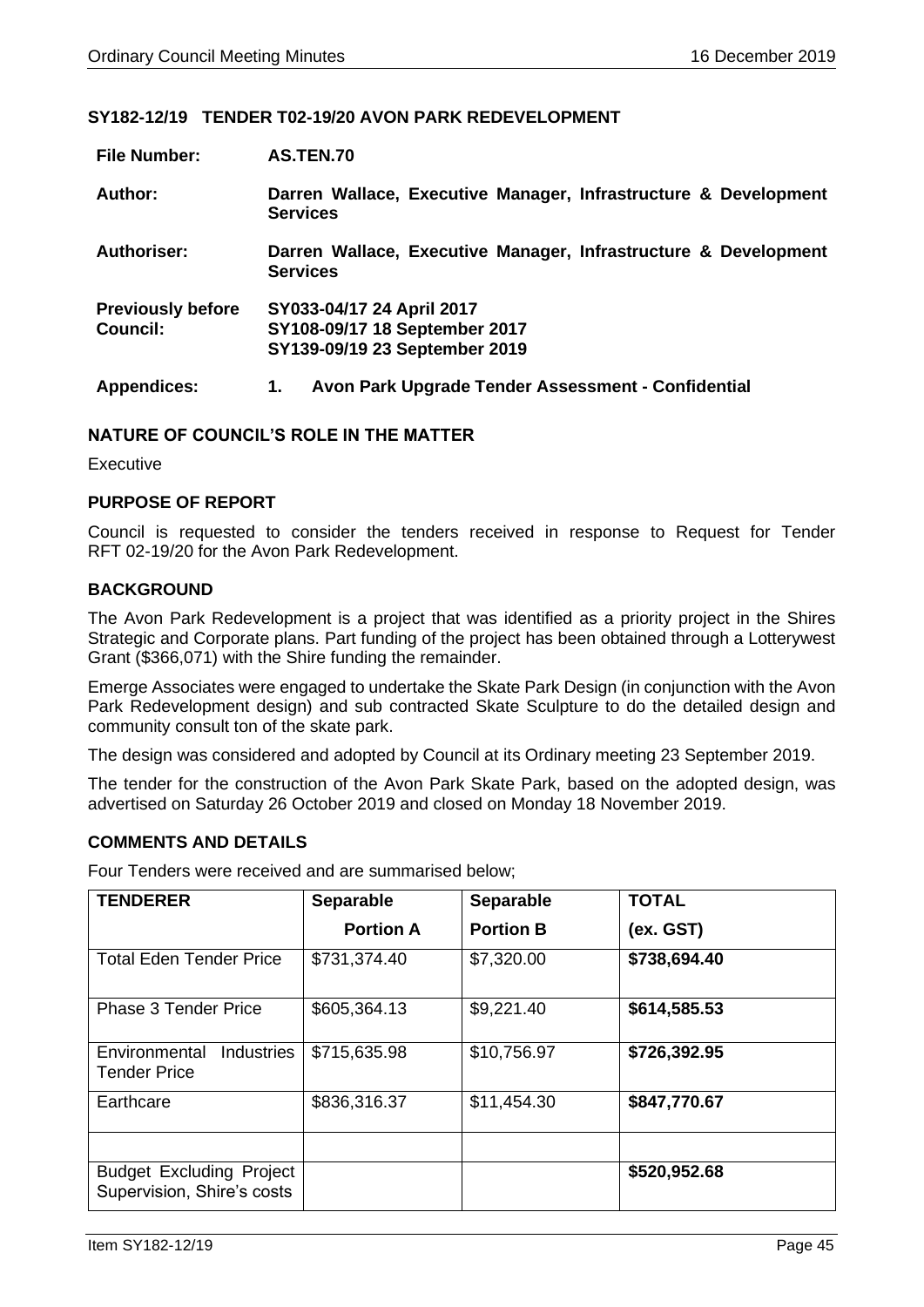All Tenders meet the Compliance criteria as set out in the RFT.

The Tenders have been evaluated by a two person Shire Officer panel using the following criteria as detailed in the Tender documents.

- Relevant Experience. 15%
- Key Resources. 15%
- Proposed Methodology. 15%
- OSHE Management. 5%
- Price. 50%

A full copy of the tender evaluation by Emerge Associates is attached as Confidential Appendix 1.

All Tenderers were assessed as substantially meeting the Tender requirements. All tenders were also assessed as having the Relevant Experience, Key Resources, Proposed Methodology and OSHE Management required to successfully complete the works. The main difference between the Tender offers is the cost.

Based on the weighting score, the Phase 3 is considered the preferred Tenderer. However the tendered price is considerably higher than the budget.

Emerge have recommended that Council awards the works to Phase 3 for the tendered value of \$614,585.53 (ex GST) or if funds are not available to achieve the tender price listed above, Emerge Associates recommends that the Shire of York engages in a value management process with Phase 3 to achieve the original project budget.

The cost of a new reticulation system has been identified as an additional cost that was not identified in the early planning of this project. However it is recommended that the new reticulation system is needed as the existing system is continually leaking and requiring repairs. A new system designed for the new layout would be significantly more efficient than modifying (adding on areas and turning off areas) the existing system and the existing supply from Peace Park would not keep up with the demand of the new Avon Park layout. It is therefore recommended that the budget be increased by the cost of the new reticulation system. To fund the extra budget cost, the \$20,000 allocated for investigation into alternative water sources could be reallocated to Avon Park. This project was allocated to the Works Coordinator, with the current Works Coordinator resigning and a new Works Coordinator yet to be appointed, it is unlikely that the new Work Coordinator will have time this financial year to undertake the project and there is not the scope for other staff to take the project on this financial year. It is recommended that the remainder is found as part of the midyear budget review.

This still leave the project budget significantly short of the tendered price \$614,585.53. (ex GST)

| <b>Initial Project Budget</b>                          | \$705,672 (as per 2019/20 Budget) |
|--------------------------------------------------------|-----------------------------------|
| Less Emerge fees                                       | \$79,325                          |
| Less Tender advertising                                | \$784.32                          |
| <b>Less Shire works</b>                                | \$105,394.32                      |
| Plus works for Skate Park included in Tender \$9221.40 |                                   |
| Plus cost of irrigation                                | \$38,886                          |
| <b>Tender Budget</b>                                   | \$569,060.48 (ex GST)             |
|                                                        |                                   |

Difference between tender budget and tender price \$45,525.05 (ex GST)

To meet the project Budget it is recommended that the following items be considered for amendment/removal from the project specification. These items have been chosen as it is considered they would have the least impact on the project overall.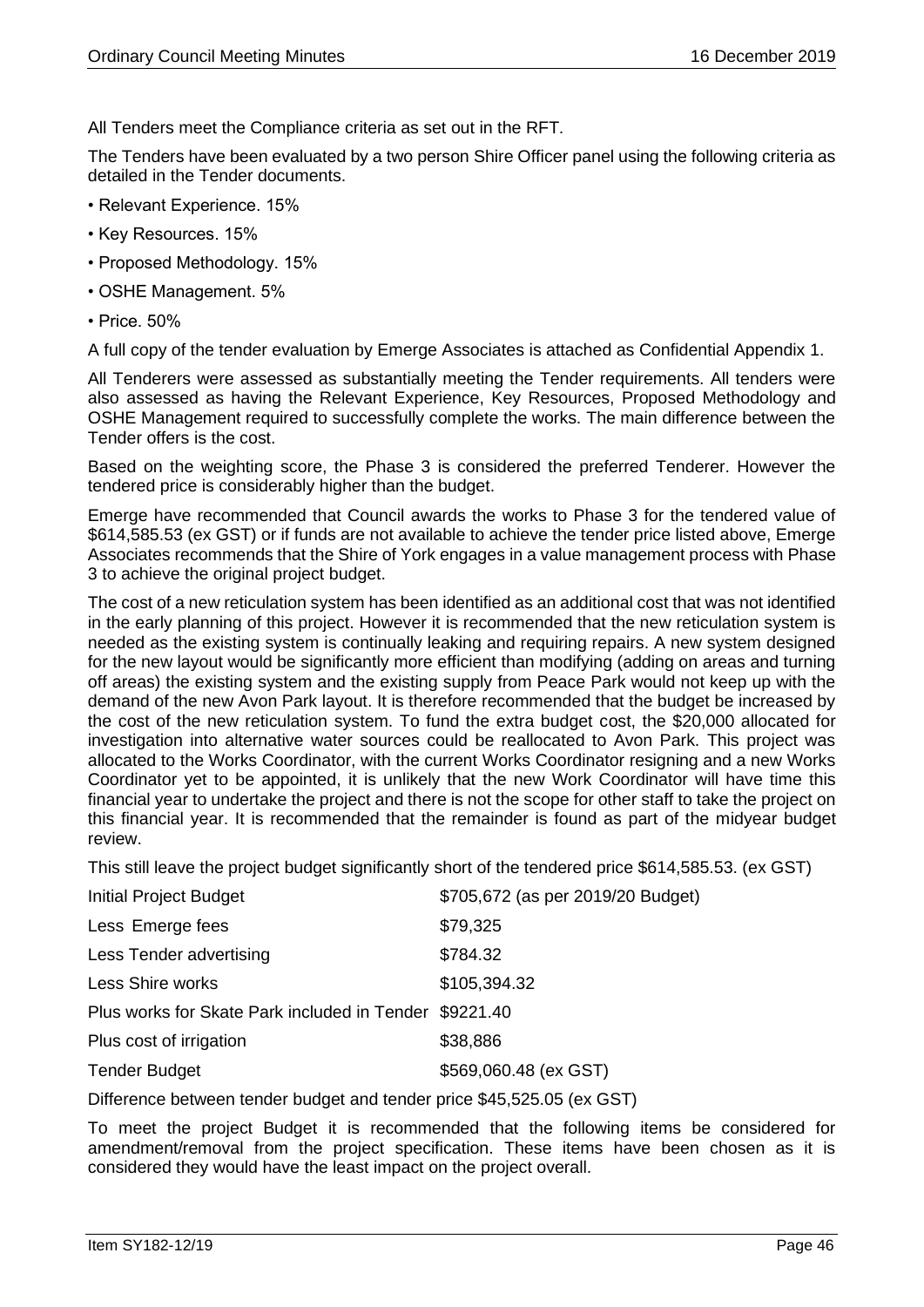- a) Replace rammed earth walls with laterite block walls.
- b) The Shire to provide and install litter bins.
- c) Remove play space arbour structure.
- d) Remove restoration to existing shade structures (painting). To be done as maintenance.
- e) Shire to do soil conditioning of Garden Beds.
- f) Shire to undertake consolidation, ie maintenance of plantings etc, until practical completion. This does not reduce the contractor overall responsibility for guarantee of the works. To be done as maintenance.
- g) Shire to asphalt access to swing bridge.

It is estimated that this will save in the order of \$ 43,000 (ex GST) to be confirmed.

The tendered price of \$614,585.53 includes a \$26,000 (ex GST) contingency. It is prudent to leave a contingency in the tendered price, but it could safely be reduced to approximately \$20,000.

Therefore it is recommended that Council accepts Phase 3's offer and engage in a value management process with Phase 3 to achieve the revised tender budget of \$569,060.48 (ex GST) prior to final contract signing.

## **OPTIONS**

Councils options include;

- Accept the officers recommendation as presented.
- Accept the Tender offer of phase 3 and request the CEO to report on options to fund the addition budget cost.
- Not accept any Tenders and recall Tenders. This would require a variation to the LotteryWest funding agreement.

## **IMPLICATIONS TO CONSIDER**

#### **Consultative**

No consultation has been undertaken in respect to awarding this Tender. Although extensive community consultation was undertaken as part of the design process.

#### **Strategic**

The project is identified in the Shire's Corporate Business Plan.

## **Policy Related**

Policy F 1.2 Procurement has been adhered to.

#### **Financial**

The total project budget is \$705,672 (ex GST), with funding from a Lotterywest Grant of \$366,071 (ex GST).

The financial implications are dealt with in the body of the report.

#### **Legal and Statutory**

Section 3.57 of the *Local Government Act 1995* requires a Local Government to invite tenders before it enters into a contract of a prescribed kind under which another person is to supply goods and services. Part 4 (Tenders) of the *Local Government (Functions and General) Regulations 1996* require that tenders are to be publicly invited for such contracts where the estimated costs of providing the total service exceeds \$150,000.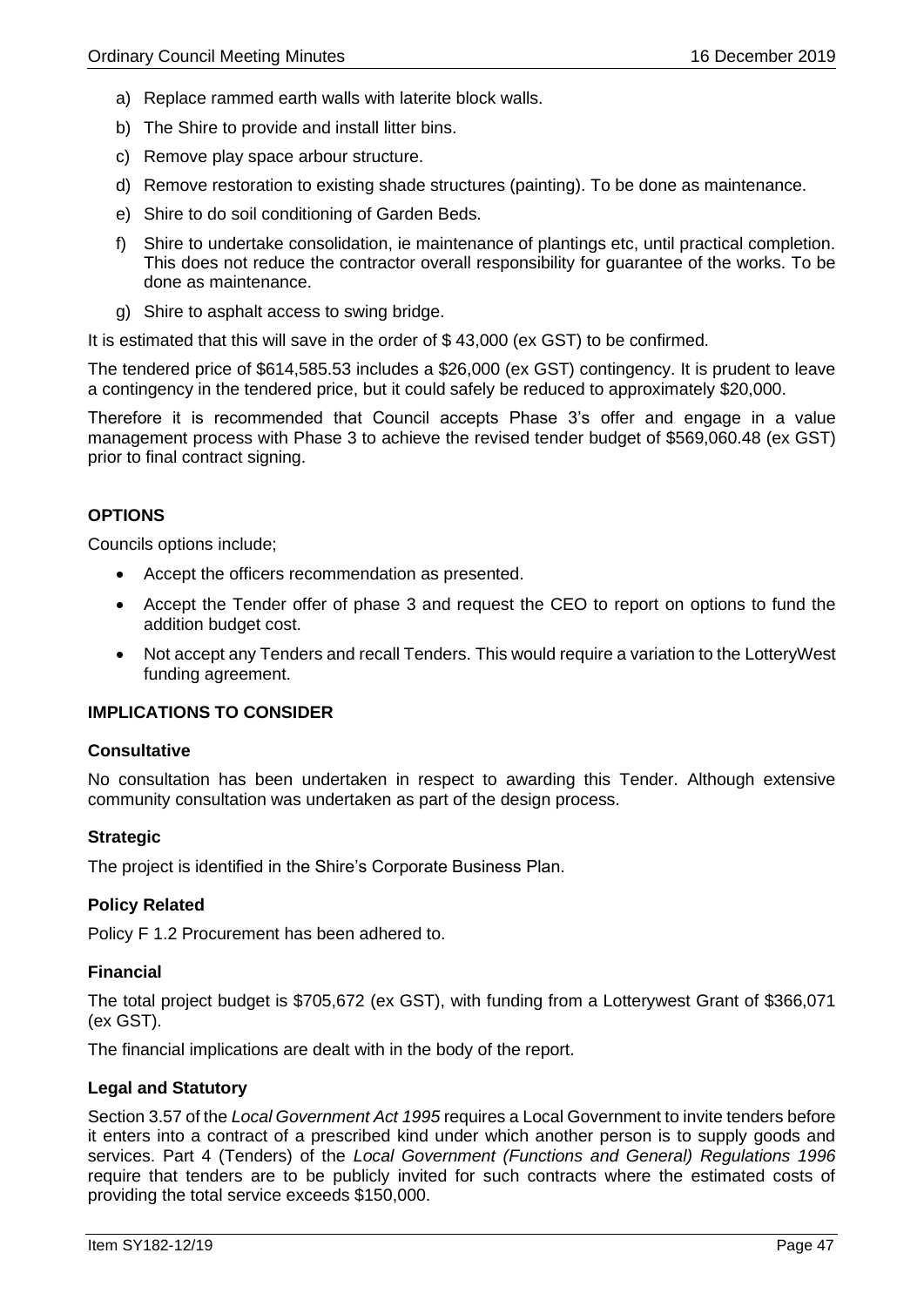# **Risk Related**

If a contract is not awarded in a timely manner the completion of the project in line with the LotteryWest grant funding will be difficult to achieve.

Significantly reducing the scope (deliverables) of the project is a risk to the Shire's reputation as the community has expectations of the project. The items listed as to be considered for amendment/removal from the project specification, have been chosen to have the least impact on the overall project.

## **Workforce**

Shire staff have been allocated a number of the project components including, demolition of the internal roads, alterations to the carpark, mulching and planting of garden beds.

### **VOTING REQUIREMENTS**

**Absolute Majority: No**

**RESOLUTION 071219**

**Moved: Cr Denis Warnick Seconded: Cr Kevin Trent**

**That Council:**

- **1. Selects Phase 3 as the successful Tenderer for the for the Avon Park Redevelopment, but not enter into a contract at this time.**
- **2. Authorises the Chief Executive Officer to engage in a value management process (items as listed in the body of the report) with Phase 3 to achieve the revised tender budget of \$569,060.48 (ex GST) prior to final contract signing.**
- **3. Authorises the Chief Executive Officer to prepare and execute the contract documents, including the signing and sealing as required.**
- **4. The addition funds for the project, as recommended in point 2 above, be considered as part of the Shires midyear budget review.**

*CARRIED: 6/0*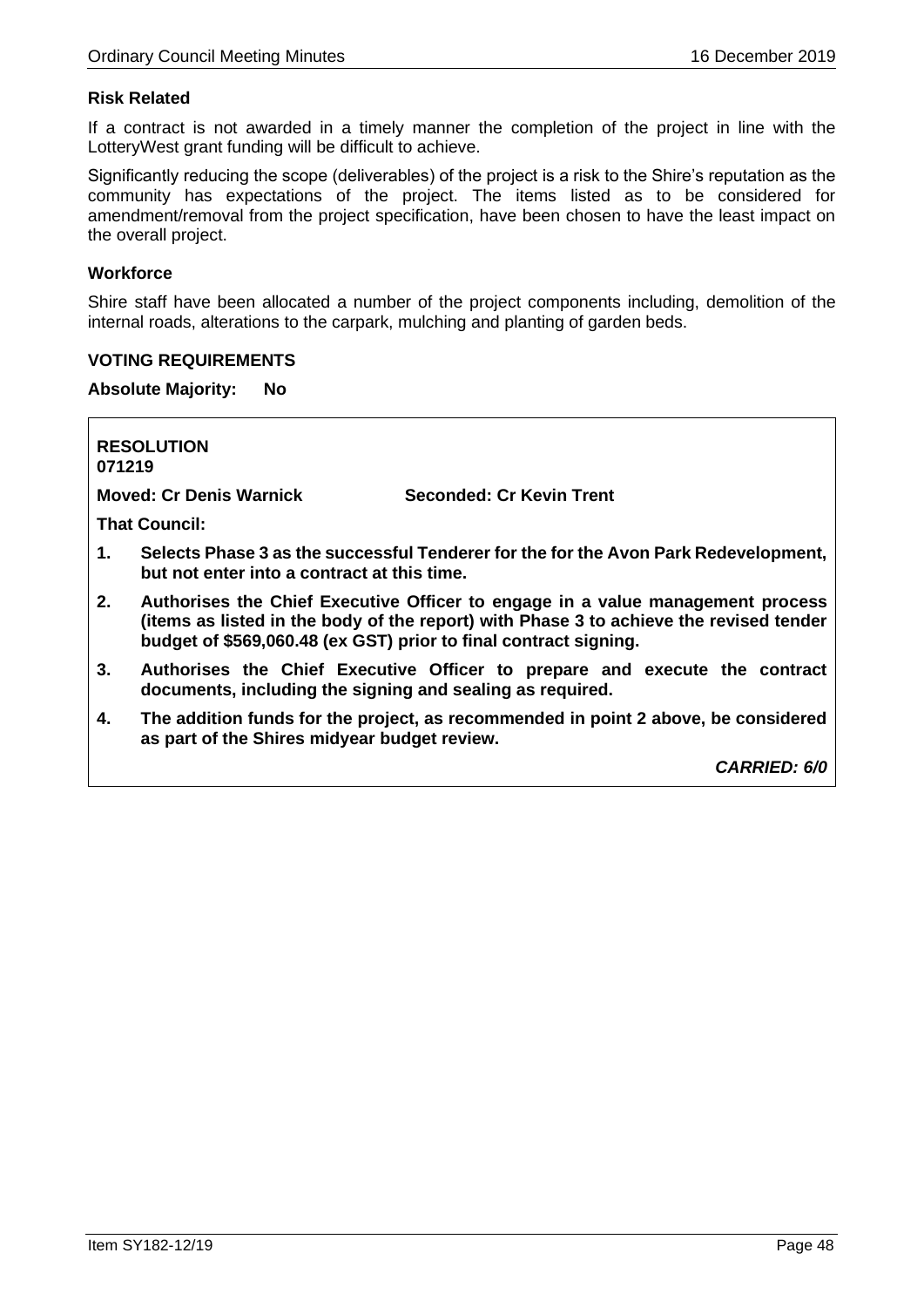## **SY183-12/19 TENDER T03-19/20 AVON PARK SKATE PARK**

| <b>File Number:</b>                         | AS.TEN.71                                                                                   |
|---------------------------------------------|---------------------------------------------------------------------------------------------|
| Author:                                     | Darren Wallace, Executive Manager, Infrastructure & Development<br><b>Services</b>          |
| Authoriser:                                 | Darren Wallace, Executive Manager, Infrastructure & Development<br><b>Services</b>          |
| <b>Previously before</b><br><b>Council:</b> | SY033-04/17 24 April 2017<br>SY108-09/17 18 September 2017<br>SY139-09/19 23 September 2019 |
| <b>Appendices:</b>                          | Avon Park Skate Park Tender Evaluation - Confidential<br>1.                                 |

# **NATURE OF COUNCIL'S ROLE IN THE MATTER**

**Executive** 

### **PURPOSE OF REPORT**

Council is requested to consider the tenders received in response to Request for Tender RFT 03- 19/20 for the Avon Park .

## **BACKGROUND**

The Avon Park Skate Park is a project that was identified as being highly desirable for the youth of York. Funding has been obtained through a Federal Government, Department of Infrastructure, Regional Development and Cities, Community Development Grants Programme (CDG).

Emerge Associates were engaged to undertake the Skate Park Design (in conjunction with the Avon Park Redevelopment design) and sub contracted Skate Sculpture to do the detailed design and community consultation of the skate park.

The design was considered and adopted by Council at its Ordinary meeting 23 September 2019.

The tender for the construction of the Avon Park Skate Park, based on the adopted design, was advertised on Saturday 26 October 2019 and closed on Monday 18 November 2019.

### **COMMENTS AND DETAILS**

Four Tenders were received and are summarised below;

| <b>TENDERER</b>                                                     | <b>TENDER PRICE</b> |
|---------------------------------------------------------------------|---------------------|
| <b>Advanteering</b>                                                 | \$476757.00         |
| <b>Phase 3 Tender Price</b>                                         | \$360,761.52        |
| <b>Environmental Industries</b>                                     | \$433,350.40        |
| <b>Earthcare Landscapes</b>                                         | \$364,589.50        |
|                                                                     |                     |
| Project<br><b>Budget</b><br>Excluding<br>Supervision, Shire's costs | \$338,464.10        |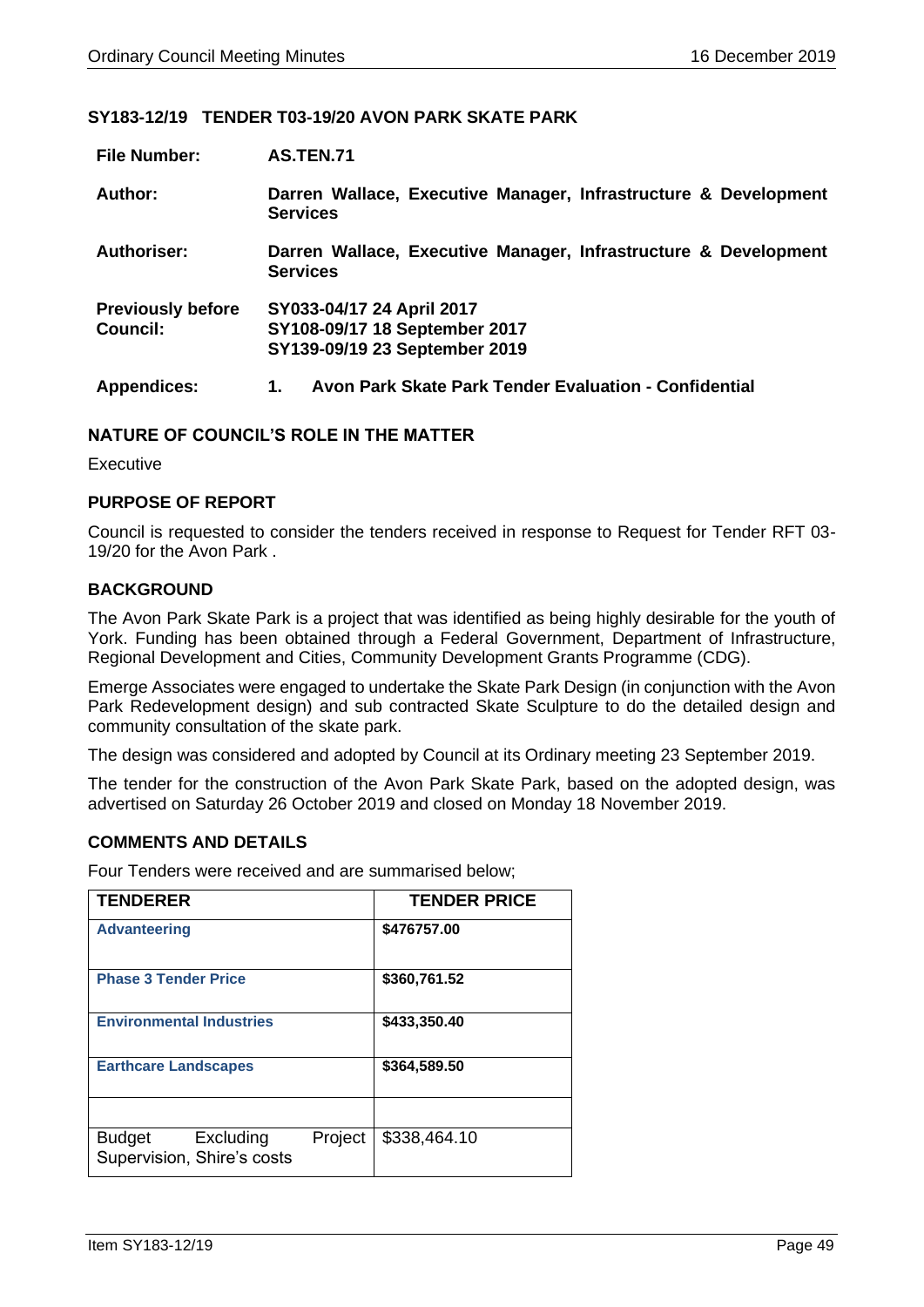All Tenders meet the Compliance criteria as set out in the RFT.

The Tenders have been evaluated by a two person Shire Officer panel using the following criteria as detailed in the Tender documents.

| $\bullet$ . | Relevant Experience.               | 20% |
|-------------|------------------------------------|-----|
| $\bullet$ . | Key Personnel Skills & Experience. | 10% |
|             | • Tenderers Resources.             | 10% |
| $\bullet$   | Demonstrated Understanding.        | 10% |
|             | $\cdot$ Price.                     | 50% |

A full copy of the tender evaluation by Emerge Associates is attached as Confidential Appendix 1. Note the contract budget value as listed in the report has been recalculated and the figure in the report is not correct.

All Tenderers were assessed as substantially meeting the Tender requirements. All tenders were also assessed as having the Relevant Experience, Key Resources, Proposed Methodology and OSHE Management required to successfully complete the works. The main difference between the Tender offers is the cost.

Based on the weighting score, the Phase 3 is considered the preferred Tenderer. However, the tendered price, \$360,761.52 (ex GST) is higher than the budget of \$338,500 (ex GST) . The Tendered price also includes a contingency of \$14,000 (ex GST).

The consultant, New Line Skateparks and Skate Sculpture, recommendation is to award the Avon Park Skatepark Construction works to Phase 3 with Independent Concrete as a sub-Contractor for the value of works provided within the tender submission of \$360,761.52 (ex gst).

However they recommend that if additional funds are not available to allow for the above contractor Price, that the Shire of York engages in a value management negotiation process with Phase 3 be prior to final contract signing.

The following cost efficiencies could be considered to achieve the project budget & contract value of \$338,500. (ex GST).

a) Value management: Reduce the size of the bowl and street line proportionally including:

- i. Slightly reduce footprint of street line (flat slab / manual pad reduction)
- ii. Reduce footprint of bowl slightly resulting in reduced transition cost

iii. Reduce number of extensions / level changes in bowl resulting in less mass concrete and edge walls

b) Explore alternative seating option in place of in situ concrete bench as per the broader landscape design.

c) Undertake negotiations with the Shire for optimizing the cost split of scope of demolition works for the surrounding site between the Shire of York and the Contractor.

The cost savings above are considered as having no significant effect to the overall function of the skatepark.

It is also considered that the contingency allowance of \$14,000 ex gst could be allowed for on top of the budget, as it is unlikely to be required. This would give a tender value of \$352,500.

It is not recommended that the budget be increased, particularly as the Shire has funded the cost of the design and project management. Therefore it is recommended that Council selects Phase 3 as the successful Tenderer and engages in a value management process with Phase 3 to achieve the revised tender budget of \$352,500 (ex GST) prior to final contract signing.

## **OPTIONS**

Council's options include;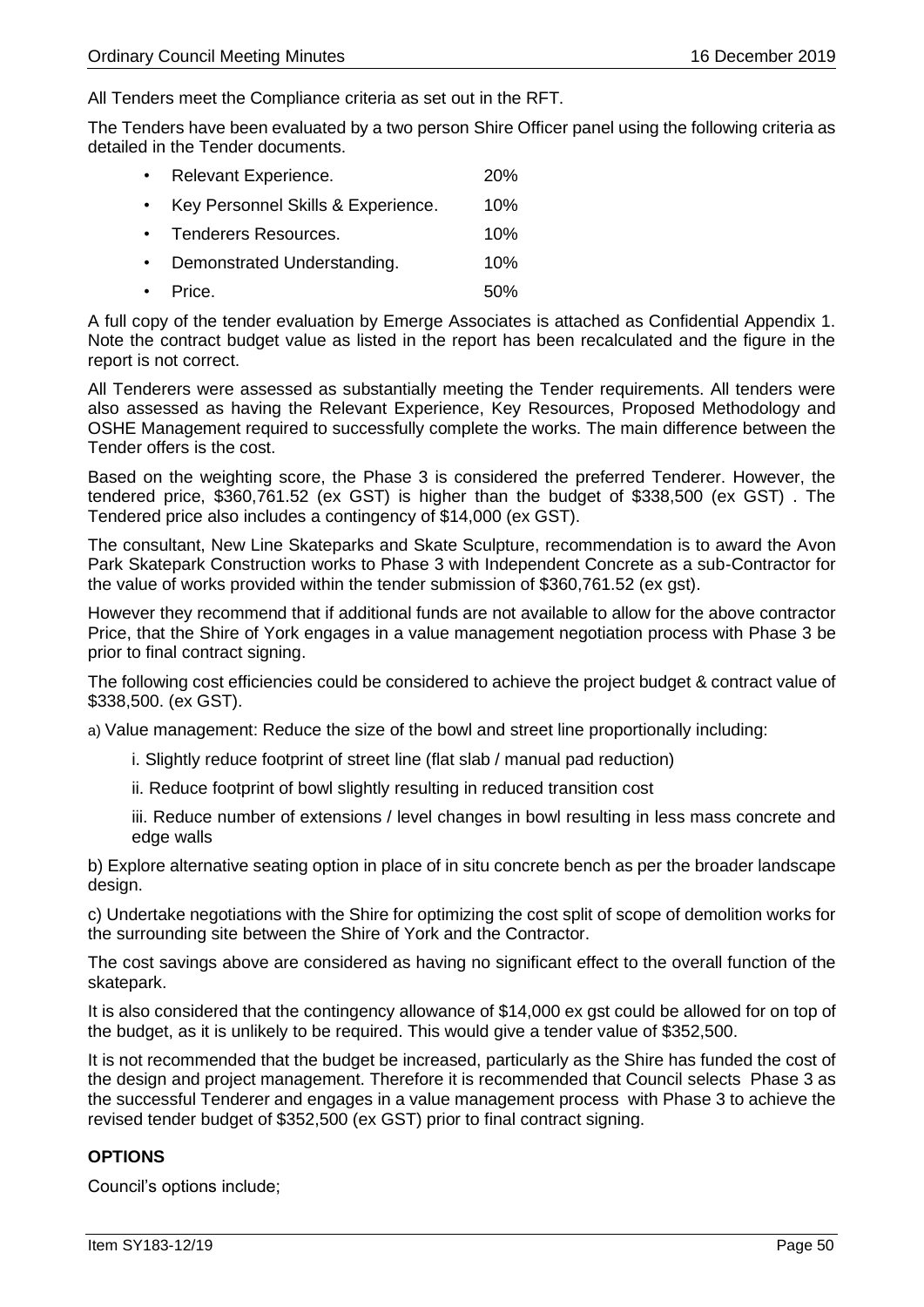- Accept the officers recommendation as presented.
- Accept the Tender offer of Phase 3 and request the CEO to report on options to fund the additional budget cost.
- Not accept any Tenders and recall Tenders. This would require a variation to the funding agreement.

# **IMPLICATIONS TO CONSIDER**

## **Consultative**

No consultation has been undertaken in respect to awarding this Tender. Although extensive community consultation was undertaken as part of the design process.

## **Strategic**

The project is identified in the Shire's Corporate Business Plan.

### **Policy Related**

Policy F 1.2 Procurement has been adhered to.

### **Financial**

The project is funded by a Federal Government grant of \$350,000 with the Shire funding the Project design and management.

The financial implications are dealt with in the body of the report.

### **Legal and Statutory**

Section 3.57 of the *Local Government Act 1995* requires a Local Government to invite tenders before it enters into a contract of a prescribed kind under which another person is to supply goods and services. Part 4 (Tenders) of the *Local Government (Functions and General) Regulations 1996* require that tenders are to be publicly invited for such contracts where the estimated costs of providing the total service exceeds \$150,000.

#### **Risk Related**

If a contract is not awarded in a timely manner the completion of the project in line with the grant funding will be difficult to achieve.

Significantly reducing the scope (deliverables) of the project is a risk to the Shire's reputation as the community has expectations of the project. The recommended variation has been chosen to have the least impact on the overall project.

### **Workforce**

Shire staff will undertake the initial clearing of the site.

#### **VOTING REQUIREMENTS**

**Absolute Majority: No**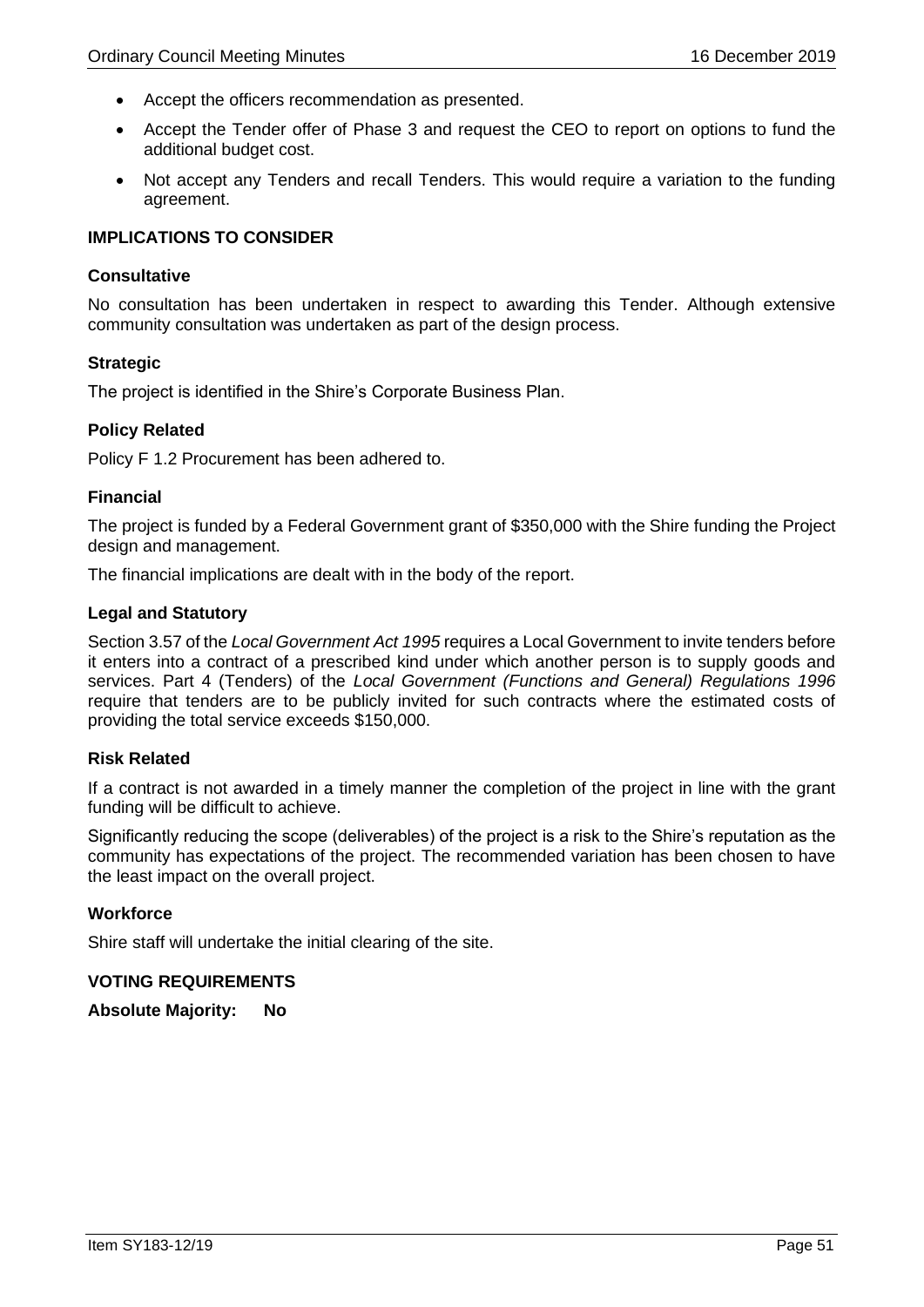#### **RESOLUTION 081219**

**Moved: Cr Pam Heaton Seconded: Cr Kevin Trent**

**That Council:**

- **1. Selects Phase 3 as the successful Tenderer, but not enter into a contract at this time.**
- **2. Authorises the Chief Executive Officer to engage in a value management process (items as listed in the body of the report) with Phase 3 to achieve the revised tender budget of \$352,500 (ex GST) prior to final contract signing.**
- **3. Authorises the Chief Executive Officer to prepare and execute the contract documents, including the signing and sealing as required.**

*CARRIED: 6/0*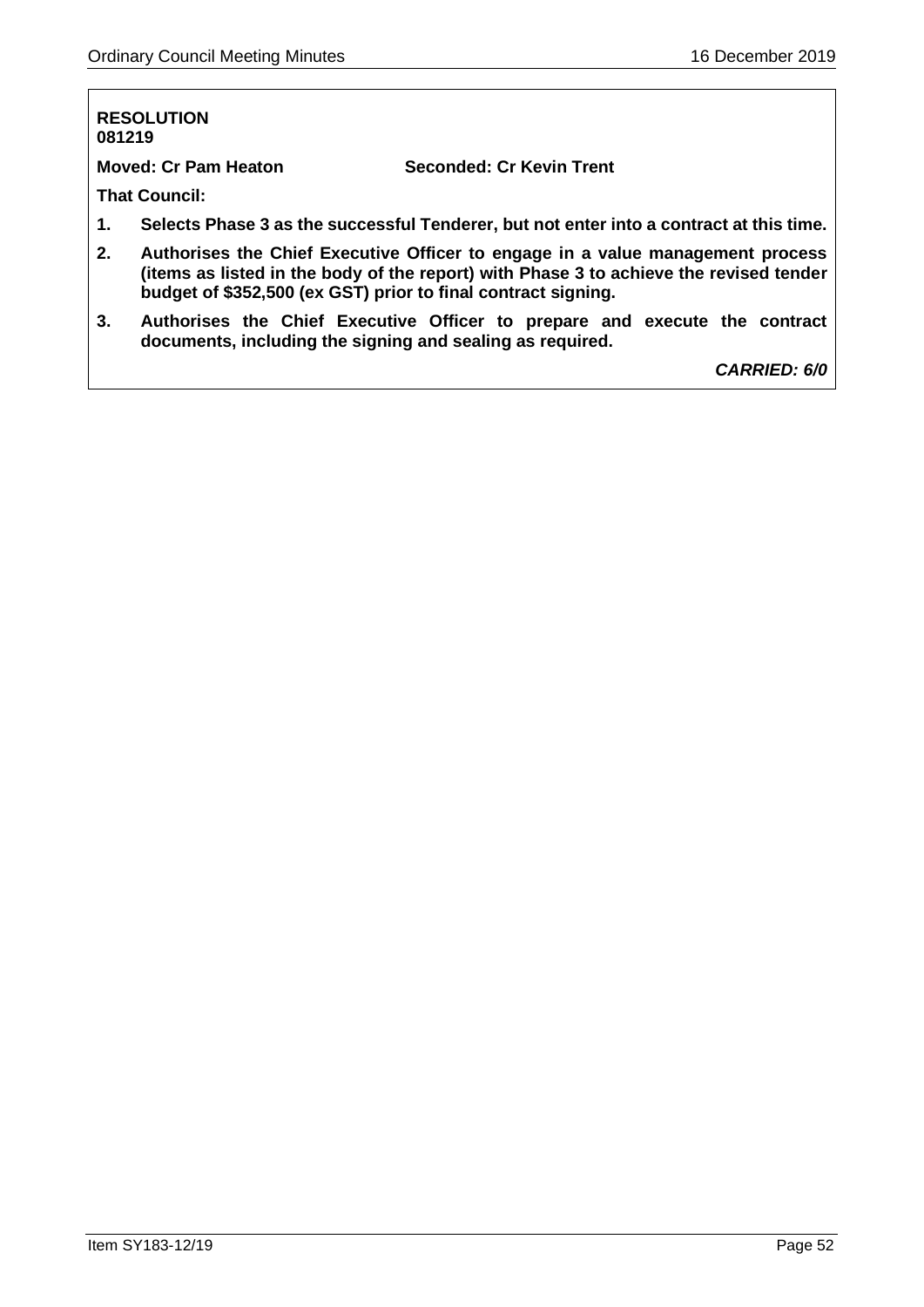### **SY184-12/19 MAJOR STRATEGIC REVIEW 2020 - COMMUNITY ENGAGEMENT PLAN AND LEVELS OF SERVICE REVIEW**

| <b>File Number:</b> | <b>OR.CMA.2.5</b> |
|---------------------|-------------------|
|                     |                   |

| Author:                                     | <b>Services</b>   | Suzie Haslehurst, Executive Manager, Corporate & Community                        |  |  |  |
|---------------------------------------------|-------------------|-----------------------------------------------------------------------------------|--|--|--|
| <b>Authoriser:</b>                          | <b>Services</b>   | Suzie Haslehurst, Executive Manager, Corporate & Community                        |  |  |  |
| <b>Previously before</b><br><b>Council:</b> | 25 September 2019 |                                                                                   |  |  |  |
| <b>Appendices:</b>                          | 2.                | <b>Levels of Service Review November 2019</b><br><b>Community Engagement Plan</b> |  |  |  |

# **NATURE OF COUNCIL'S ROLE IN THE MATTER**

Executive

# **PURPOSE OF REPORT**

This report presents an update on the Shire's levels of service and a community engagement plan for the Shire's upcoming Major Strategic Review (Review).

## **BACKGROUND**

All local governments in Western Australia are required to develop a Plan for the Future as prescribed under Section 5.56(1) of the *Local Government Act 1995*. In 2011, amendments were made to the *Local Government (Administration) Regulations 1996*, specifically the inclusion of regulation 19BA, which in summary, states that a Plan for the Future is to incorporate a Strategic Community Plan (SCP) and a Corporate Business Plan (CBP).

The Strategic Community Plan (SCP) provides the long-term view (10 plus year timeframe) for the Shire and sets out the vision, aspirations and objectives of the community. The Corporate Business Plan (CBP) is responsible for translating the strategic direction of the Shire, articulated within the SCP, into specific priorities and actions at an operational level. The CBP also draws together actions contained within the Long Term Financial Plan, Capital Works Programs and various informing strategies.

Regulation 19C(4) of the *Local Government (Administration) Regulations 1996* requires the SCP to be reviewed at least once every 4 years. The last major strategic review was carried out in 2016 with the CSP and CBP adopted in June of that year.

At the Ordinary Council Meeting on 25 September, Council adopted a process and timeline for the 2020 Review. This report is provided in accordance with that process and timeline.

## **COMMENTS AND DETAILS**

Officers have provided at Attachment 1 an update on the Shire's progress regarding the levels of service agreed by Council and the community during the last major strategic review. The agreed levels recognised limited resources and the need to focus on addressing asset risks which were a key challenge at the time of adopting the last SCP and CBP. An update was previously provided during the minor strategic review undertaken in 2018.

Following a Request for Quotation process in accordance with the Shire's Procurement Policy, Localise was engaged to assist the Council to undertake the Review. A scene-setting workshop was held with Councillors and senior officers on 2 December 2019. The proposed community engagement plan is now provided for Council's consideration (Attachment 2).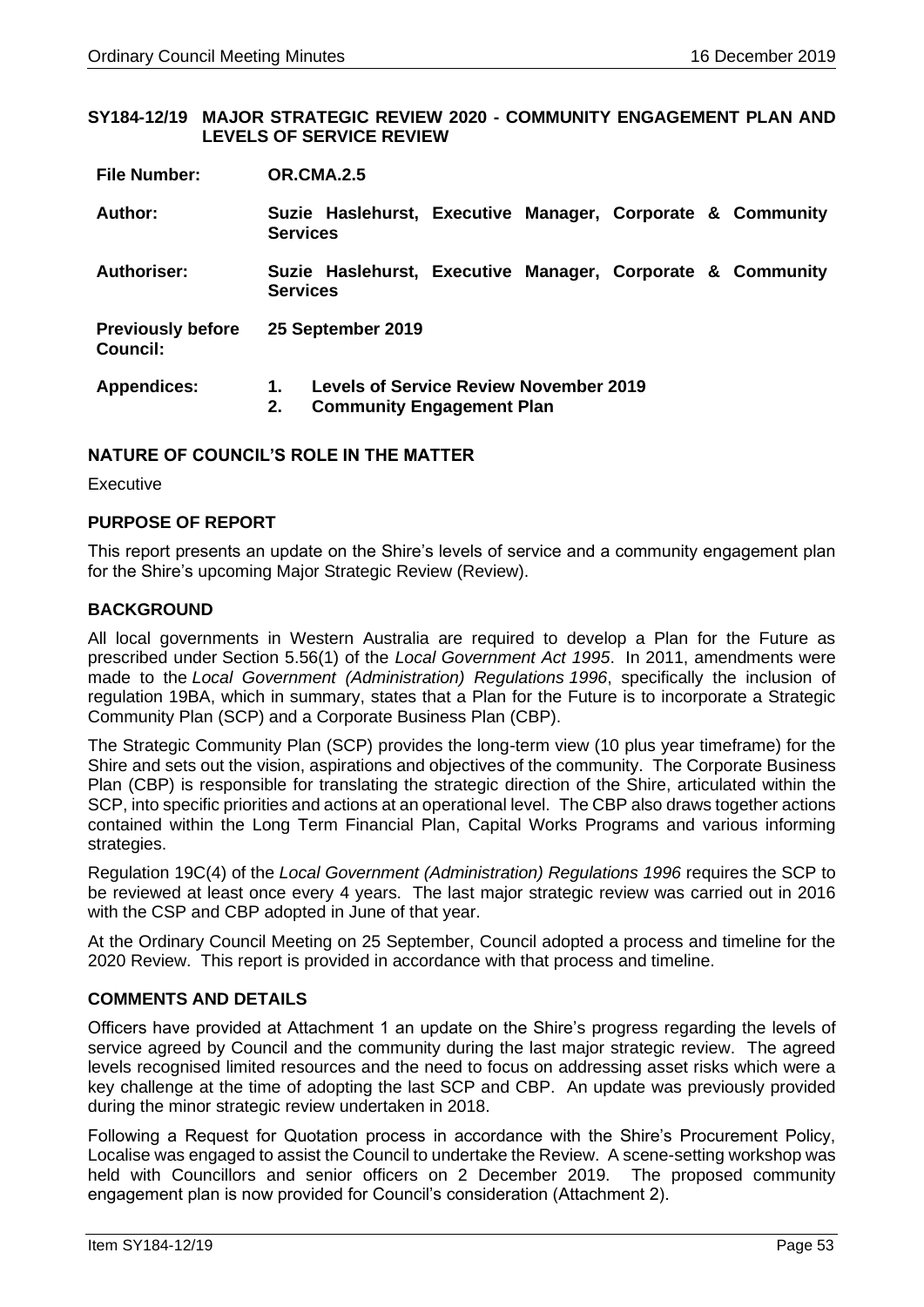# **OPTIONS**

Council could request amendments to the proposed Community Engagement Plan. However, the plan has been prepared following the workshop held with Councillors and in accordance with best practice principles of community engagement and the Shire's policy G2.9 Community Engagement and Consultation.

## **IMPLICATIONS TO CONSIDER**

## **Consultative**

Regulation 19C(9) of the *Local Government (Administration) Regulations 1996*, requires that the electors and ratepayers of the district are consulted during the development of a strategic community plan.

### **Strategic**

### *Strong and Effective Leadership*

- 5.1 Effective and Informed governance and decision-making
- 5.4 Open and accountable systems
- 5.5 A strong collective voice
- 5.6 High levels of community engagement

## **Policy Related**

G2.9 Community engagement and consultation

- G4.1 Integrated Planning and Reporting (Planning)
- G4.3 Financial Planning and Sustainability

### **Financial**

The 2019/20 adopted budget includes an allocation of \$30,000 (GL 41124 Strategic Planning) for the Major Strategic Review.

#### **Legal and Statutory**

#### *Local Government Act 1995*

#### *5.56. Planning for the future*

- *(1) A local government is to plan for the future of the district.*
- *(2) A local government is to ensure that plans made under subsection (1) are in accordance with any regulations made about planning for the future of the district.*

 *[Section 5.56 inserted by No. 49 of 2004 s. 42(6).]*

#### *Local Government (Administration) Regulations 1996*

#### *19C. Strategic community plans, requirements for (Act s. 5.56)*

- *(9) A local government is to ensure that the electors and ratepayers of its district are consulted during the development of a strategic community plan and when preparing modifications of a strategic community plan.*
- *(10) A strategic community plan for a district is to contain a description of the involvement of the*  electors and ratepayers of the district in the development of the plan or the preparation of *modifications of the plan.*

*[Regulation 19C inserted in Gazette 26 Aug 2011 p. 3483-4.]*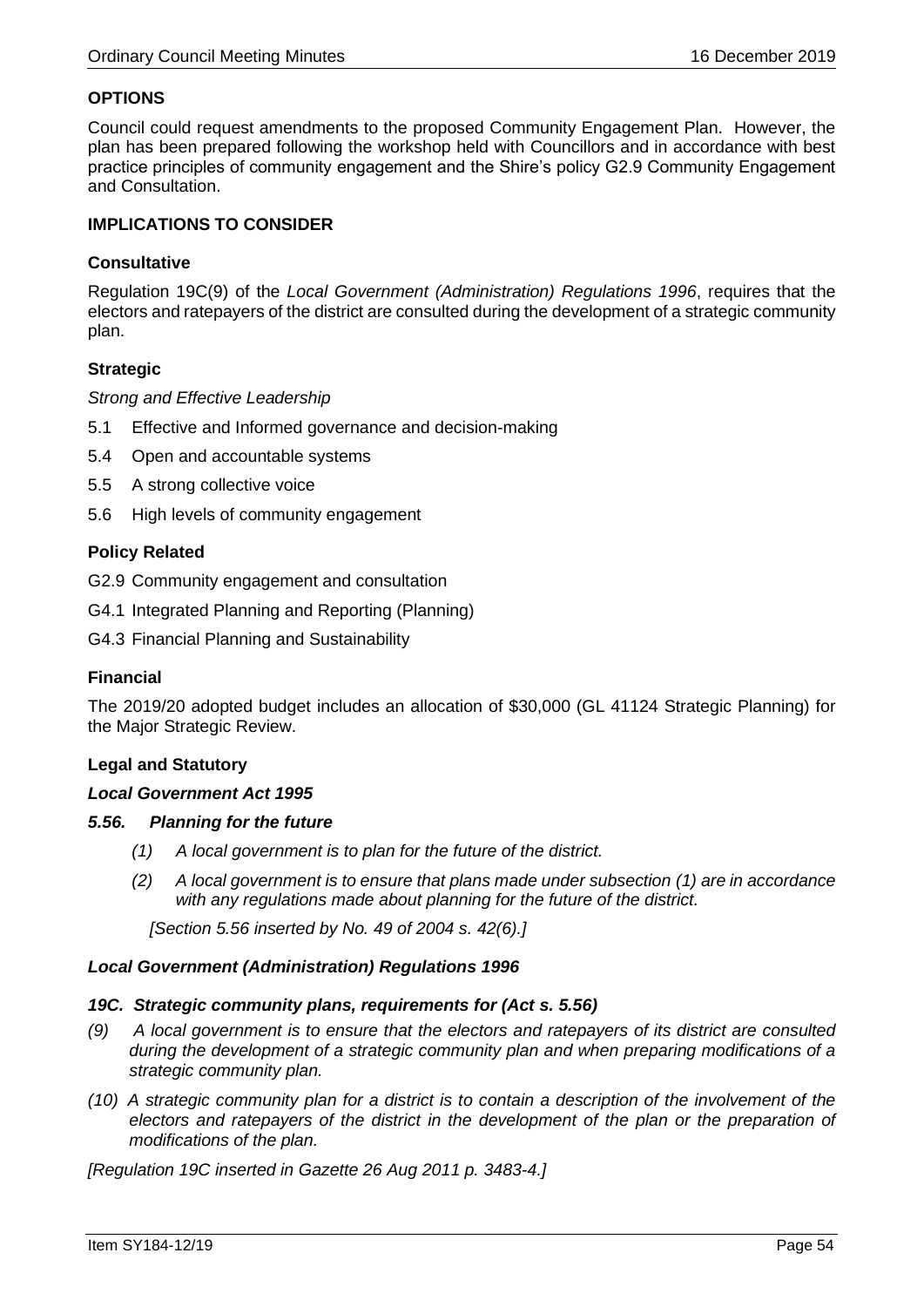# **Risk Related**

There is a compliance risk should the Shire fail to undertake a robust community engagement process as part of the Review. This risk is considered high (12). There is also a reputational risk which is considered high (15). The adoption and implementation of a Community Engagement Plan mitigates these risks.

## **Workforce**

The Shire has engaged a suitably qualified and experienced specialist to assist the Shire with its Major Strategic Review.

## **VOTING REQUIREMENTS**

**Absolute Majority: No**

**RESOLUTION 091219**

**Moved: Cr Kevin Trent Seconded: Cr Ashley Garratt**

**That Council:**

- **1. Notes the Levels of Service review attached at Appendix 1 to this report;**
- **2. Approves the Community Engagement Plan for the Major Strategic Review as attached at Appendix 2 to this report.**

*CARRIED: 6/0*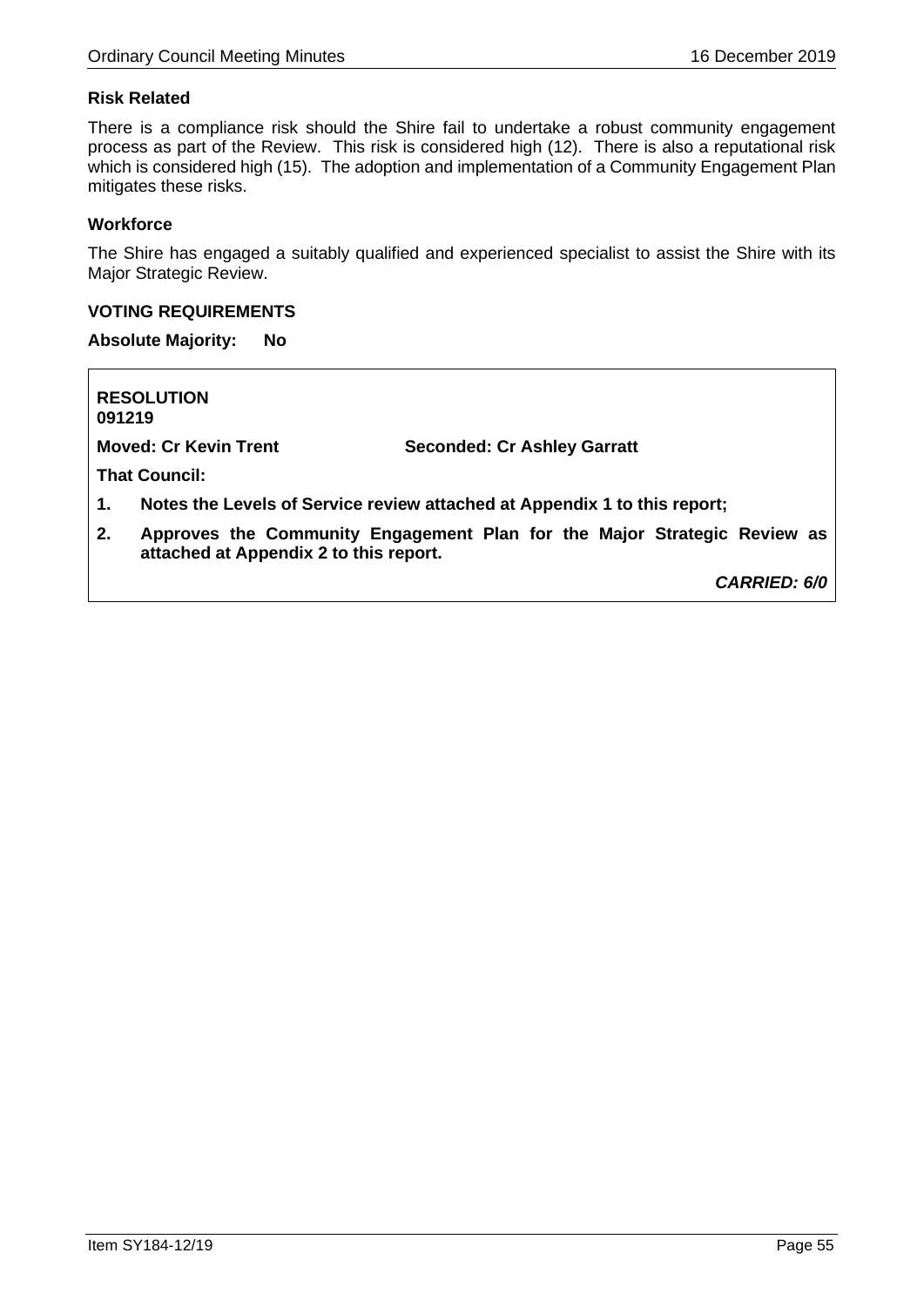# **SY185-12/19 AMENDMENT TO POLICY C1.4 SPONSORSHIP OF TOURISM EVENTS**

| <b>File Number:</b>                         | OR.CMA.4                                                   |
|---------------------------------------------|------------------------------------------------------------|
| Author:                                     | Natasha Brennan, Administration and Governance Coordinator |
| <b>Authoriser:</b>                          | <b>Allen Cooper, Acting CEO</b>                            |
| <b>Previously before</b><br><b>Council:</b> | <b>25 November 2019</b>                                    |
| <b>Appendices:</b>                          | Nil                                                        |

## **NATURE OF COUNCIL'S ROLE IN THE MATTER**

Review

# **PURPOSE OF REPORT**

It is important that Council policies are kept up to date and are reviewed on a regular basis under the direction of the Chief Executive Officer. If any changes or amendments are required these are brought to Council for endorsement.

This report proposes a minor amendment to Policy C1.4 Sponsorship of Tourism Events.

## **BACKGROUND**

Council adopted the current policy in April 2016 (replacing Events Support Policy) as part of a major review of all Shire of York policies. This policy was reviewed as part of the minor review presented to Council in November this year, no amendments were proposed at that time.

However, following a review of event guidelines undertaken by the Shire's Events Working Group, officers have considered the timeframe for providing an acquittal of the support received under Policy C1.4 and are proposing that Council considers extending that timeframe.

## **COMMENTS AND DETAILS**

Policy C1.4 Sponsorship of Tourism Events sets out the conditions under which Council will provide support for events that attract or have the potential to attract tourists to York. Clause 4 of the policy relates to the requirements for acquitting the funds received. Specifically, Clause 4.1 states:

- *4.1 The recipient of sponsorship will be required to provide a written report to Council within one month of the holding of the event, including for each event if the program is for more than one year. The report must show the following:*
	- *(a) a description of the event and an outline of any modifications to the final product that may have occurred during the course of the event*
	- *(b) estimated visitor numbers and place of origin, along with any information derived from visitors about their views on the event and any information on overnight stays as a result of the event*
	- *(c) any issues that arose in the course of the event and lessons learnt*
	- *(d) implications, if any, for future planned events (if applicable)*
	- *(e) a final financial report and, where a subsequent event is planned, how funding will be carried forward for the next event.*

Officers have researched other similar local government policies and the grant conditions for several State government funding programs. While some local governments do not stipulate a timeframe for acquittal, others indicate a timeframe of three months following the event or activity. The Department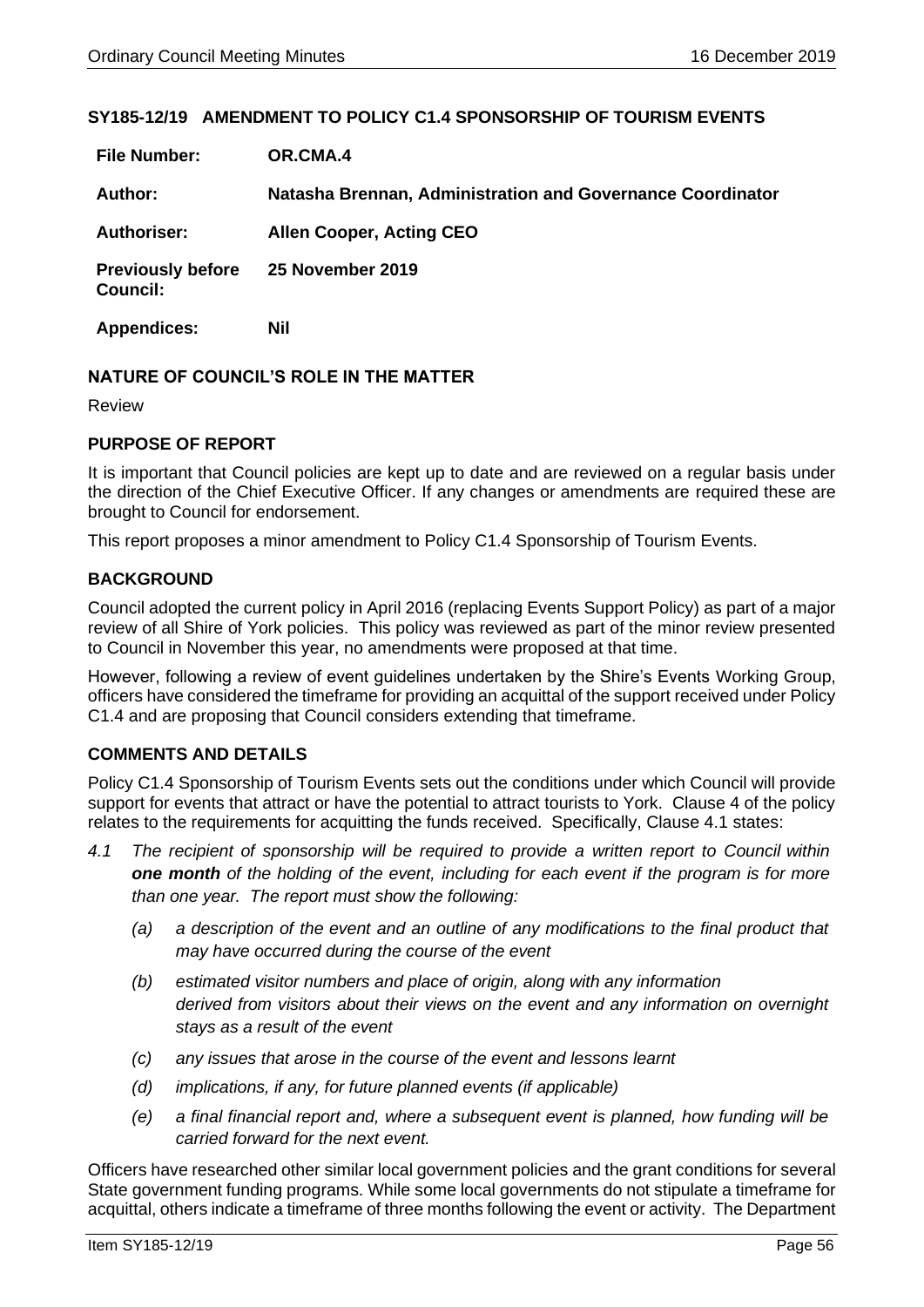of Local Government, Sport and Cultural Industries arts funding guidelines provide three months for acquittal while the Community Sport and Recreation Facilities Fund requires acquittals by 15 June. Other State government funding bodies will negotiate an acquittal date as part of the funding agreement entered into depending on the size, scale and timing of the event and agreed milestones.

Historically, a number of recipients of Shire funding under Policy C1.4 have struggled to meet the one month deadline for acquittal. It should also be noted that Council's Policy C1.3 Community Funding: Grants and Sponsorship does not prescribe a timeframe for acquittal of funds.

Therefore, officers are proposing that Clause 4.1 of Policy C1.4 Sponsorship of Tourism Events is amended to require an acquittal to be provided to the Shire within three months of the event or activity. Officers acknowledge however, that the acquittal received may not be reported to Council within that timeframe as this is dependent on the timing of the acquittal and the workload of the relevant officer at the time. For example, if an event takes place in September, the acquittal would be due in December but would not be presented to Council until February at the earliest as the December meeting is held early and there is no Ordinary Council meeting in January.

# **OPTIONS**

Council could choose to maintain the current timeframe for acquittal or provide a longer timeframe if it wished. Officers are recommending three months as a reasonable deadline for a written acquittal with the acknowledgement that the acquittal will be presented to Council at the next available Ordinary Council Meeting following the three month deadline.

# **IMPLICATIONS TO CONSIDER**

## **Consultative**

Recipients of Shire of York funding Shires of Northam, Toodyay, Mundaring, Chittering City of Kalamunda Department of Local Government, Sport and Cultural Industries Healthway / Lotterywest Tourism WA **Strategic**

Strong and Effective Leadership

- *5.1 Effective and informed governance and decision-making*
- *5.4 Open and accountable systems*
- *5.7 Shire and community exhibit a responsive can-do philosophy*

## **Policy Related**

C1.4 Sponsorship of Tourism Events

C1.3 Community Funding: Grants and Sponsorship Policy

## **Financial**

N/A

## **Legal and Statutory**

N/A

# **Risk Related**

Reputational if acquittals not received on time - Low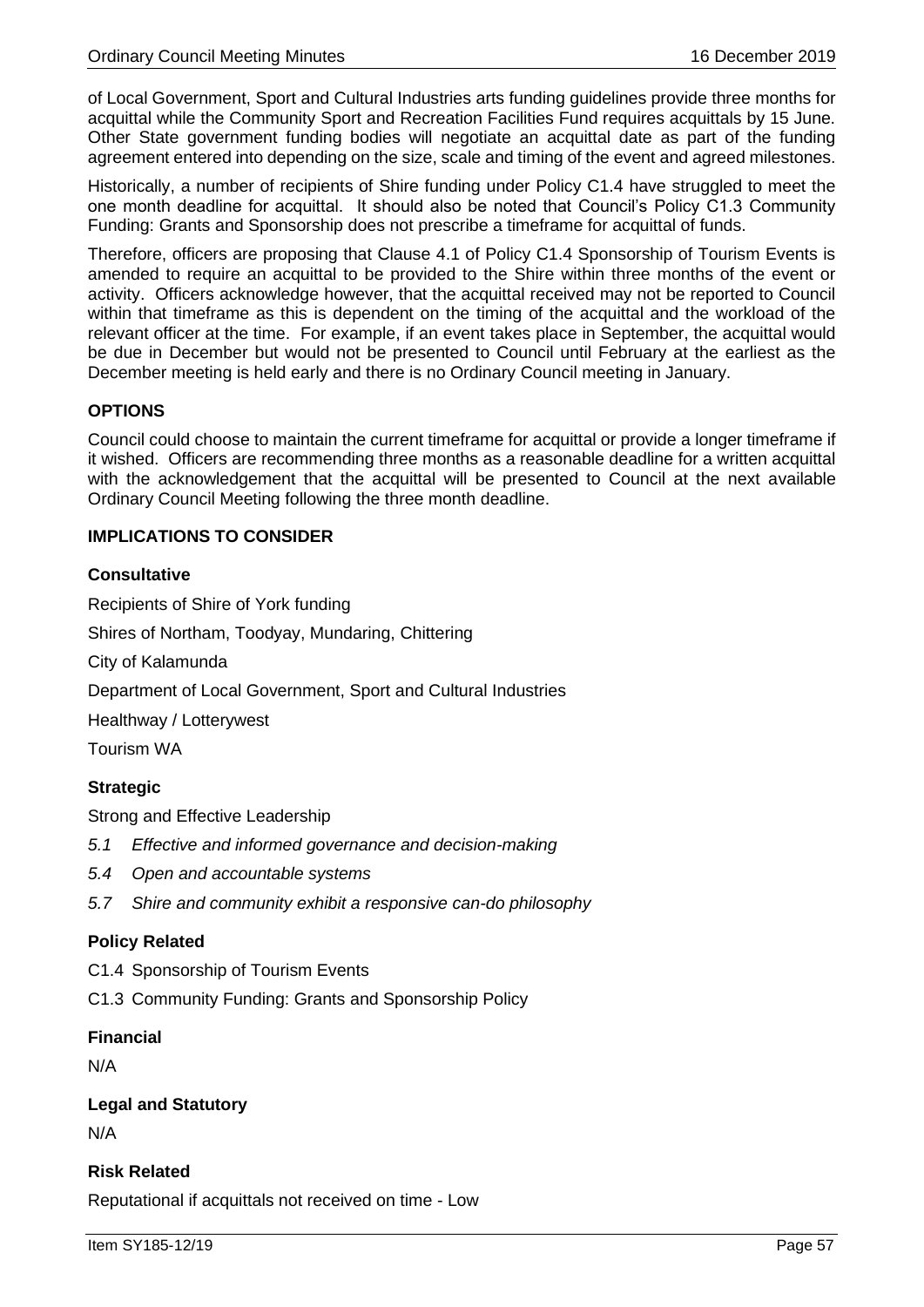# **Workforce**

N/A

# **VOTING REQUIREMENTS**

**Absolute Majority: No**

**RESOLUTION 101219**

**Moved: Cr Denis Warnick Seconded: Cr Kevin Trent**

**That Council:**

- **1. Amends Policy C1.4 Sponsorship of Tourism Events to reflect that:**
	- **(a) A timeframe of three months is provided for the submission of a written acquittal; and**
	- **(b) Acquittals will be presented to Council as soon as possible after submission.**
- **2. Requests the CEO to amend the Policy Manual and sponsorship guidelines accordingly and place them on the Shire's website.**

*CARRIED: 6/0*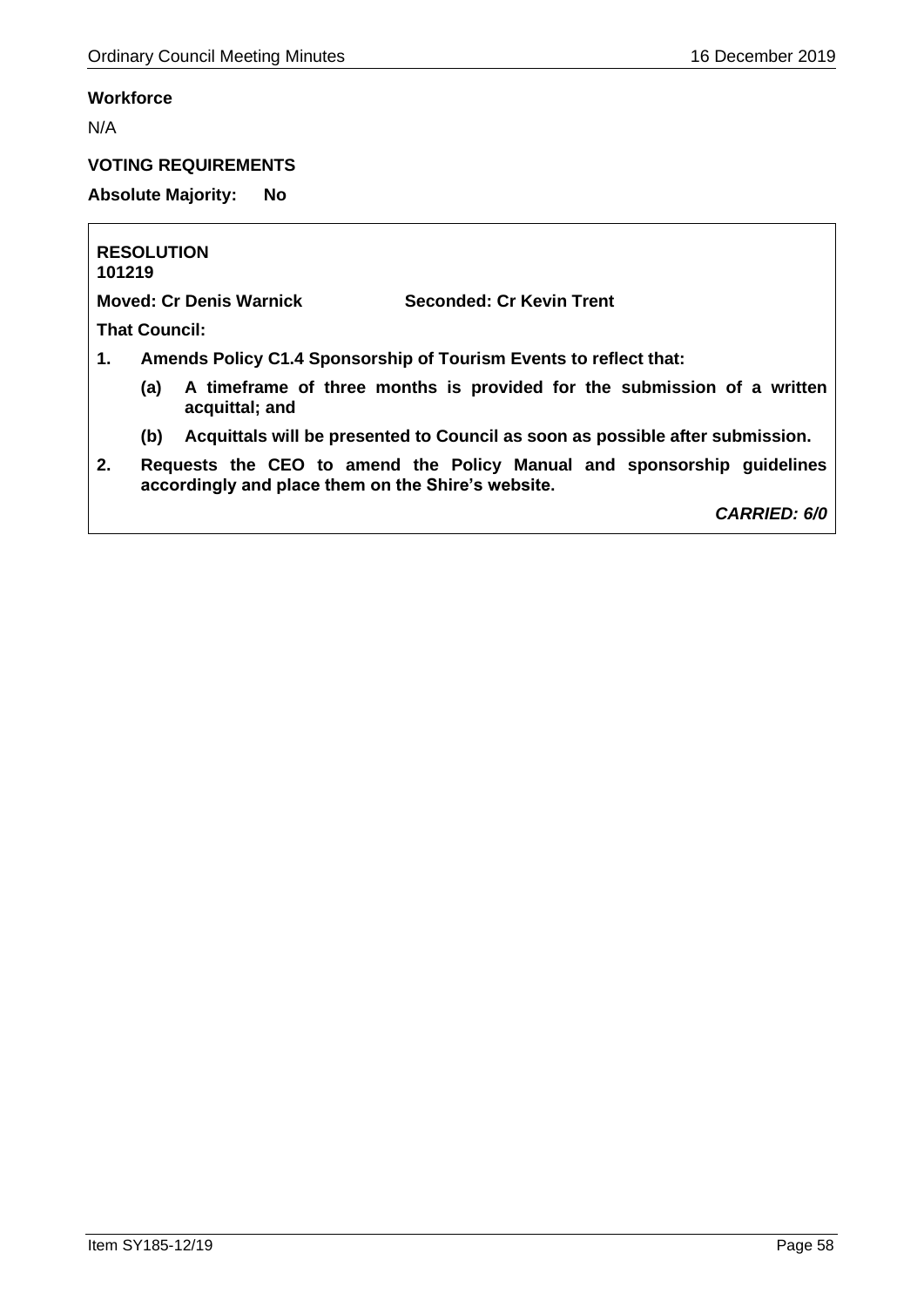### **SY186-12/19 AMENDMENT TO POLICY G1.1 CODE OF CONDUCT: COUNCILLORS, COMMITTEE MEMBERS AND EMPLOYEES**

| <b>File Number:</b>                         | OR.CMA.4                                                                                               |  |
|---------------------------------------------|--------------------------------------------------------------------------------------------------------|--|
| Author:                                     | Natasha Brennan, Administration and Governance Coordinator                                             |  |
| Authoriser:                                 | Suzie Haslehurst, Executive Manager, Corporate & Community<br><b>Services</b>                          |  |
| <b>Previously before</b><br><b>Council:</b> | 25 November 2019<br>26 October 2016 - Policy Review                                                    |  |
| <b>Appendices:</b>                          | Department Circular No: 11-2019 - New Gifts Framework<br>1.<br><b>Draft Code of Conduct</b><br>$2_{-}$ |  |

## **NATURE OF COUNCIL'S ROLE IN THE MATTER**

Review Legislative

## **PURPOSE OF REPORT**

It is important that Council policies are kept up to date and are reviewed on a regular basis under the direction of the Chief Executive Officer. If any changes or amendments are required these are brought to Council for endorsement.

This report outlines the recent changes in legislation regarding the new gifts framework, which was gazetted on 18 October 2019.

The proposed amendments are provided for Council's consideration and adoption.

## **BACKGROUND**

On 27 June 2019, the *Local Government Legislation Amendment Act 2019 (Amendment Act)* was passed in Parliament.

On 20 October 2019, the new gifts framework contained within the *Amendment Act* came into operation. Appendix 1 refers.

The *Local Government Regulations Amendment (Gifts) Regulations 2019* were gazetted on 18 October 2019. These amend the *Local Government (Administration) Regulations 1996,* the *Local Government (Audit) Regulations 1996* and the *Local Government (Rules of Conduct) Regulations 2007.* 

The proclamation of the associated sections of the *Amendment Act* was also gazetted on that day.

Please note that the *Amendment Act* also includes a requirement for the introduction of a mandatory code of conduct for council members, committee members and candidates and mandatory minimum standards covering the recruitment, selection, performance review and early termination of local government Chief Executive Officers (CEO Standards), however these are not in operation yet.

The Department of Local Government, Sport and Cultural Industries (DLGSC) is currently seeking feedback on the draft Code of Conduct and draft CEO Standards and accompanying guidelines which closes on 6 December 2019.

Once the new legislation is passed by parliament, officers are proposing to undertake a major review of the Code of Conduct to incorporate all amendments and provide a separate Mandatory Code of Conduct for Elected Members and Staff.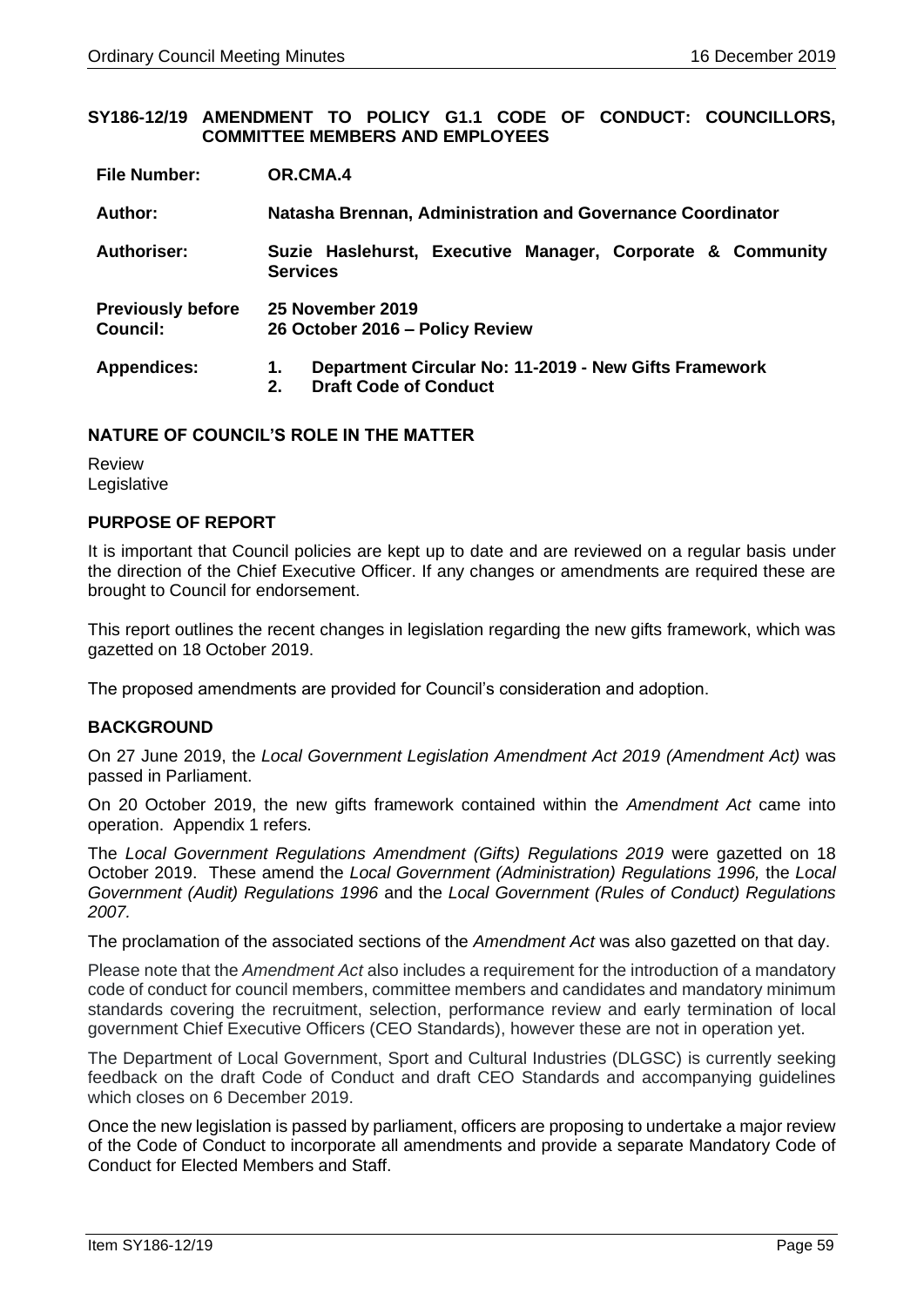# **COMMENTS AND DETAILS**

Appendix 2 provides the amended Code of Conduct indicating tracked changes to enable Councillors to consider the proposed amendments in relation to the new legislation.

The new gift framework has been simplified, with a focus on transparency and accountability. This has been achieved by considering the nature of the relationship between the recipient and the donor of the gift and focusing the disclosure requirements on why the person has received the gift and dealing with possible influence created by the gift via the conflict of interest provisions. The attached policy makes provision for these changes.

Officers are proposing that Council adopts the amended Policy G1.1 Code of Conduct as attached.

# **OPTIONS**

Council could choose not to adopt the amended Code of Conduct policy; however, the recommended amendments are to ensure the effectiveness and efficiency of the Shire's operations whilst still remaining accountable to Council and acknowledging that policy review is on-going.

## **IMPLICATIONS TO CONSIDER**

## **Consultative**

Department of Local Government, Sport and Cultural Industries

## **Strategic**

Theme 5: Strong Leadership and Governance

- 5.1 The Council supported by the administration of the Shire of York is effective and informed in its decision making and exhibits good practice in its governance role.
- 5.4 Open and accountable systems.
- 5.8 Open, smart communication between Shire and community.

## **Policy Related**

CP1.5 Compliance G4.6 Risk Assessment and Management

## **Financial**

Nil.

## **Legal and Statutory**

*Local Government Act 1995, Part 2, Division 2 'Role of Council'*

## **2.7. Role of council**

- *(1) The council –*
	- *(a) governs the local government's affairs; and*
	- *(b) is responsible for the performance of the local government's functions.*
- *(2) Without limiting subsection (1), the council is to –*
	- *(a) oversee the allocation of the local government's finances and resources; and*
	- *(b) determine the local government's policies.*

## **5.103. Codes of conduct**

- 1 (1) Every local government is to prepare or adopt a code of conduct to be observed by council members, committee members and employees.
	- *[(2) deleted]*
- 2 (3) Regulations may prescribe codes of conduct or the content of, and matters in relation to, codes of conduct and any code of conduct or provision of a code of conduct applying to a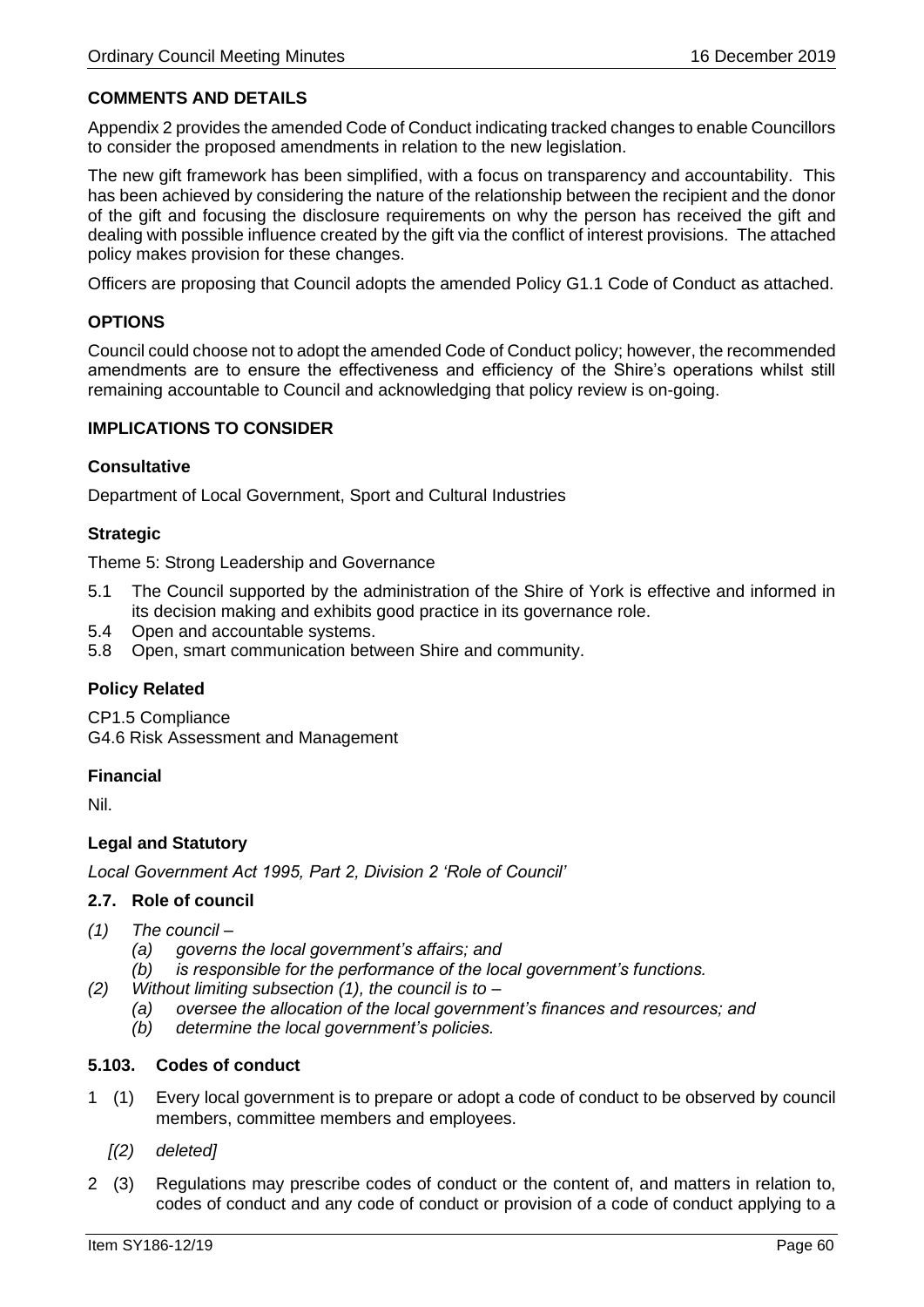local government under subsection (1) is of effect only to the extent to which it is not inconsistent with regulations.

### **Risk Related**

There is a moderate risk to the Council if it does not regularly review and update its policies.

The Code of Conduct is integral to the governance and operations of the local government for the good of the community as a whole.

### **Workforce**

Nil.

## **VOTING REQUIREMENTS**

**Absolute Majority: No**

**RESOLUTION 111219 Moved: Cr Pam Heaton Seconded: Cr Kevin Trent That Council: 1. Adopts the amended Policy G1.1 Code of Conduct: Councillors, Committee Members and Employees, attached to this report as Appendix 2; 2. Authorises the Chief Executive Officer to make any necessary minor typographical changes prior to publication; and 3. Notes, that the Local Government Act 1995 and in particular the Code of Conduct is** 

**still undergoing a major review with new legislation that will require Council to adopt the Model Code of Conduct for Council Members, Committee Members, Candidates within 3 months after the new regulations come into operation.**

*CARRIED: 6/0*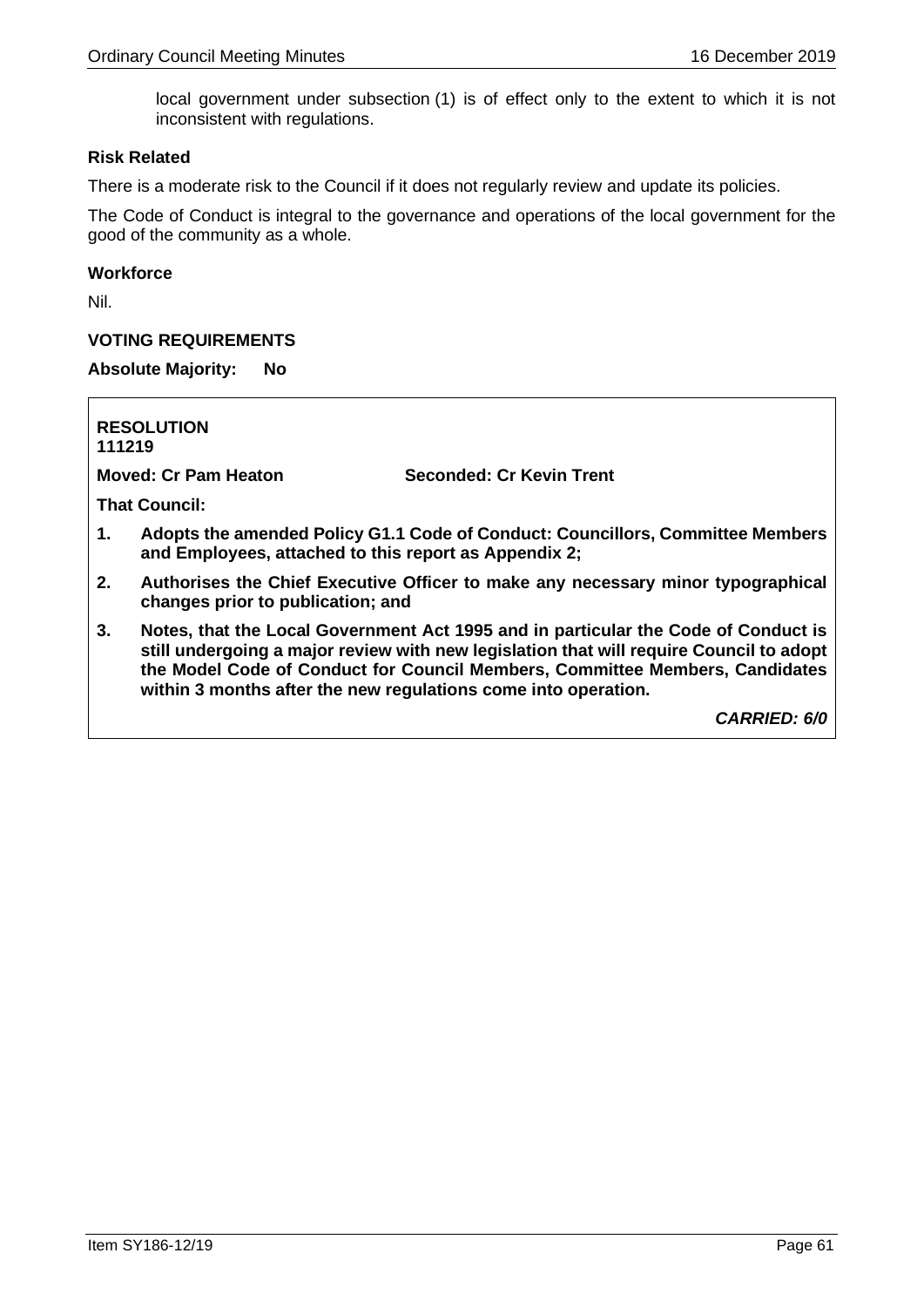## **SY187-12/19 NEW POLICY - ATTENDANCE AT EVENTS FOR ELECTED MEMBERS & CEO'S**

| <b>File Number:</b>                         | OR.CMA.4                                                                      |  |
|---------------------------------------------|-------------------------------------------------------------------------------|--|
| Author:                                     | Natasha Brennan, Administration and Governance Coordinator                    |  |
| Authoriser:                                 | Suzie Haslehurst, Executive Manager, Corporate & Community<br><b>Services</b> |  |
| <b>Previously before</b><br><b>Council:</b> | 25 November 2019<br>26 October 2016 - Policy Review                           |  |
| <b>Appendices:</b>                          | Draft Attendance at Events Policy for Elected Members & CEO's<br>1.           |  |

### **NATURE OF COUNCIL'S ROLE IN THE MATTER**

Review Legislative

### **PURPOSE OF REPORT**

It is important that Council policies are kept up to date and are reviewed on a regular basis under the direction of the Chief Executive Officer. If any changes or amendments are required these are brought to Council for endorsement.

This report presents to Council a new Policy for the Attendance at Events for Elected Members and CEO's, for consideration and adoption.

### **BACKGROUND**

As a result of the new Gift Provisions legislation, which came into operation on 20 October 2019, Council is required to adopt a policy that relates to the attendance of Council members and CEOs at events such as concerts, conferences and functions. New section 5.90A refers.

## **COMMENTS AND DETAILS**

Appendix 1 provides the draft new Policy for Attendance at Events for Council consideration.

This policy must address the provision of tickets to events, payments in respect of attendance and approval of attendance by the local government and criteria for approval. Section 5.90A refers.

The policy deals with a Council member's or CEO's attendance at events as a representative of the Council. Tickets or the invitation to the event must be made to the Council directly, not to the Council member or CEO personally. If a Council member or CEO attends an event in accordance with the local government's policy, then no conflict of interest arises.

At the time of writing this report, the guidance material to support the development of the Attendance at Events Policy is still being prepared by the Department of Local Government, Sport and Cultural Industries (DLGSC) and Local Government Operational Guidelines are being updated to include these provisions.

## **OPTIONS**

The Attendance at Events policy does not have a legislated period of time for when it needs to be adopted. Council could choose not to adopt the new Attendance at Events policy and wait for the for the guidance material from the Department to become available.

However, the recommended amendments are to ensure the effectiveness and efficiency of the Shire's operations whilst still remaining accountable to Council and acknowledging that policy review is on-going.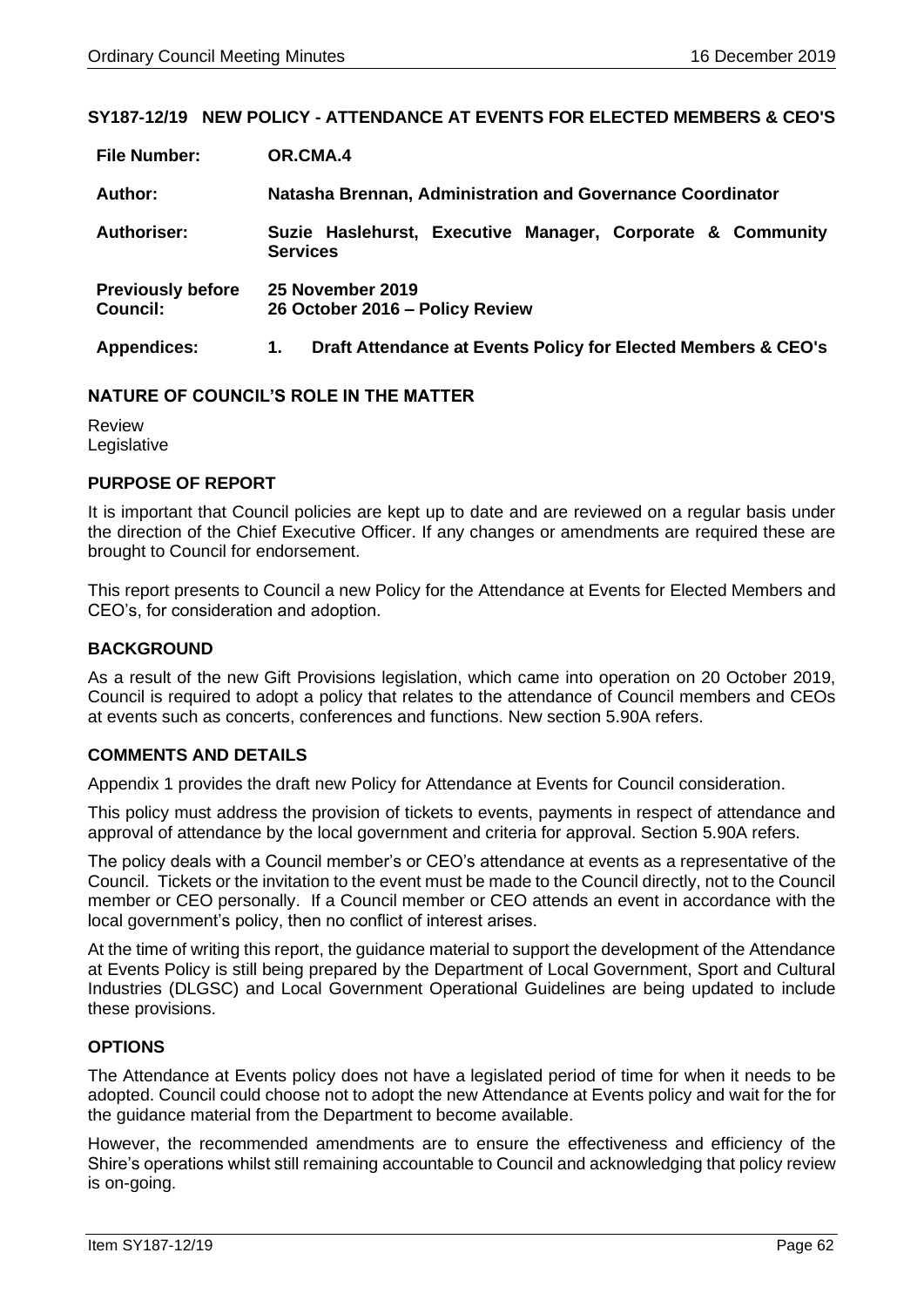# **IMPLICATIONS TO CONSIDER**

## **Consultative**

Executive Managers

## **Strategic**

Theme 5: Strong Leadership and Governance

- 5.1 The Council supported by the administration of the Shire of York is effective and informed in its decision making and exhibits good practice in its governance role.
- 5.4 Open and accountable systems.
- 5.8 Open, smart communication between Shire and community.

## **Policy Related**

CP1.5 Compliance G4.6 Risk Assessment and Management

## **Financial**

Nil.

## **Legal and Statutory**

*Local Government Act 1995, Part 2, Division 2 'Role of Council'*

### **2.7. Role of council**

- *(1) The council –*
	- *(a) governs the local government's affairs; and*
	- *(b) is responsible for the performance of the local government's functions.*
- *(2) Without limiting subsection (1), the council is to –*
	- *(a) oversee the allocation of the local government's finances and resources; and*
	- *(b) determine the local government's policies.*

#### **Division 6A — Attendance at events**

- **5.90A.** Policy for attendance at events
	- (1) In this section *event* includes the following —
		- (a) a concert;
		- (b) a conference;
		- (c) a function;
		- (d) a sporting event;
		- (e) an occasion of a kind prescribed for the purposes of this definition.
	- (2) A local government must prepare and adopt\* a policy that deals with matters relating to the attendance of council members and the CEO at events, including —
		- (a) the provision of tickets to events; and
		- (b) payments in respect of attendance; and
		- (c) approval of attendance by the local government and criteria for approval; and
		- (d) any prescribed matter.

*\* Absolute majority required.*

- (3) A local government may amend\* the policy. *\* Absolute majority required.*
- (4) When preparing the policy or an amendment to the policy, the local government must comply with any prescribed requirements relating to the form or content of a policy under this section.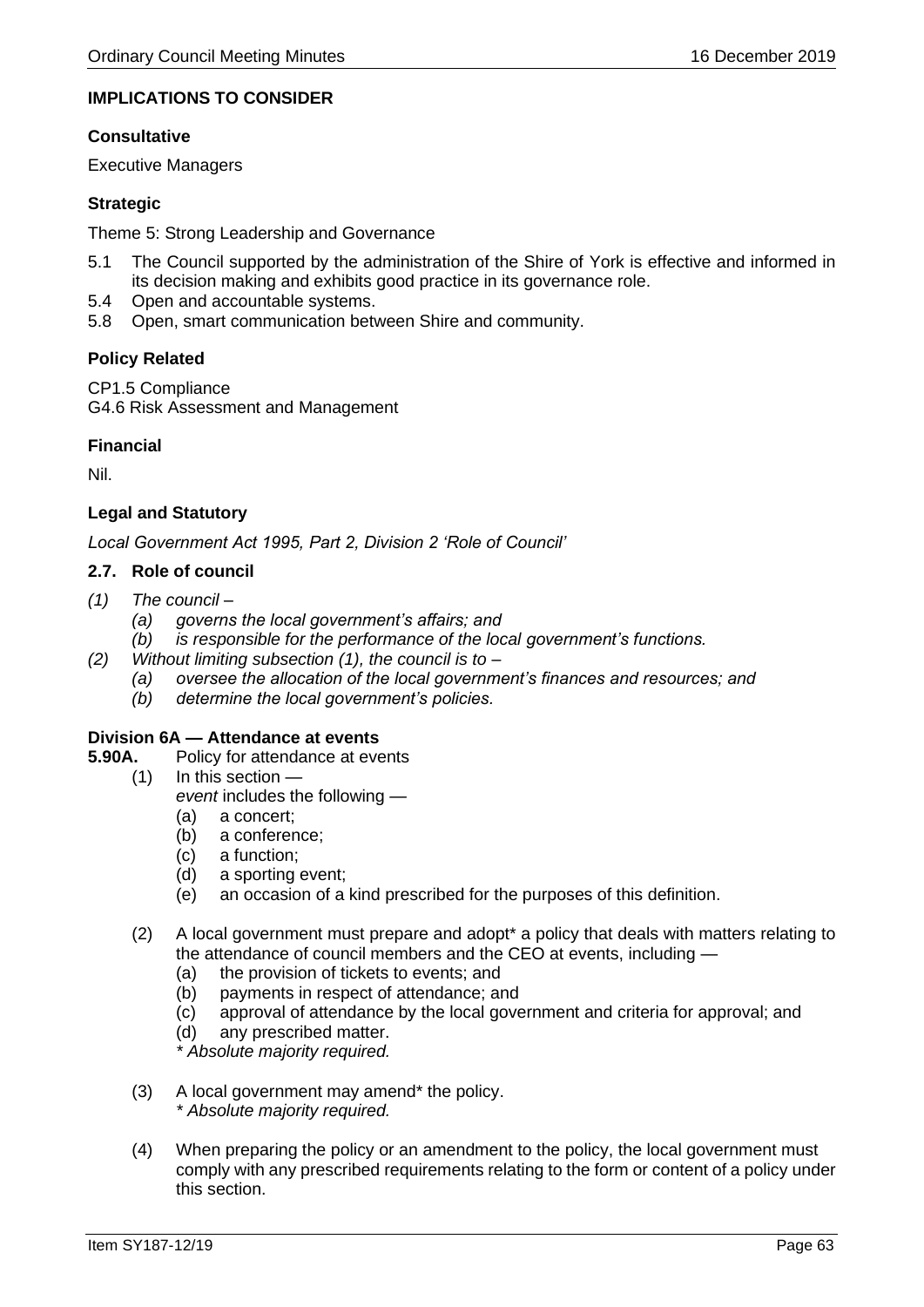(5) The CEO must publish an up-to-date version of the policy on the local government's official website.

*[Section 5.90A inserted: No. 16 of 2019 s. 44.]*

## **Risk Related**

There is a moderate risk to the Council if it does not regularly review and updates its Policies.

The new Attendance at Events Policy is integral to the governance and operations of the local government for the good of the community as a whole.

## **Workforce**

Nil.

### **VOTING REQUIREMENTS**

**Absolute Majority: No**

| 121219 | <b>RESOLUTION</b>                         |                                                                                  |
|--------|-------------------------------------------|----------------------------------------------------------------------------------|
|        | <b>Moved: Cr Denis Warnick</b>            | Seconded: Cr Kevin Trent                                                         |
|        | <b>That Council:</b>                      |                                                                                  |
| 1.     | to this report and marked Appendix 1; and | Adopts the new Attendance at Events Policy for Elected Members & CEO's, attached |
| 2.     | changes prior to publication.             | Authorises the Chief Executive Officer to make any necessary minor typographical |
|        |                                           | <b>CARRIED: 6/0</b>                                                              |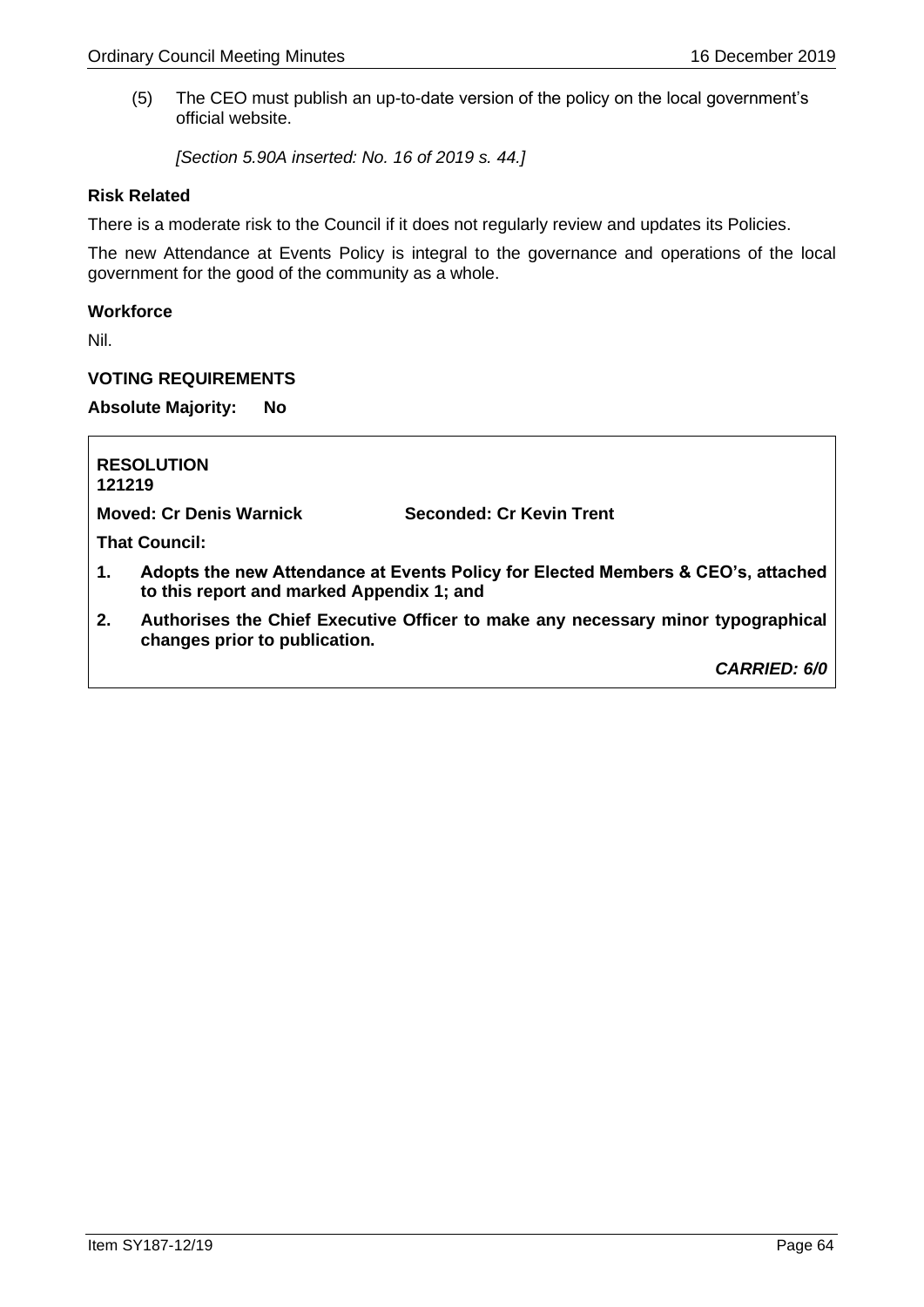## **SY188-12/19 INFORMATION STATEMENT 2019-2020**

| <b>File Number:</b>                         | AS.RMT.2                                                                      |  |  |  |
|---------------------------------------------|-------------------------------------------------------------------------------|--|--|--|
| Author:                                     | Natasha Brennan, Administration and Governance Coordinator                    |  |  |  |
| <b>Authoriser:</b>                          | Suzie Haslehurst, Executive Manager, Corporate & Community<br><b>Services</b> |  |  |  |
| <b>Previously before</b><br><b>Council:</b> | <b>22 October 2018</b>                                                        |  |  |  |
| <b>Appendices:</b>                          | <b>Draft Information Statement 2019-20</b><br>1.                              |  |  |  |

## **NATURE OF COUNCIL'S ROLE IN THE MATTER**

### **PURPOSE OF REPORT**

Executive, Legislative & Review.

### **BACKGROUND**

The *Freedom of Information Act 1992* requires that each year Council is to publish an up-to-date Information Statement.

The last Information Statement was endorsed by Council at the Ordinary Council Meeting held 22 October 2018, Resolution 061018.

## **COMMENTS AND DETAILS**

The purpose of the Information Statement is to provide information to the community about the structure and functions of the local government, how decisions made by the Council affect the community and how members of the community can participate in the decision-making process and in the formulation of policies of the local government.

The Statement also lists documents that are held by the Shire and how they can be inspected, which ones can be purchased, and what types of documents can only be requested for access through application under the *Freedom of Information Act 1992.*

A comprehensive review was undertaken in 2017/18 with assistance provided from the Office of the Information Commissioner. Only minor changes have been required in the 2018/19 & 2019/20 reviews.

It was noted as part of the most recent review that there has been changes made to the *Local Government Act 1995* – Public Information Access which came into operation from 6 July 2019 and that there are also more changes to come into effect that are yet to be proclaimed. These changes have been considered as part of this review.

A copy will be sent to the Information Commissioner, once it has been endorsed by Council.

Appendix A refers to the current Information Statement, with the proposed changes indicated in red.

#### **OPTIONS**

The Council could choose to seek advice from the Office of the Information Commissioner, prior to adopting this document.

### **IMPLICATIONS TO CONSIDER**

#### **Consultative**

Shire Officers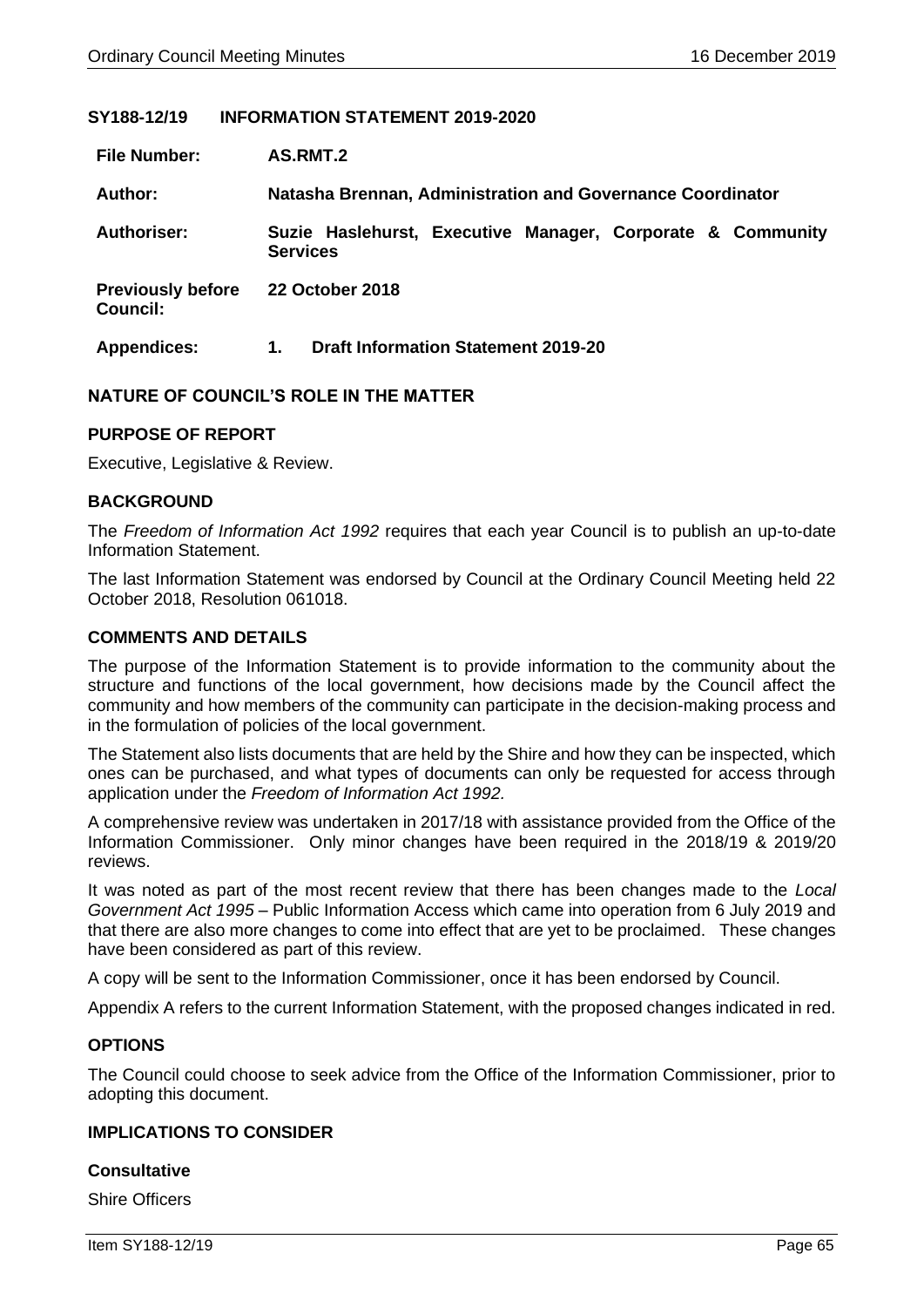# **Strategic**

Nil

# **Policy Related**

G2.2 Community Access to Information

# **Financial**

Nil

# **Legal and Statutory**

*Freedom of Information Act 1992* Part 5 of the Publication of information about agencies Section 94. Information statements

# **Risk Related**

It is a requirement that the Council updates and reviews its Information Statement on an annual basis. Failure to do so exposes the Shire to a compliance risk.

## **Workforce**

Nil

# **VOTING REQUIREMENTS**

**Absolute Majority: Yes**

**RESOLUTION 131219 Moved: Cr Pam Heaton Seconded: Cr Ashley Garratt That Council: 1. Adopts the Shire of York Information Statement 2019-20 as attached to this report; 2. Requests the Chief Executive Officer to: (a) Forward the adopted Statement to the Office of the Information Commissioner. (b) Make the Statement available on the Shire's website and in hard copy upon request. 3. Authorises the Chief Executive Officer to make minor editorial amendments to the Statement prior to submission.**

*CARRIED BY ABSOLUTE MAJORITY: 6/0*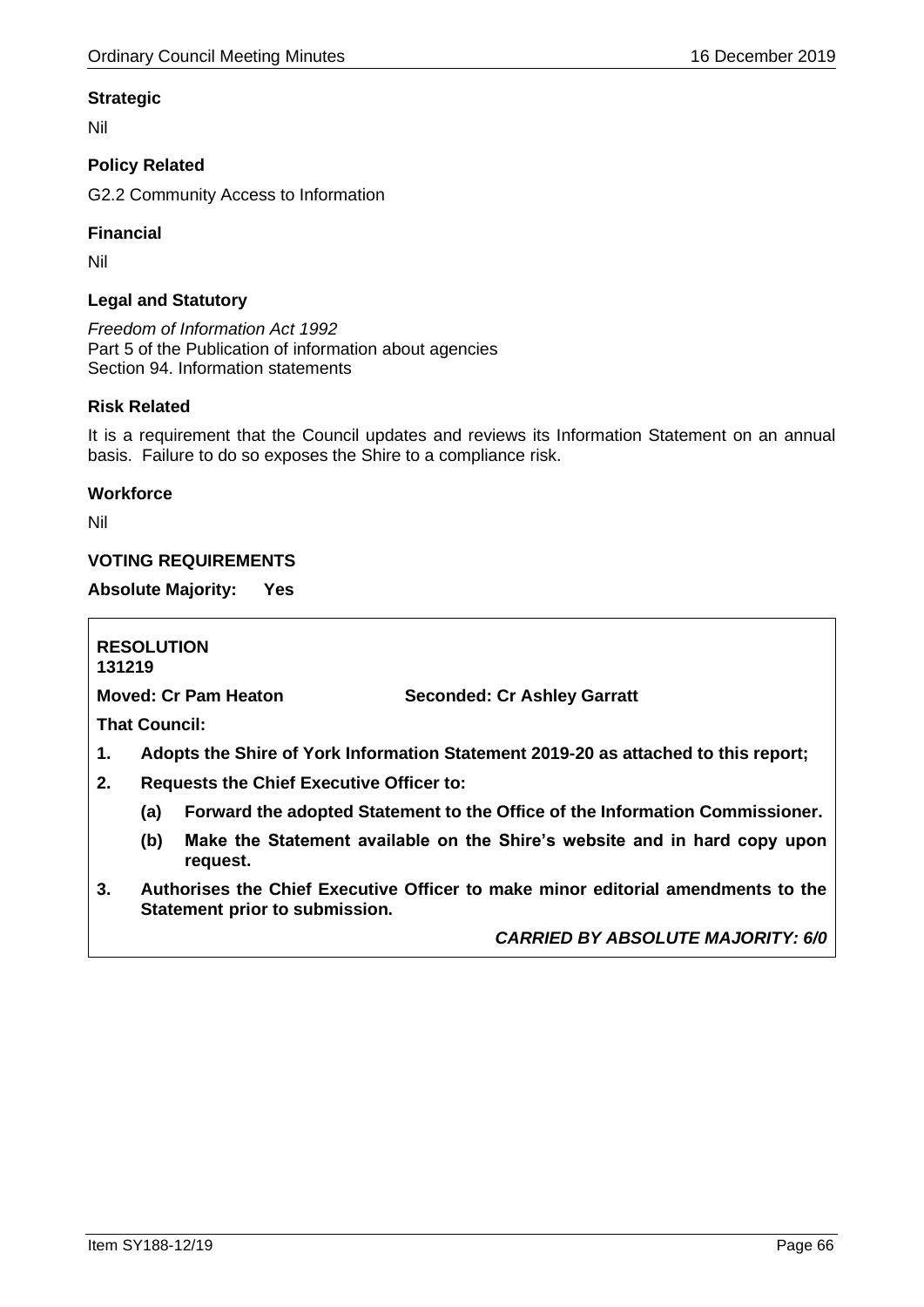## **SY189-12/19 YORK HOCKEY CLUB LEASE**

| <b>File Number:</b>                         | <b>LE.CNT.1.12</b>                                                            |  |  |  |
|---------------------------------------------|-------------------------------------------------------------------------------|--|--|--|
| Author:                                     | Joanna Bryant, YRCC Project Officer                                           |  |  |  |
| <b>Authoriser:</b>                          | Suzie Haslehurst, Executive Manager, Corporate & Community<br><b>Services</b> |  |  |  |
| <b>Previously before</b><br><b>Council:</b> | N/A                                                                           |  |  |  |
| <b>Appendices:</b>                          | York Hockey Club Lease - Draft Nov 2019 - Confidential<br>1.                  |  |  |  |

*Appendix 1 is confidential under Section 5.23 – (c) of the Local Government Act 1995 in that it deals with "a contract entered into, or which may be entered into, by the local government and relates to a matter to be discussed at the meeting".*

*Copies have been provided to Councillors, the CEO and Executive Managers only.*

### **NATURE OF COUNCIL'S ROLE IN THE MATTER**

Executive and Review.

### **PURPOSE OF REPORT**

The York Hockey Club (YHC) has occupied part of Shire owned land within the Forrest Oval Precinct for a number of years. There is no lease or Memorandum of Understanding between the Shire and YHC.

This report presents to Council the proposed lease between the Shire of York and the York Hockey Club Inc.

## **BACKGROUND**

The YHC is seeking a ten-year lease for the hockey fields at the Forrest Oval precinct.

YHC built the original hockey field (pitch) in 1994. The present clubrooms opened in 2007 at a cost of approximately \$40,000 to which the Shire made a contribution of \$3,700. The ablutions block was added in 2009. A new set of field lights was added in 2008 at a cost to the YHC of \$38,839. The second pitch was built by the YHC in early 2013 at a cost of approx. \$120,000 which the YHC part self-funded and part grant-funded via CSRFF with the Shire making a \$15,000 in-kind donation.

The YHC is historically and currently a strong independent organisation that works hard to maintain its success within York and the region. The club currently has approximately 134 members and 25 volunteers. The YHC and the Shire of York staff currently have good lines of communication and understanding regarding turf and pitch maintenance is established.

#### **COMMENTS AND DETAILS**

The proposal to lease these premises is made to assist the York Hockey Club Inc with security of tenure and to support proposed grant applications.

The lease is for the clubhouse, change rooms and playground area only, with the Shire retaining responsibility of the management of the pitches. The lease will formalise the existing arrangements and clarify current responsibilities.

Granting of this lease will secure the ongoing development of the sporting and social benefits of hockey in York.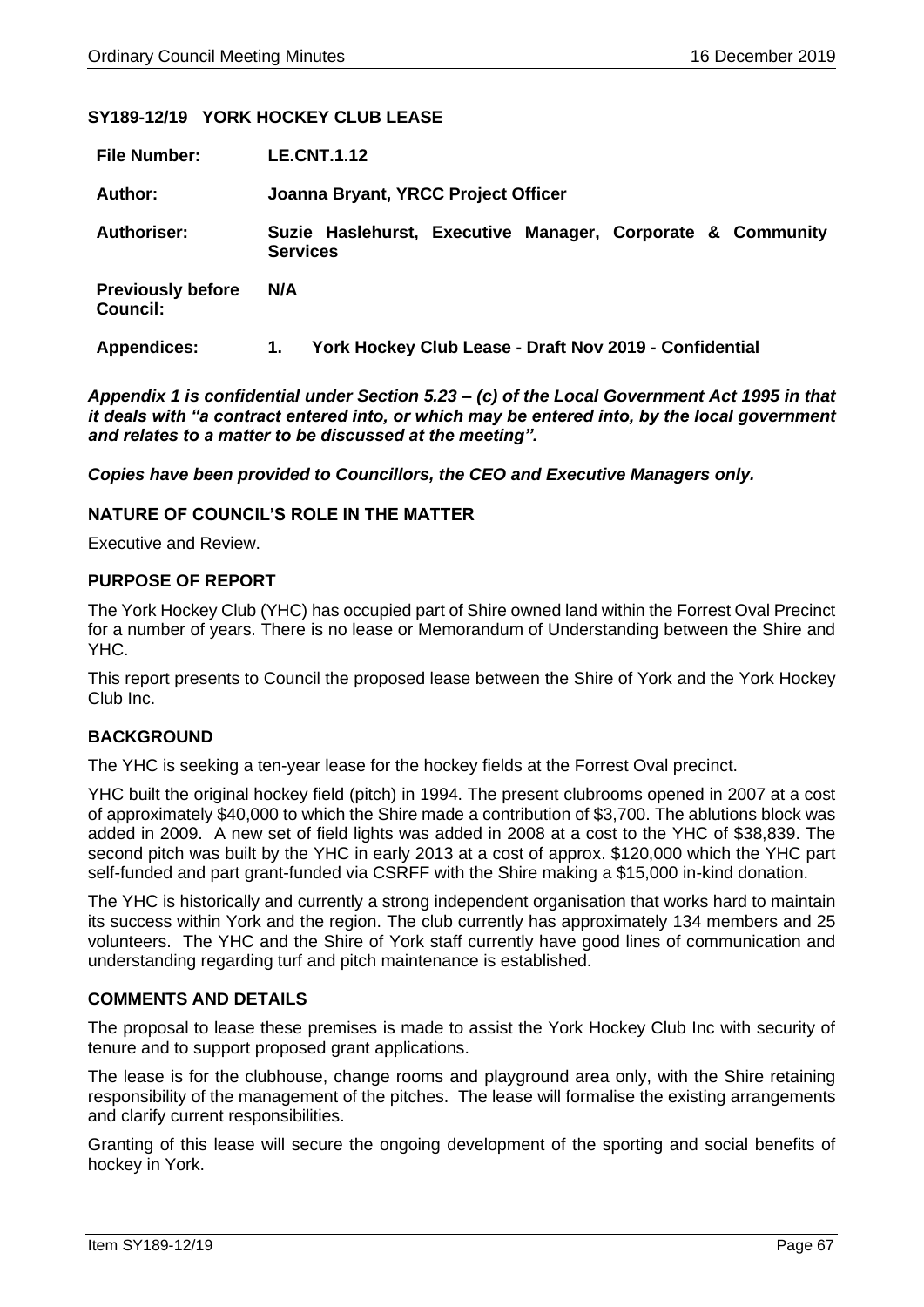# Proposed Lease Terms

The following lease terms are proposed and have been discussed with the York Hockey Club Inc (the Lessee).

- Rent A peppercorn rental of \$1.00 (plus GST) per annum is proposed for the term of the lease.
- Area

The area included within the proposed lease is detailed in Annexure 1 – Sketch of the Premises. The area includes the clubhouse, changerooms, outside verandah areas and playground. The leased area does not include the pitches, car park or scrub area between the Clubhouse and Great Southern Highway.

## • Insurance required

The Lessee must maintain the following insurances as a minimum;

- o public liability of not less than twenty million dollars (\$20,000,000);
- o contents insurance to cover the Lessee's furniture and fixtures
- $\circ$  any applicable employer's insurance (ie workers' compensation insurance)
- o insurances to cover any damage and/or theft to the Lessee's property

The Shire shall be responsible for club and change rooms building insurance and insurance of the lights and pitches.

• Term

A term of five (5) years and a further term of five (5) years is proposed commencing early 2020.

**Maintenance** 

The Lessee is responsible for all day to day maintenance costs (reactive) but the Shire will be responsible for structural repair, except as outlined below:

*Clause 11.10 provides that if the Shire is covered by insurance for damage or repair (ie storm damage), the Shire will make a claim under its insurance provided that the Lessee pays all excesses. Current excess is \$1,000.*

*The clause also provides that the Shire is responsible for structural repair of the premises (ie if the roof fell in), subject always to budgetary constraints and the need to obtain Council approval.*

• Playground

The YHC has installed a playground within a sand-based fenced area. Shire staff are not confident that this playground meets current Australian Standards for Playground Safety.

Advice from the Shire's insurance provider is that the Shire has an obligation to ensure the playground is up to standard and in good condition as a condition of leasing it.

Shire staff will provide YHC with details of the adjustments that are required to bring the playground to current safety standards and require this to be implemented within 3 months of the lease being signed.

The lease has been amended to include a new provision to clearly set out the Lessee's maintenance obligations in respect of the playground, please refer to Item 10.5 of the Schedule. In short, Item 10.5 provides that the Lessee will keep and maintain the playground in good repair (no exclusions) and in accordance with all relevant statutory requirement and Australian Standards. The Shire will have no obligation to repair or maintain the playground.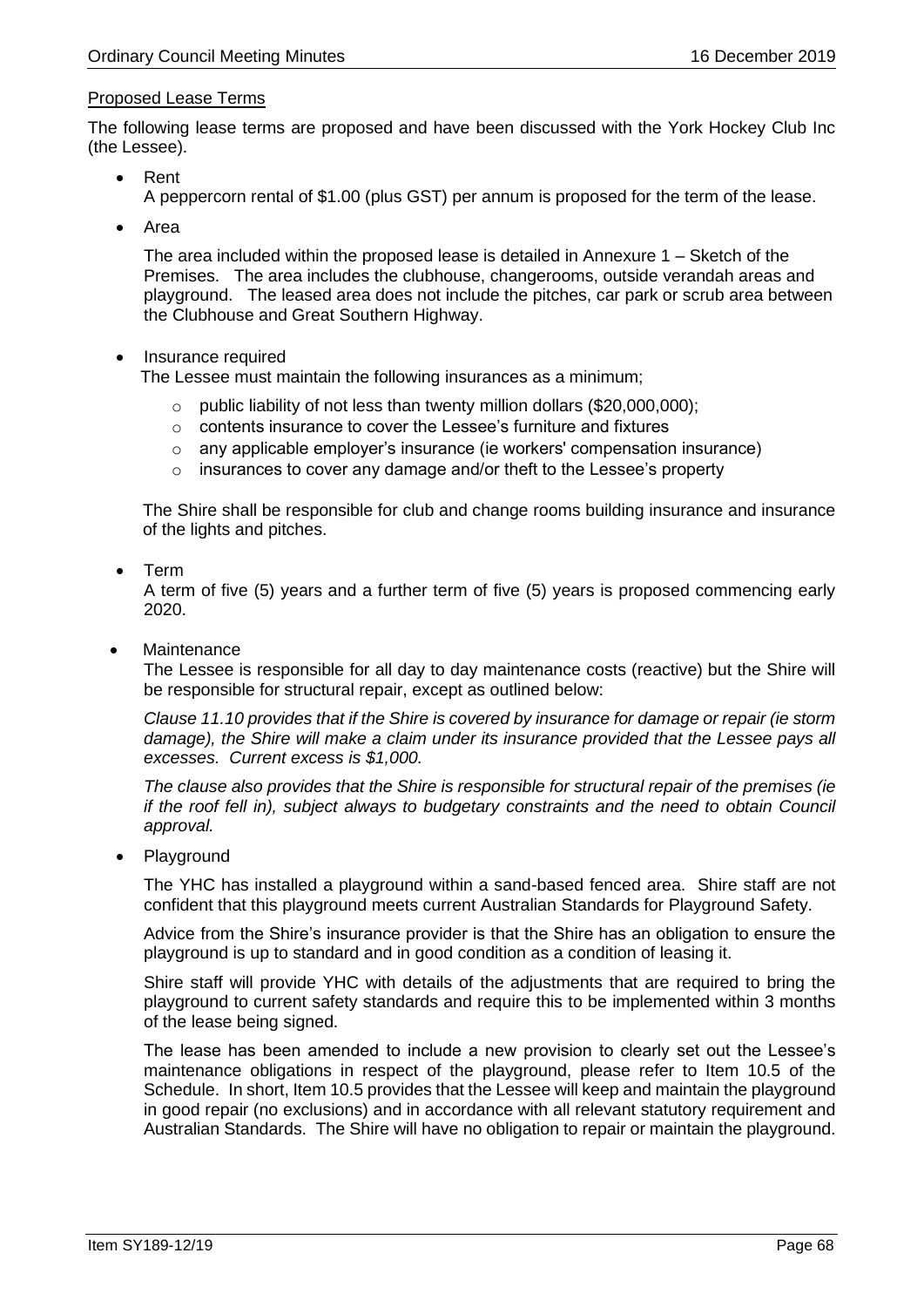# **OPTIONS**

Council could choose not to lease the premises to the YHC. However, for the reasons outlined above, officers are proposing a ten year lease.

## **IMPLICATIONS TO CONSIDER**

# **Consultative**

Representatives from York Hockey Club Inc.

McLeod's Barristers & Solicitors

# **Strategic**

Theme 5: Strong Leadership and Governance 5.1 The Council supported by the administration of the Shire of York is effective and informed in its decision making and exhibits good practice in its governance role.

# **Policy Related**

CP1.1 Execution of Documents and Execution of the Common Seal. CP1.5 Compliance G2.9 Community Engagement and Consultation G4.6 Risk Assessment and Management

## **Financial**

The recommendation is a peppercorn rental of \$1.00 (plus GST) per annum for the lease of the Hockey Club rooms. The current fee for use of the facilities is \$1,500 per annum as listed in the schedule of fees and charges and Officers are not recommending any change at this time.

There are no fees associated with lodgement with Landgate, as this land is Shire owned.

The Shire is responsible for insuring the clubhouse and change rooms and the YHC will be responsible for providing contents insurance.

Community sponsorship applications can still be applied for by the YHC, in accordance with the Shire's Policy C1.3 Community Funding.

The Shire's schedule of fees and charges 2019/20 lists fees associated with hire of the Hockey Club rooms which will need to be amended once the lease is signed, since the Hockey Club will hold responsibility for hire of the Clubrooms.

## **Legal and Statutory**

## *Local Government (Functions and General) Regulations 1996*

*Regulation 30 - Dispositions of property excluded from Act s. 3.58*

- *Part (1) A disposition that is described in this regulation as an exempt disposition is excluded from the application of section 3.58 of the Act.*
- *Part (2) (b) the land is disposed of to a body, whether incorporated or not —*
	- *(i) the objects of which are of a charitable, benevolent, religious, cultural, educational, recreational, sporting or other like nature; and*
	- *(ii) the members of which are not entitled or permitted to receive any pecuniary profit from the body's transactions;*

## **Risk Related**

The risks associated with agreeing this lease is that any future plans or uses cannot be considered.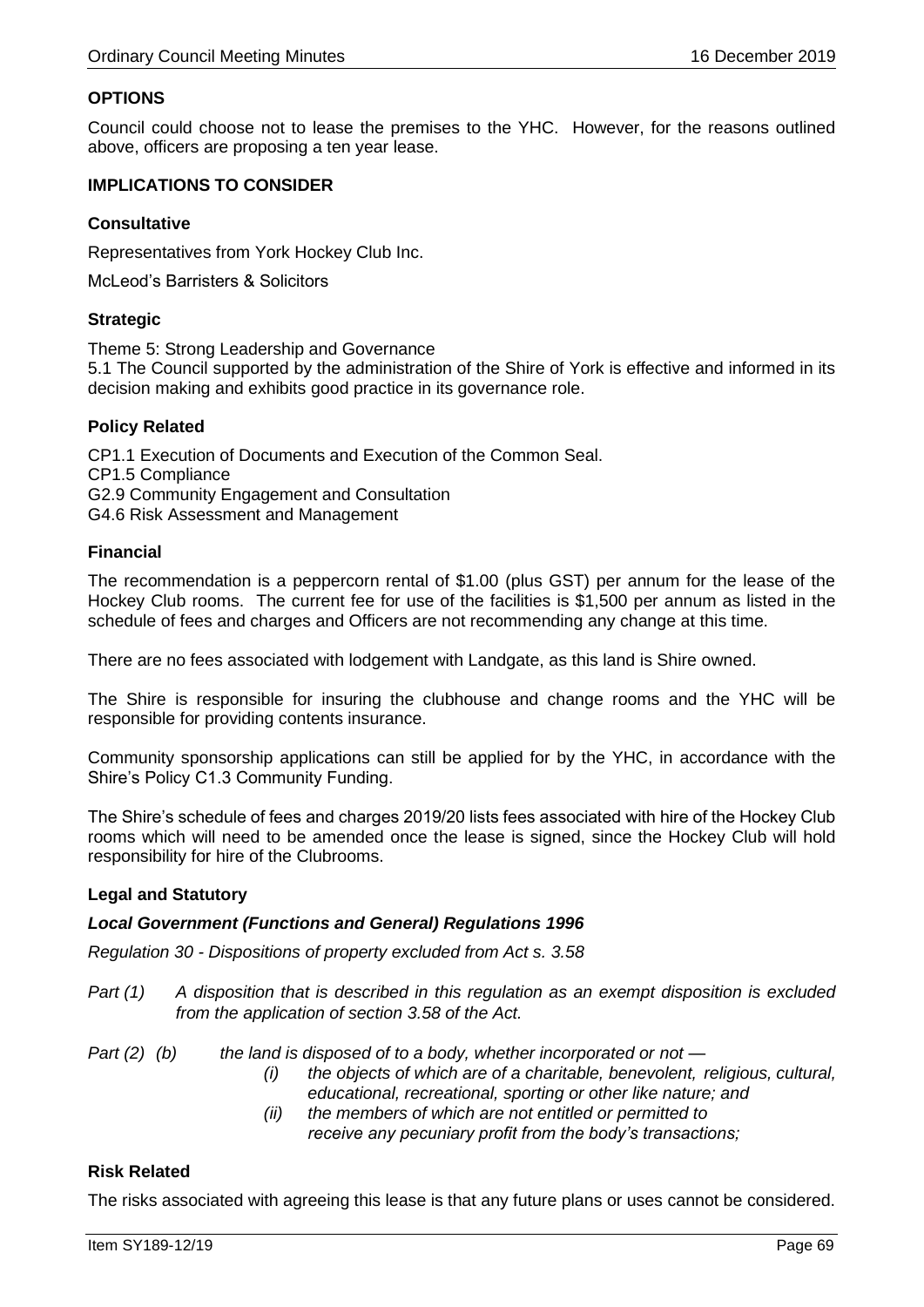# **Workforce**

Nil

# **VOTING REQUIREMENTS**

# **Absolute Majority: No**

**RESOLUTION 141219**

**Moved: Cr Kevin Trent Seconded: Cr Pam Heaton**

**That Council:**

- **1. Agrees to the lease with the York Hockey Club Inc (the Lessee) as attached to this report, for the area of land known as part of Lots 45 and 46 on Deposited Plan P004402 being part of the land comprised in Certificate of Title Volume 197, Folio 86A (in accordance with the attached sketch) for a period of ten (10) years from 1 January 2020 to 31 December 2030 in accordance with the following essential lease terms:**
	- **A term of ten years and two months (commencing 1 January 2020);**
	- **Peppercorn rental of \$1 plus GST per annum;**
	- **No rent reviews;**
	- **Permitted Purpose to be used for Hockey Club and uses reasonably ancillary thereto;**
	- **Public Liability Insurance of not less than twenty million dollars (\$20,000,000) to be the responsibility of the Lessee.**
- **2. Authorises the Shire President and Chief Executive Officer to engross the lease documentation as per the terms and conditions of the lease and subject to the Children's Playground to be brought to Australian Standards for Playground Safety; and**
- **3. Requests the Chief Executive Officer to advise the York Hockey Club Inc that the buildings / structures are provided on an 'as is' basis and no funds will be allocated for renewal, maintenance or upgrade.**
- **4. Requests the Chief Executive officer to review the Schedule of Fees & Charges to remove the fee associated with hire of Hockey Clubrooms.**

*CARRIED: 6/0*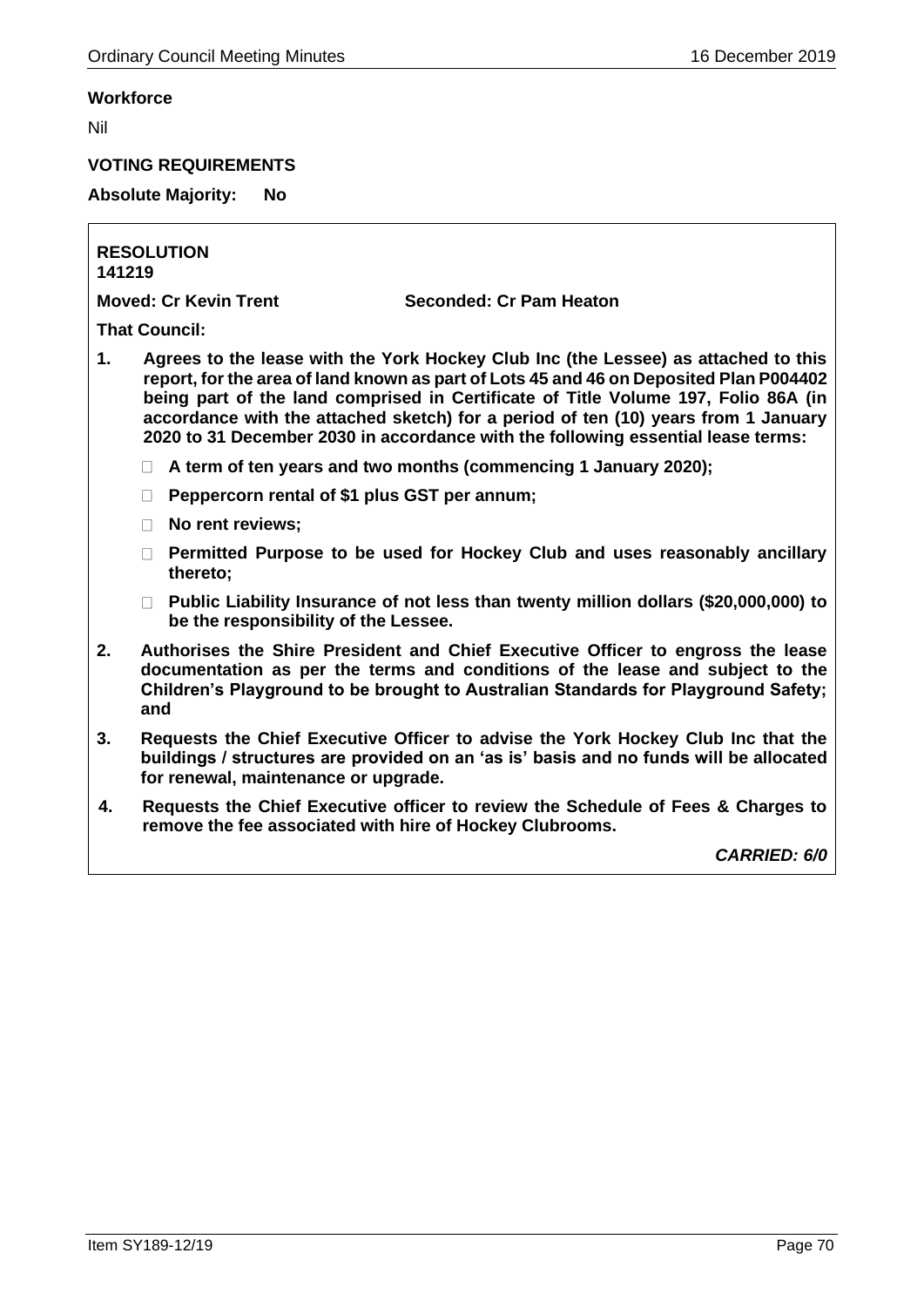# **SY190-12/19 2019 YORK FESTIVAL ACQUITTAL**

| <b>File Number:</b>                         | <b>CS.CEV</b>                                                    |                                                                      |  |  |
|---------------------------------------------|------------------------------------------------------------------|----------------------------------------------------------------------|--|--|
| Author:                                     | <b>Esmeralda Harmer, Events and Economic Development Officer</b> |                                                                      |  |  |
| <b>Authoriser:</b>                          | <b>Allen Cooper, Acting CEO</b>                                  |                                                                      |  |  |
| <b>Previously before</b><br><b>Council:</b> | <b>Not Applicable</b>                                            |                                                                      |  |  |
| <b>Appendices:</b>                          | 1.<br>2.                                                         | 2019 York Festival Acquittal<br><b>2019 York Festival Financials</b> |  |  |

# **NATURE OF COUNCIL'S ROLE IN THE MATTER**

Executive

## **PURPOSE OF REPORT**

Council is requested to receive the 2019 York Festival acquittal and to consider the proposed 2020 Festival Program.

This report also outlines YAE's intentions to commence negotiations of a new multiyear agreement to support the 2020 – 2022 York Festival/s.

## **BACKGROUND**

In February 2017 Council considered item SY013-02/17 – York Festival Multi-Year Funding Proposal at its February 2017 meeting where it was resolved;

## *"That Council;*

*1. Agrees to enter a Multiyear Funding Agreement with York Arts & Events Inc. to the value of \$22,000 (ex GST) per annum as attached to this report at Appendix 1.*

## *2. Authorises the Shire President and Chief Executive Officer to engross the Shire of York and York Arts & Events Inc Multi Year Funding Agreement as attached to this report at Appendix 1."*

Since this time, in accordance with the agreement and Council's *C1.4 Sponsorship of Tourism Events Policy, Clause 4 Acquittal*, the 2019 York Festival acquittal has been received for Council's consideration as attached as **Appendix 1 & 2**

In recent months, Officers have also met with YAE to discuss the following items;

- debrief of 2019 event
- terms proposed for a new multiyear agreement
- WARA art straw sculpture maintenance requirements

YAE planned to present the acquittal of the 2019 event and 2020 program proposal to Council's 2 December Councillor Forum, however due to unforeseen circumstances, Officers note this presentation is now to occur Monday 9 December.

## **COMMENTS AND DETAILS**

A summary of the key points from meetings held with YAE following the 2019 event are provided below including Officer comments, for Council's consideration.

#### *2019 Festival Debrief*

YAE rate the increase in WARA wheat straw sculptures and artists in residence attending to construct the 2019 sculptures as the highlight and major drawcard of the 2019 Festival program.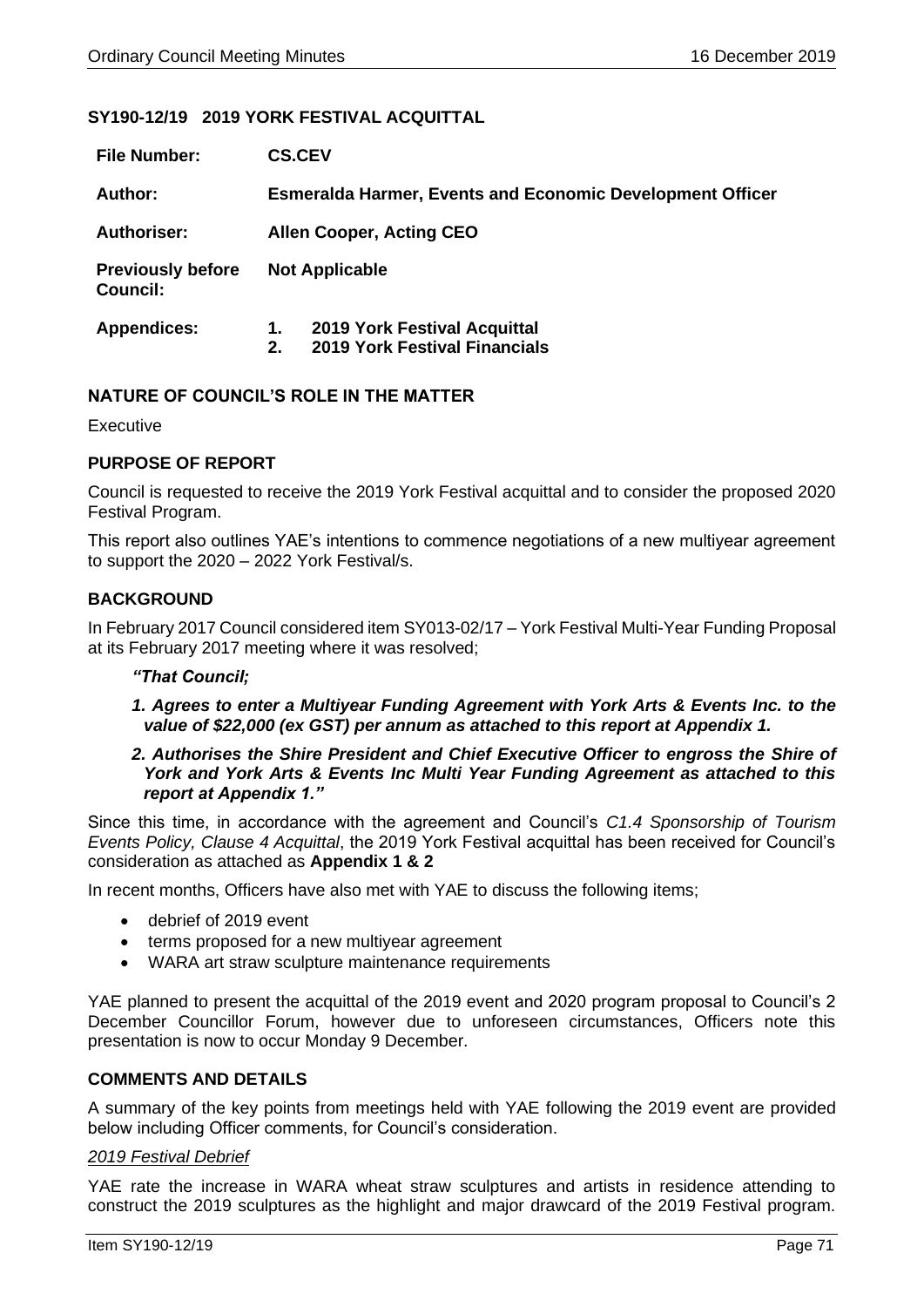This year, the WARA art exchange program saw four Japanese artists stay in York for a total of 6 weeks, constructing four new wheat straw sculptures and providing maintenance repairs to the three existing sculptures. Increasing the number of Japanese artists involved enabled more straw sculptures to be produced over a shorter program time and all the sculptures to be completed by the Festival opening date.

Officers, in conjunction with YAE, have developed a WARA art walk trail brochure which details locations and information on all seven sculptures created. The trail supports the Shire's Trails Master Plan intentions and has attracted a small number of bus charters and groups, often visiting during the week on route to other destinations such as Wave Rock.

Through discussions with visiting bus charter companies, Officers understand the WARA art trail offers tour operators a visitor refreshment break at a destination some of these groups would not normally consider. Previously coach companies would either travel down the Brookton Highway or travel through York and stop in Corrigin.

Although visitor numbers derived from this new market are not significant, the WARA art trail does increase York's public profile both internationally and increases the likelihood of revisitation from the domestic tourism market.

Item *SY111-07/19 2018 York Festival Acquittal & Straw Sculpture Relocation Request* presented to Council in July this year detailed the challenges the 2018 Festival faced running the event over four weekends including poor ticket sales for ticketed events and insufficient volunteer assistance to manage the 35 activities that made up the 2018 program.

To address these challenges, YAE reduced the number of activities to 26, reduced the length of the festival program and increased the number of community-based organisations and businesses involved in the Festival. Of the 26 activities offered, local groups and businesses facilitated 20 of these events.

This resulted in some activities running throughout the whole festival period, some offered over multiple weekends and 24 of the 26 activities free to the public to attend. A higher local involvement also saw volunteer numbers increase.

Officers agree the move to reduce the program and engage more of the community in the program has provided value for Shire investment and increased community reach and participation, whilst continuing to provide unique tourism offerings to domestic and international visitors.

## *2020 Event Program*

YAE has indicated the following aspects are proposed for the 2020 program which include:

- Festival opening Saturday 26 September and running for three consecutive weekends
- Working with York Friendship Club, York Garden Club, York Society and local businesses to deliver the same 2019 activities provided by these groups and businesses
- Launching a new exhibition to be located at the Courthouse Complex for the duration of the Festival
- One new WARA art sculpture including working closely with York District High School to workshop the selected fauna to be sculpted
- Activating empty shop buildings with exhibitions, workshops and art installation

Officers agree the proposed program offers a good balance between new elements and continued art and cultural aspirations of the Festival.

Included in **Appendix 1 & 2** to this report are further details proposed for the 2020 York Festival.

#### *Future Funding Negotiations*

The Shire's funding agreement with YAE expired 31 October 2019.YAE has indicated its intention to seek a further funding agreement to support future York Festivals over a three-year period from 2020  $-2022.$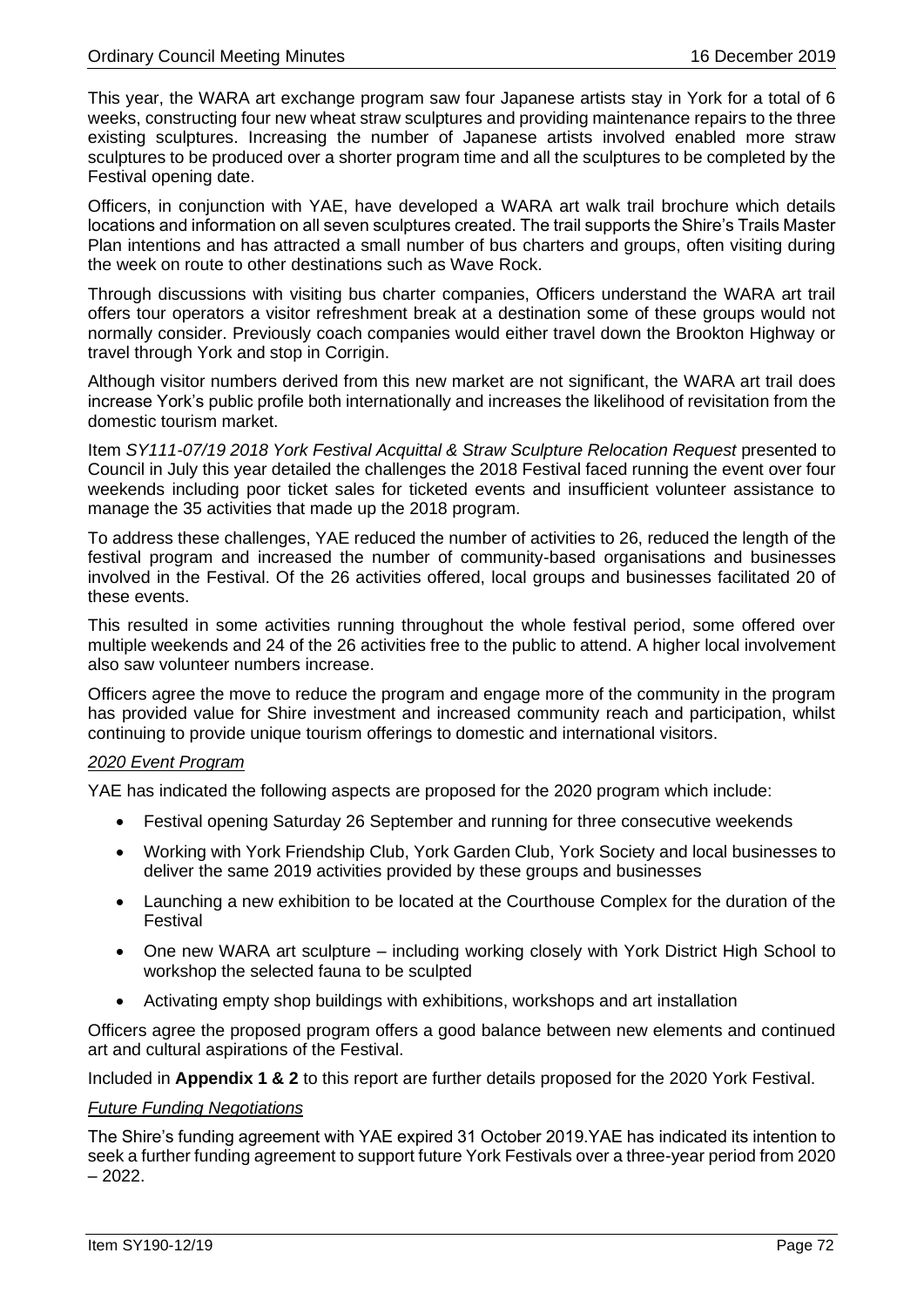Officers have advised YAE that negotiations for a new agreement can commence at any time, however will need to be presented to Council as part of the 2020/21 financial year budgeting process in 2020. Should Council choose to support a new agreement, funding will not be available for release until the adoption of the 2020/21 financial budget.

Officers will prepare a report to present to Council in early 2020 detailing the draft funding agreement proposed and the financial support requested.

### **OPTIONS**

Council could choose not to accept the acquittal received however in accordance with the funding agreement conditions this would not change the requirements or obligation of YAE to provide the acquittal.

# **IMPLICATIONS TO CONSIDER**

#### **Consultative**

Officers consulted with the following businesses and organisations to evaluate their activities delivered as part of the 2019 York Festival:

- York Arts & Events
- Integrity Coach lines
- Skyline tours
- West Coast bus charters
- Imperial Homestead
- York Friendship Club
- York Motor Museum
- York Garden Club
- Settlers House

#### **Strategic**

*Theme 1: The Place to Live* 1.7 Positive, active and involved community

*Theme 2: A Leader in Cultural Heritage and Environment* 2.4 Performance and arts are a strong part of the Shire's image

*Theme 5: Strong and Effective Leadership* 5.6 High levels of community engagement.

# **Policy Related**

*C1.3, Community Funding: Grants & Sponsorship, Clause 8, Acquittal*

*C1.4 Sponsorship of Tourism Events* 

*Multiyear agreement, Clause 6, Shire's responsibilities; Any submissions for additional funding in any years listed in this agreement will be considered separately to this agreement.*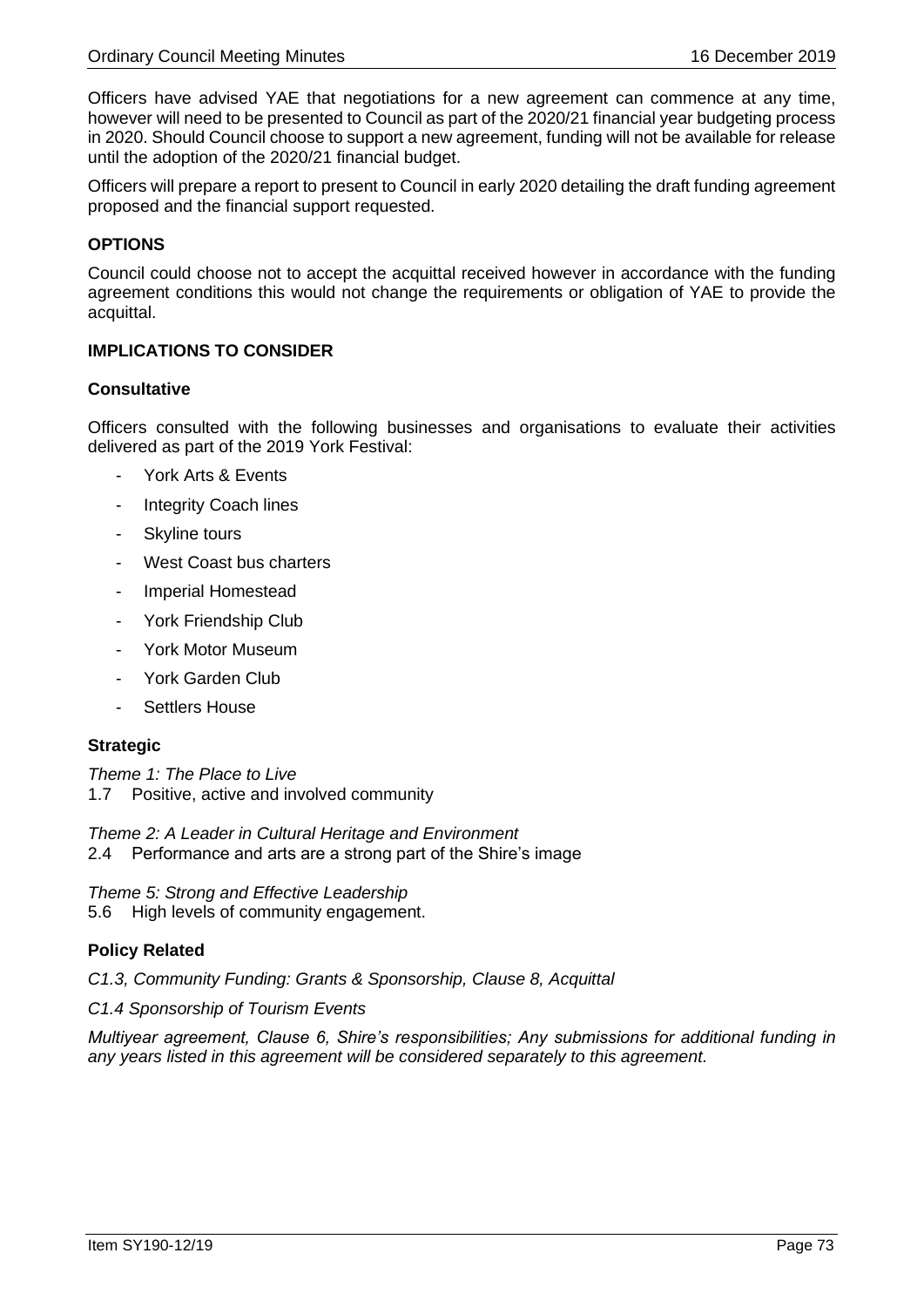# **Financial**

The Shire provided \$22,000 to YAE from GL132150 Festivals Assistance to support the delivery of the 2019 York Festival in accordance with the 2019/20 funding agreement obligations. No other financial requests or implications are noted at this time with regards to the 2019 financial acquittal.

Officers will prepare a report to present to Council in early 2020 detailing the new draft funding agreement proposed between the Shire and YAE and the financial support requested for consideration as part of the 2020/21 financial year budgeting process.

### **Legal and Statutory**

Nil

# **Risk Related**

Reputational – credibility. Considered low risk in consideration of the funding agreement, regular meetings and reporting provided by YAE.

### **Workforce**

Receipt of the acquittal managed within existing resources.

### **VOTING REQUIREMENTS**

**Absolute Majority: No**

**RESOLUTION 151219 Moved: Cr Pam Heaton Seconded: Cr Kevin Trent That Council 1. Receives the acquittal from York Arts & Events for the 2019 York Festival 2. Notes the request received from York Arts & Events for a new funding agreement 3. Notes a draft funding agreement will be presented to Council for consideration as part of the 2020/21 financial year budgeting process in 2020.** *CARRIED: 6/0*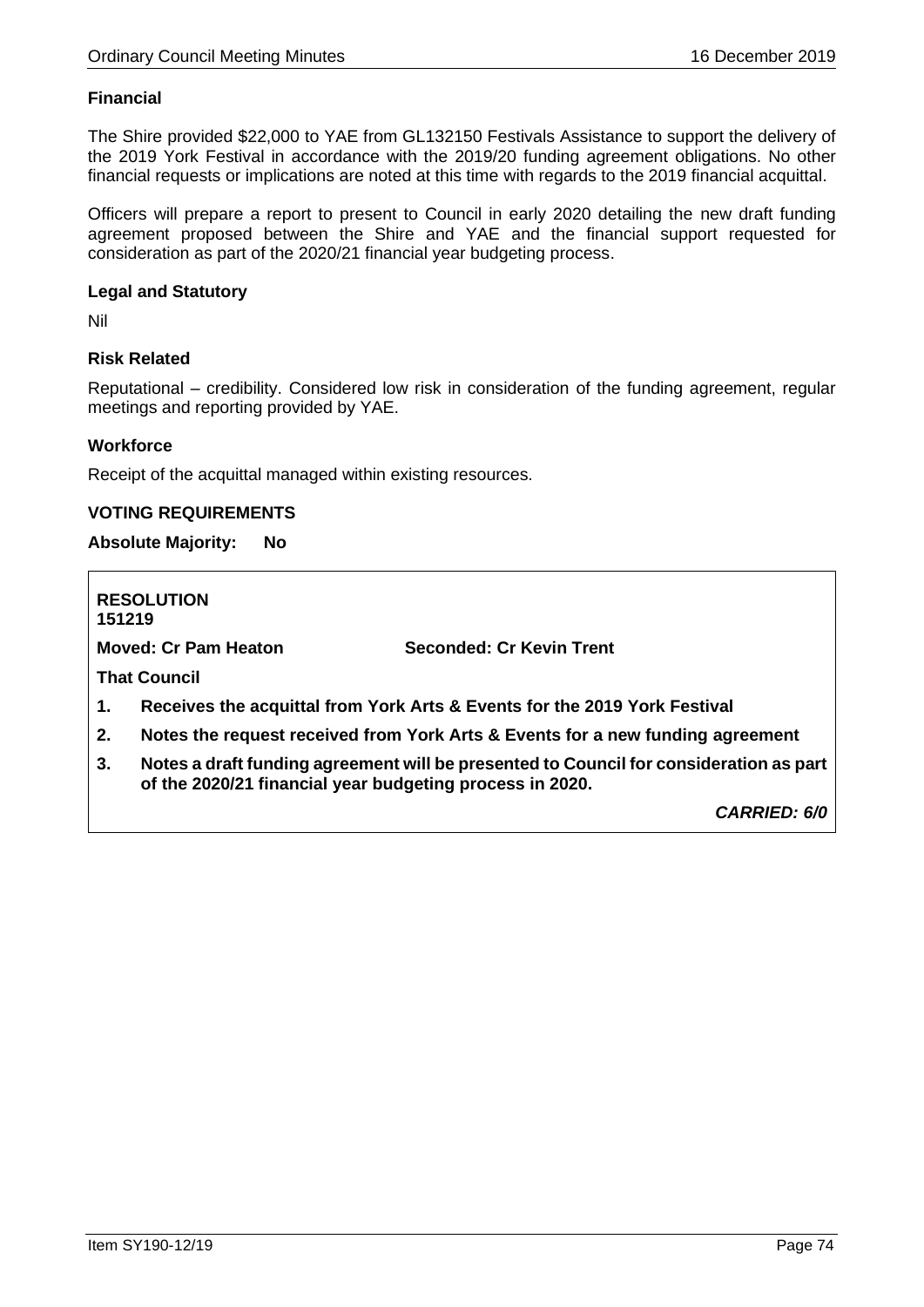# **SY191-12/19 RENEWAL OF SHIRE OF YORK AND UWA MOU**

| <b>File Number:</b>                         | <b>LE.CNT</b>                                                              |  |  |  |  |
|---------------------------------------------|----------------------------------------------------------------------------|--|--|--|--|
| Author:                                     | <b>Carol Littlefair, Arts and Cultural Heritage Officer</b>                |  |  |  |  |
| <b>Authoriser:</b>                          | <b>Allen Cooper, Acting CEO</b>                                            |  |  |  |  |
| <b>Previously before</b><br><b>Council:</b> | <b>22 August 2016</b>                                                      |  |  |  |  |
| <b>Appendices:</b>                          | Shire of York MOU with University of Western Australia 2020-<br>1.<br>2023 |  |  |  |  |
|                                             | UWA email from Associate Dean Benjamin Smith<br>2.                         |  |  |  |  |

### **NATURE OF COUNCIL'S ROLE IN THE MATTER**

**Executive** 

# **PURPOSE OF REPORT**

This report requests the support of Council for the renewal of a Memorandum of Understanding between the Shire of York and the University of Western Australia (UWA) to host student placements as part of UWA's Master of Heritage Studies Course.

### **BACKGROUND**

In 2016, the Shire of York entered into a Memorandum of Understanding to host placements for Masters students on the Heritage Studies course to undertake professional heritage work placements within the Shire of York. These are generally six-week full time placements and should align with the course units and have real, practical or research outcomes. The Shire of York has numerous heritage issues, projects and needs that could benefit from input, analysis and original research by these students, who have already completed their first degree. The students do not generally spend the six weeks actually in York, as much of the work is research.

It is an example of facilitation of service provision by others and a strategic partnership that has the potential to expand and be a useful model for York. The MOU has now expired and UWA wishes to renew it.

Some of the projects undertaken by students [and staff] over the past three years have included:

- Case study of heritage business potential, Old Convent School
- Three Archaeological digs at Convict Depot site
- Publication of above research in a book, *Transforming the Colony*, Cambridge Scholars Publishing
- Research on St. Ronan's Well and Convict Road site [not yet completed]
- Site surveys and drone mapping of York main cemetery
- PhD research on Gerald Mission site at Mile Pool [to be undertaken this year]

During a recent visit of the Heritage Council to York on November 14, the collaboration between UWA and the Shire of York was favourably regarded and commented on by the Department of Planning Lands and Heritage and Heritage Council representatives who viewed the most recent archaeological dig in action and heard a presentation about the Cemetery field school.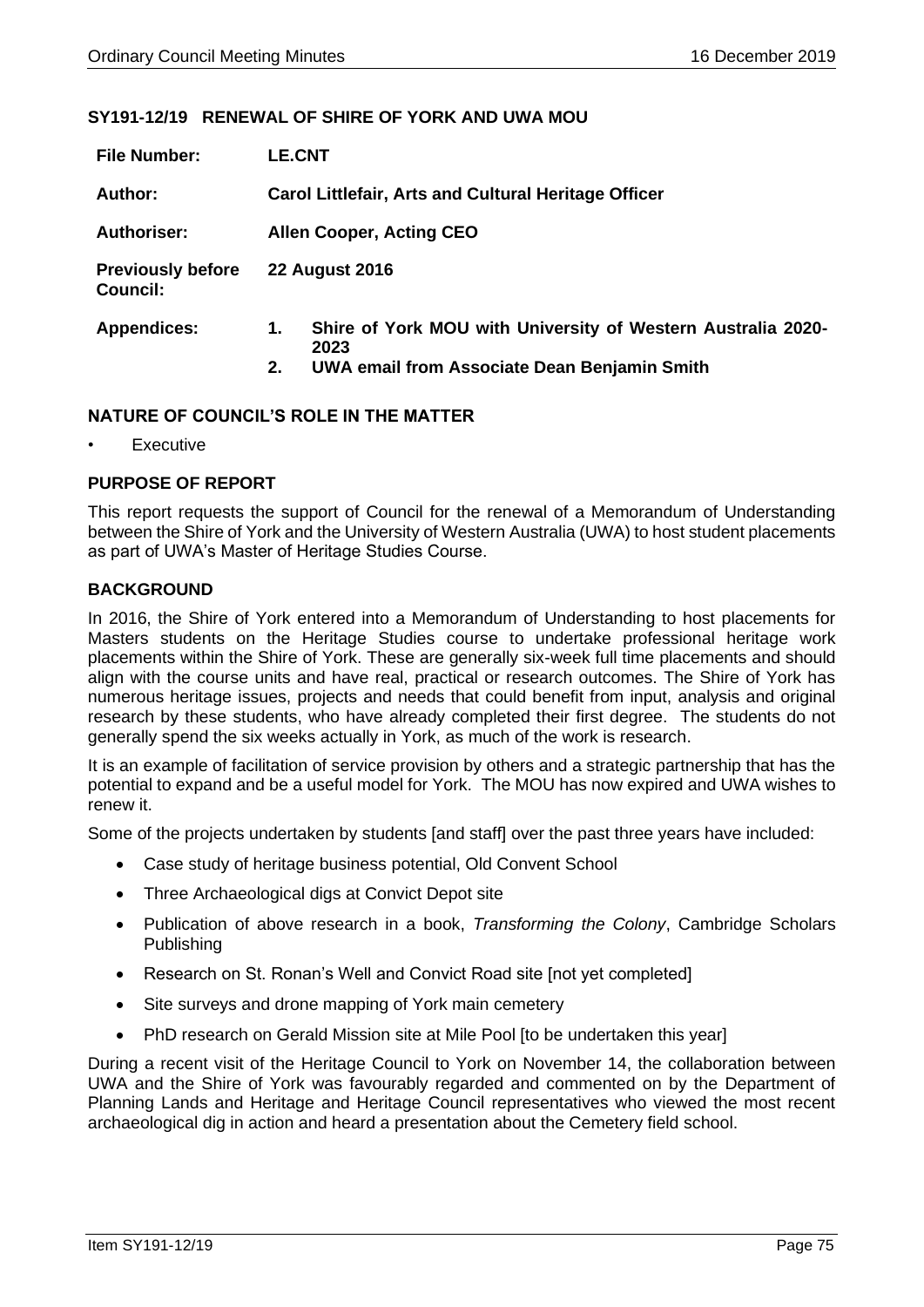# **COMMENTS AND DETAILS**

It is anticipated that the Shire will continue to work collaboratively with UWA to develop suitable projects that will be mutually beneficial to both parties. These will be offered to individual students, or a maximum of two students for placements at any one time.

If suitable projects are identified, there is also further opportunity for students to undertake case studies as a group.

UWA is keen to carry on this link which has the potential to provide numerous 'real-life' heritage projects at a high level, suitable for Masters students. It is also an unparalleled opportunity for the Shire of York to benefit from fresh thinking by dedicated heritage specialists who will be striving to achieve excellent results for the projects they undertake.

The availability of an appropriate level of expertise in project development and student liaison is a critical factor that UWA is satisfied that can be met with the input of the Arts and Cultural Heritage Officer and the Residency Museum Curator.

### **OPTIONS**

- 1. To renew the MOU
- 2. Not to renew the MOU

# **IMPLICATIONS TO CONSIDER**

#### **Consultative**

Consultation has taken place with the Associate Dean, Benjamin Smith, Faculty of Arts UWA.

The supportive opinions of UWA staff and the Department of Planning Lands and Heritage have also been considered.

### **Strategic**

The MOU will relate to the Strategic Community Plan:

Theme: To be a Leader in Cultural Heritage and the Environment, in the context of being 'development ready', and

Revitalisation: Driving the York Economy Forward, in the context of:

- A programme to use the town's strengths, including heritage
- Contributing to economic development projects, including the facilitation of clusters

# **Policy Related**

N/A

#### **Financial**

There is a small component of in kind financial contribution for the time spent by the Arts & Cultural Heritage Officer and/or Residency Museum Curator in liaising with UWA in regard to projects.

Accommodation for students is also a critical factor as students will need to visit York during their placements to work on identified projects. It is proposed that cheap accommodation [usually the Girl Guides Barn] can be provided by the Shire for students to be considered on a case by case basis for projects which Council has endorsed and provided funding towards. Any costs of accommodation only will be at the discretion of the Chief Executive Officer and charged to those particular projects where the budget allows.

# **Legal and Statutory**

The MOU does not constitute any form of legally binding document and this is explicitly stated in the MOU.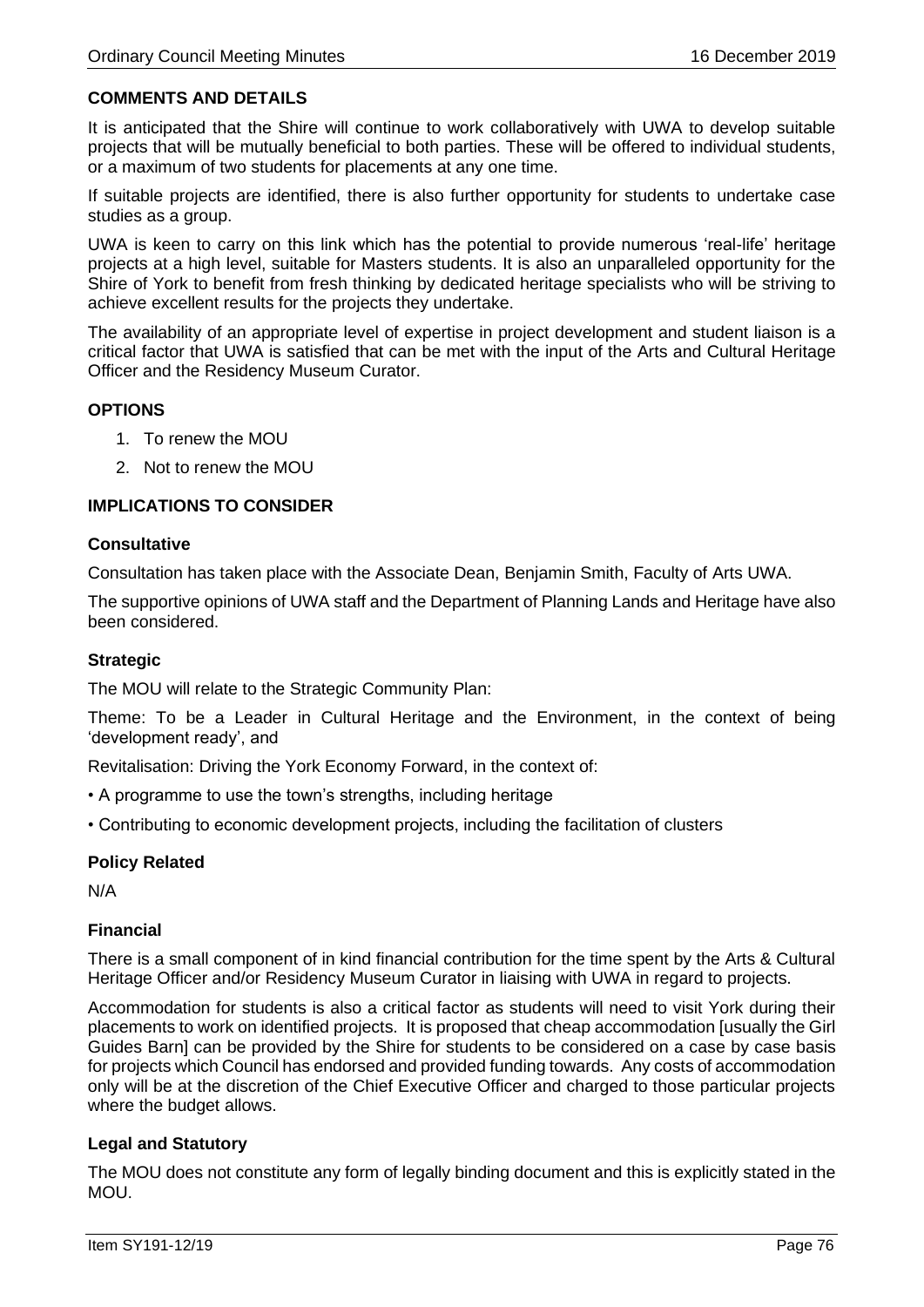# **Risk Related**

There is a low reputational risk associated with not renewing the MOU bearing in mind the favourable recent comments from DPLH.

# **Workforce**

There is a small component of time spent by the Arts & Cultural Heritage Officer in liaising with UWA in regard to projects, which can be included in normal workload.

# **VOTING REQUIREMENTS**

**Absolute Majority: No**

| 161219 | <b>RESOLUTION</b>                    |                                                                                   |
|--------|--------------------------------------|-----------------------------------------------------------------------------------|
|        | <b>Moved: Cr Kevin Trent</b>         | <b>Seconded: Cr Ashley Garratt</b>                                                |
|        | <b>That Council:</b>                 |                                                                                   |
| 1.     | Australia as attached at Appendix 1. | Agrees to renew the Memorandum of Understanding with the University of Western    |
| 2.     | of Understanding."                   | Authorises the Shire President and Chief Executive Officer to sign the Memorandum |

*CARRIED: 6/0*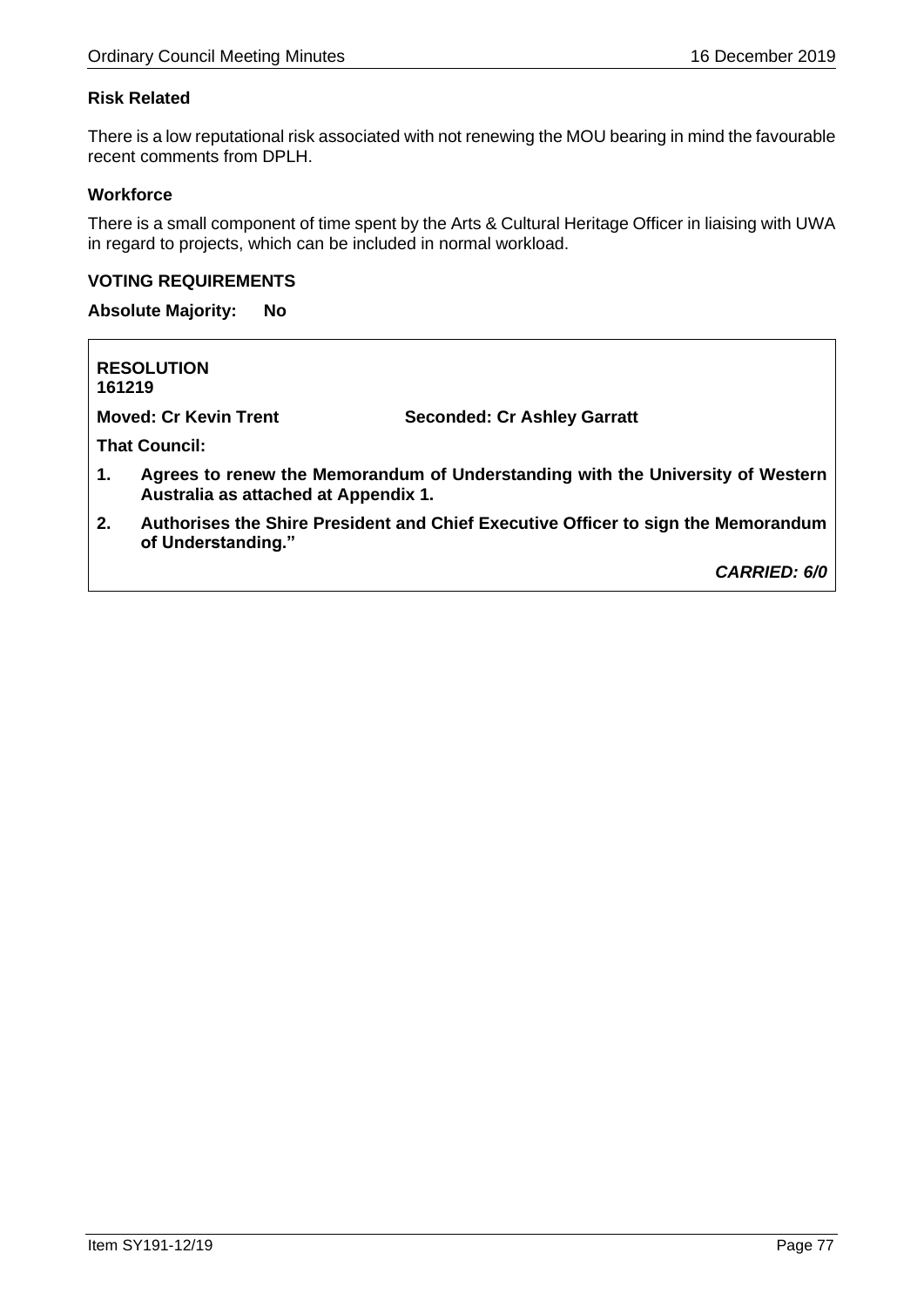# **SY192-12/19 FLORA AND FAUNA SURVEY OF MT.BROWN/WONGBOREL**

| <b>File Number:</b>                         | <b>CS.LCS.13</b>                                                                                                                                                                                                                    |  |  |  |  |
|---------------------------------------------|-------------------------------------------------------------------------------------------------------------------------------------------------------------------------------------------------------------------------------------|--|--|--|--|
| Author:                                     | Carol Littlefair, Arts and Cultural Heritage Officer                                                                                                                                                                                |  |  |  |  |
| <b>Authoriser:</b>                          | <b>Allen Cooper, Acting CEO</b>                                                                                                                                                                                                     |  |  |  |  |
| <b>Previously before</b><br><b>Council:</b> | 24 June 2019                                                                                                                                                                                                                        |  |  |  |  |
| <b>Appendices:</b>                          | SY082-06/19 Trails Masterplan Extract from Minutes<br>1.<br><b>Flora and Fauna Survey report by DelBotanics</b><br>2.<br><b>RFQ Flora and Fauna Survey</b><br>3.<br><b>Community Engagement Plan - Flora and fauna Survey</b><br>4. |  |  |  |  |

# **NATURE OF COUNCIL'S ROLE IN THE MATTER**

**Executive** 

# **PURPOSE OF REPORT**

This report informs Council of progress to date with the Flora and Fauna Survey required by Council as described in the Minutes of SY082-06/19 Trails Masterplan for the Shire of York (Appendix 1) and requests that Council:

- 1. Considers the Report (Appendix 2), produced in line with specifications in the Request for Quotation (Appendix 3) and the Community Engagement Plan for the project (Appendix 4)
- 2. Adopts the Report for the Shire of York prepared by environmental consultants DelBotanics (Appendix 2).

# **BACKGROUND**

The creation of this Survey stems from consideration of the Trails Masterplan for the Shire of York recently created by consultants Common Ground, which highlighted the need for the Shire to apply for a formal Change of Use under the vesting order from Parklands to Parklands and Recreation, to enable the Trails Master Plan to be actioned. This Survey is essential information when making such an application and a guiding document for any subsequent recreational use of the area.

The Trails Masterplan is intended to provide a structure that will enable the Shire of York to bring social and economic benefits to the community in equal measure.

This Flora and Fauna Survey has been developed by specialist environmental consultants with good local knowledge, together with input from local community members, stakeholders and members of state-wide user groups and associations. The details regarding opportunities for input are outlined further in the report and Officers are comfortable with the level of engagement by the consultants with the community.

The Survey is now presented to Council for consideration at Appendix 2.

# **COMMENTS AND DETAILS**

### *Geographical and Level Scope*

The Survey is concerned solely with Mt. Brown/Wongborel Reserve no. 6195; land which the Shire of York manages on behalf of the Crown as a gazetted Class A Reserve.

A Level 1 Assessment consisting of a spring flora, fauna and vegetation survey was conducted in accordance with Environmental Protection Agency Guidance Statement No. 51, Terrestrial Flora and Vegetation Surveys for Environmental Impact Assessment in Western Australia (EPA 2004) and EPA Guidance Statement No. 56 Technical Guidance for Terrestrial Fauna Surveys (EPA 2004).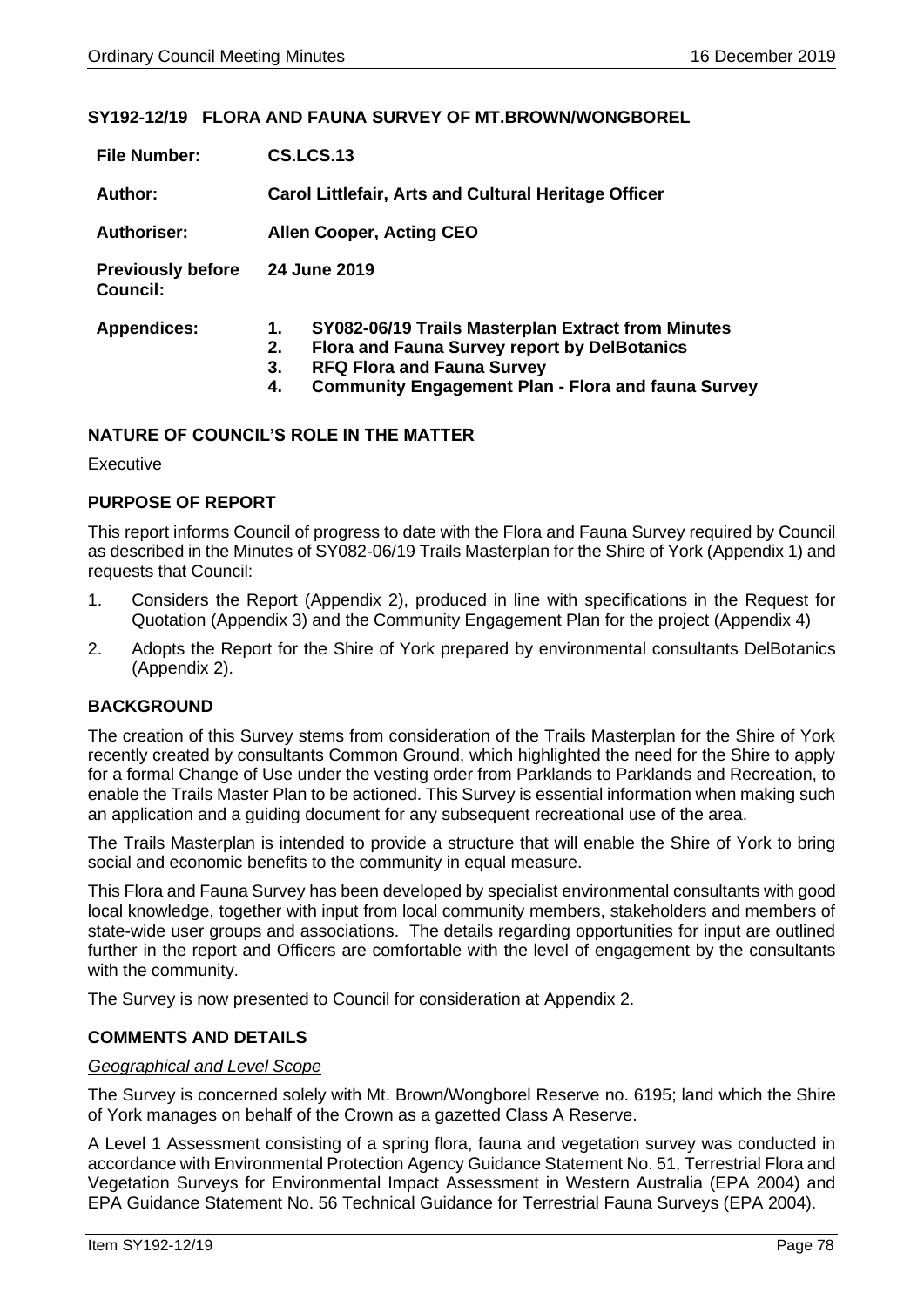This involved recording dominant flora and fauna species and vegetation communities and condition throughout the reserve. Targeted searches for Threatened and Priority flora listed as occurring or likely to occur were conducted in likely habitat areas on foot. Vegetation communities and condition of vegetation were recorded and mapped using the Keighery (1994) scale.

Due to the site being dominated by weed species with a very low diversity of native understorey, the consultants recommended that a Level 2 Assessment is not necessary, however there are number of recommendations that should be considered for future planning.

### *Key Findings and Recommendations*

The site visit in September 2019 recorded a majority of the vegetation within Mt Brown Reserve as Natural bushland in "Degraded" condition, rated 5 on a scale from 1 Pristine to 6 Completely Degraded. Vegetation communities were broadly mapped and described by recording the dominant tree species and upper level flora species. The vegetation described on site can be categorised into three broad vegetation communities, York Gum Woodland, Sheoak Woodland and Granite Outcrops. The Granite Outcrops are valuable habitats for Flora and Fauna and should be protected on this Reserve.

The consultants recommend adjustments on some of the current firebreak/walking tracks, possibly increasing width or number of tracks to assist with user group conflict and weed control, whilst retaining some narrow tracks for mountain bike use.

Immediate weed control is recommended, to be undertaken in small manageable areas. If a management regime is not implemented there is a danger that over time the site will deteriorate to a rate of 6 - Completely Degraded.

The use of fire should be limited and followed by rehabilitation of local endemic species.

Inappropriate use of the Memorial Grove should be rectified and appropriate planting lists provided.

Based on the results of this assessment, Del Botanics proposes the following management recommendations:

- Implement a weed management plan;
- Prepare a rehabilitation plan:
- Prepare guidelines and flora species lists for the memorial planting area;
- Prepare a fire action plan and undertake a fire break maintenance program;
- Design a bush walk interpretive trail and add signage around the lookout and across the site;
- Upgrade of walking trails to better suit bush walkers;
- Retain current tracks as bike trails and promote events;
- Create protection zones for the Granite Outcrops; and
- Undertake a Threatened Ecological Community Assessment for Eucalypt Woodlands of the Western Australian Wheatbelt.

#### *Implementation requirements*

The Trails Master Plan outlines and makes recommendations on the process that should be followed to develop trails on this Reserve, should Council wish to proceed. The consultants have stressed the importance of implementing a sound process to develop priority projects based upon trail industry standards and evidence based upon sound research, of which this Flora and Fauna Survey is a part.

Furthermore, if Council wants to formalise and actively develop the trail network on Mt Brown, it is essential that the "purpose" of these reserves is amended to include recreation. This is outlined under Background.

It is acknowledged that external funding is likely to be required to implement the recommendations of this report, hence sound processes, involvement and support from the community/stakeholders and appropriate approvals are required to be in place to secure major grant funding.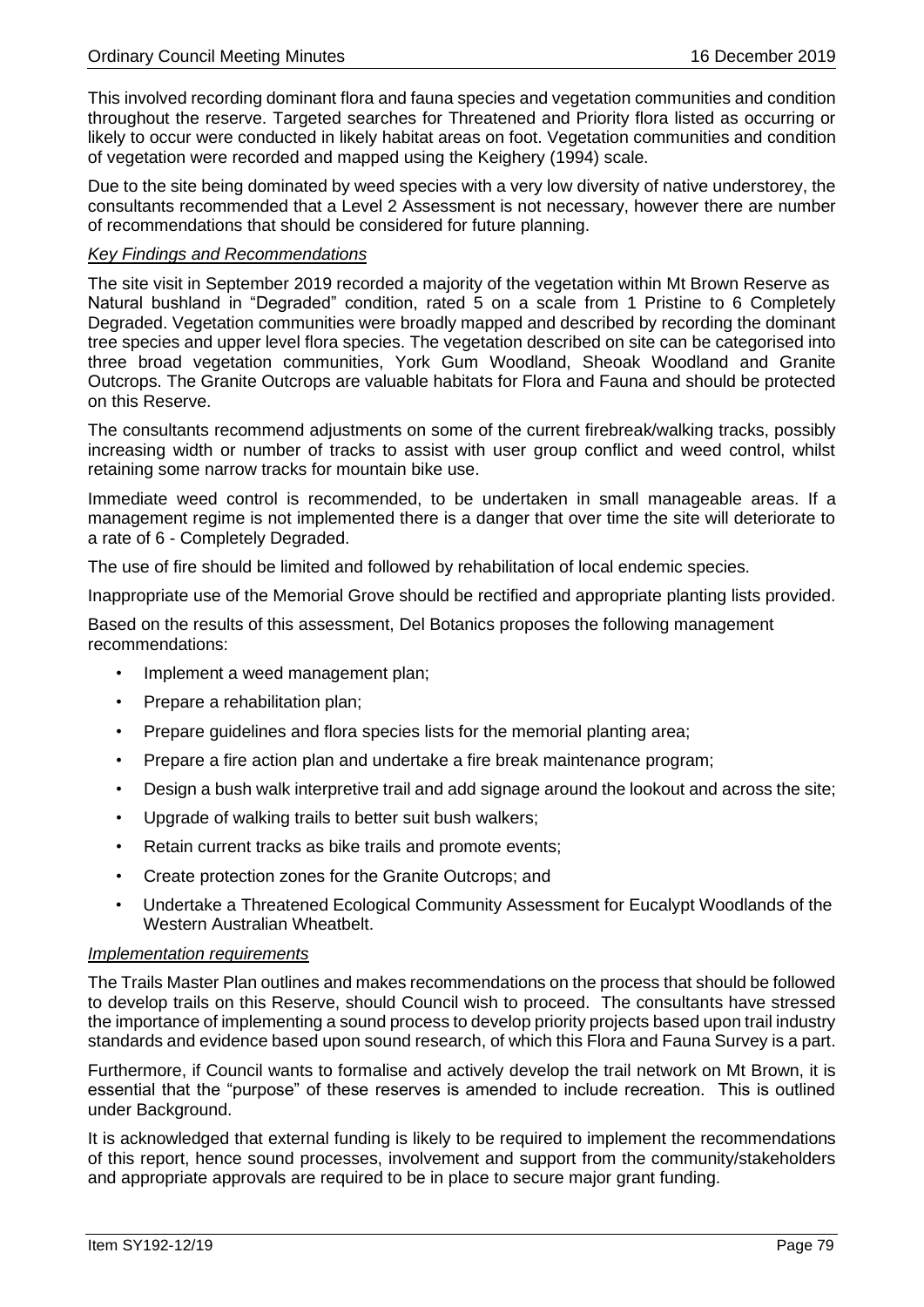Highlighted under 'Financial' section is the need for specialised environmental expertise to carry out some of the recommendations. Some advice and very limited practical help may be available from local environmental groups but this cannot be relied upon as a sustainable method of management.

# **OPTIONS**

Council has the following options in regard to this report:

- 1. Adopt the Report
- 2. Not Adopt the Report and choose not to proceed any further.

### **IMPLICATIONS TO CONSIDER**

### **Consultative**

A Community Engagement Plan was developed by collaboration between Officers and the consultants Delbotanics and is attached as Appendix 4. The following consultative processes have taken place:

- Notification of the proposed Survey was publicised through the Shire website and Facebook page. A list of persons and organisations directly contacted is included in the Community Engagement Plan at Appendix 4. Email contact for the consultants was provided along with an invitation to meet with the consultants on the first Fieldwork day, which was scheduled for a Public Holiday (Monday 30 September) in order to enable as many members of the public to attend as may wish to do so.
- Three local people (representatives of the River Conservation & Wildflower Societies; AVTAT (Avon Valley Tracks & Trails Association) and Wheatbelt NRM ) met the consultants in person on the Fieldwork Day and provided useful information and local knowledge about the Reserve.
- Five emailed enquiries were sent to the consultants
- Two local residents sent photographs of wild flowers previously seen on the Reserve, one offered location information.

#### **Strategic**

Economic Development: Theme 3: Prepare a comprehensive Trails Master Plan that incorporates walk, bike, drive, bridle trails, signage and interpretation, 2019/20

Priority Budgeted Strategic Capital Projects; Open Space Assets: Theme 4: Improvement Programme – Mt. Brown, planning phase 2019/20, delivery phases 2020/21, 2021/22

The Strategic Community Plan:

Revitalisation: Driving the York Economy Forward, in the context of:

the Key Challenge of Leveraging the 'Leap Forward' in Heritage and Tourism.

Theme 2: A leader in Cultural Heritage and the Environment, particularly:

- 2.6 The Shire's wildflower and at-risk habitats are protected,
- 2.9 There is a high level of community involvement in heritage and environmental conservation.

Theme 3: Driving the York Economy forward, particularly:

3.4 Visitor based economic activity is flexible, self-supporting, resilient, innovative and growing.

#### *Link to proposed Fire Mitigation Works on Reserve*

Works planned for the MAF RfR 2019 – 2020 Round 1, which will involve clearing vegetation to an extent of 3 metres either side of existing or planned firebreak tracks have been identified and put on hold until this Report has been adopted.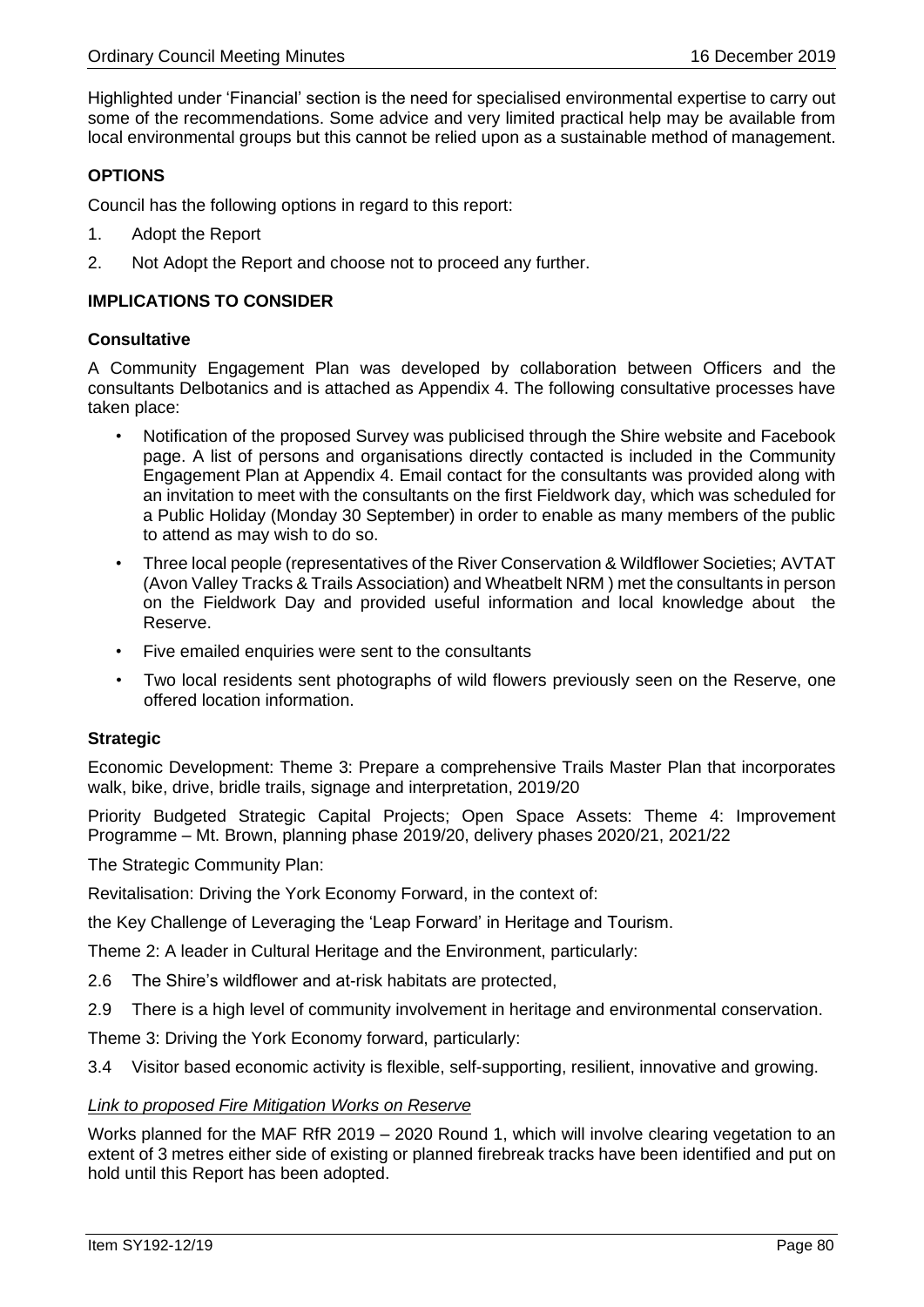Close liaison between the Shire and the Bushfire Risk Management Planning Co-ordinator and Contractors will be necessary to implement these works and a small proportion of the Works may need to be modified where they coincide with areas of Granite Outcrops, identified in this Report as areas that should be protected. In general, this Report is supportive of the principle of weed control by widening the Fire Access tracks, although care will have to be exercised in the implementation to ensure that this work is undertaken with due care and sensitivity, not only from an environmental perspective but also from the perspective of community perceptions.

# **Policy Related**

Shire of York Community Engagement and Consultation Policy G2.9.

# **Financial**

Actioning this Report will inevitably have a financial implication which has not yet been considered in detail in future budget planning. Attracting grant aid is likely to be required in order to make noticeable progress.

# **Legal and Statutory**

As previously described in SY110-19, for the Shire-vested Crown land on Mt Brown/Wongborel (A Class Reserve), an area identified as High Priority for trails development, it has been identified that a statutory amendment to the purpose/use of the reserve will be required if Council wants to progress with the recommendations in the plan.

Whilst the use of the reserve has been able to accommodate adhoc events, if Council now wants to formally sanction and develop either of these sites for permanent trails use an amendment of the purpose of the reserve is required.

This amendment would need to add the use "Recreation" to the permitted purpose in the Management Orders for both reserves.

Preliminary advice from the Department of Planning, Lands and Heritage advises:

- a written request from Council is required to change/add the purpose 'Recreation' to the existing purposes of Parklands (Mt Brown) Parklands and Grazing (Mt Bakewell)
- A Class has the highest protection and the proposed amendment has to be tabled in parliament for 14 sitting days, prior to tabling it has to be advertised in the local paper for 30 days for any comments or objections.
- The advertising and tabling is done by the Department of Planning Lands and Heritage can take considerable time.

As this is a complex process Officers are progressing seeking further detailed advice from the DPLH to provide a report to a future Council meeting with full information of the procedure required to amend the purposes of either or both of these reserves.

# **Risk Related**

Not going ahead with the adoption of the Report and consequent implementation of its recommendations poses a moderate environmental risk due to ongoing unsanctioned use of Mt Brown which if left unaddressed, poses the risk of degrading areas of sensitive environment.

Neglect of weed control continuing which will further downgrade the environment. Conversely, there is a possible moderate reputational risk and consequent economic effect upon tourism if the already proven demand for trails goes unfulfilled and all use of the site has to be curtailed.

It will be essential for a Change of Use application to define how the current environment of Mt Brown, which is somewhat degraded environmentally, will be enhanced following the development of trails due to an understanding and protection of sensitive areas.

This understanding, gained through a professional environmental survey will ensure better management and channelling of recreational use into official, sanctioned and waymarked trails rather than the current unofficial use which is increasing rapidly.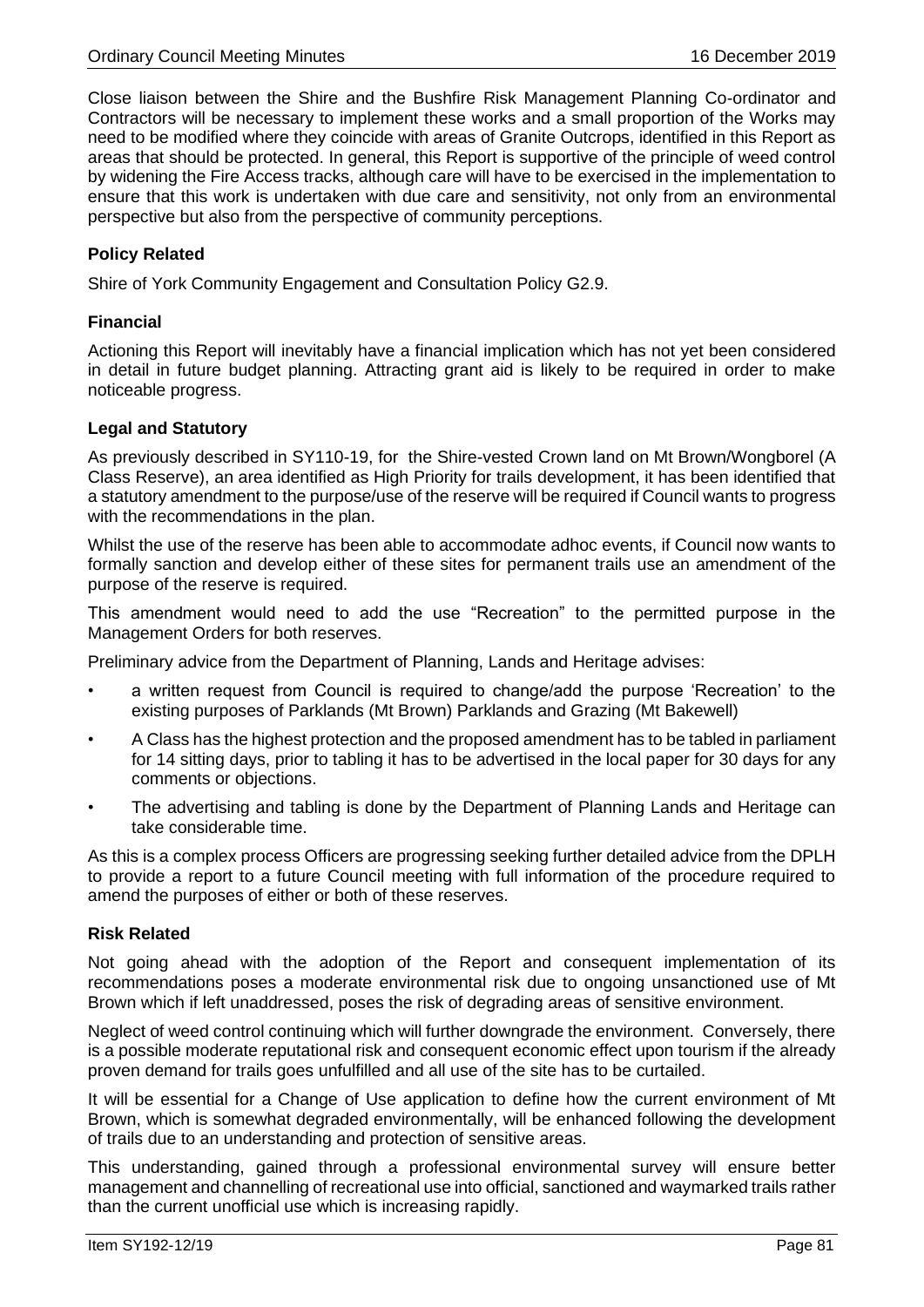By rigorous analysis of environmental considerations, the Trails Masterplan priority project will be able to demonstrate and communicate exactly how the environment of the area selected will be enhanced, or remain unharmed, by trails development which is planned around avoidance of sensitive areas and provides the opportunity to improve degraded areas.

Should a Change of Use be refused for any reason, such surveys will inform the future environmental care of the sites in line with their existing classifications, something which should be considered in the light of the Shire's aim to be 'A Leader in Heritage and the Environment'.

# **Workforce**

As with any plan prepared, the Shire needs to be cognisant of its ability to implement the plan considering both human and financial resources.

As the Shire has no staff currently qualified to do so, it is likely that practical advice and expertise may have to be supplied by external contractors for the following recommendations:

- Implement a weed management plan;
- Prepare a rehabilitation plan;
- Prepare guidelines and flora species lists for the memorial planting area;
- Create protection zones for the Granite Outcrops; and
- Undertake a Threatened Ecological Community Assessment for Eucalypt Woodlands of the Western Australian Wheatbelt;

Recommendations that can be carried out in house are likely to be:

- Prepare a fire action plan and undertake a fire break maintenance program; ( already in progress under the aegis of the Bushfire Risk Management Planning Co-ordinator )
- Design a bush walk interpretive trail and add signage around the lookout and across the site;
- Upgrade of walking trails to better suit bush walkers;
- Retain current tracks as bike trails and promote events;

Some advice and a very limited practical input may be available from local environmental groups such as the Wildflower Society and River Conservation Society, for instance towards preparing guidelines and flora species lists for the memorial planting area;

#### **VOTING REQUIREMENTS**

**Absolute Majority: No**

# **RECOMMENDATION**

That Council:

- 1. Adopts the Mt Brown Reserve Report for the Shire of York prepared by environmental consultants DelBotanics
- 2. Requests the Chief Executive Officer to assess and provide costings for recommendations identified in this report for Council's consideration as part of the 2020/21 Budget process.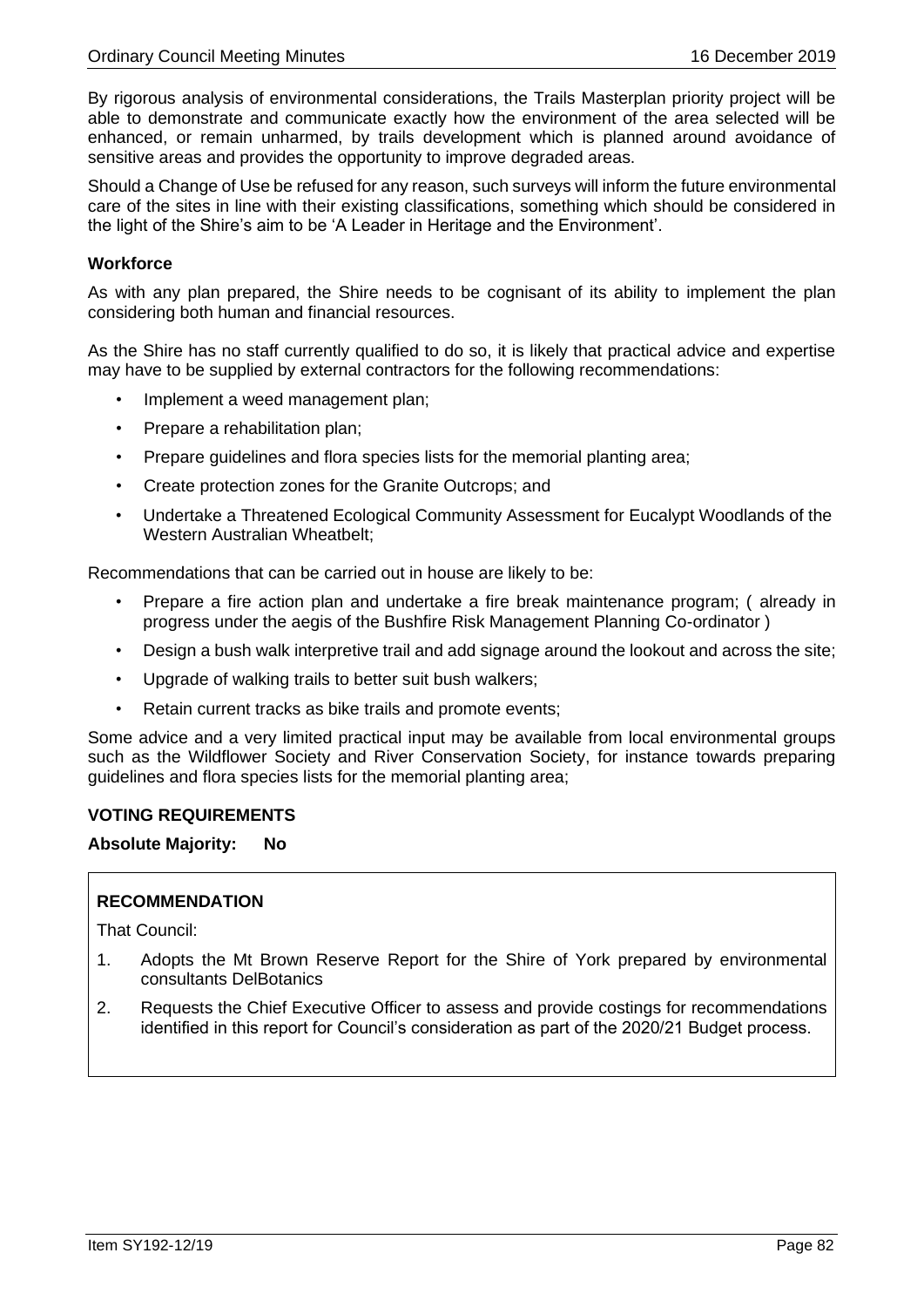### **RESOLUTION 171219**

**Moved: Cr Ashley Garratt Seconded: Cr Kevin Trent**

**That Council:**

- **1. Receives the Mt Brown Reserve Report for the Shire of York prepared by environmental consultants DelBotanics**
- **2. Requests the Chief Executive Officer to assess and provide costings for recommendations identified in this report for Council's consideration as part of the 2020/21 Budget process.**

*CARRIED: 6/0*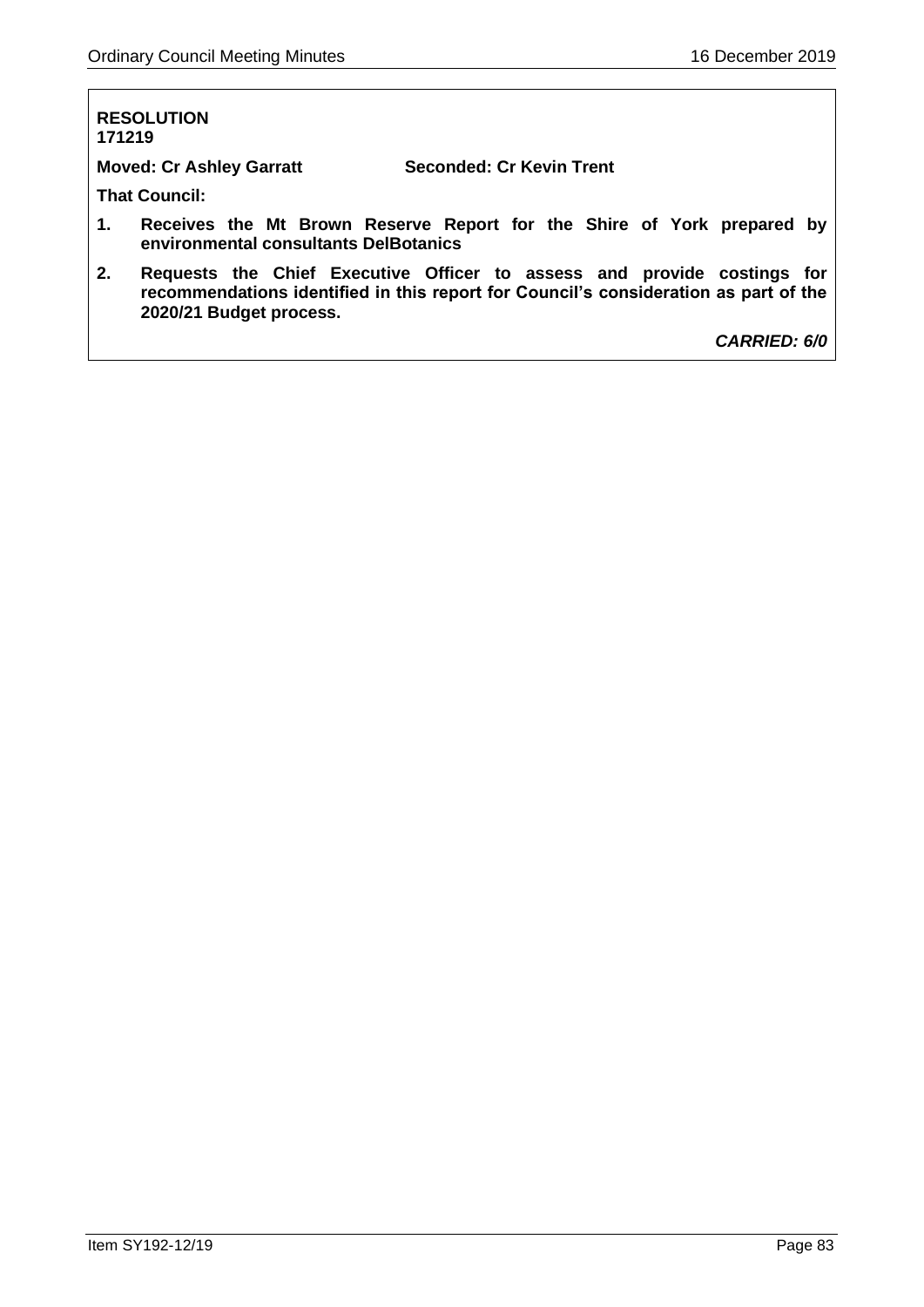#### **SY193-12/19 ANNUAL REPORT 2018/19 AND ANNUAL ELECTORS' MEETING**

| <b>File Number:</b>                         | FI.FRP.2                                                                      |
|---------------------------------------------|-------------------------------------------------------------------------------|
| Author:                                     | Suzie Haslehurst, Executive Manager, Corporate & Community<br><b>Services</b> |
| Authoriser:                                 | Suzie Haslehurst, Executive Manager, Corporate & Community<br><b>Services</b> |
| <b>Previously before</b><br><b>Council:</b> | Not applicable                                                                |
| <b>Appendices:</b>                          | 2019 Annual Report (under separate cover)<br>1.                               |

# **NATURE OF COUNCIL'S ROLE IN THE MATTER**

Legislative

# **PURPOSE OF REPORT**

This report presents the Annual Report for Council's acceptance and seeks Council's approval to give public notice of the availability of the Annual Report and to advertise the date of an electors' meeting.

# **BACKGROUND**

The Shire is required, under Section 5.53 of the *Local Government Act 1995* (the Act), to prepare an annual report for each financial year ending 30 June. The content of the annual report is prescribed by the Act and includes a summary of the Council's annual activities, including the audited annual financial statements and the auditor's report for the financial year. The audited financial statements for 2018/19 have been presented to the Audit and Risk Committee, with the minutes of that meeting the subject of a separate report in this agenda.

Section 5.27 of the Act requires that the Shire holds an annual electors' meeting not more than 56 days after the acceptance of the annual report for the previous year.

# **COMMENTS AND DETAILS**

The Audited Financial Statements and Auditor's Report were presented to the Audit Committee at a meeting held on 2 December 2019 at which two officers from the Office of the Auditor General presented the outcomes of the 2018/19 financial year audit. The minutes, which are presented to Council as a separate report in this agenda, recommend that Council;

- *Accepts the Annual Financial Report for the year ended 30 June 2019 and;*
- *Requests the CEO to finalise the annual report and present it to the December Council meeting along with a proposed date for the annual electors' meeting.*

The Annual Report is now presented for Council's consideration. As well as the Auditor's report and Annual Financial Statements, it contains information regarding Council and staff activities during the year, statistics and statutory reporting as required. Officers are recommending that Council accepts the 2018/19 Annual Report in accordance with Section 5.54 of the Act. It is further proposed that an Annual Electors' meeting is held on Wednesday 5 February 2020 at 5.00pm and that this date is publicly advertised for a period of 14 days.

# **OPTIONS**

Council could choose not to accept the annual report until its February Ordinary Council Meeting. However, as the Audited Financial Statements have been received, Council has an obligation under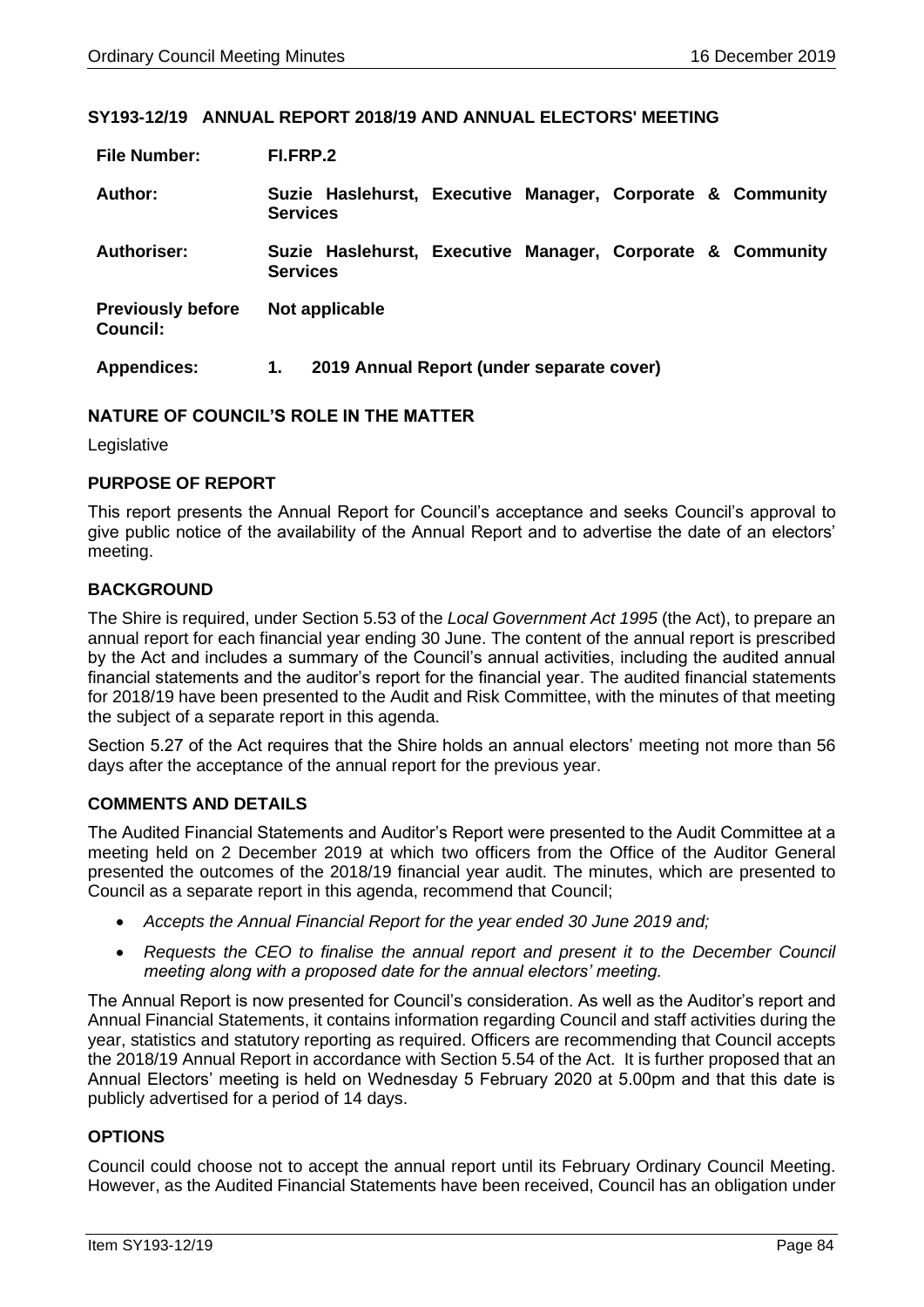Section 5.54 of the *Local Government Act 1995* to accept the annual report no later than 31 December*.* The officer recommendation addresses this requirement.

# **IMPLICATIONS TO CONSIDER**

### **Consultative**

The Act requires the Annual Report to be made publicly available.

### **Strategic**

*Theme 5: Strong Leadership and Governance*

5.8 Communication between the Shire and the community is open, smart, and efficient, uses a range of methods including social media, is factually informative and makes use of collaborative community networks.

### **Policy Related**

- CP1.5 *Compliance*
- F1.3 *Significant Accounting Policies*
- G4.2 *Integrated Planning and Reporting: (Reporting)*

### **Financial**

The annual report was submitted to a designer to collate within current budget allocations.

# **Legal and Statutory**

#### *5.53. Annual reports*

- *(1) The local government is to prepare an annual report for each financial year.*
- *(2) The annual report is to contain —*
	- *(a) a report from the mayor or president; and*
	- *(b) a report from the CEO; and*
	- *[(c), (d) deleted]*
		- *(e) an overview of the plan for the future of the district made in accordance with section 5.56, including major initiatives that are proposed to commence or to continue in the next financial year; and*
		- *(f) the financial report for the financial year; and*
		- *(g) such information as may be prescribed in relation to the payments made to employees; and*
	- *(h) the auditor's report prepared under section 7.9(1) or 7.12AD(1) for the financial year; and*
	- *(ha) a matter on which a report must be made under section 29(2) of the Disability Services Act 1993; and*
	- *(hb) details of entries made under section 5.121 during the financial year in the register of complaints, including —*
		- *(i) the number of complaints recorded in the register of complaints; and*
		- *(ii) how the recorded complaints were dealt with; and*
		- *(iii) any other details that the regulations may require;*

*and*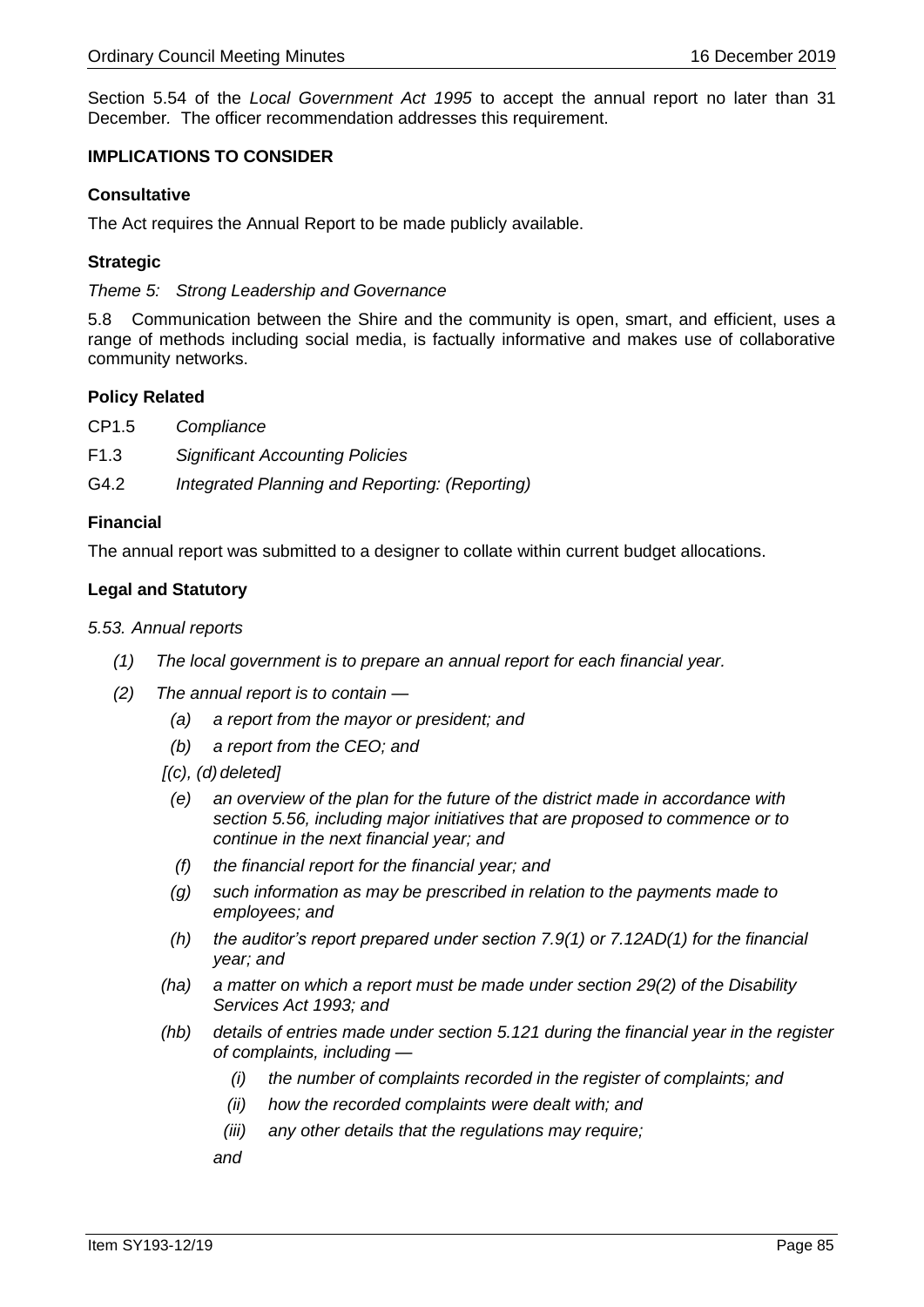*(i) such other information as may be prescribed.*

*[Section 5.53 amended by No. 44 of 1999 s. 28(3); No. 49 of 2004 s. 42(4) and (5); No. 1 of 2007 s. 6; No. 5 of 2017 s. 7(1).]*

- *5.54. Acceptance of annual reports*
	- *(1) Subject to subsection (2), the annual report for a financial year is to be accepted\* by the local government no later than 31 December after that financial year.*
		- *\* Absolute majority required.*
	- *(2) If the auditor's report is not available in time for the annual report for a financial year to be accepted by 31 December after that financial year, the annual report is to be accepted by the local government no later than 2 months after the auditor's report becomes available.*

*[Section 5.54 amended by No. 49 of 2004 s. 49.]*

*5.55. Notice of annual reports* 

*The CEO is to give local public notice of the availability of the annual report as soon as practicable after the report has been accepted by the local government.*

*5.55A. Publication of annual reports*

*The CEO is to publish the annual report on the local government's official website within 14 days after the report has been accepted by the local government.*

*[Section 5.55A inserted by No. 5 of 2017 s. 8.]*

- *5.27. Electors' general meetings*
	- *(1) A general meeting of the electors of a district is to be held once every financial year.*
	- *(2) A general meeting is to be held on a day selected by the local government but not more than 56 days after the local government accepts the annual report for the previous financial year.*
	- *(3) The matters to be discussed at general electors' meetings are to be those prescribed.*

# **Risk Related**

Compliance – the requirement to accept the Shire's annual report and to hold an annual electors' meeting is a legislative obligation. Failure to do so exposes Shire officers and Councillors to significant risk. This report and its appendix mitigates this risk.

#### **Workforce**

Nil

# **VOTING REQUIREMENTS**

**Absolute Majority: Yes**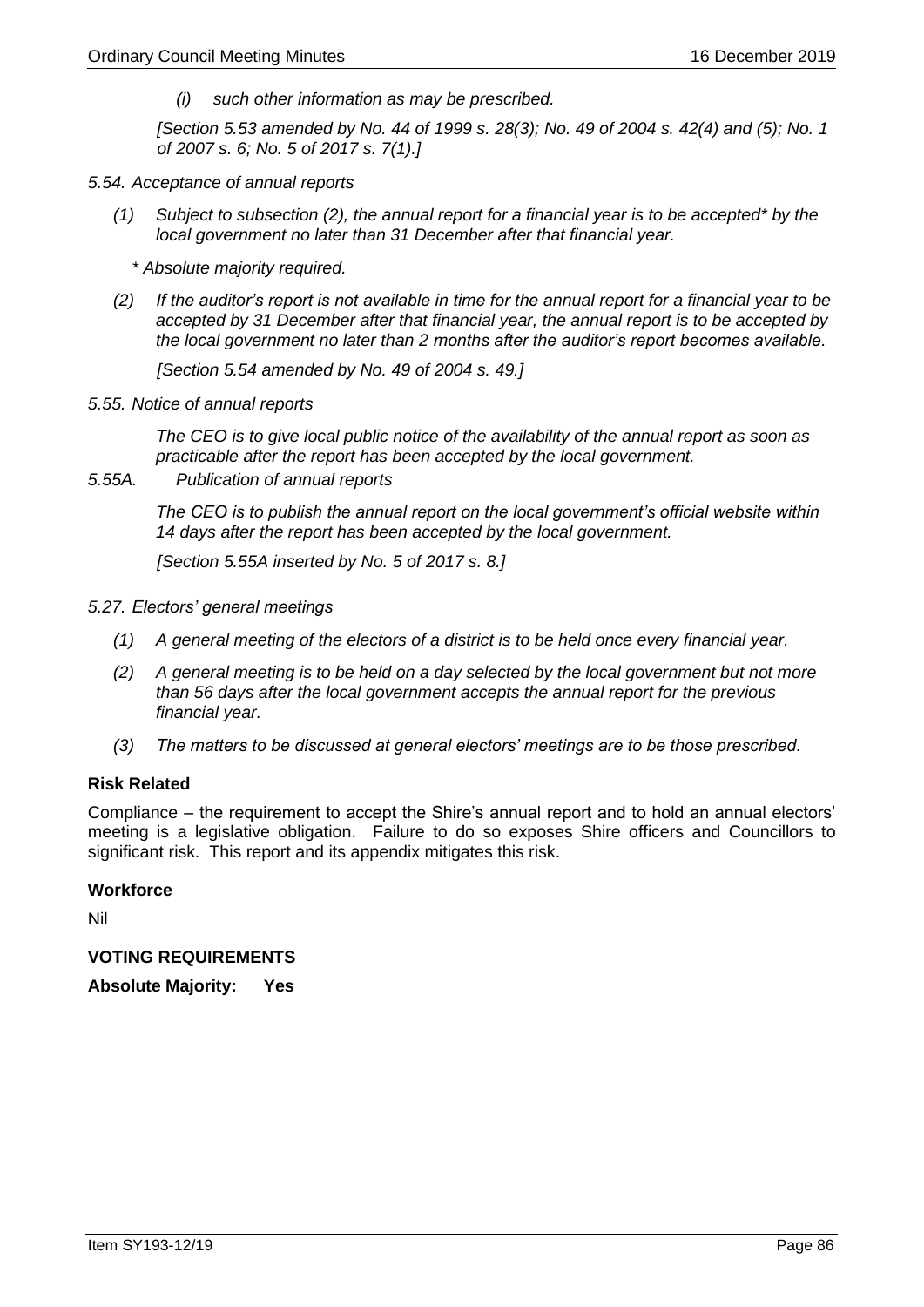### **RESOLUTION 181219**

**Moved: Cr Denis Warnick Seconded: Cr Kevin Trent**

**That Council:**

- **1. Accepts the Annual Report for the year ended 30 June 2019 noting that it incorporates the Audit Completion Report and Audited Financial Statements that are the subject of a separate report in this agenda;**
- **2. Authorises the Chief Executive Officer in consultation with the Shire President to make any necessary minor editorial changes prior to the publication of the Annual Report;**
- **3. Gives local public notice of the availability of the Annual Report; and**
- **4. Authorises the Chief Executive Officer to convene the Annual Electors' Meeting to be held on Wednesday 5 February 2020 at 5.00pm in the Lesser Hall, York Town Hall, York.**

*CARRIED BY ABSOLUTE MAJORITY: 6/0*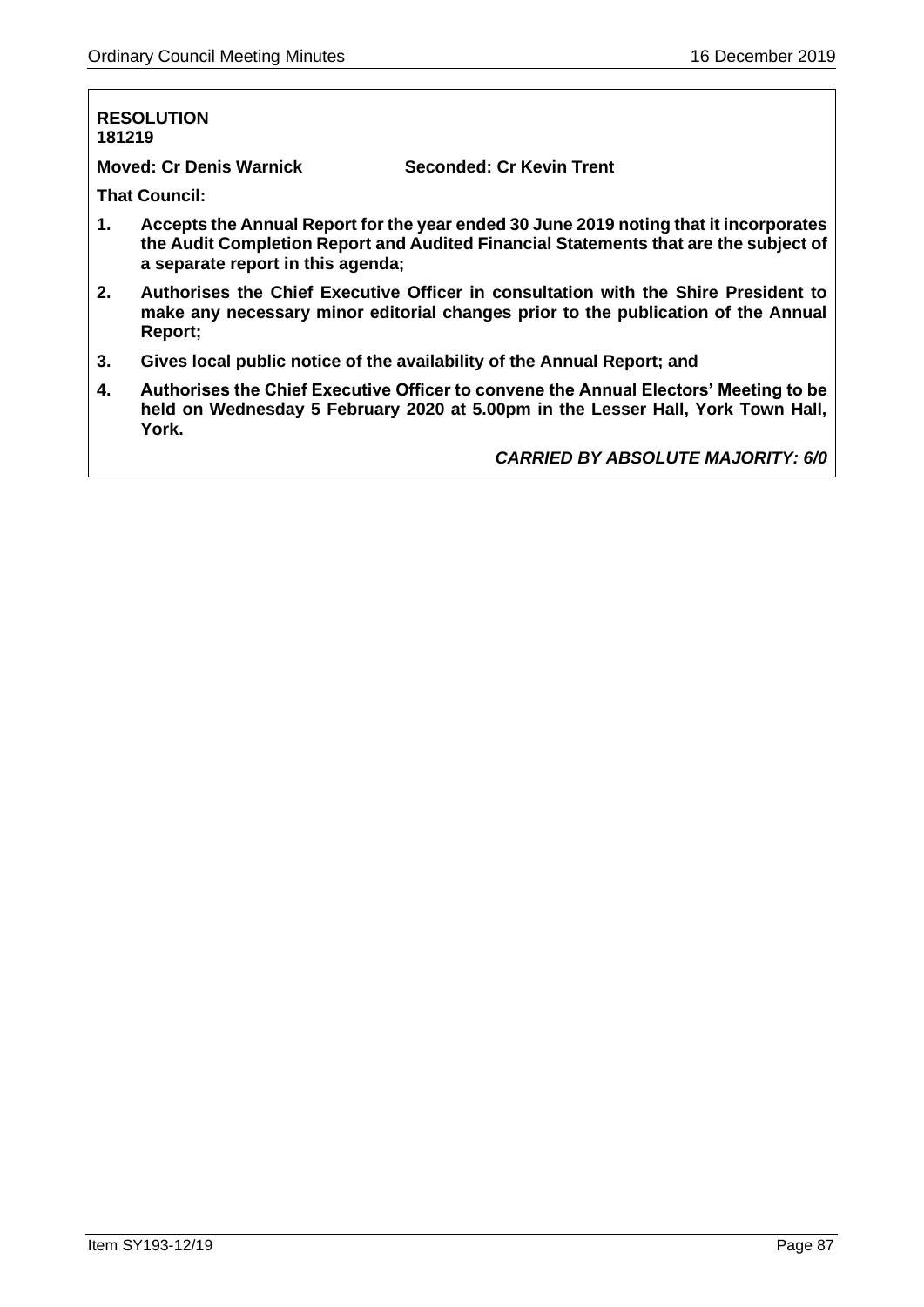### **SY194-12/19 AGREEMENT FOR DISBURSEMENT OF SEAVROC FUNDS HELD IN TIED FUNDS RESERVE 40**

| <b>File Number:</b>                         | OR.RDT.4                                                                      |  |  |  |  |
|---------------------------------------------|-------------------------------------------------------------------------------|--|--|--|--|
| <b>Author:</b>                              | Tabitha Bateman, Finance Manager                                              |  |  |  |  |
| Authoriser:                                 | Suzie Haslehurst, Executive Manager, Corporate & Community<br><b>Services</b> |  |  |  |  |
| <b>Previously before</b><br><b>Council:</b> | <b>26 August 2019</b>                                                         |  |  |  |  |
| <b>Appendices:</b>                          | Agreement for distribution of SEAVROC funds<br>1.                             |  |  |  |  |

### **NATURE OF COUNCIL'S ROLE IN THE MATTER**

Executive

# **PURPOSE OF REPORT**

This report seeks Council's approval of the proposed agreement for disbursement of remaining funds held by the Shire of York on behalf of member Councils of the South East Avon Voluntary Regional Organisation of Councils (SEAVROC).

# **BACKGROUND**

Representatives from the Shires involved with SEAVROC met during Local Government Week 2019 and agreed in principle, to dispersing the funds equally between all local governments that were at some stage, members of the group.

This was conditioned upon:

- 1. An agreement being prepared which is presented to each of the local governments involved, for consideration and approval by each Council.
- 2. The Shire President and Chief Executive Officer of each local government signing the agreement (if approved to do so by their Council).
- 3. Each local government being provided with a copy of the agreement when signed by every representative.
- 4. A copy being sent to the DLGSC for information.

In accordance with Council resolution 080819, officers requested McLeods Barristers and Solicitors to prepare an agreement for disbursement of the remaining SEAVROC funds.

SEAVROC was initiated in 2006 by the Shires of Beverley, Brookton, Cunderdin, Quairading and York and was later joined by the Shire of Tammin. Significant funding was sought from various sources including the Department of Local Government to deliver collaborative projects across the region.

In 2014, the Shires of Cunderdin, Quairading and Tammin withdrew their membership from SEAVROC and the group was soon after, disbanded prior to all projects being completed and funds being fully expended.

The current balance of unspent SEAVROC funds currently held in the Tied Funds Reserve 40 comprises the following;

| <b>Awareness Training Grant</b>     | \$11,373.55 |
|-------------------------------------|-------------|
| You're Welcome Grant                | \$11,602.69 |
| <b>Connecting Local Governments</b> | \$44,054.00 |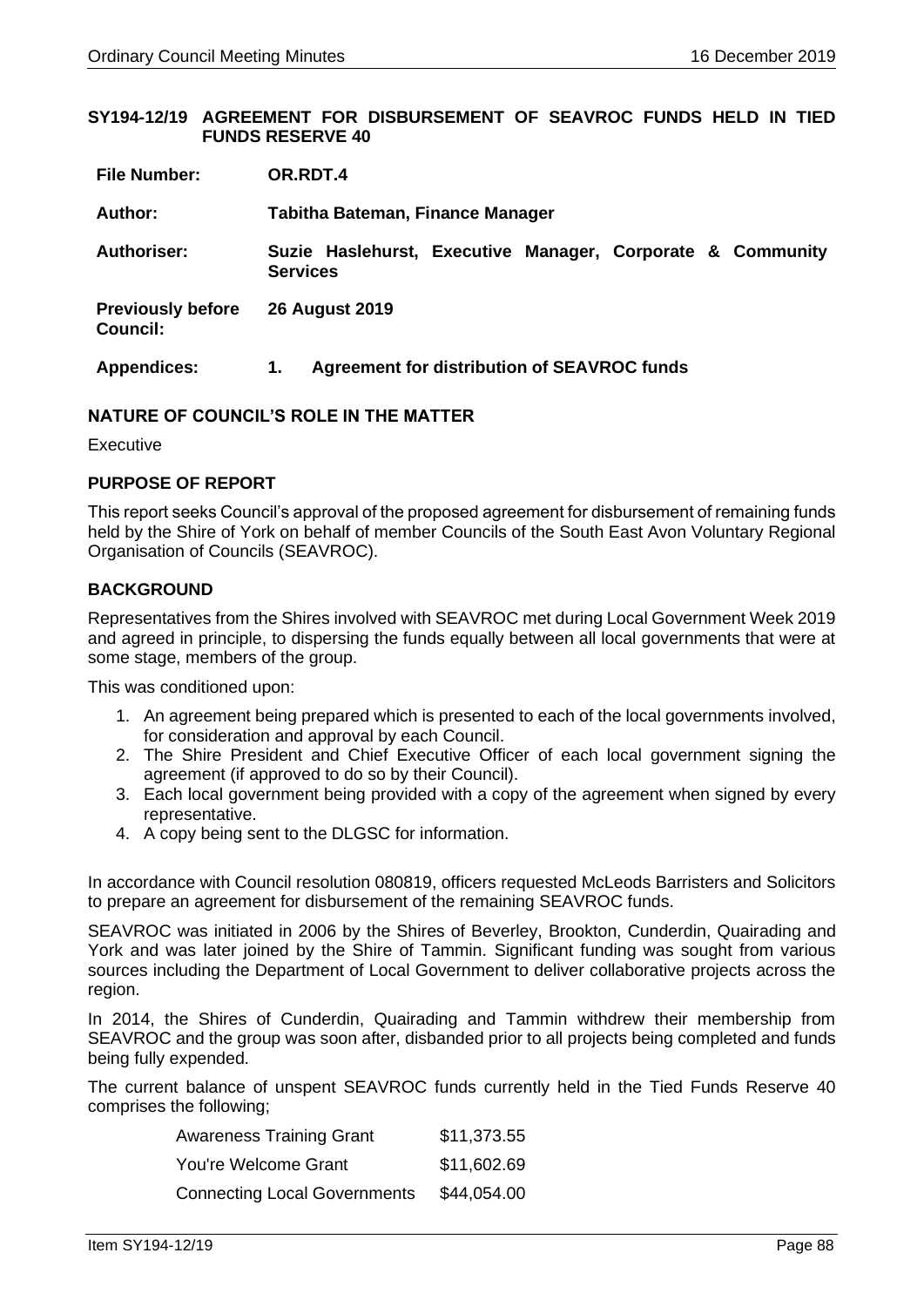| <b>Business Case Funds</b> | \$13,117.00  |
|----------------------------|--------------|
| Workforce Plan             | \$18,185.00  |
| Zero Waste Plan            | \$6,118.76   |
| Total                      | \$104,451.00 |

### **COMMENTS AND DETAILS**

The above funds had been held by the Shire of York for a number of years after SEAVROC was disbanded. With no group to initiate or implement new projects the funds were being held indefinitely by the Shire of York.

The agreement outlines the obligations and responsibilities of each Council with regard to payment of the funds. Accordingly, the Shire of York will relinquish responsibility for these funds and ultimately, the associated liability.

It is further recommended that the costs for preparing the agreement be deducted from the funds prior to distribution.

# **OPTIONS**

The following options are available to Council;

- 1. Approve the officer's recommendation to accept the agreement with the intention to disburse the remaining SEAVROC funds from Reserve 40.
- 2. Not approve the officer's recommendation to accept the agreement. This would result in no resolution to deal with the funds and they would remain in the Tied Funds Reserve 40 for an indefinite period.

Officers are recommending option 1. Pending Council approval and subsequent signing of the agreement by all parties, the funds can be transferred from the Tied Funds Reserve 40 and relevant budget amendments made as part of the Mid-Year Budget Review.

# **IMPLICATIONS TO CONSIDER**

#### **Consultative**

Department of Local Government, Sport & Cultural Industries (formerly Department of Local Government and Communities)

Shires of Beverley, Brookton, Cunderdin, Quairading, Tammin

WAI GA

# **Policy Related**

CP 1.1 Execution of Documents and Use of the Common Seal

CP 1.3 Commissioning of Legal Advice

# **Financial**

It is expected that the costs for preparation of an agreement will be shared equally among the 6 local governments and deducted from the remaining SEAVROC funds prior to distribution.

It is proposed that the Shire of York's portion of the remaining funds (approximately \$17,000) is allocated at the mid year budget review.

# **Legal and Statutory**

Not applicable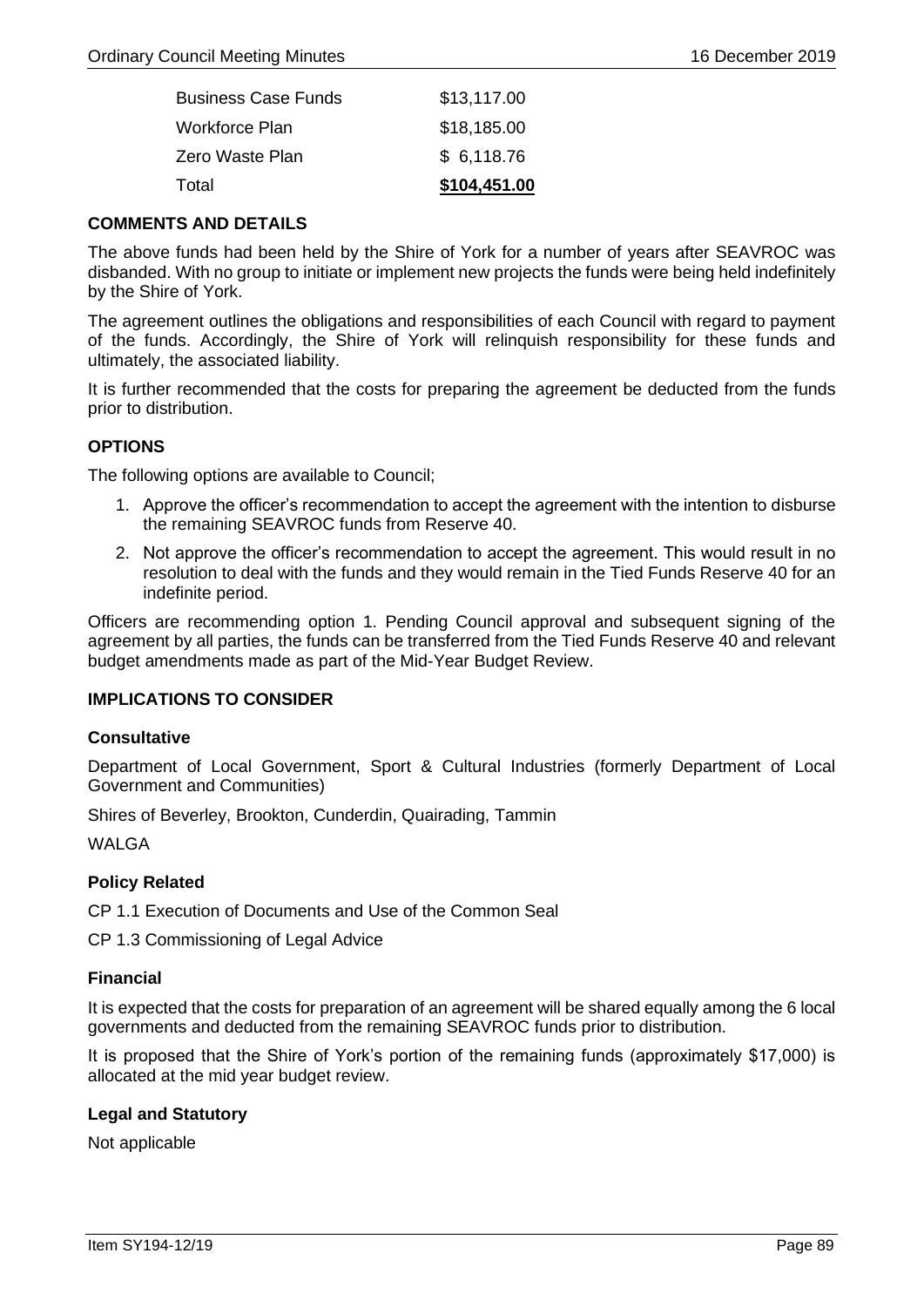# **Risk Related**

There is low financial risk associated with this report however, there could be a perceived reputational risk concerning the Shire's inability to manage projects and spend grant funds. Officers are of the opinion however, that due to the somewhat controversial end to the SEAVROC group, this report deals with the unspent funds in the most appropriate manner taking into account previous attempts for resolution. A legal agreement signed by all parties may further reduce the Shire of York's exposure to risk.

# **Workforce**

The officer's recommendation is likely to have a minimal impact on the current workforce.

# **VOTING REQUIREMENTS**

# **Absolute Majority: No**

**RESOLUTION 191219 Moved: Cr Kevin Trent Seconded: Cr Pam Heaton That Council: 1. Accepts the agreement as attached at Appendix 1 as an instrument for the disbursement of the remaining SEAVROC funds. 2. Authorises the Shire President and the Chief Executive Officer to sign the agreement on behalf of the Shire of York. 3. Requests the Chief Executive Officer to forward the signed agreement to the Shire's of Beverley, Brookton, Cunderdin, Quairading and Tammin for co-signing, and; 4. Requests the Chief Executive Officer to forward a copy of the signed agreement to the Department of Local Government, Sport & Cultural Industries for information** 

**purposes.**

*CARRIED: 6/0*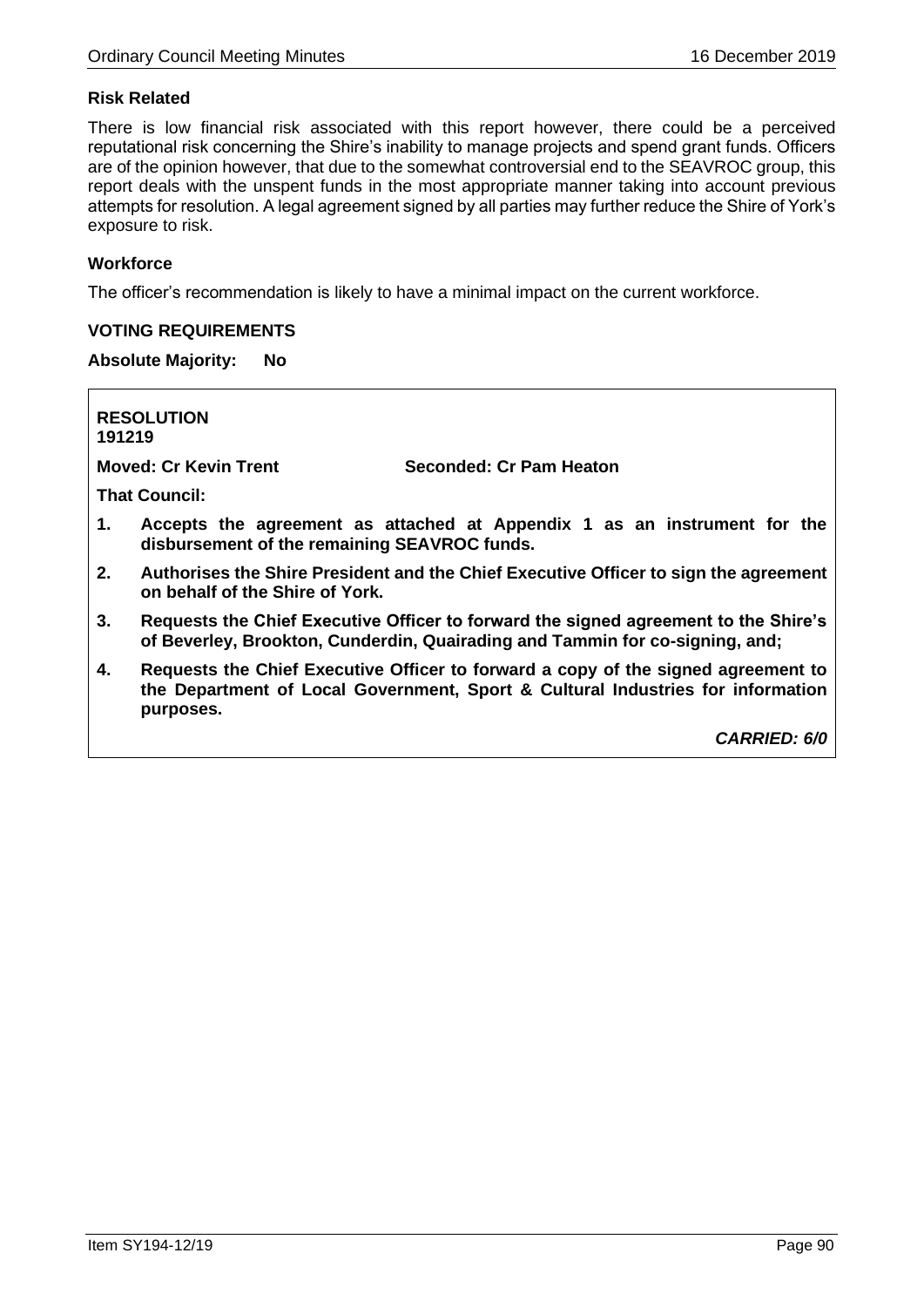### **SY195-12/19 OUTSTANDING RATES AND CHARGES - PAYMENT AGREEMENTS**

| <b>File Number:</b>                         | <b>FI.DRS.3.1</b>                                                             |  |  |  |  |  |
|---------------------------------------------|-------------------------------------------------------------------------------|--|--|--|--|--|
| Author:                                     | Anneke Birleson, Finance Officer (Rates & Debtors)                            |  |  |  |  |  |
| <b>Authoriser:</b>                          | Suzie Haslehurst, Executive Manager, Corporate & Community<br><b>Services</b> |  |  |  |  |  |
| <b>Previously before</b><br><b>Council:</b> | 25 November 2019                                                              |  |  |  |  |  |
| <b>Appendices:</b>                          | <b>Summary - Payment Agreement Applications - Confidential</b><br>1.          |  |  |  |  |  |

# **NATURE OF COUNCIL'S ROLE IN THE MATTER**

Executive

### **PURPOSE OF REPORT**

The purpose of this report is to provide Council with details regarding ten payment arrangement applications the Shire has received, that do not qualify under Delegation DE3-3.

This report seeks Council's approval to accept the officer recommendations regarding the proposed arrangements, as detailed in Confidential Appendix 1.

### **BACKGROUND**

At the Ordinary Council Meeting held on 25 February 2019, Council resolved to accept a revised Finance Policy F1.1 Revenue Collection.

The Policy and Delegation 3-3 authorises the Chief Executive Officer to accept payment arrangements, for outstanding rates and charges where there are no arrears and the balance will be paid in full by 30 June of the relevant financial year. Any applications outside this scope must be presented to Council for review and acceptance or rejection. Any application for a payment arrangement relating to sundry debtor charges must be referred to Council as there is currently no delegation.

# **COMMENTS AND DETAILS**

Council has considered twenty two (22) applications for the 2019/20 financial year.

The Shire has received a further ten (10) applications for the 2019/20 financial year that do not qualify under DE3-3 and therefore, require Council consideration.

The applicants are claiming financial difficulties or hardship as a result of their current circumstances.

Confidential Appendix 1 details the current debts and a brief reason why the debtors cannot meet the standard payment options. The table also provides an officer recommendation for each application.

Confidential Appendix 2 provides correspondence relating to the agreement request for A11921.

Applications are assessed on a case by case basis, taking into consideration people's circumstances, in accordance with policy F1.1 Principle (c).

Any application that is approved is subject to the condition where any default may result in legal action for debt recovery without further notice. Debtors (excluding pensioners and sundry debts) are also made aware that interest continues to accrue.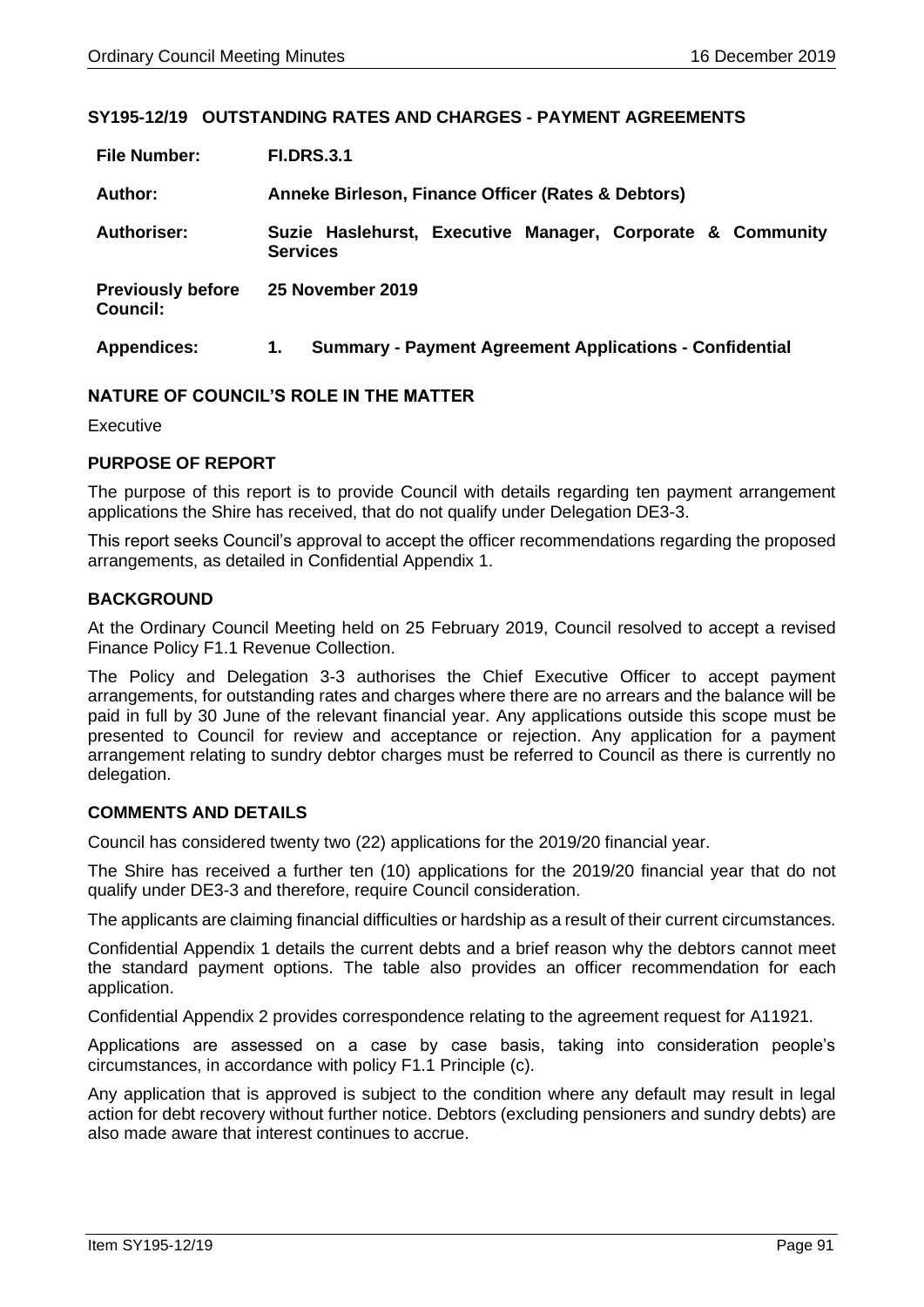# **OPTIONS**

Council could elect to approve or reject the officer recommendations. However, officers have worked with the applicants regarding their current financial circumstances and ability to pay. One of the principles of the revenue collection policy is that people's circumstances are taken into account.

# **IMPLICATIONS TO CONSIDER**

### **Consultative**

Not Applicable

# **Strategic**

Theme 5: Strong Leadership and Governance

5.3 The Shire's public finances are sustainable in the short and long-term.

### **Policy Related**

F1.1 Revenue Collection

DE3-3 Agreement as to Payment of Rates and Service Charges

### **Financial**

The total debt associated with the payment arrangements relating to rates and charges, as at 30 November 2019 is \$77,375.59.

This represents approximately 2.73% of the outstanding rates and charges as at 30 November 2019.

The total debt associated with the payment arrangements relating to sundry debts, as at 30 November 2019 is \$4,879.04.

This represents approximately 1.7% of the outstanding sundry debts as at 30 November 2019.

# **Legal and Statutory**

#### *Local Government Act 1995*

#### *6.49. Agreement as to payment of rates and service charges*

*A local government may accept payment of a rate or service charge due and payable by a person in accordance with an agreement made with the person.*

# **Risk Related**

The Financial Risk is Moderate (3).

The Likelihood of Recurrence is Possible (3).

The overall risk rating is Moderate (9).

The risk can be considered acceptable as there is a policy in place to control and manage the risk. Should any debtors default on their arrangement, legal action can be taken to recover the due amounts.

The financial risk reduces as debts are paid.

#### **Workforce**

The scope of this report will have a minor impact on the workforce, relating to ongoing monitoring of payments.

# **VOTING REQUIREMENTS**

**Absolute Majority: No**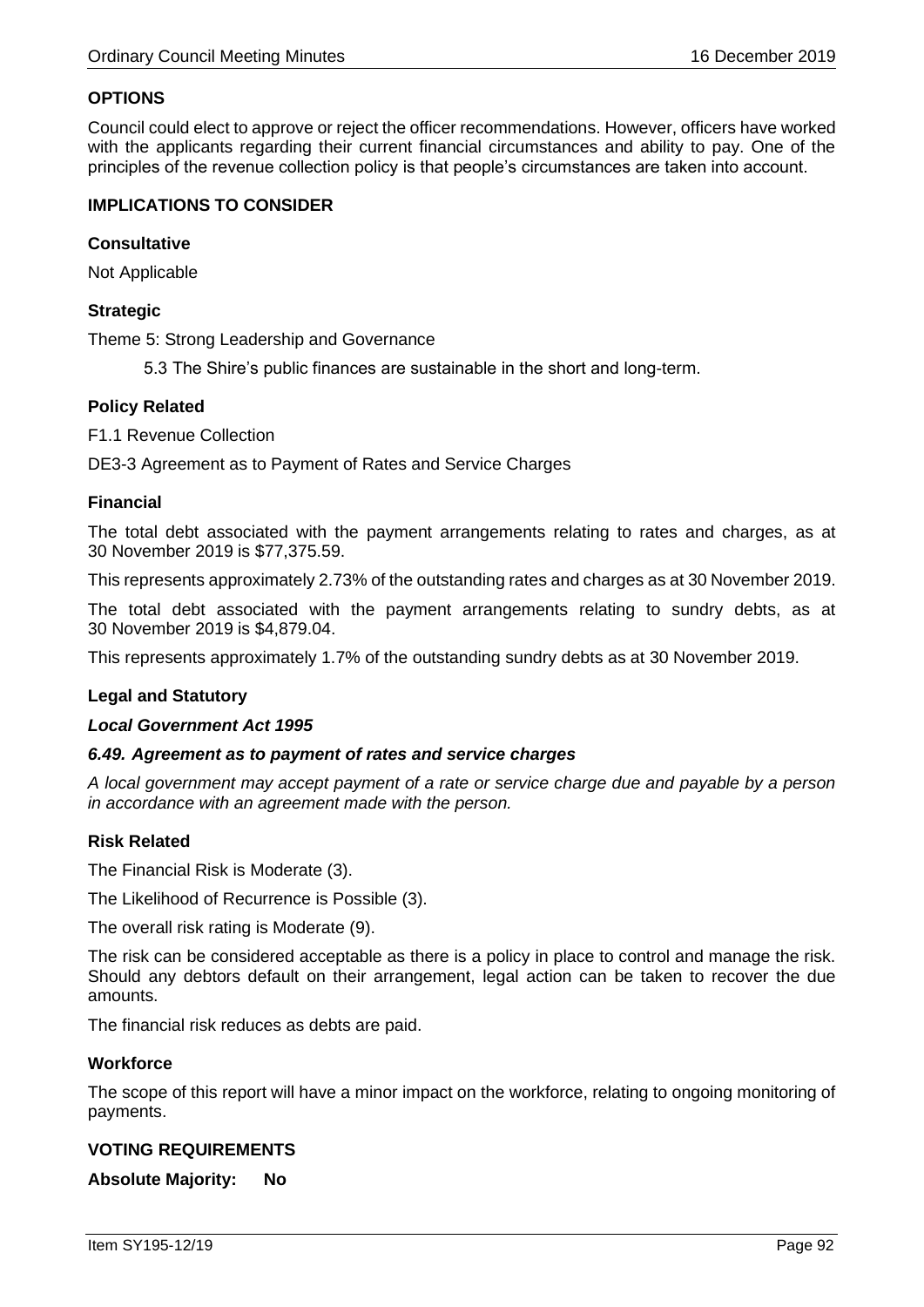# **RESOLUTION 201219**

**Moved: Cr Ashley Garratt Seconded: Cr Kevin Trent**

**That Council approves the applications for a payment agreement as detailed within Confidential Appendix 1, with the condition that any default may result in legal action.**

*CARRIED: 6/0*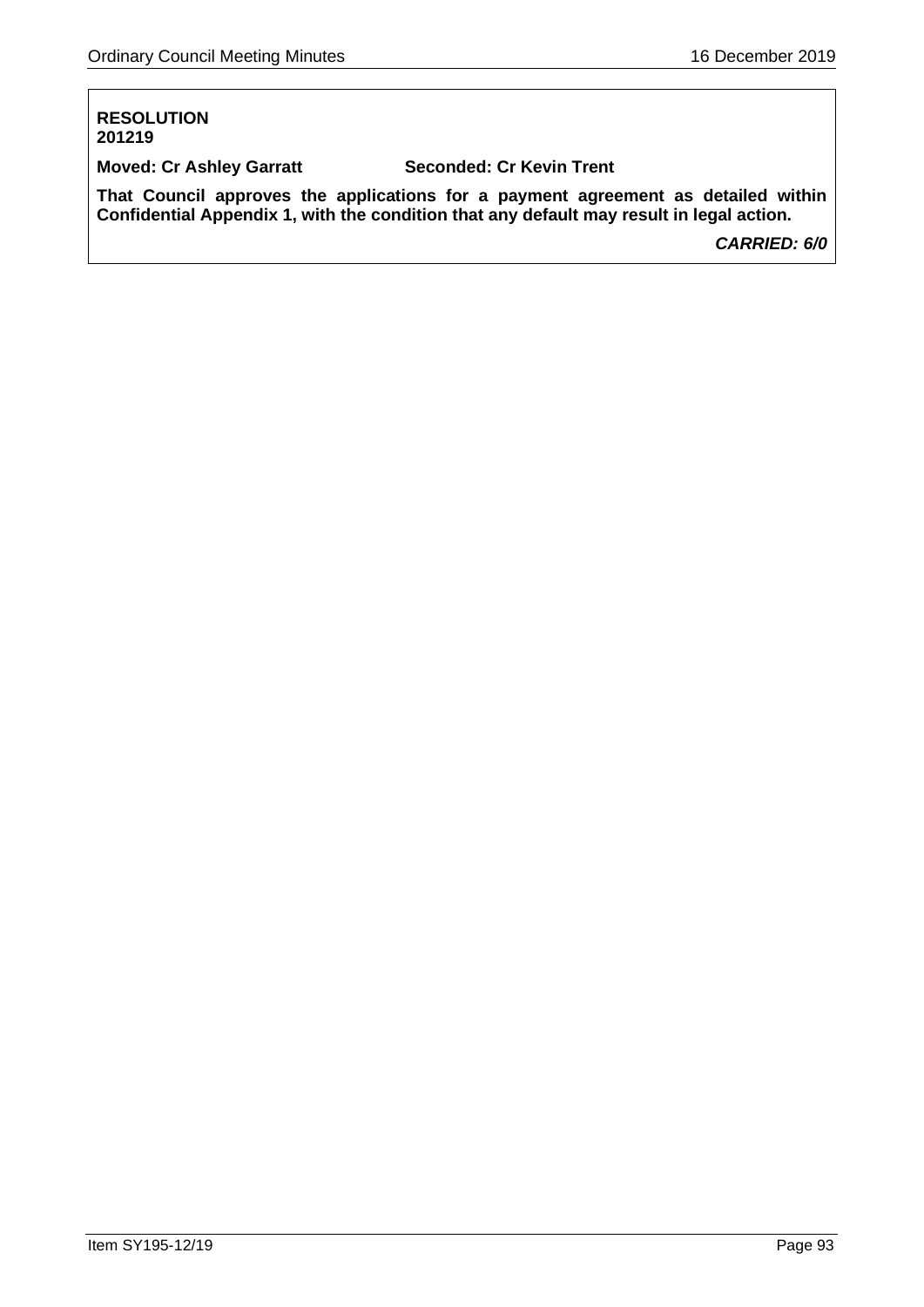# **SY196-12/19 REQUEST FOR WRITE OFF - RATES AND CHARGES**

| <b>File Number:</b>                         | <b>FI.RTS.13</b>                                                              |  |  |  |  |
|---------------------------------------------|-------------------------------------------------------------------------------|--|--|--|--|
| Author:                                     | Anneke Birleson, Finance Officer (Rates & Debtors)                            |  |  |  |  |
| <b>Authoriser:</b>                          | Suzie Haslehurst, Executive Manager, Corporate & Community<br><b>Services</b> |  |  |  |  |
| <b>Previously before</b><br><b>Council:</b> | <b>Not Applicable</b>                                                         |  |  |  |  |
| <b>Appendices:</b>                          | Nil                                                                           |  |  |  |  |

# **NATURE OF COUNCIL'S ROLE IN THE MATTER**

Executive

### **PURPOSE OF REPORT**

The purpose of this report is to provide Council with background information in relation to rates for two (2) properties.

This report seeks approval for an amount of interest to be written off.

### **BACKGROUND**

The 2019/20 rates and charges were issued on 26 July 2019. The rate notices for A60529 and A60547, both owned by the same ratepayer, were mailed to an overseas address, as provided by the settlement agent in December 2018.

The owner attended the Shire on 5 November 2019 claiming they had only just received the notices because the address is not their current address and were unaware Shire rates existed, having relied on their agent to inform them of all bills.

On this day, the ratepayer paid the full amounts as given on the initial notices, leaving a total of \$39.42 interest unpaid. They requested consideration be given to write off these charges because if they had known rates were payable they would have paid them on time.

#### **COMMENTS AND DETAILS**

It is possible that the owner may not have been aware of Shire rates existing, although this information should have been provided to them as part of the property settlement including details of their portion for the financial year in which the property was transferred.

It could be considered that the owner should have been aware of the existence of annual rates and charges and is therefore, liable for the interest. However, given the immaterial amount it could be considered in the Shire's best interest to write off the amount to maintain a good relationship with the ratepayer and ensure ongoing payment of rates and charges.

Officers continue to give consideration to developing a delegation where the Chief Executive Officer can be authorised to write off amounts under a specified limit.

#### **OPTIONS**

Council could choose to approve or reject the proposed write off.

The write off could be considered an insignificant amount, where the write off, if approved, will result in the ratepayer having a positive experience with the Shire and likely continue to pay their rates on time.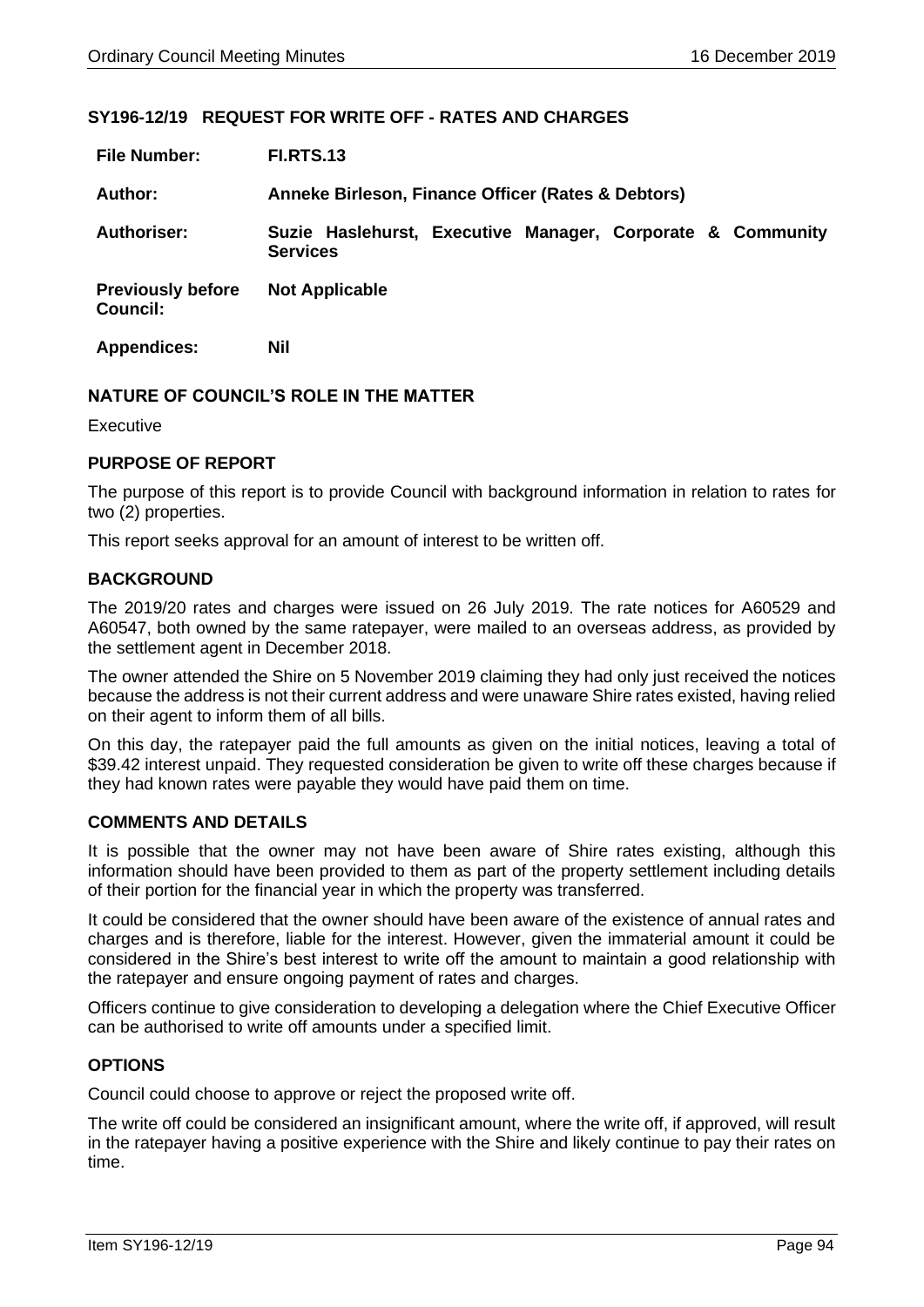# **IMPLICATIONS TO CONSIDER**

### **Consultative**

Not Applicable

# **Strategic**

Theme 5: Strong Leadership and Governance

- 5.3 The Shire's public finances are sustainable in the short and long-term.
- 5.4 There is a major focus on systems which improve and maintain accountability and transparency.

# **Policy Related**

There is currently no policy or delegation for the write off of rates and charges. Officers are working on developing a proposed delegation.

### **Financial**

If Council approves the write off it would result in a reduction in income of approximately \$39.42 and is considered immaterial.

### **Legal and Statutory**

Section 6.12(1)(c) of the Local Government Act permits the Council to write off any amount of money, which is owed to the local government.

### *6.12. Power to defer, grant discounts, waive or write off debts*

*(1) Subject to subsection (2) and any other written law, a local government may —*

- *(a) when adopting the annual budget, grant\* a discount or other incentive for the early payment of any amount of money; or*
- *(b) waive or grant concessions in relation to any amount of money; or*
- *(c) write off any amount of money, which is owed to the local government.*
- *\* Absolute majority required.*
- *(2) Subsection (1)(a) and (b) do not apply to an amount of money owing in respect of rates and service charges.*
- *(3) The grant of a concession under subsection (1)(b) may be subject to any conditions determined by the local government.*
- *(4) Regulations may prescribe circumstances in which a local government is not to exercise a power under subsection (1) or regulate the exercise of that power.*

*[Section 6.12 amended by No. 64 of 1998 s. 39.]*

# **Risk Related**

The Financial Impact is Insignificant (1)

The Likelihood of recurrence is Possible (3)

The Overall Risk Rating is Low (3)

# **Workforce**

The process to carry out the write off has no impact on the existing workforce.

#### **VOTING REQUIREMENTS**

**Absolute Majority: Yes**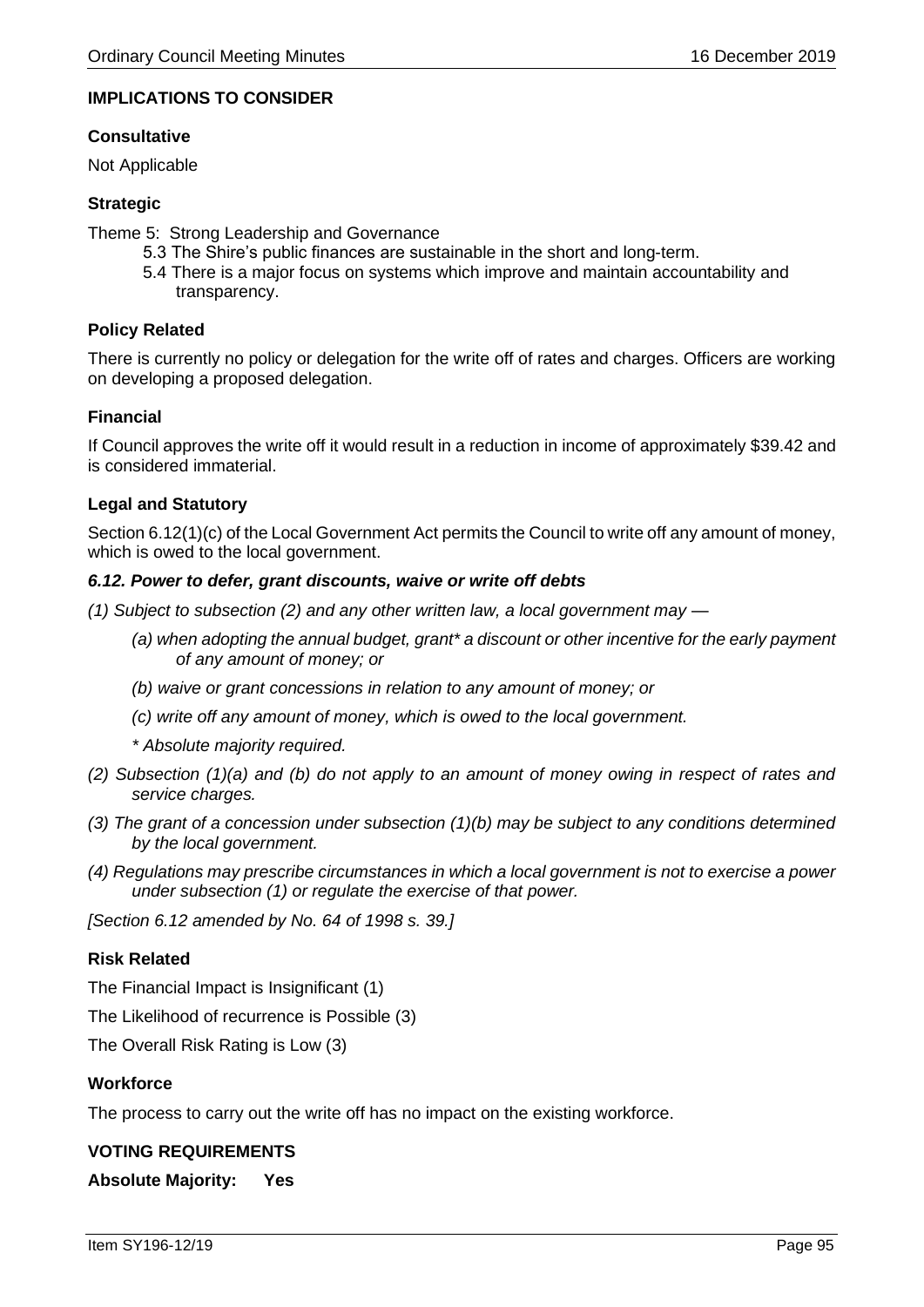# **RESOLUTION 211219 Moved: Cr Kevin Trent Seconded: Cr Pam Heaton That Council approves the write off of the following amounts: \$19.71 for A60529; and \$19.71 for A60547.**

*CARRIED BY ABSOLUTE MAJORITY: 6/0*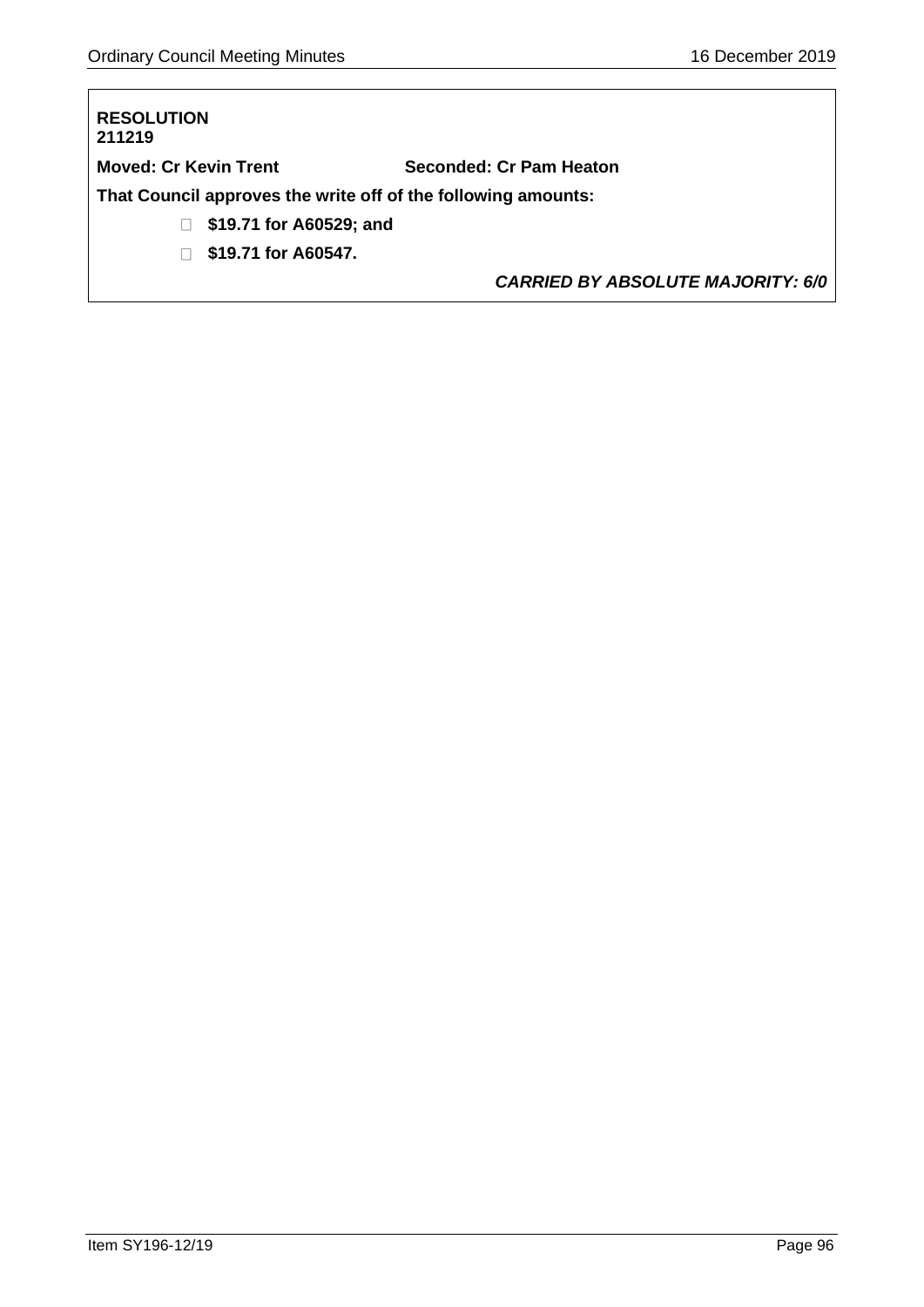### **SY197-12/19 FINANCIAL REPORT FOR NOVEMBER 2019**

| <b>File Number:</b>                         | <b>FI.FRP</b>                                                                                                                                                                         |  |  |  |  |
|---------------------------------------------|---------------------------------------------------------------------------------------------------------------------------------------------------------------------------------------|--|--|--|--|
| Author:                                     | Tabitha Bateman, Finance Manager                                                                                                                                                      |  |  |  |  |
| Authoriser:                                 | Suzie Haslehurst, Executive Manager, Corporate & Community<br><b>Services</b>                                                                                                         |  |  |  |  |
| <b>Previously before</b><br><b>Council:</b> | <b>Not Applicable</b>                                                                                                                                                                 |  |  |  |  |
| <b>Appendices:</b>                          | <b>Monthly Financial Statements - November 2019</b><br>1.<br><b>Creditors Payments Listing - November 2019</b><br>2.<br><b>Business Card Transaction Summary - October 2019</b><br>3. |  |  |  |  |

### **NATURE OF COUNCIL'S ROLE IN THE MATTER**

- Legislative
- Review

# **PURPOSE OF REPORT**

The purpose of financial reporting and the preparation of monthly financial statements is to communicate information about the financial position and operating results of the Shire of York to Councillors and the community and monitors the local government's performance against budgets.

# **BACKGROUND**

Local governments are required to prepare general purpose financial reports in accordance with the *Local Government Act 1995*, the *Local Government (Financial Management) Regulations 1996* and the *Australian Accounting Standards*.

A statement of financial activity and any accompanying documents are to be presented to the Council at an ordinary meeting of the Council within two months after the end of the month to which the statement relates. The Statement of Financial Activity summarises the Shire's operating activities and non-operating activities.

It should be noted that the figures reflected in the following reports are as at the of the end of year position only and are subject to audit adjustments for the 2018/19 Annual Financial Report.

### **COMMENTS AND DETAILS**

The Financial Report for the period ending 30 November 2019 is presented for Council's consideration and includes the following;

- Monthly Statements for the period ended 30 November 2019
- **List of Creditor Payments**
- Business Card Statement and Transaction Summary

The following information provides balances for key financial areas for the Shire of York's financial position as at 30 November 2019;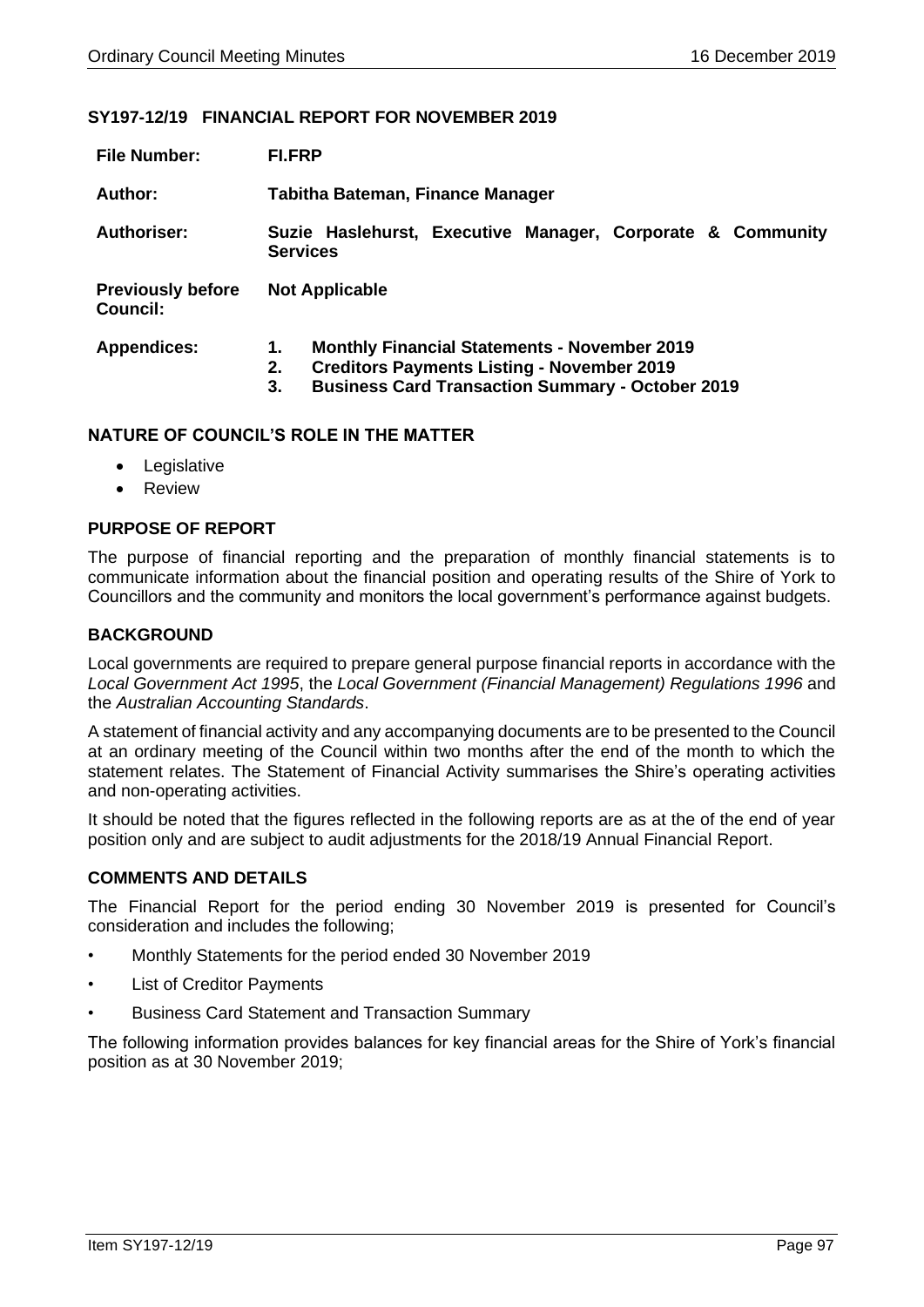### *Outstanding Rates and Services*

The total outstanding rates balance at the end of November was \$2,831,271 compared to \$3,373,840 as at 31 October 2019. The notable reduction in outstanding rates over the month can be attributed to the second instalment falling due on 8 November 2019.

| <b>Current Year</b>                         | <b>Properties</b> | 30/11/2019     | $\%$ | <b>Properties</b> | 30/11/2018     | $\%$ |
|---------------------------------------------|-------------------|----------------|------|-------------------|----------------|------|
| 3 years and over                            | 93                | \$470,567.10   | 17%  | 73                | \$471,988.78   | 16%  |
| 2 years and over                            | 105               | \$196,215.49   | 7%   | 109               | \$241,136.26   | 8%   |
| 1 year and over<br><b>Total Prior Years</b> | 199               | \$292,906.36   | 10%  | 183               | \$314,814.97   | 11%  |
| outstanding                                 |                   | \$959,688.95   | 34%  |                   | \$1,027,940.01 | 35%  |
| <b>Current Rates</b>                        | 1395              | \$1,871,582.41 | 66%  | 1352              | \$1,920,878.93 | 65%  |
| <b>Total Rates Outstanding</b>              |                   | \$2,831,271.36 |      |                   | \$2,948,818.94 |      |

A review of outstanding debtors is regularly conducted. In accordance with Council's Revenue Collection policy, requests for payment arrangements are presented to Council for acceptance. Officers are currently managing a number of payment arrangements outside of the ordinary payment options adopted by Council.

### *Outstanding Sundry Debtors*

Total outstanding sundry debtors as at 30 November 2019 were \$290,339 compared to \$65,774 reported at 31 October 2019. The variation between months was due to a claim of \$241,000 for the 2019/20 round of Bushfire Risk Mitigation funding being submitted to the Department of Fire and Emergency Services. The significant variation from the previous year relates largely to a long outstanding debt written off by Council resolution in June 2019.

| <b>Current Year</b>              | 30/11/2019   | $\%$ | 30/11/2018   | $\%$ |
|----------------------------------|--------------|------|--------------|------|
| 90 days and over                 | \$35,831.92  | 12%  | \$267,919.28 | 94%  |
| 60 days and over                 | \$1,012.56   | 0%   | \$0.00       | 0%   |
| 30 days and over                 | \$8,054.74   | 3%   | \$14,813.06  | 5%   |
| Current                          | \$245,439.48 | 85%  | \$2,787.09   | 1%   |
| <b>Total Debtors Outstanding</b> | \$290,338.70 |      | \$285,519.43 |      |

### **OPTIONS**

Not applicable

### **IMPLICATIONS TO CONSIDER**

#### **Consultative**

Not applicable

#### **Strategic**

Theme 5: Strong and Effective Leadership

- 5.1 Effective and informed governance and decision-making
- 5.3 A financially sustainable Shire
- 5.4 Open and accountable systems

# **Policy Related**

Policy F1.2 Procurement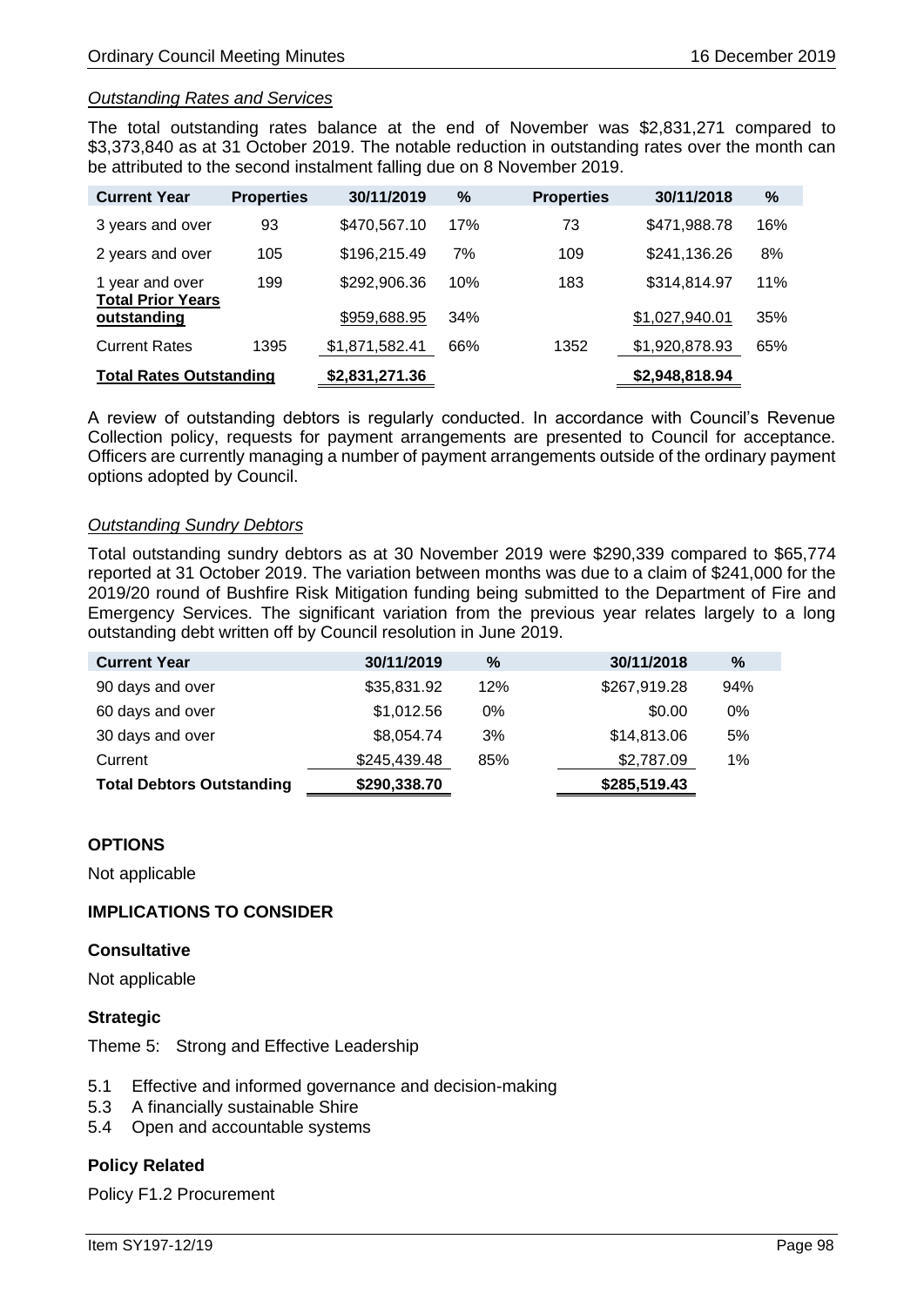# Policy F1.6 Credit Cards

Policy F1.5 Authority to make payments from Trust and Municipal Funds DE 3.1 Authority to make Payments from Trust and Municipal Funds

# **Financial**

This report and its appendices provides a summary of the financial position of the Shire at the end of the reporting period.

# **Legal and Statutory**

### *Local Government Act 1995*

*6.10. Financial Management Regulations may provide for —*

- *(a) the security and banking of money received by a local government; and*
- *(b) the keeping of financial records by a local government; and*
- *(c) the management by a local government of its assets, liabilities and revenue; and*
- *(d) the general management of, and the authorisation of payments out of —*
	- *(i) the municipal fund; and*
	- *(ii) the trust fund, of a local government.*

# *Local Government (Financial Management) Regulations 1996*

- *13. Payments from municipal fund or trust fund by CEO (Act s. 6.10)*
	- *(1) If the local government has delegated to the CEO the exercise of its power to make payments from the municipal fund or the trust fund, a list of accounts paid by the CEO is to be prepared each month showing for each account paid since the last such list was prepared —*
		- *(a) the payee's name; and*
		- *(b) the amount of the payment; and*
		- *(c) the date of the payment; and*
		- *(d) sufficient information to identify the transaction.*
- *34. Financial activity statement required each month (Act s. 6.4)*
	- *(1A) In this regulation —*

*committed assets means revenue unspent but set aside under the annual budget for a specific purpose.*

- *(1) A local government is to prepare each month a statement of financial activity reporting on the revenue and expenditure, as set out in the annual budget under regulation 22(1)(d), for that month in the following detail —*
	- *(a) annual budget estimates, taking into account any expenditure incurred for an additional purpose under section 6.8(1)(b) or (c); and*
	- *(b) budget estimates to the end of the month to which the statement relates; and*
	- *(c) actual amounts of expenditure, revenue and income to the end of the month to which the statement relates; and*
	- *(d) material variances between the comparable amounts referred to in paragraphs (b) and (c); and*
	- *(e) the net current assets at the end of the month to which the statement relates.*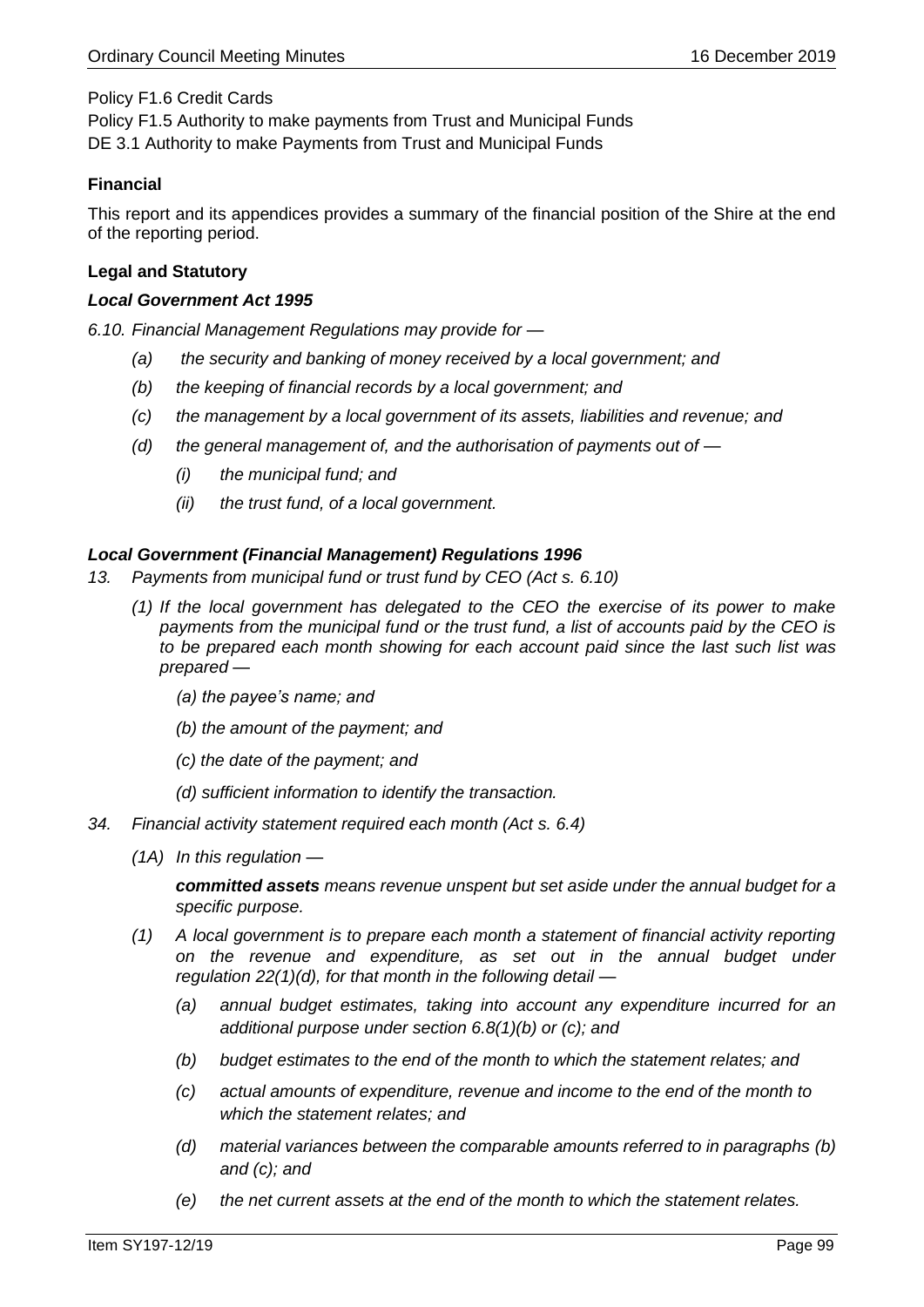- *(2) Each statement of financial activity is to be accompanied by documents containing —*
	- *(a) an explanation of the composition of the net current assets of the month to which the statement relates, less committed assets and restricted assets; and*
	- *(b) an explanation of each of the material variances referred to in subregulation (1)(d); and*
	- *(c) such other supporting information as is considered relevant by the local government.*
- *(3) The information in a statement of financial activity may be shown —*
	- *(a) according to nature and type classification; or*
	- *(b) by program; or*
	- *(c) by business unit.*
- *(4) A statement of financial activity, and the accompanying documents referred to in subregulation (2), are to be —*
	- *(a) presented at an ordinary meeting of the council within 2 months after the end of the month to which the statement relates; and*
	- *(b) recorded in the minutes of the meeting at which it is presented.*
- *(5) Each financial year, a local government is to adopt a percentage or value, calculated in accordance with the AAS, to be used in statements of financial activity for reporting material variances.*

### **Risk Related**

It is a requirement of the *Local Government (Financial Management) Regulations 1996* that local governments prepare a Statement of Financial Activity within two months after the end of the reporting period. This report mitigates the risk of non-compliance with the regulations.

### **Workforce**

Not applicable

# **VOTING REQUIREMENTS**

**Absolute Majority: No**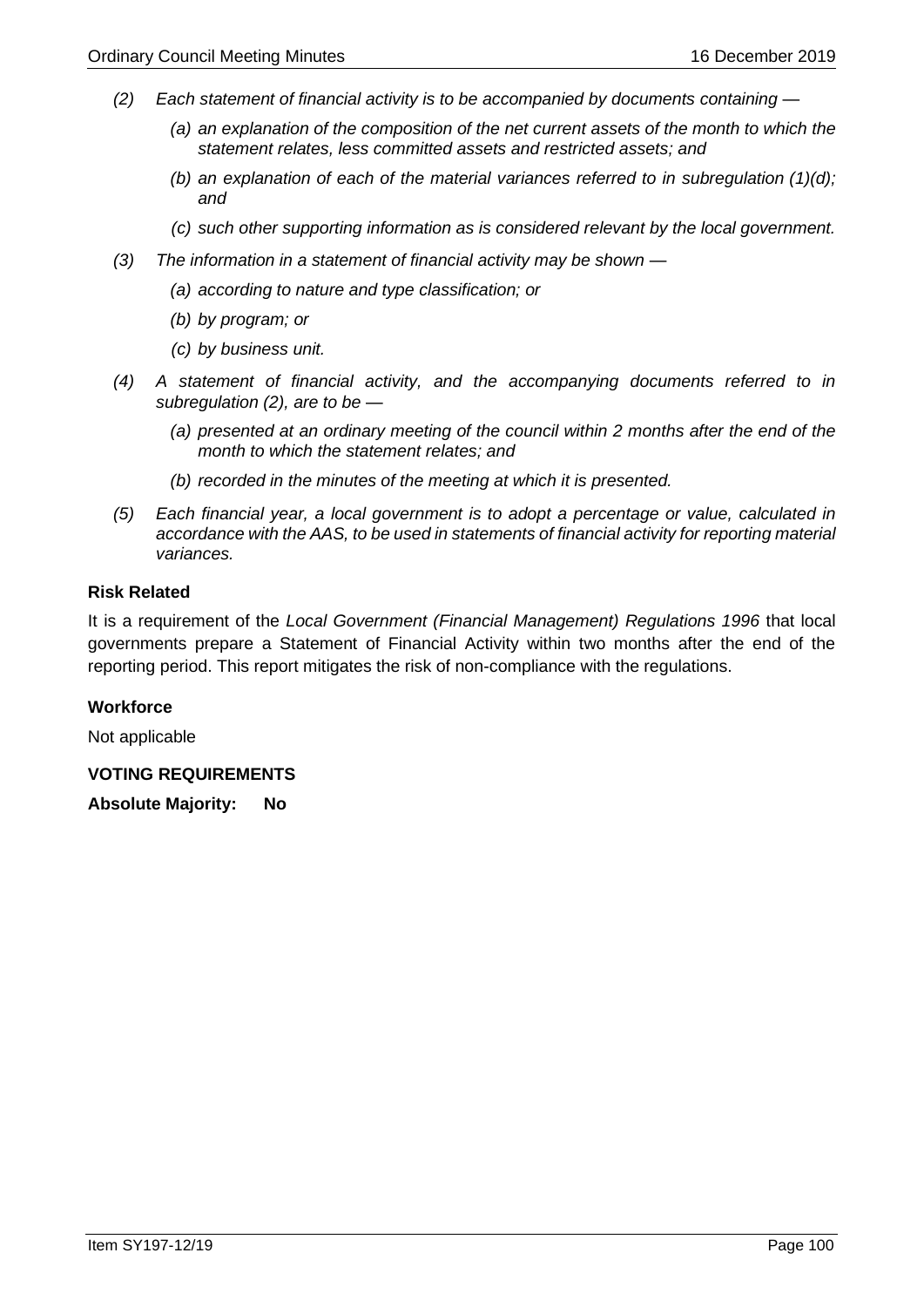| <b>RESOLUTION</b><br>221219                                                                                                                                                               |                                    |  |
|-------------------------------------------------------------------------------------------------------------------------------------------------------------------------------------------|------------------------------------|--|
| <b>Moved: Cr Pam Heaton</b>                                                                                                                                                               | <b>Seconded: Cr Ashley Garratt</b> |  |
| That Council receives the Monthly Financial Report and the list of payments drawn from<br>the Municipal and Trust accounts for the period ending 30 November 2019 as summarised<br>below: |                                    |  |
| <b>Nov-19</b>                                                                                                                                                                             |                                    |  |
| <b>MUNICIPAL FUND</b>                                                                                                                                                                     | <b>AMOUNT</b>                      |  |
| <b>Cheque Payments</b>                                                                                                                                                                    | 18,074.88                          |  |
| <b>Payroll Debits</b>                                                                                                                                                                     | 201,949.06                         |  |
| <b>Electronic Funds Payments</b>                                                                                                                                                          | 576,670.33                         |  |
| <b>Payroll Debits - Superannuation</b>                                                                                                                                                    | 43,003.14                          |  |
| <b>Bank Fees</b>                                                                                                                                                                          | 1,703.91                           |  |
| <b>Corporate Cards</b>                                                                                                                                                                    | 420.96                             |  |
| <b>Fuji Xerox Equipment Rental</b>                                                                                                                                                        | 236.62                             |  |
| <b>Fire Messaging Service</b>                                                                                                                                                             | 295.02                             |  |
| Sub total - Municipal                                                                                                                                                                     | 842,353.92                         |  |
| <b>TRUST FUND</b>                                                                                                                                                                         |                                    |  |
| <b>Electronic Funds Payments</b>                                                                                                                                                          | 7,782.95                           |  |
| <b>Cheque Payments</b>                                                                                                                                                                    | 80.00                              |  |
| <b>Direct Debits Licensing</b>                                                                                                                                                            | 93,122.10                          |  |
| <b>Sub total - Trust</b>                                                                                                                                                                  | 100,985.05                         |  |
| <b>TOTAL DISBURSEMENTS</b>                                                                                                                                                                | 943,338.97<br><b>CARRIED: 6/0</b>  |  |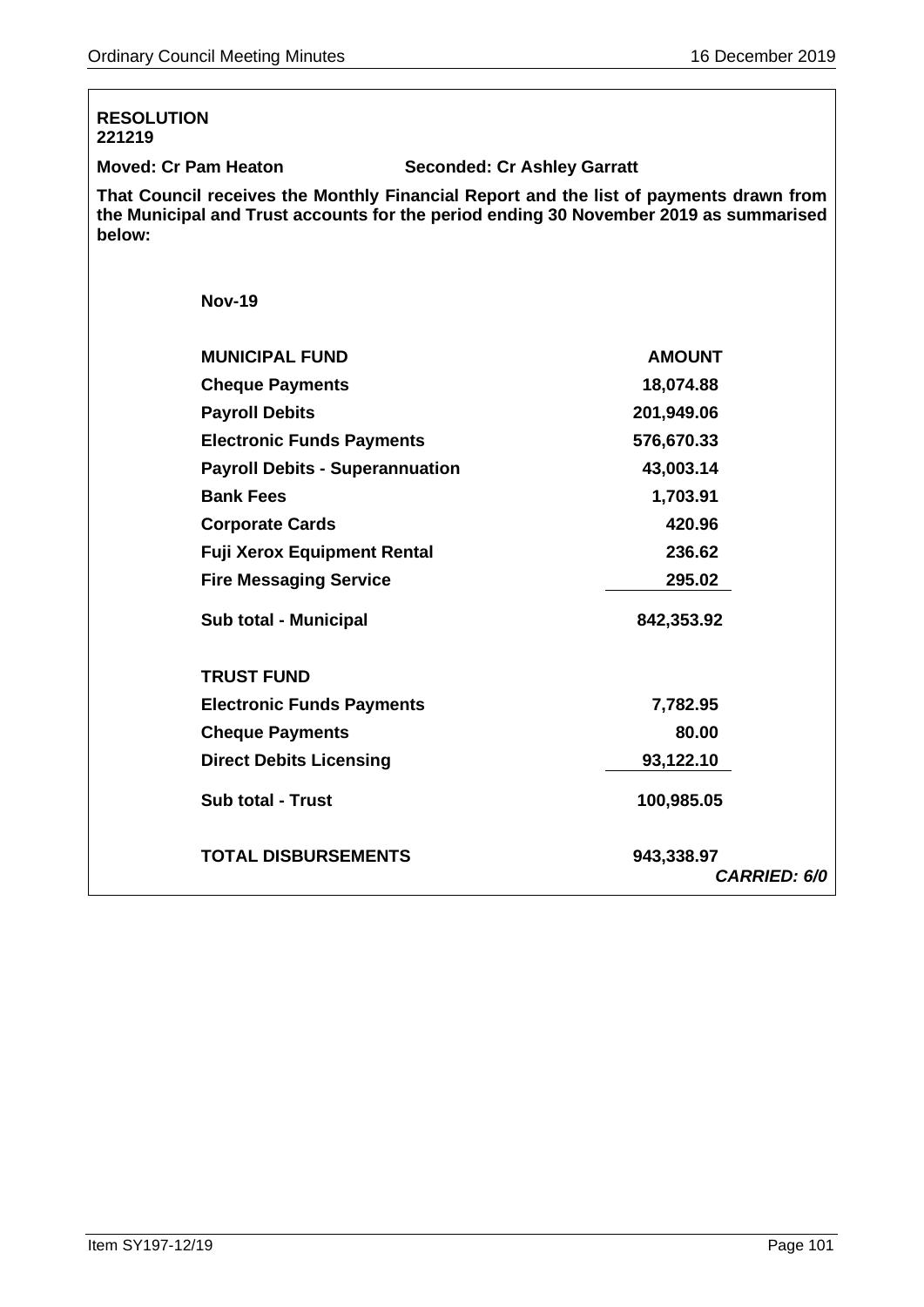### **SY198-12/19 INVESTMENTS - NOVEMBER 2019**

| <b>File Number:</b>                         | <b>FI.FRP</b>                                                                 |  |  |
|---------------------------------------------|-------------------------------------------------------------------------------|--|--|
| Author:                                     | Tabitha Bateman, Finance Manager                                              |  |  |
| <b>Authoriser:</b>                          | Suzie Haslehurst, Executive Manager, Corporate & Community<br><b>Services</b> |  |  |
| <b>Previously before</b><br><b>Council:</b> | Not applicable                                                                |  |  |
| <b>Appendices:</b>                          | <b>Investment Register - November 2019</b><br>1.                              |  |  |

### **NATURE OF COUNCIL'S ROLE IN THE MATTER**

- Legislative
- Review

# **PURPOSE OF REPORT**

To report to Council the balance and distribution of investments held by the Shire of York as at 30 November 2019.

### **BACKGROUND**

Council's policy F1.4 - *Investment* requires Council to review the performance of its investments on a monthly basis. In accordance with the policy, a report of investments is presented to Council to provide a summary of investments held by the Shire of York.

#### **COMMENTS AND DETAILS**

The Shire of York Investment Portfolio includes the following items that highlight Council's investment portfolio performance:

- a) Council's Investments as at 30 November 2019
- b) Application of Investment Funds
- c) Investment Performance

### **OPTIONS**

Not applicable

#### **IMPLICATIONS TO CONSIDER**

#### **Consultative**

Standard and Poor's Australia - Global ratings Financial institutions

**Strategic** Not applicable

# **Policy Related**

Policy F1.4 *Investment* DE 3-2 Invest Money Held in Municipal and Trust Funds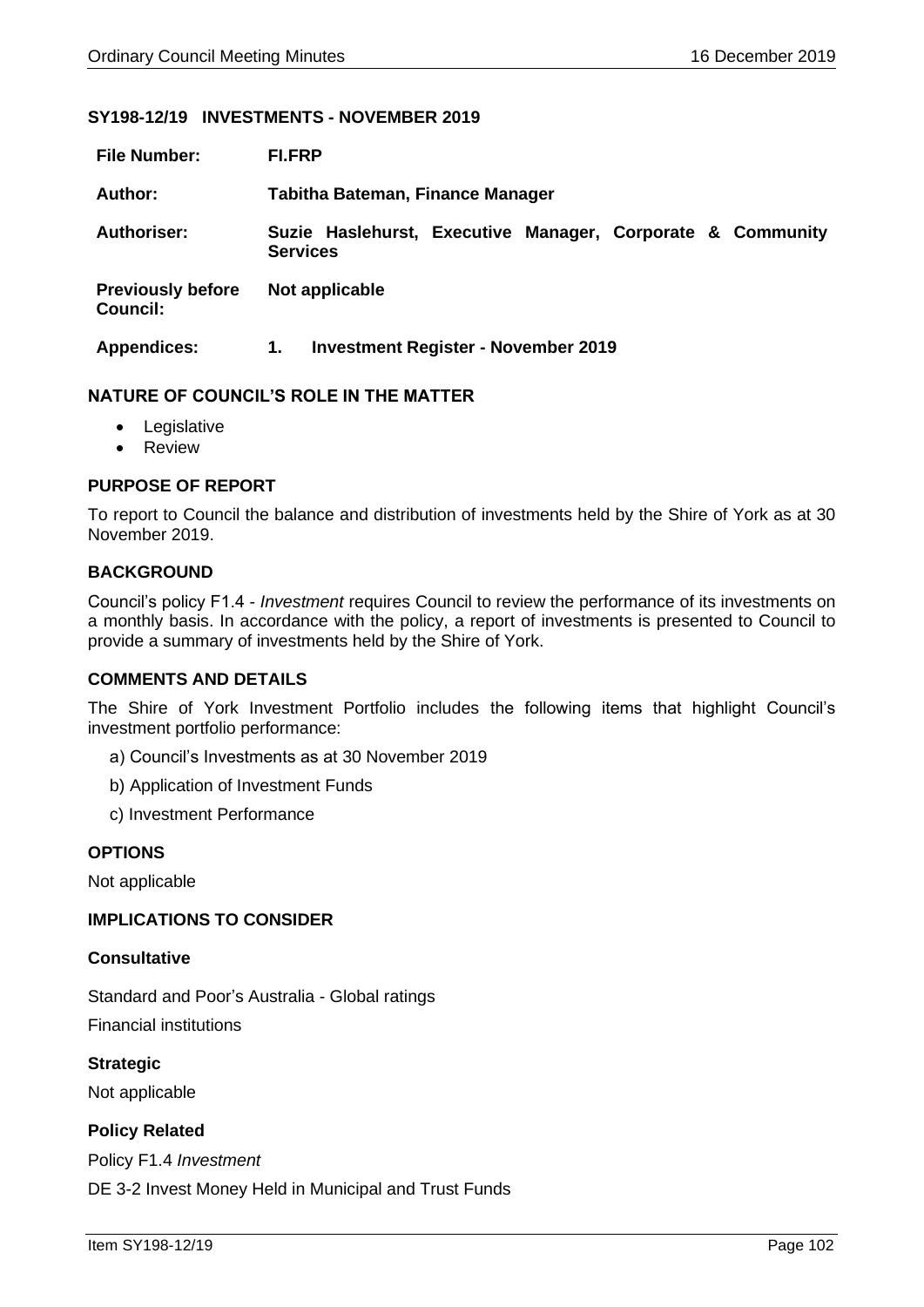# **Financial**

Revenue from investments is a funding source for the Shire and assists in maintaining the value of reserve funds. Policies and procedures are in place to ensure appropriate, responsible and accountable measures are in place to protect the Shire's funds.

# **Legal and Statutory**

### *Local Government Act 1995*

### *6.14. Power to invest*

- *(1) Money held in the municipal fund or the trust fund of a local government that is not, for the time being, required by the local government for any other purpose may be invested as trust funds may be invested under the Trustees Act 1962 Part III.*
- *(2A) A local government is to comply with the regulations when investing money referred to in subsection (1).*
- *(2) Regulations in relation to investments by local governments may —*
	- *(a)make provision in respect of the investment of money referred to in subsection (1); and*
	- *[(b) deleted]*
	- *(c) prescribe circumstances in which a local government is required to invest money held by it; and*
	- *(d) provide for the application of investment earnings; and*
	- *(e) generally provide for the management of those investments.*

### *Local Government (Financial Management) Regulations 1996*

#### *19. Investments, control procedures for*

- *(1) A local government is to establish and document internal control procedures to be followed by employees to ensure control over investments.*
- *(2) The control procedures are to enable the identification of —*
	- *(a) the nature and location of all investments; and*
	- *(b) the transactions related to each investment.*

### *19C. Investment of money, restrictions on (Act s. 6.14(2)(a))*

*(1) In this regulation —*

*authorised institution means —*

- *(a) an authorised deposit-taking institution as defined in the Banking Act 1959 (Commonwealth) section 5; or*
- *(b) the Western Australian Treasury Corporation established by the Western Australian Treasury Corporation Act 1986;*

*foreign currency means a currency except the currency of Australia.*

- *(2) When investing money under section 6.14(1), a local government may not do any of the following —*
	- *(a) deposit with an institution except an authorised institution;*
	- *(b) deposit for a fixed term of more than 3 years;*
	- *(c) invest in bonds that are not guaranteed by the Commonwealth Government, or a State or Territory government;*
	- *(d) invest in bonds with a term to maturity of more than 3 years;*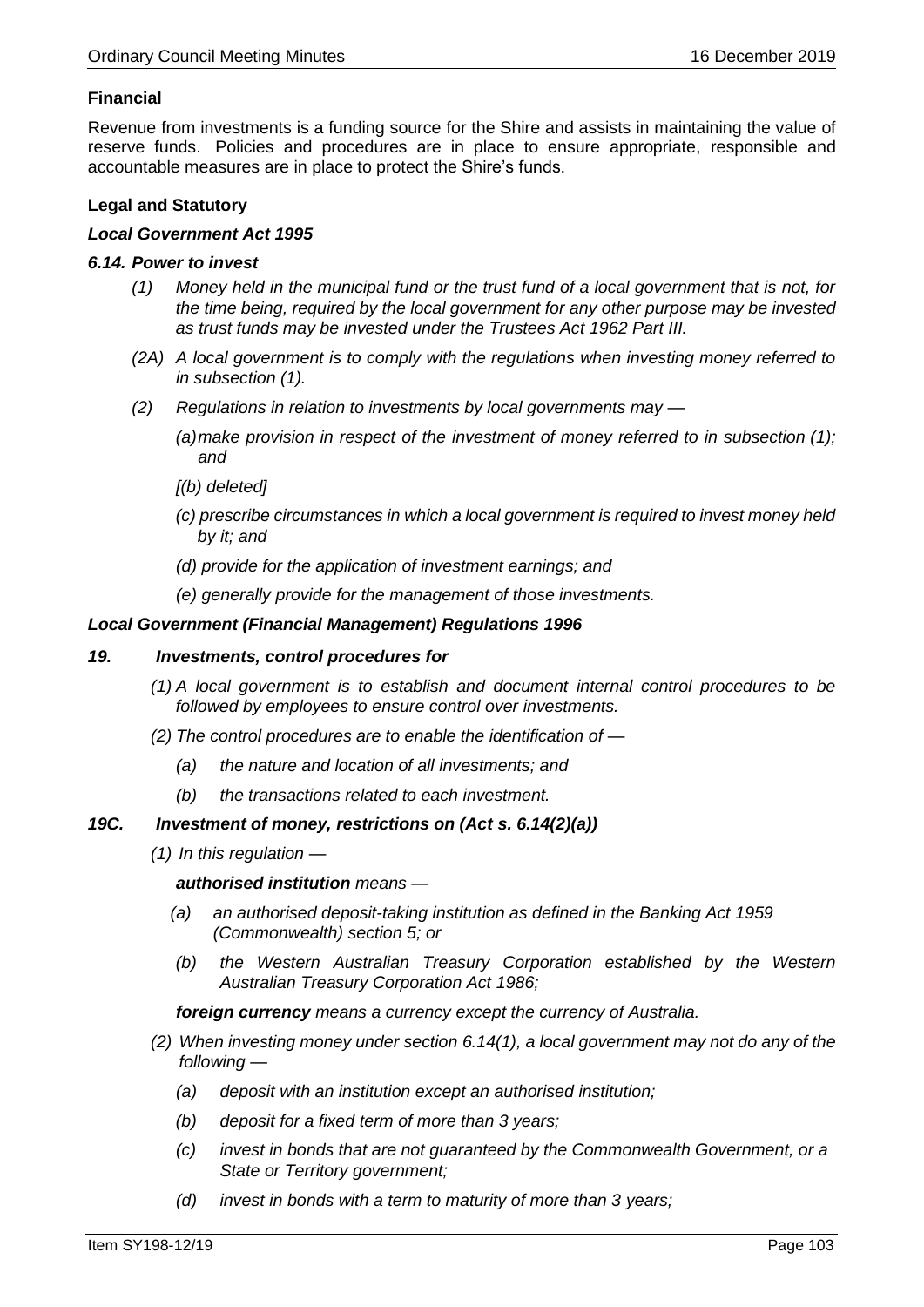*(e) invest in a foreign currency.*

### **Risk Related**

Funds are invested with various financial institutions in accordance with the global credit framework outlined in the Shire's investment policy to reduce risk.

### **Workforce**

Not applicable

### **VOTING REQUIREMENTS**

**Absolute Majority: No**

**RESOLUTION 231219 Moved: Cr Stephen Muhleisen Seconded: Cr Ashley Garratt That Council receives and notes the Shire of York Investment Portfolio attached to this report.** *CARRIED: 6/0*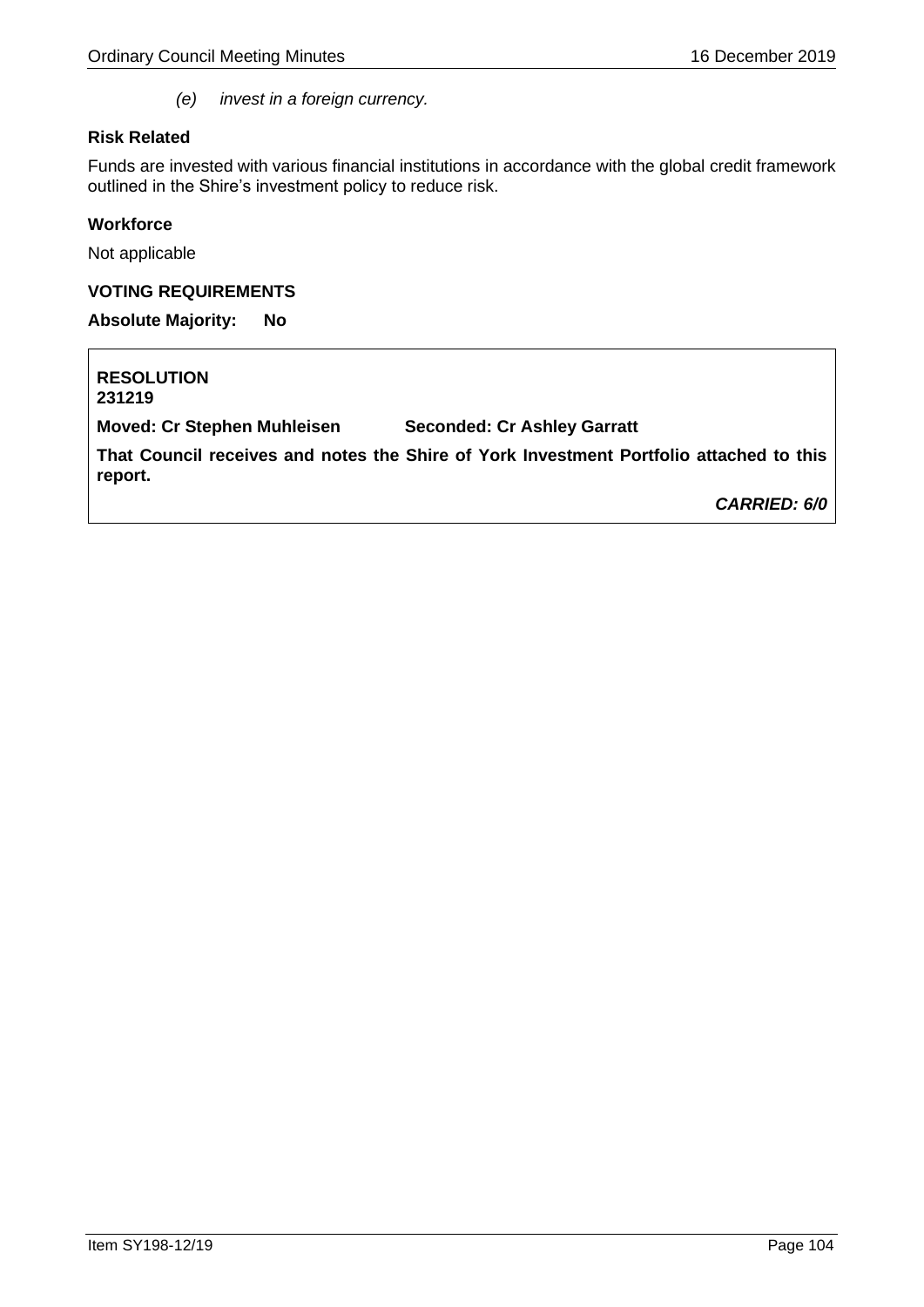# **10 MOTIONS OF WHICH PREVIOUS NOTICE HAS BEEN GIVEN**

*Nil*

# **11 QUESTIONS FROM MEMBERS WITHOUT NOTICE**

*Nil*

**12 BUSINESS OF AN URGENT NATURE INTRODUCED BY DECISION OF THE MEETING**

### **MOTION**

| <b>RESOLUTION</b><br>241219                                                                                                  |                                   |  |  |
|------------------------------------------------------------------------------------------------------------------------------|-----------------------------------|--|--|
| <b>Moved: Cr Ashley Garratt</b>                                                                                              | <b>Seconded: Cr Denis Warnick</b> |  |  |
| That Council agrees to accept and consider the Late Report – SY200-12/19 – Tender T01-<br>1920 Roadside Vegetation Clearing. |                                   |  |  |
|                                                                                                                              | <b>CARRIED: 6/0</b>               |  |  |

# **SY200-12/19 TENDER T01-1920 ROADSIDE VEGETATION CLEARING**

**File Number: AS.TEN.69**

| <b>Author:</b> | Darren Wallace, Executive Manager, Infrastructure & Development |  |  |  |
|----------------|-----------------------------------------------------------------|--|--|--|
|                | <b>Services</b>                                                 |  |  |  |

**Authoriser: Darren Wallace, Executive Manager, Infrastructure & Development Services**

**Previously before Council: Not Applicable**

**Appendices: 1. Tender Scorecard - Confidential** 

# **NATURE OF COUNCIL'S ROLE IN THE MATTER**

Executive

# **PURPOSE OF REPORT**

Council is requested to consider the tenders received in response to Request for Tender RFT 01- 19/20 for the Clearing of Roadside Vegetation.

### **BACKGROUND**

The clearing of roadside vegetation is a significant issue on our rural road network. There are a number of locations where tree branches are over hanging road which force vehicles to the centre of the road and in some cases some of the large farm machinery does not fit between the trees on either side of the road.

The use of machinery that mulched the roadside vegetation and overhanging trees has been identified as the most cost effective method of vegetation clearing. However this method does not always leave an athletically pleasing treescape.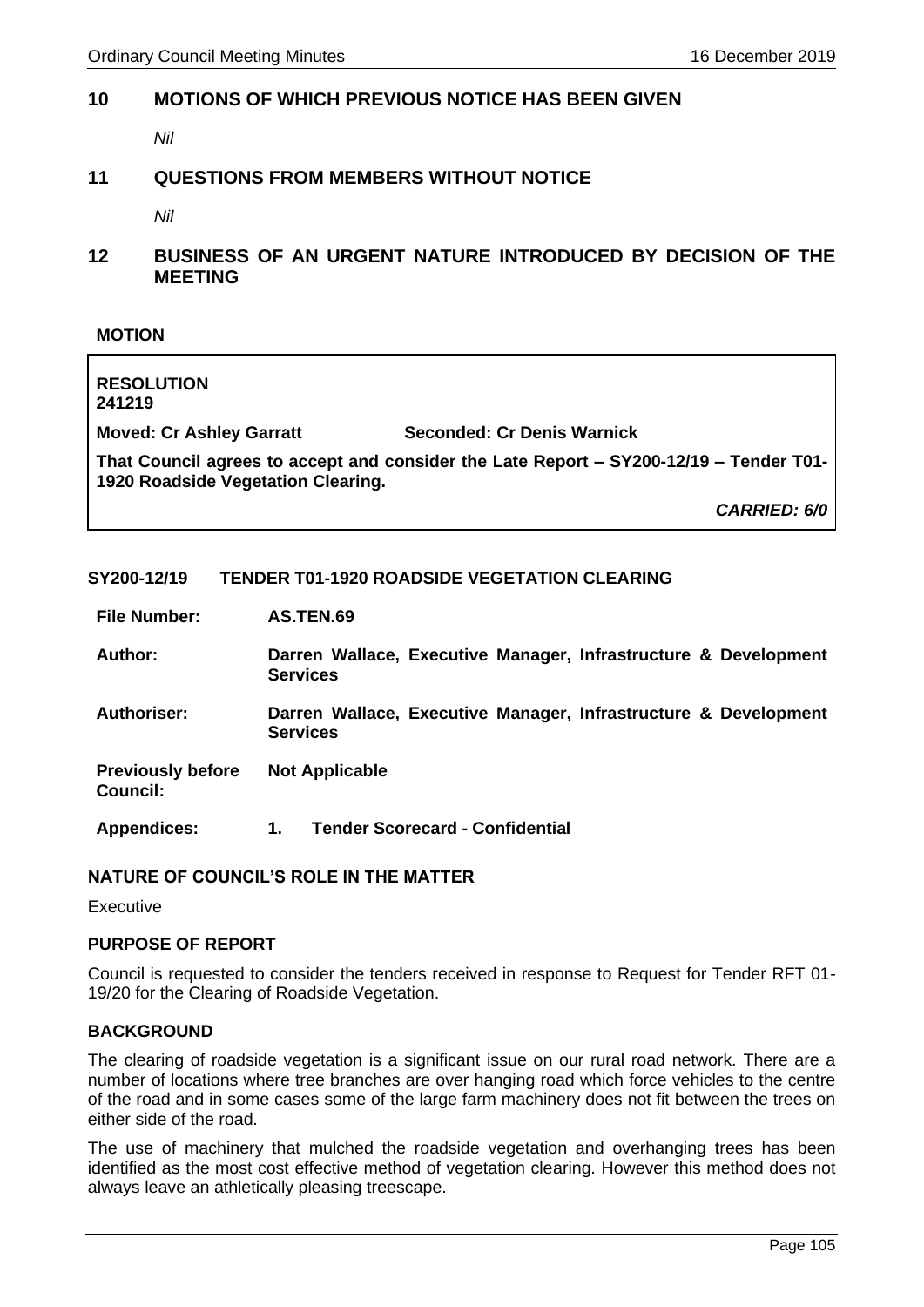The Clearing of Roadside Vegetation was advertised on Saturday 2 November 2019 and closed on Tuesday 26 November 2019.

# **COMMENTS AND DETAILS**

Two Tender were received and are summarised below;

| TENDERER                                                                 | PRICE (Inc GST) |
|--------------------------------------------------------------------------|-----------------|
| TWINKARRI                                                                | \$357,443.74    |
| <b>PALMER EARTHMOVING</b>                                                | \$224,220.15    |
| BUDGET (EXCLUDING WORKS DONE BY \$200,000<br>SHIRE STAFF) OVER TWO YEARS |                 |

All Tenders meet the Compliance criteria as set out in the RFT.

The Tenders have been evaluated by a two person Shire Officer panel using the following criteria as detailed in the Tender documents.

- Relevant Experience. 15%
- Key Resources. 15%
- Proposed Methodology. 15%
- OSHE Management. 5%
- Price. 50%

A full copy of the officers evaluation is attached as confidential appendix A.

All Tenderers were assessed by the panel as having the Relevant Experience, Key Resources, Proposed Methodology and OSHE Management required to successfully complete the works. The main difference between the Tender offers is that one Tenderer proposes to use a steel tracked machine, while the other is more experienced, but significantly higher priced.

Based on previous experience the steel tracked machine is likely to damage the road seal. The tender specification requested rubber tracks/tyred machines. The contractor proposing to use the steel tracked machine indicated that they thought there was little chance of damaging the road with the steel tracks. They were asked to guarantee that they would repair any damage to the Shires satisfaction at no cost to the Shire. In response they have offered to use rubber cleats on the excavator, this effectively would make their tender offer confirming. Shire officers revised their tender scoring based on the additional information.

Based on the revised weighting score, Palmer Constructions is considered the preferred Tenderer.

It is likely that the Shire will need to undertake substantial vegetation removal for a number of years to come. To reduce the ongoing cost it may be cost effective for the Shire to purchase an excavator set up to undertake these type of works. It is therefore recommended that as part of the 2020/21 budget deliberation the cost of undertaking the vegetation clearing works inhouse, including the purchase of the appropriate equipment, be investigate to allow the purchase of the new equipment in 2020/21 in preparation for works in 2021/22.

# **OPTIONS**

Council has the following options;

- Adopt the Officer recommendation and appoint Palmer Earthmoving as the successful Tenderer.
- No Adopt the Officers recommendation and appoint TwinKarri as the successful Tenderer. Noting the use of Steel tracked machines.
- Not adopt the Officers recommendation and not appoint a successful Tenderer and retender the works. This could include opening up the works to other methods.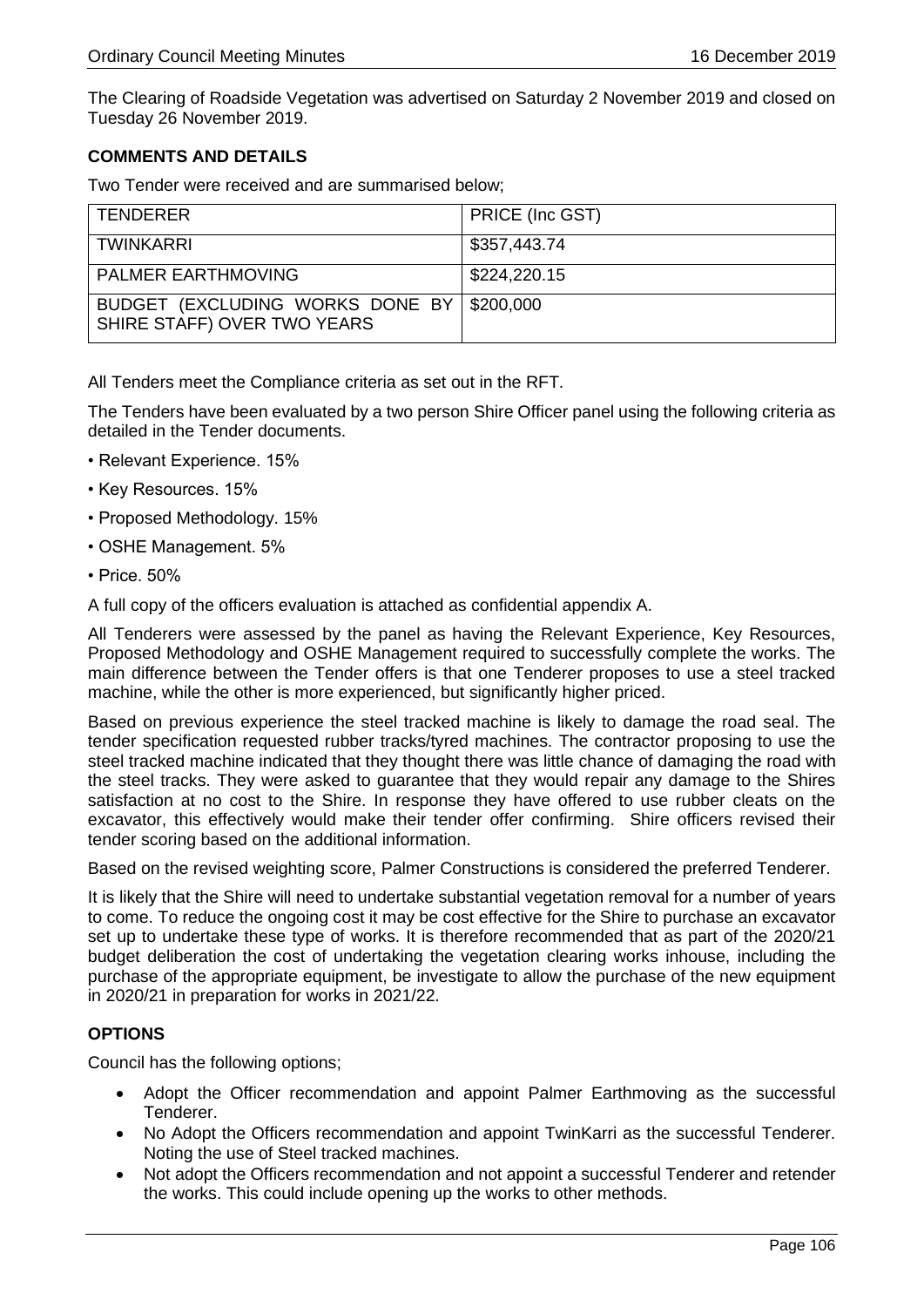• Not adopt the Officers recommendation and undertake the works inhouse with current equipment. This would require the appointment of two additional staff for the rest of this financial year and one additional staff member on an ongoing basis.

### **IMPLICATIONS TO CONSIDER**

#### **Consultative**

No consultation has been undertaken. Although Consultation will be undertaken with DWER to ensure the appropriate legislation is meet for native vegetation clearing.

#### **Strategic**

Roads and Bridges are part of the Corporate Themes of; The Place to Live & Driving the Economy Forward. More specially these projects fall under, Building Resilience;

4.4 Rural roads are safe and easy to use.

### **Policy Related**

Policy F 1.2 Procurement has been adhered to.

### **Financial**

The recommendation is within the 2019/20 budget allocation. And assumes a similar allocation in 2020/21.

It is recommended that the purchase of a

### **Legal and Statutory**

Section 3.57 of the Local Government Act 1995 requires a Local Government to invite tenders before it enters into a contract of a prescribed kind under which another person is to supply goods and services. Part 4 (Tenders) of the Local Government (Functions and General) Regulations 1996 require that tenders are to be publicly invited for such contracts where the estimated costs of providing the total service exceeds \$150,000.

### **Risk Related**

Trees overhanging the roadway are a safety hazard and not addressing the issues increases the risk of accidents and vehicle damage on our road network.

There is a risk of reputational damage by not clearing the overhanging trees. Particularly from the farming and transport industries.

There is a risk of reputational damage in leaving the trimmed trees in a poor visual state. Particularly from residents and visitors who highly value the natural environment.

#### **Workforce**

There are no short-term workforce implications from the recommendation of this report.

#### **VOTING REQUIREMENTS**

**Absolute Majority: No**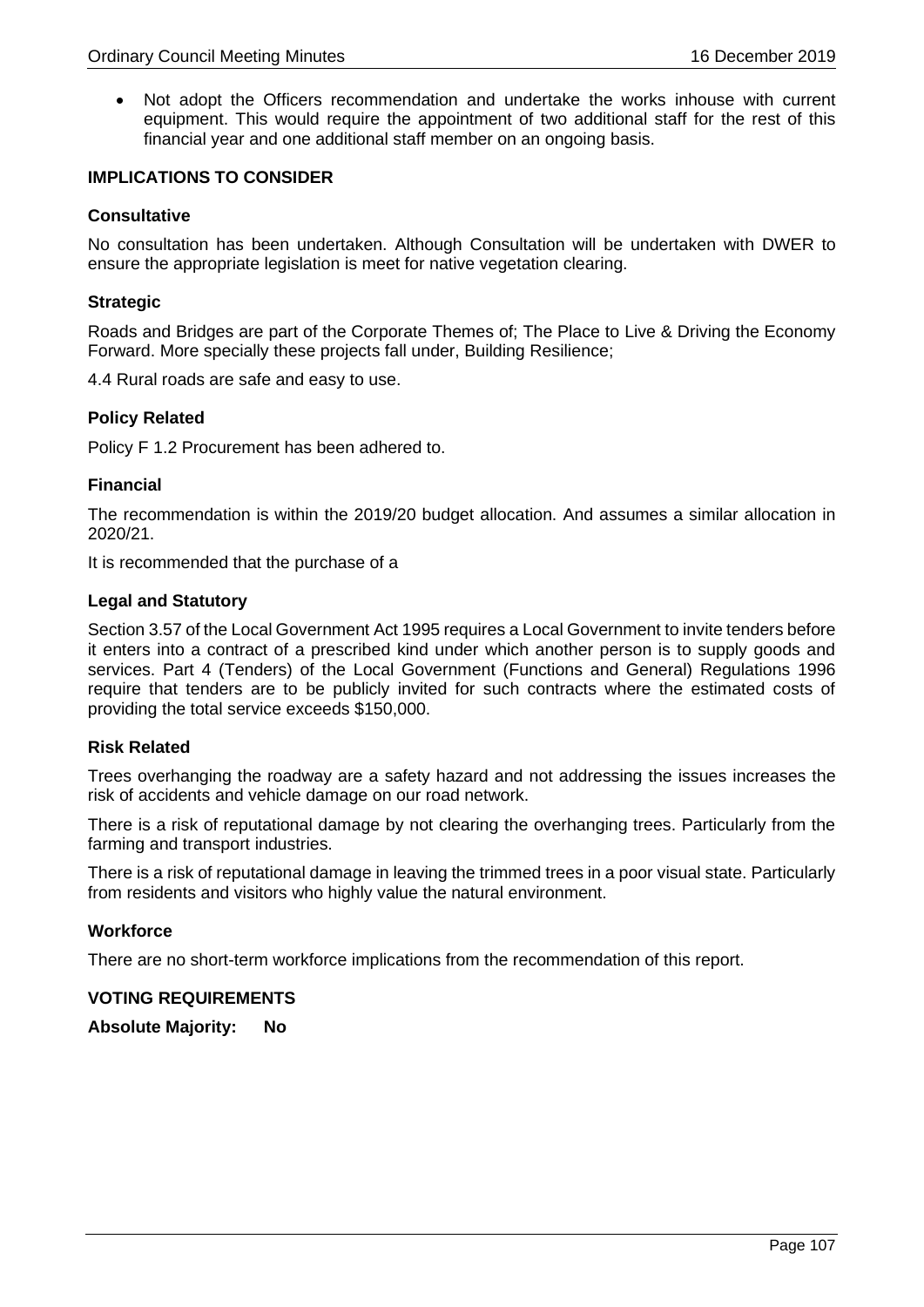### **RESOLUTION 251219**

**Moved: Cr Kevin Trent Seconded: Cr Ashley Garratt**

**That Council**

- **1. Accepts the offer from the Palmer Earthmoving for RFT 01-19/20, for the Clearing of Roadside Vegetation., for a total price of \$224,220.15 including GST over two years, being \$112,612.50 including GST in 2019/20 and \$111,607.65 including GST in the second year.**
- **2. Authorises the Chief Executive Officer to formulate and execute the contract documents, including the signing and sealing as required.**
- **3. Requests the Chief Executive Officer investigates the costs of the Shire undertaking the vegetation clearing works inhouse as part of the 2020/21 budget deliberations.**

*CARRIED: 6/0*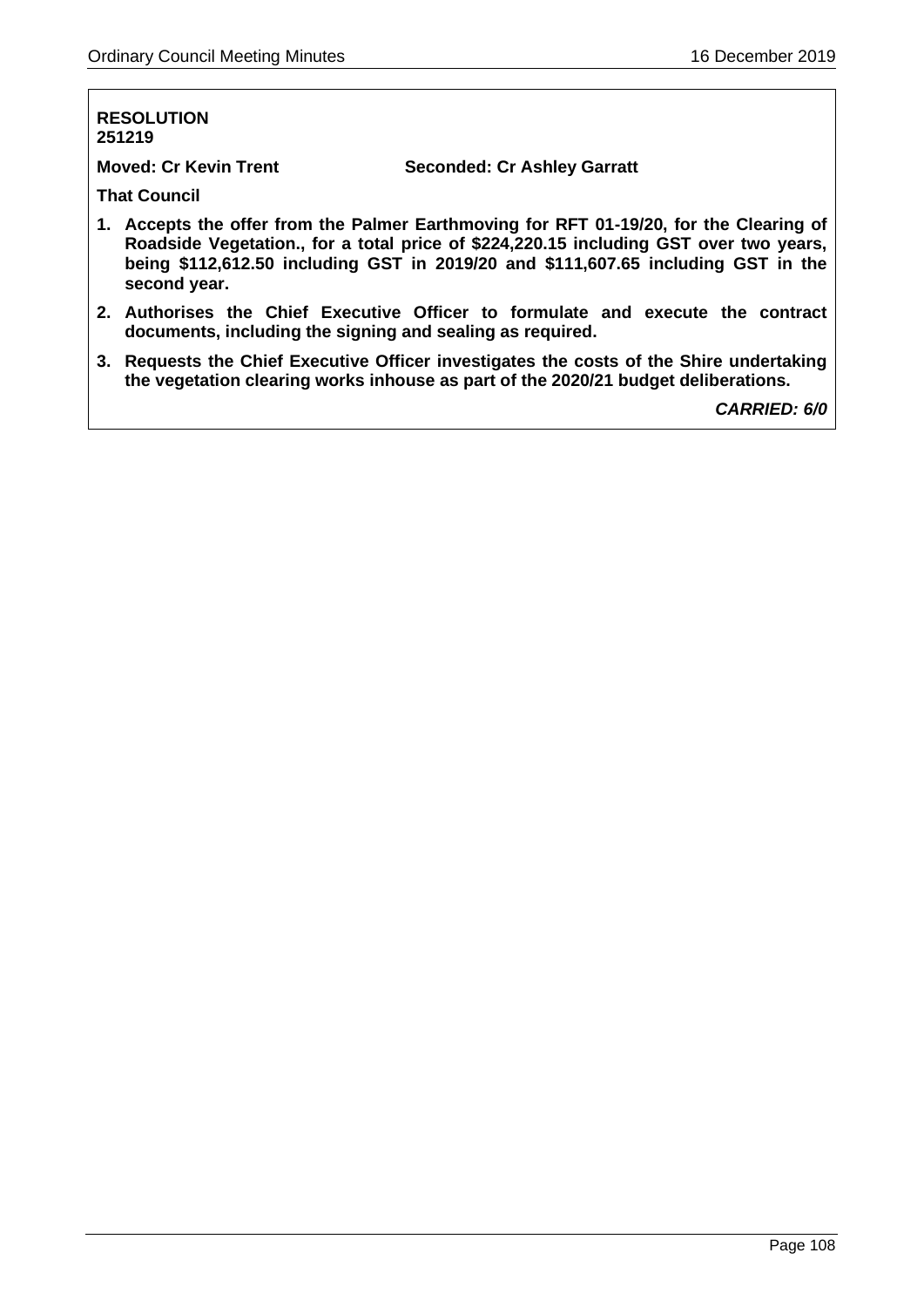### **13 MEETING CLOSED TO THE PUBLIC**

13.1 Matters for which the Meeting may be closed

# **RESOLUTION**

**261219**

**Moved: Cr Kevin Trent Seconded: Cr Ashley Garratt**

**That Council considers the confidential report(s) listed below in a meeting closed to the public in accordance with Section 5.23(2) of the Local Government Act 1995:**

**SY199-12/19 - Confidential - Acting Chief Executive Officer Arrangements**

**This matter is considered to be confidential under Section 5.23(2) - a of the Local Government Act, and the Council is satisfied that discussion of this matter in an open meeting would, on balance, be contrary to the public interest as it deals with a matter affecting an employee or employees.** 

*CARRIED: 6/0*

The Gallery left the meeting at 5.43pm and the doors were closed.

At 5.44pm, Suzie Haslehurst, Executive Manager Corporate and Community Services; Darren Wallace, Executive Manager Infrastructure and Development Services, Helen D'Arcy-Walker, Council & Executive Support Officer left the meeting

#### **SY199-12/19 - CONFIDENTIAL - ACTING CHIEF EXECUTIVE OFFICER ARRANGEMENTS**

**RESOLUTION 271219**

**Moved: Cr Kevin Trent Seconded: Cr Ashley Garratt**

**That Council:**

- **1. Appoints Mr Darren Wallace as Acting Chief Executive Officer from 20 December 2019, until 19 January 2020 (inclusive), with remuneration in accordance with Band 3 Salaries and Allowances Tribunal (pro rata).**
- **2. Appoints Ms Suzie Haslehurst as Acting Chief Executive Officer from 20 January 2020 to 16 February 2020 (inclusive), with remuneration in accordance with Band 3 Salaries and Allowances Tribunal (pro rata).**
- **3. Believes that both persons are suitably qualified for the position.**

*CARRIED BY ABSOLUTE MAJORITY: 6/0*